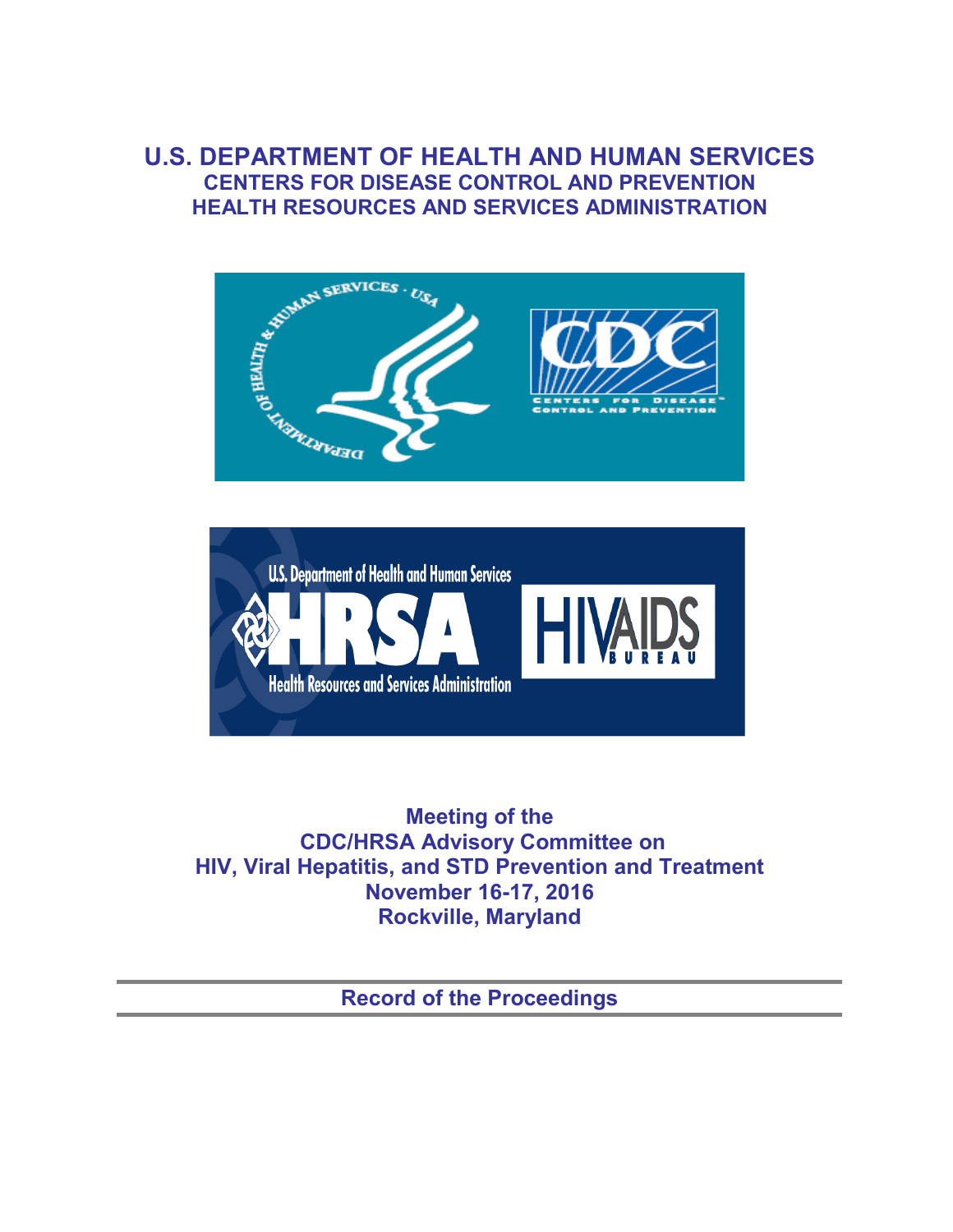# **TABLE OF CONTENTS**

| <b>Agenda Item</b>                                                                                           | Page            |
|--------------------------------------------------------------------------------------------------------------|-----------------|
| MINUTES OF THE NOVEMBER 16-17, 2016 CHAC MEETING                                                             | 1               |
| Opening Session: November 16, 2016                                                                           | $\overline{2}$  |
| Update by the Acting HRSA Administrator                                                                      | $\overline{5}$  |
| HRSA/HAB Associate Administrator's Report                                                                    | $\overline{8}$  |
| <b>CDC/NCHHSTP Director's Report</b>                                                                         | $\overline{13}$ |
| People Living with HIV Leadership                                                                            | 20              |
| PANEL PRESENTATION: ELIMINATING HCV                                                                          | 25              |
| Update on the 2017-2020 National Viral Hepatitis Action Plan                                                 | 25              |
| CMS's Role in the National Viral Hepatitis Response<br>$\bullet$                                             | 27              |
| Overview of the San Francisco HCV Elimination Initiative<br>$\bullet$                                        | 29              |
| Overview of the New Mexico HCV Elimination Collaborative                                                     | 32              |
| Overview of NASTAD's Technical Assistance for HIV/HCV Co-Infection                                           | 36              |
| CDC New Surveillance Report - Changes in Analyzing the HIV Care Continuum                                    | 39              |
| PANEL PRESENTATION: CMS, CDC, HRSA HIV HEALTH IMPROVEMENT AFFINITY<br><b>GROUP</b>                           | 42              |
| <b>Public Comment Period</b>                                                                                 | 49              |
| Update by the CHAC Viral Hepatitis Workgroup                                                                 | 51              |
| Preparation for the CHAC Business Session                                                                    | 54              |
| Opening Session: November 17, 2016                                                                           | 55              |
| Leveraging Partnerships to Support Increased Employment/Educational<br><b>Opportunities for PLWH</b>         | 56              |
| PANEL PRESENTATION: HIV AND AGING - IMPLICATIONS FOR HEALTH CARE,<br><b>MENTAL HEALTH, AND SUPPORT NEEDS</b> | 60              |
| Update by the CHAC Pre-Exposure Prophylaxis Workgroup                                                        | 67              |
| <b>CHAC Business Session</b>                                                                                 | 70              |
| TOPIC 1: APPROVAL OF THE JUNE 2016 DRAFT CHAC MEETING MINUTES<br>$\bullet$                                   | 70              |
| TOPIC 2: ESTABLISHMENT OF A NEW CHAC YOUTH WORKGROUP<br>$\bullet$                                            | 70              |
| TOPIC 3: ESTABLISHMENT OF A NEW CHAC HIV AND AGING WORKGROUP<br>$\bullet$                                    | 71              |
| <b>TOPIC 4: DRAFT HCV RESOLUTION</b><br>$\bullet$                                                            | 72              |
| <b>TOPIC 5: WORKFORCE DEVELOPMENT</b><br>$\bullet$                                                           | 76              |
| <b>TOPIC 6: FUTURE AGENDA ITEMS</b><br>$\bullet$                                                             | 78              |
| <b>Closing Session</b>                                                                                       | 80              |
| Attachment 1: Participants' Directory                                                                        | 82              |
| Attachment 2: Glossary of Acronyms                                                                           | 85              |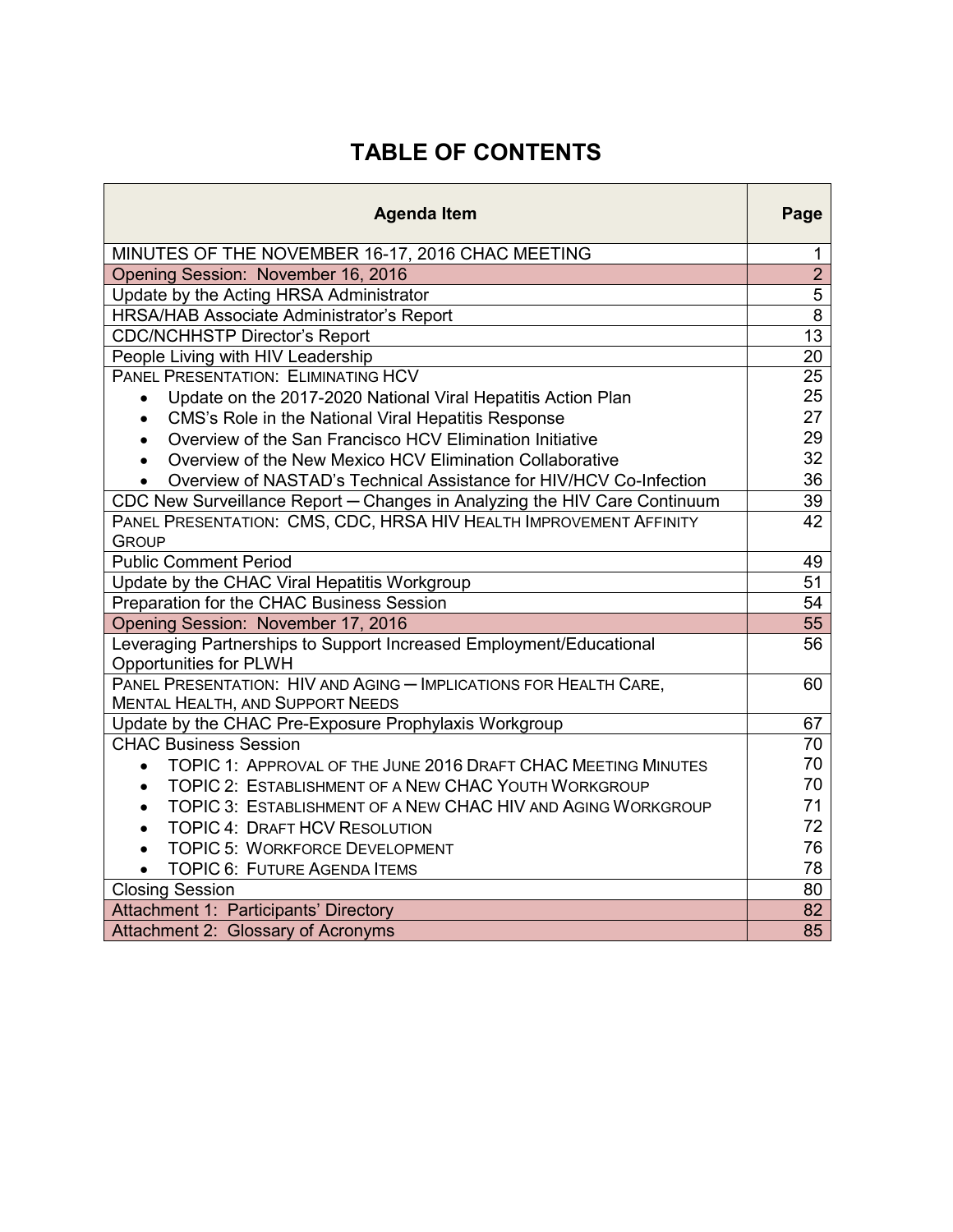



## **U.S. DEPARTMENT OF HEALTH AND HUMAN SERVICES CENTERS FOR DISEASE CONTROL AND PREVENTION HEALTH RESOURCES AND SERVICES ADMINISTRATION**

## **CDC/HRSA ADVISORY COMMITTEE ON HIV, VIRAL HEPATITIS, AND STD PREVENTION AND TREATMENT November 16-17, 2016 Rockville, Maryland**

## **Minutes of the Meeting**

The U.S. Department of Health and Human Services (HHS), the Centers for Disease Control and Prevention (CDC) National Center for HIV/AIDS, Viral Hepatitis, STD, and TB Prevention (NCHHSTP), and the Health Resources and Services Administration (HRSA) HIV/AIDS Bureau (HAB) convened a meeting of the CDC/HRSA Advisory Committee on HIV, Viral Hepatitis, and STD Prevention and Treatment (CHAC). The proceedings were held at HRSA Headquarters at 5600 Fishers Lane, Pavilion, Rockville, Maryland.

CHAC is a committee that is chartered under the Federal Advisory Committee Act (FACA) to advise the Secretary of HHS, Director of CDC, and Administrator of HRSA on objectives, strategies, policies, and priorities for HIV, viral hepatitis, and STD prevention and treatment efforts for the nation.

Information for the public to attend the CHAC meeting in person or participate remotely via webinar/teleconference was published in the *Federal Register* in accordance with FACA rules and regulations. All sessions of the meeting were open to the public (Attachment 1: All sessions of the meeting were open to the public (*Attachment 1: Participants' Directory*).

Meeting Minutes: *CDC/HRSA Advisory Committee on HIV, Viral Hepatitis, and STD Prevention and Treatment* November 16-17, 2016 ♦ Page 1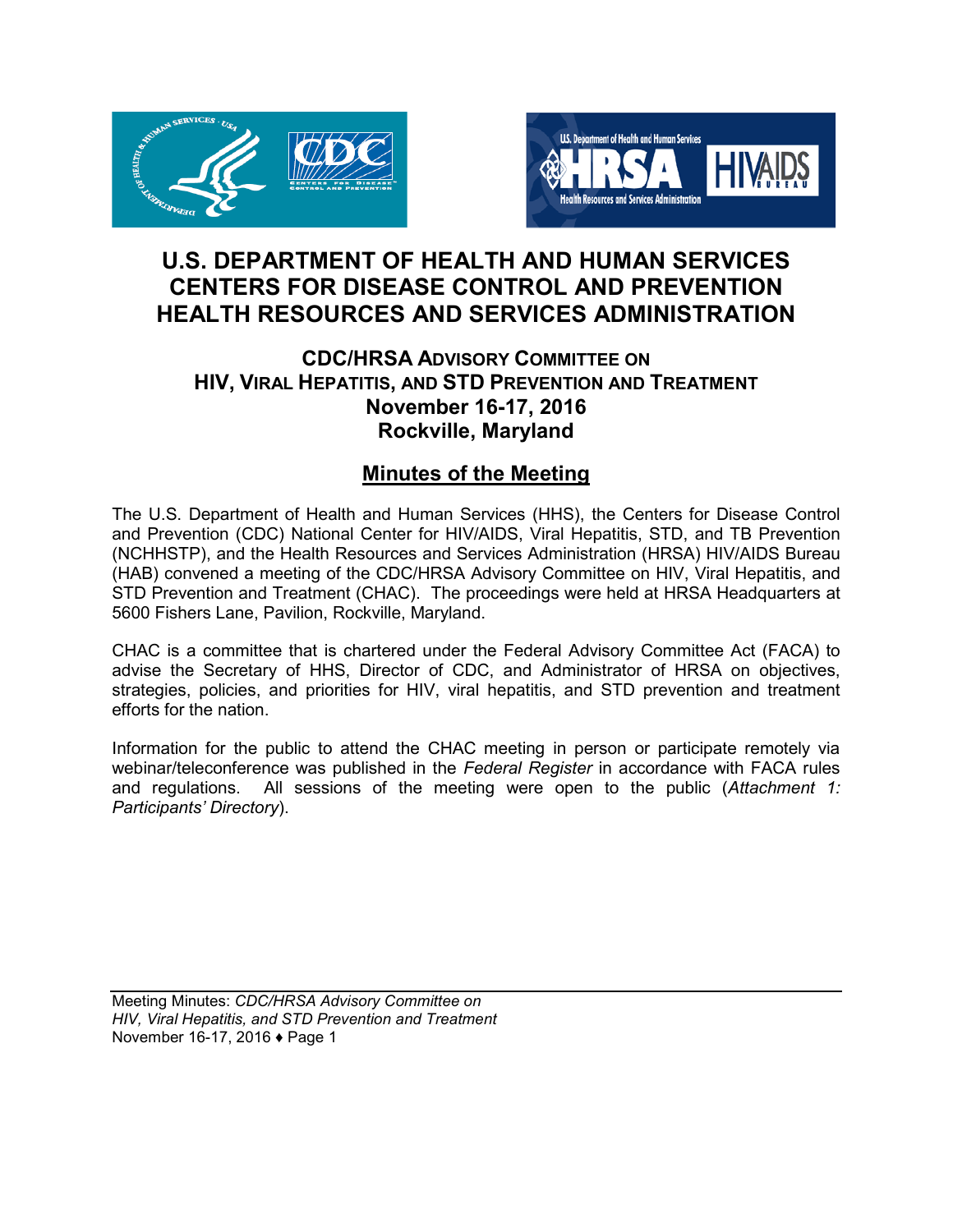## **Opening Session: November 16, 2016**

#### **Laura Cheever, MD, ScM, CHAC Designated Federal Officer (DFO)** Associate Administrator HRSA, HAB

Dr. Cheever conducted a roll call to determine the CHAC voting members, *ex-officio* members, and liaison representatives who were in attendance. She announced that CHAC meetings are open to the public and all comments made during the proceedings are a matter of public record. She informed the CHAC voting members of their responsibility to disclose any potential individual and/or institutional conflicts of interest for the public record and recuse themselves from voting or participating in these matters.

| <b>CHAC Voting Member</b><br>(Institution/Organization)                            | <b>Potential Conflict of Interest</b>                                                                                                                     |
|------------------------------------------------------------------------------------|-----------------------------------------------------------------------------------------------------------------------------------------------------------|
| Bruce Agins, MD, MPH<br>(New York State Department of Health)                      | Recipient of federal funding from HRSA for<br>multiple Ryan White HIV/AIDS Program<br>(RWHAP) grants                                                      |
| Richard Aleshire, MSW, ACSW<br>(Washington State Department of Health)             | Recipient of federal funding from HRSA for<br>RWHAP Part B                                                                                                |
| Jean Anderson, MD<br>(Johns Hopkins Medical Institutions)                          | Recipient of federal funding from HRSA for<br>RWHAP grants                                                                                                |
| Peter Byrd<br>(Peer Educator and Advocate)                                         | No conflicts disclosed                                                                                                                                    |
| Virginia Caine, MD<br>(Marion County, Indianapolis Public Health<br>Department)    | Recipient of federal funding from HRSA for<br>RWHAP grants; recipient of federal funding<br>from CDC for STD prevention activities                        |
| Guillermo Chacon<br>(Latino Commission on AIDS)                                    | Recipient of federal funding from CDC for<br>prevention and capacity building activities;<br>recipient of federal funding from HRSA for<br>RWHAP grants   |
| Carlos del Rio, MD<br>(Rollins School of Public Health<br><b>Emory University)</b> | Recipient of federal funding from HRSA for a<br>RWHAP Part A Clinic; recipient of federal<br>funding from CDC to perform gonococcal<br>resistance testing |

## **CONFLICT OF INTEREST DISCLOSURES**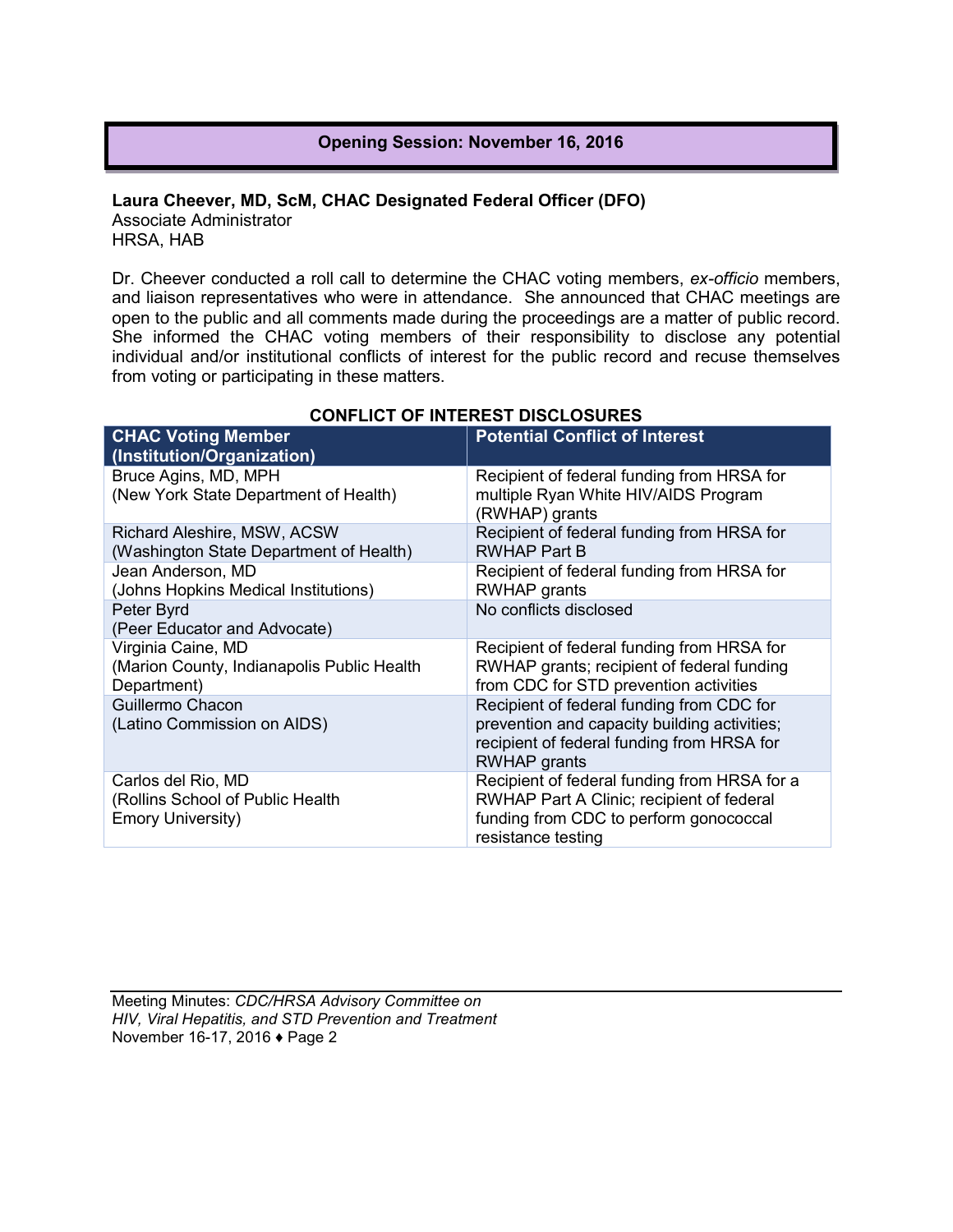| <b>CHAC Voting Member</b><br>(Institution/Organization)              | <b>Potential Conflict of Interest</b>                                                                                                                                                                                                                                                                                         |
|----------------------------------------------------------------------|-------------------------------------------------------------------------------------------------------------------------------------------------------------------------------------------------------------------------------------------------------------------------------------------------------------------------------|
| Dawn Fukuda, ScM<br>(Massachusetts Department of Public Health)      | Recipient of federal funding from HRSA for<br>RWHAP Part B and a Special Projects of<br>National Significance (SPNS) grant; recipient of<br>federal funding from CDC for HIV prevention<br>activities                                                                                                                         |
| Debra Hauser, MPH<br>(Advocates for Youth)                           | Recipient of federal funding from CDC for<br>adolescent and school health activities                                                                                                                                                                                                                                          |
| Peter Havens, MD, MS<br>(Children's Hospital of Wisconsin)           | Recipient of federal funding from HRSA for<br>RWHAP Parts B and D                                                                                                                                                                                                                                                             |
| Amy Leonard, MPH<br>(Legacy Community Health Services)               | Recipient of federal funding from CDC; recipient<br>of federal funding from HRSA for RWHAP<br>grants                                                                                                                                                                                                                          |
| Jorge Mera, MD<br>(Cherokee Nation Hastings Hospital)                | Recipient of federal funding from the Indian<br>Health Service (IHS); recipient of federal<br>funding from HRSA for an AIDS Education and<br>Training Center (AETC); recipient of academic<br>funding from Oklahoma University Foundation;<br>former participant at advisory board meetings<br>for Gilead Sciences and AbbVie |
| Susan Philip, MD, MPH<br>(San Francisco Department of Public Health) | Recipient of federal funding from HRSA for<br>RWHAP grants; recipient of federal funding<br>from CDC for HIV, STD, and viral hepatitis<br>prevention activities                                                                                                                                                               |
| Linda Scruggs, MHS<br>(Ribbon Consulting Group)                      | No conflicts disclosed                                                                                                                                                                                                                                                                                                        |

Dr. Cheever confirmed that the voting members and *ex-officio* members (or their alternates) in attendance constituted a quorum for CHAC to conduct its business on November 16, 2016. She called the proceedings to order at 8:47 a.m. and welcomed the participants to the  $27<sup>th</sup>$ CHAC meeting. She noted that this in-person, HRSA-hosted CHAC meeting was being held in the Washington, DC metropolitan area for the first time since 2012.

Dr. Cheever explained that the agenda was structured with a series of panel presentations to address emerging topics requiring CHAC's expertise and input. She noted that the panel presentations included extensive discussion periods for CHAC to begin formulating resolutions to CDC and HRSA on these important issues.

Dr. Cheever made several announcements regarding changes to CHAC's membership in terms of HRSA appointees.

Meeting Minutes: *CDC/HRSA Advisory Committee on HIV, Viral Hepatitis, and STD Prevention and Treatment* November 16-17, 2016 ♦ Page 3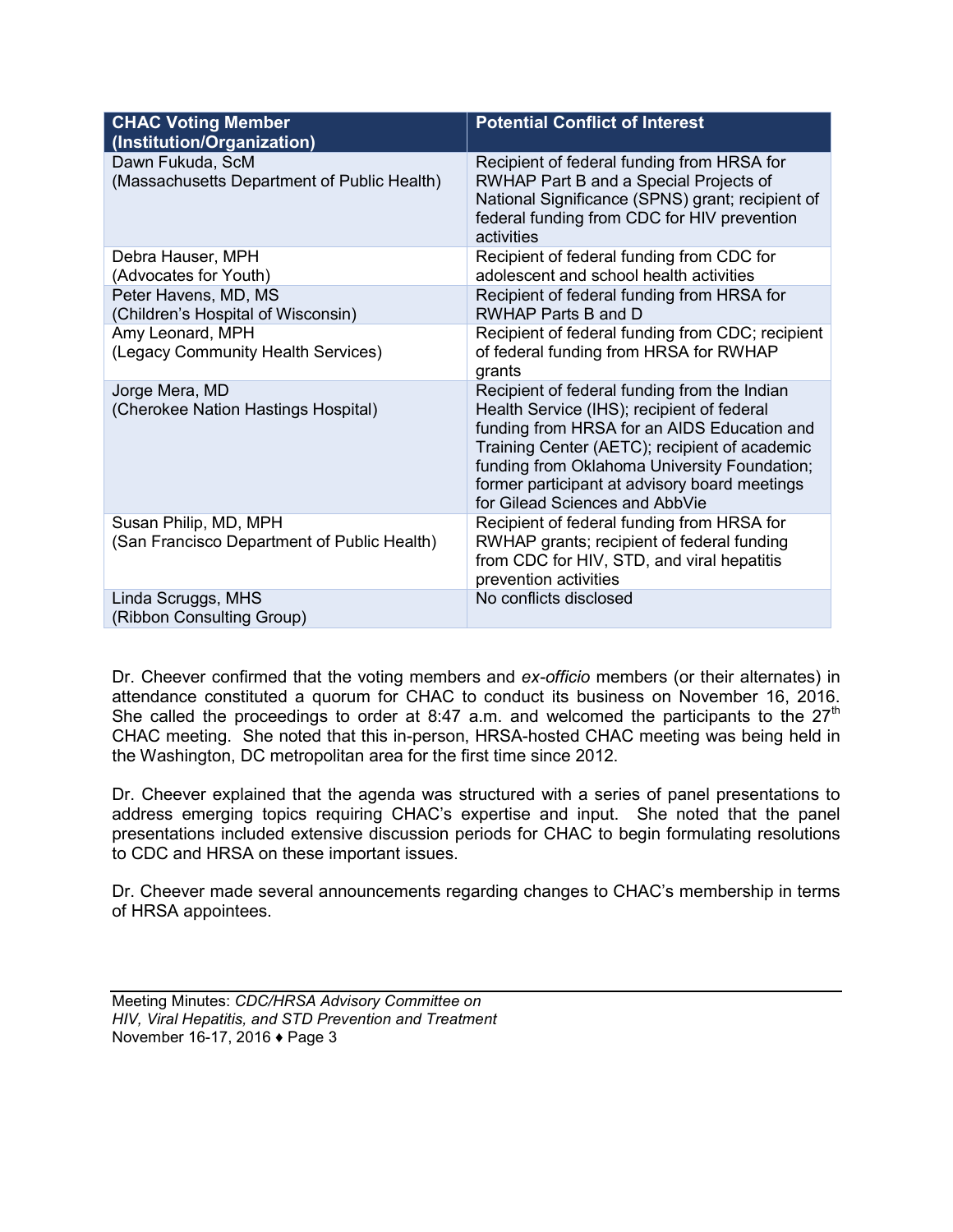- Mr. Rick Haverkate, the National HIV/AIDS Program Director at IHS, is the new CHAC *ex-officio* member for the agency.
- The participants were asked to welcome Dr. Jean Anderson to her first meeting as a HRSA-appointed CHAC member. She is a Professor of Gynecology and Obstetrics at Johns Hopkins Medical Institutions.
- The terms of four CHAC members expired on June 30, 2016: Dr. Bruce Agins, Ms. Angelique Croasdale, Dr. Carlos del Rio, and Dr. Jennifer Kates. The terms of the outgoing members were extended until December 30, 2016, to allow HRSA sufficient time to recruit their replacements. The outgoing members were presented with certificates of appreciation at the June 2016 meeting. Because Dr. Agins attended the previous meeting via teleconference, he was given his certificate of appreciation in person during the current meeting. The participants joined Dr. Cheever in applauding the four outgoing members for their outstanding contributions during their tenures on CHAC.

## **Jonathan Mermin, MD, MPH, CHAC DFO**

**Director** CDC, NCHHSTP

Dr. Mermin also extended his welcome to the participants. He confirmed that CHAC's time, expertise, and thoughtful guidance have been tremendous assets to both CDC and HRSA. He explained that CHAC meetings have served as a forum for multiple HHS agencies to engage in open and productive discussions on the most critical issues related to HIV, viral hepatitis, and STD prevention and treatment for the nation.

Dr. Mermin emphasized that CHAC's ongoing advice on the future direction of CDC and HRSA programs will be particularly useful during the transition to the new Administration. The agencies will continue to solicit CHAC's guidance to ensure that national targets are reached and goals are achieved for HIV, viral hepatitis, and STD prevention and treatment in the most efficient and effective manner.

Dr. Mermin announced changes to CHAC's CDC appointees.

• The terms of three CHAC members are scheduled to expire on November 30, 2016: Dr. Sanjeev Arora, Dr. Virginia Caine, and Mr. Guillermo Chacon. The outgoing members were presented with certificates of appreciation. Dr. Arora was unable to attend the meeting and would receive his certificate in the mail. The participants joined Dr. Mermin in applauding the three outgoing members for their service on CHAC as well as their leadership in the field in HIV, hepatitis C virus (HCV), and STD prevention and treatment.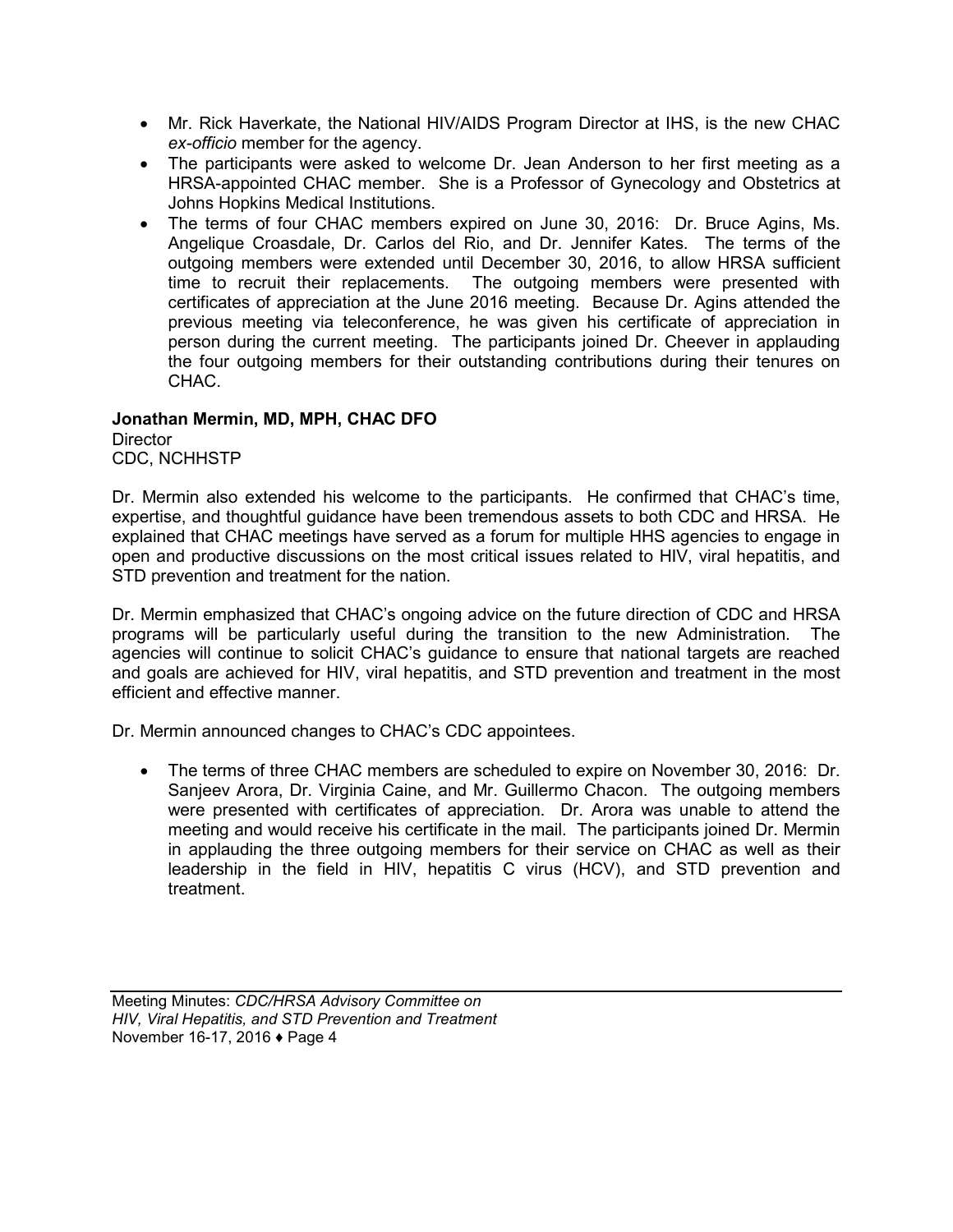## **Dawn Fukuda, ScM, CHAC Co-Chair**

**Director** Massachusetts Department of Public Health, Office of HIV/AIDS

Ms. Fukuda joined her colleagues in welcoming the participants to the CHAC meeting. She noted a key change in the agenda. Time would be set aside during the discussion period at 2:55 p.m. on day one to include two additional items: (1) an update by the Viral Hepatitis Workgroup and (2) a discussion of the response by Dr. Richard Wolitski, Director, HHS, Office of the Assistant Secretary for Health (OASH), Office of HIV/AIDS and Infectious Disease Policy (OHAIDP), to CHAC's HCV recommendations.

Ms. Fukuda returned to Dr. Mermin's opening remarks. Over the course of the meeting, she asked the members to reflect on CHAC's important role in the transition to the new Administration. She pointed out that the upcoming change in the federal government could have an impact on CHAC's priorities, areas of focus, and formal guidance to the HHS Secretary, CDC Director, and HRSA Acting Administrator.

## **Update by the Acting HRSA Administrator**

**James Macrae, MA, MPP** Acting Administrator **HRSA** 

Mr. Macrae confirmed that HRSA is preparing for the new Administration and emphasized that the agency will continue to focus on activities with a demonstrated, evidence-based record of effectiveness and impact. In particular, he highlighted the key outcomes of HRSA's discussions to date.

## *HCV*

• HRSA will shift from a "screen and treat" to a "test and cure" approach to generate a remarkable impact on HCV at the national level. HRSA will explore opportunities and develop strategies to ensure that funding and appropriate expertise are available to implement the HCV test and cure model.

*HIV*

• HRSA is aware that tools currently are available to stop the spread of HIV and prevent new infections. Neither an HIV cure nor a vaccine has been developed at this time, but full implementation of existing treatments (e.g., PrEP and antiretroviral therapy (ART) for HIV viral suppression) could have a tremendous impact at the national level.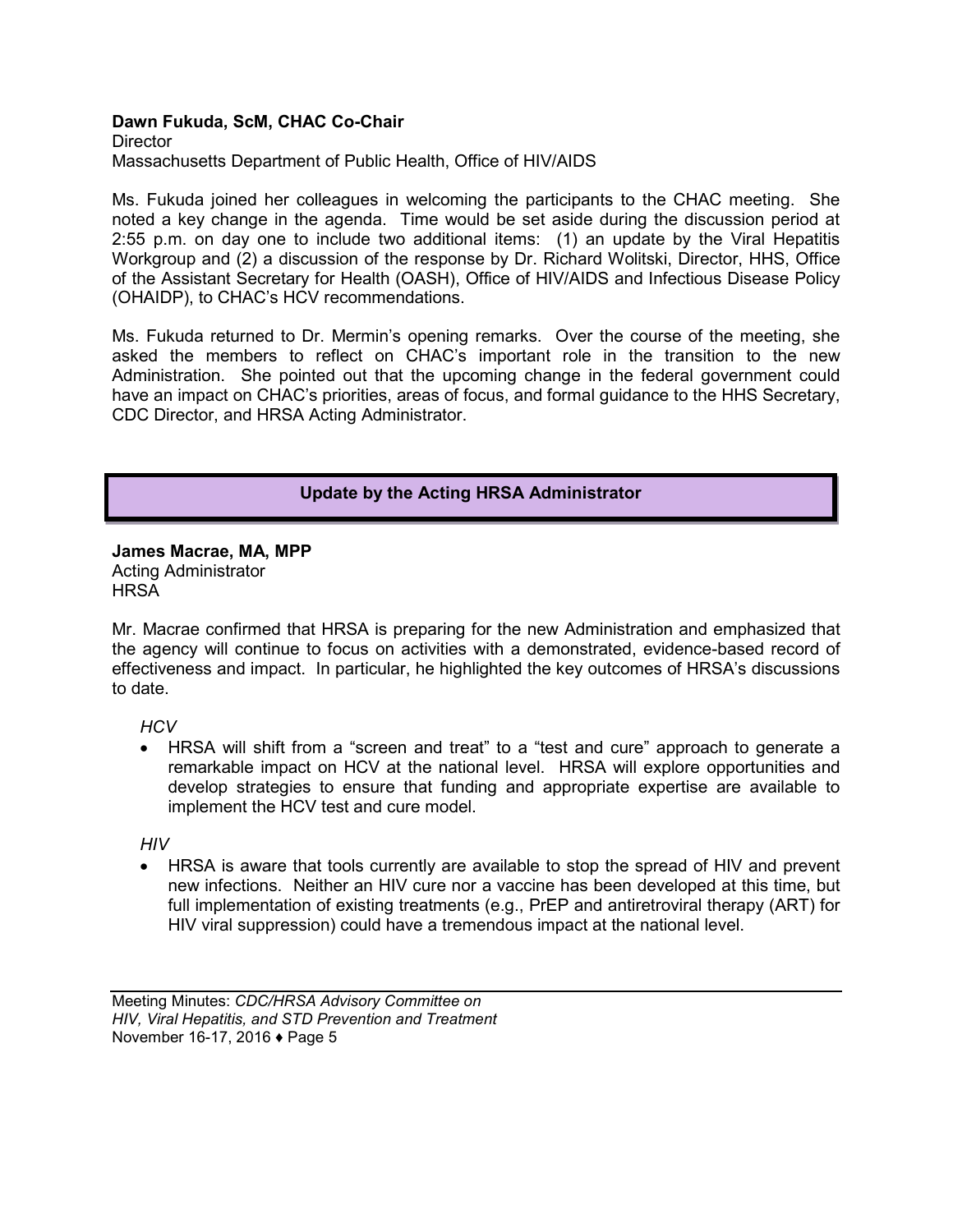## *STDs*

• HRSA recognizes that widespread screening and treatment of STDs in both traditional and non-traditional settings would significantly decrease existing infection rates. HRSA will design effective approaches, particularly for the most at-risk populations, to have more access to care and remain in STD care. HRSA will collect and utilize data from multiple sources to inform the decision-making process on targeting these efforts.

## *Transparency*

• HAB will continue to release the RWHAP Annual Client-Level Data Report to the public. Ryan White HIV/AIDS Program Services Report (RSR) data, trends, and other information in the report clearly demonstrate the national impact of HRSA's evidencebased HIV programs.

## *Innovations*

• HRSA will place much more emphasis on innovations to inform the development and implementation of creative pilot projects. HRSA intends to increase its knowledge of innovative community-based projects and provide support to ensure the national scaleup of these evidence-based interventions and best practices. HRSA will solicit advice from CHAC on creating an environment in a federal agency to promote and rapidly scale up innovations.

## *Global Reach*

• HRSA will launch new strategies over the next few months to expand the global reach of its programs in multiple countries. HRSA will share its lessons learned and experiences in the United States with global initiatives and will apply global best practices to its U.S. activities.

#### *Results and Outcomes*

• HRSA will continue to solicit guidance from CHAC on identifying data-driven strategic priorities, goals and targets to improve HIV, HCV, and STD screening, treatment, quality of care, outcomes, and disparities.

## *Challenges and Opportunities*

• HRSA will address challenges that are inherent in any transition to a new Administration, but new opportunities, ideas and perspectives will be explored as well. To support this effort, HRSA will examine its current gaps, future vision, and ultimate goals. HRSA will solicit input and support from CHAC on making a strong case to prioritize activities and devote resources to achieving these goals.

Mr. Macrae commended the CHAC members for their tremendous impact on HIV, viral hepatitis and STD prevention and treatment at national, state, and community levels throughout the country. He thanked CHAC for continuing to provide guidance to HRSA, particularly its advice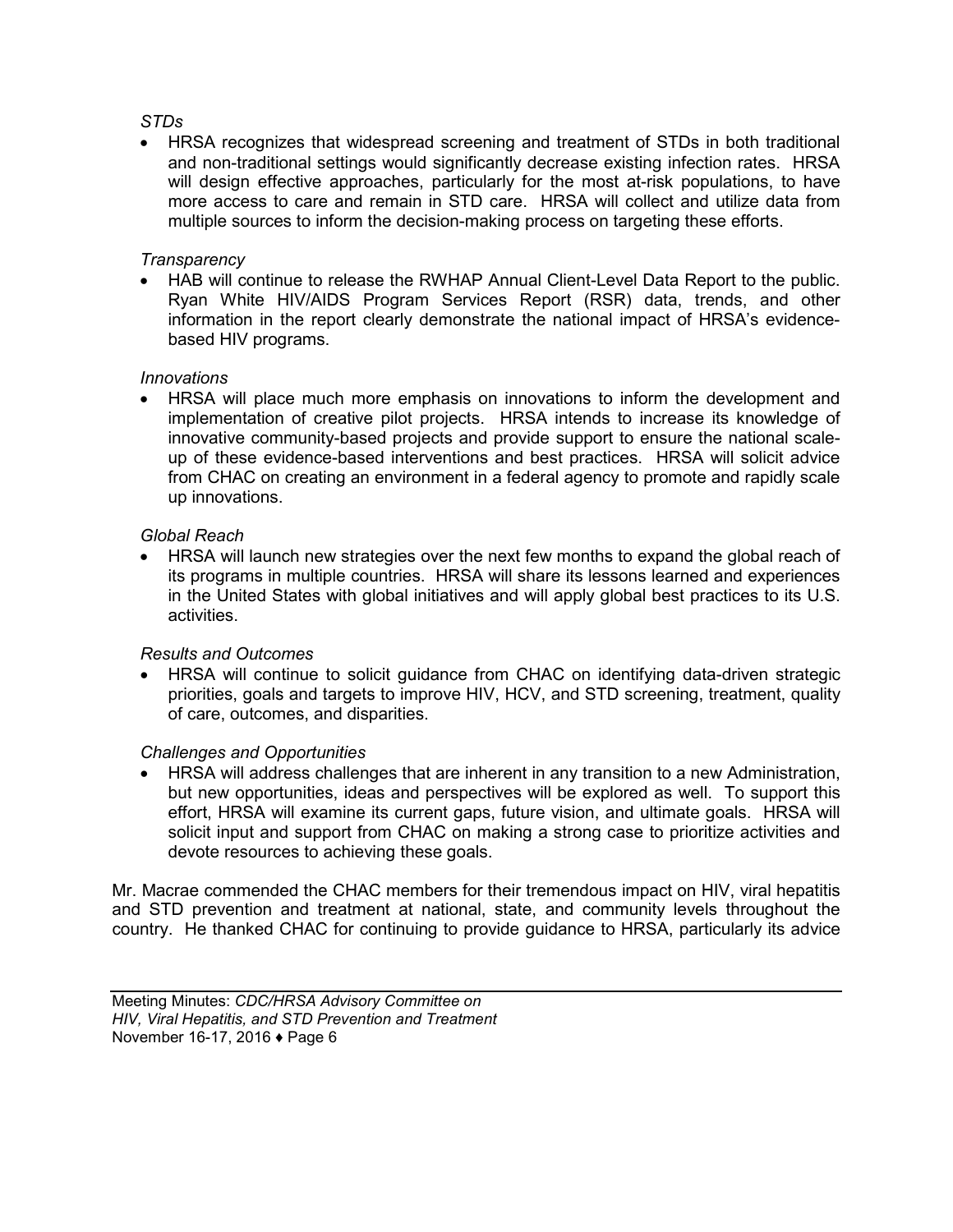to strengthen and enhance the CDC/HRSA interagency partnership over time. He confirmed that CHAC's expertise and guidance over the years have played an instrumental role in HRSA's ability to improve its existing activities and identify its future directions.

Mr. Macrae concluded his update by asking CHAC to respond to the following two key questions to inform HRSA's ongoing discussions on the transition to the new Administration:

- 1. What are HRSA's most helpful and/or effective activities at this time?
- 2. What strategic opportunities can HRSA leverage to help propel and accelerate momentum related to HIV, HCV, and STD prevention and treatment?

## **CHAC DISCUSSION: UPDATE BY THE ACTING HRSA ADMINISTRATOR**

CHAC provided input in response to the two questions posed by Mr. Macrae.

## *Question 1: Helpful/effective HRSA activities*

• HRSA's decision to showcase its collaboration with CDC at the 2016 National Ryan White Conference on HIV Care and Treatment was a powerful demonstration of the strong partnership the agencies have established between prevention and treatment. The interagency collaboration also has allowed CDC and HRSA to identify, target efforts, and devote resources to the most at-risk populations. HRSA should continue to enhance its partnership with CDC to bridge the gap among clinical outcomes, quality care, and public/ population health in RWHAP programs and policies.

## *Question 2: Strategies to accelerate momentum*

- HRSA should collect new data to increase its focus on trauma-informed care.
- HRSA should engage CHAC, RWHAP recipients, and community stakeholders to educate Congressional staff. To support this effort, HRSA's rigorous data should be presented to Congressional staff to demonstrate the impact and results of its programs at both national and community levels.
- HRSA should take action at this time to ensure that clinical leadership and providers are available for the next generation of the infectious diseases (ID) workforce. Most notably, technical assistance (TA), training, scholarships, and mentorships should be targeted to youth who are ready to serve as leaders in the ID workforce.
- HRSA should collect and present data that will be relevant and important to the new Administration to ensure its existing priority programs will continue to be funded.

Dr. Mermin also responded to Mr. Macrae's request for input on question number one. He agreed with CHAC that HRSA's longstanding partnership with CDC is one of its most effective activities at this time. The interagency collaboration has allowed CDC and HRSA to release joint guidelines and policies to prevention and treatment grant recipients and develop complementary programs. He described several examples in which HRSA's concerted efforts have tremendously benefited and reduced the burden on dual CDC/HRSA grant recipients,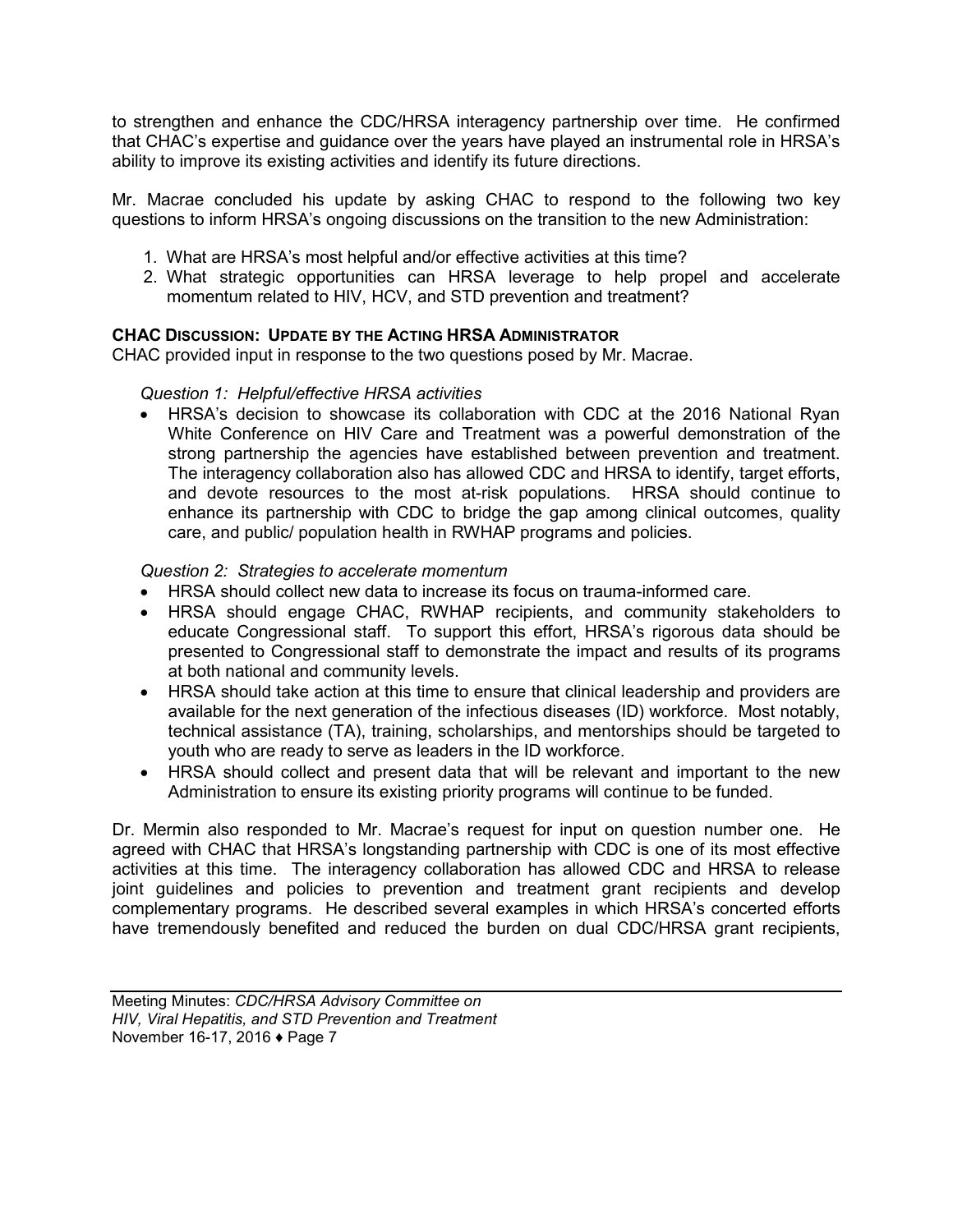including health departments, clinics, and community-based organizations (CBOs), including, but not limited to the following:

- Collection and release of relevant client-level RWHAP data,
- Collection and release of complementary data with CDC (e.g., increased HIV viral suppression rates, reduced HIV mortality rates, and decreased rates of the proportion of HIV diagnoses),
- Use of quality indicators, and
- Adoption of HCV and STD prevention activities in Federally Qualified Health Centers (FQHCs).

## **Amy Lansky, PhD, MPH**

**Director** The White House, Office of National HIV/AIDS Policy

Dr. Lansky provided additional details on the potential impact that the transition to the new Administration may have on CHAC's advisory role. President Obama announced his strong commitment to ensuring a successful and professional transition to the new Administration. The peaceful transition of power is one of the hallmarks of the U.S. democracy and will be demonstrated to the world over the next few weeks. In terms of CHAC, the National HIV/AIDS Strategy: Updated to 2020 (NHAS 2020) will serve as a roadmap over the next three years because the document is based on evidence. Moreover, an existing Presidential Executive Order protects the implementation of NHAS 2020 through 2020.

Dr. Lansky informed CHAC that both CDC and HRSA serve as leading partners on a federal interagency workgroup to update and oversee NHAS 2020, focus on high-impact activities, and engage in other collaborative efforts. However, all of the federal partners acknowledge the challenge in implementing NHAS 2020 in the field. As a result, CHAC's advisory role will be instrumental in providing guidance to key CDC and HRSA on implementing NHAS 2020. She encouraged CHAC to provide CDC and HRSA with creative and strategic advice on achieving NHAS 2020 goals by 2020.

## **HRSA/HAB Associate Administrator's Report**

**Laura Cheever, MD, ScM, CHAC DFO** Associate Administrator HRSA, HAB

Dr. Cheever covered various topics in the Associate Administrator's report to CHAC. The vision of HAB is "optimal HIV/AIDS care and treatment for all." The mission of HAB is to provide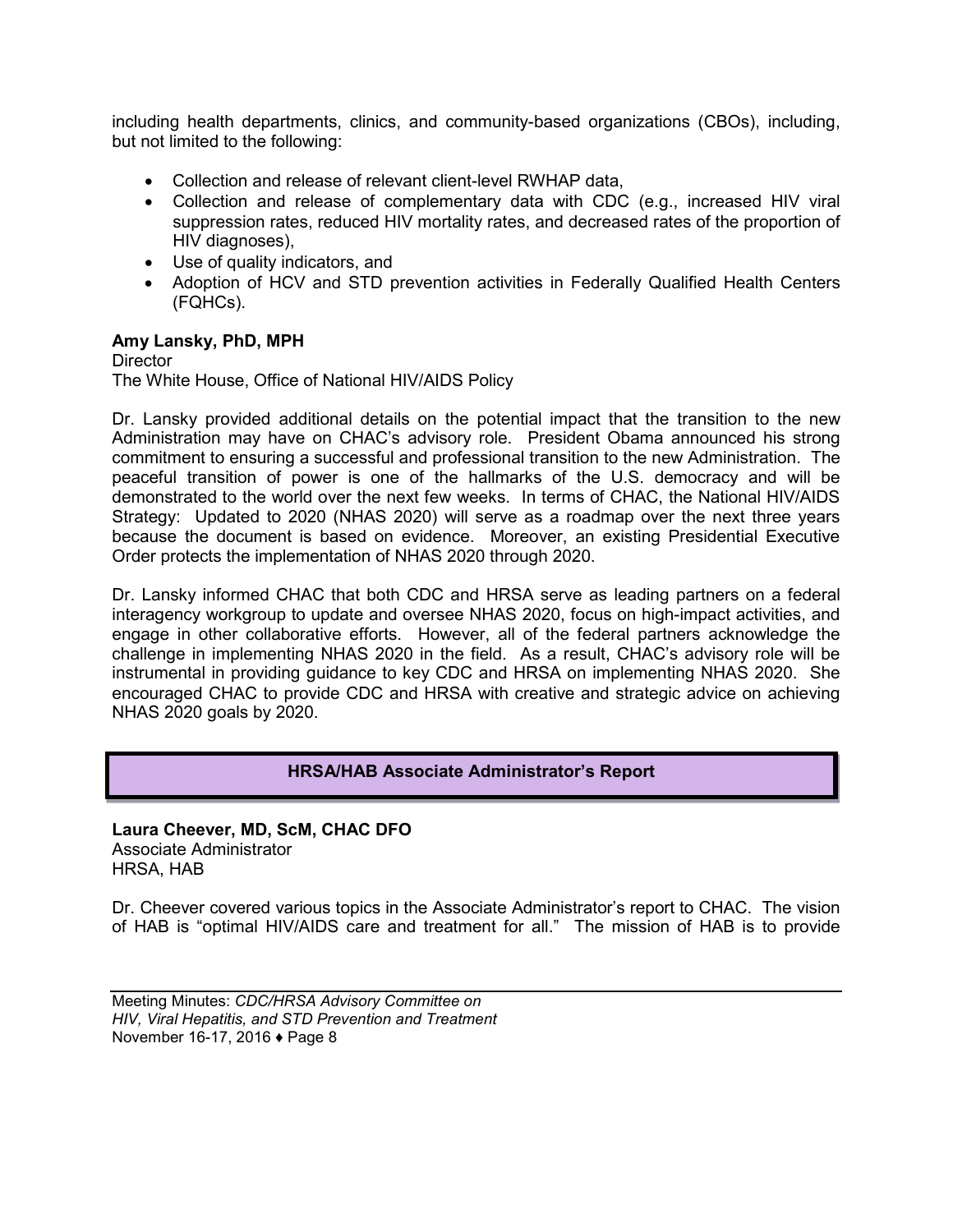leadership and resources to assure access to and retention in high-quality care, integrated care, and treatment services for vulnerable people living with HIV/AIDS (PLWH) and their families. The [HAB website](http://hab.hrsa.gov/) was recently redesigned to be much more streamlined, intuitive, and userfriendly for mobile devices.

HAB continues to address challenges to achieving an AIDS-free generation. The key barriers to reaching this goal include stigma and discrimination, health disparities, and issues pertaining to social determinants of health (SDOH) and the public health infrastructure. However, public health will be a key driver of success in all of these areas. Most notably, RWHAP is a public health program that funds care and treatment; service delivery; federal, state and local policies; needs assessments; capacity development; and quality improvement. The RWHAP is designed to identify health disparities, promote evidence-informed interventions, and target interventions based on the optimal outcomes for addressing health disparities.

HAB is conducting several activities to support its 2016 priorities.

*Priority 1: NHAS 2020/President's Emergency Plan for AIDS Relief (PEPFAR) 3.0* HAB will maximize its expertise and resources (e.g., TA, evaluation, and policies) to support NHAS 2020 and PEPFAR 3.0.

- HAB funded the Center for Engaging Black Men Who Have Sex with Men (MSM) Across the Care Continuum (CEBACC) to develop and target specific activities to this population, particularly young black MSM (YBMSM). CEBACC launched the *HIS Health* training series and the "Well Versed" website for patients and providers in the fall of 2016.
- HAB awarded Secretary's Minority AIDS Initiative Funding (SMAIF) to support the "Building Care and Prevention Capacity: Addressing the HIV Care Continuum in Southern Metropolitan Areas and States" project. The project is designed to increase capacity in four Southern jurisdictions to improve health outcomes for minority MSM, youth, young women, transgender women, and people who inject drugs (PWID).
- HAB awarded a contract to the HIV Research Network (HIVRN) to conduct an evaluation study focusing on the target populations of youth and older adults living with HIV and people who are HIV/HCV co-infected. The study is designed to identify characteristics that predict people who are engaged in care and are likely to have detectable HIV viral loads.
- HAB funded the "Building Futures: Supporting Youth Living with HIV" evaluation study. The study is designed to identify best practices to support youth living with HIV to access RWHAP-funded services.
- HAB funded an evaluation study to assess the factors of clients in clinical care who have detectable viral loads. The study includes both qualitative and quantitative designs to identify differences between PLWH who are and are not HIV virally suppressed.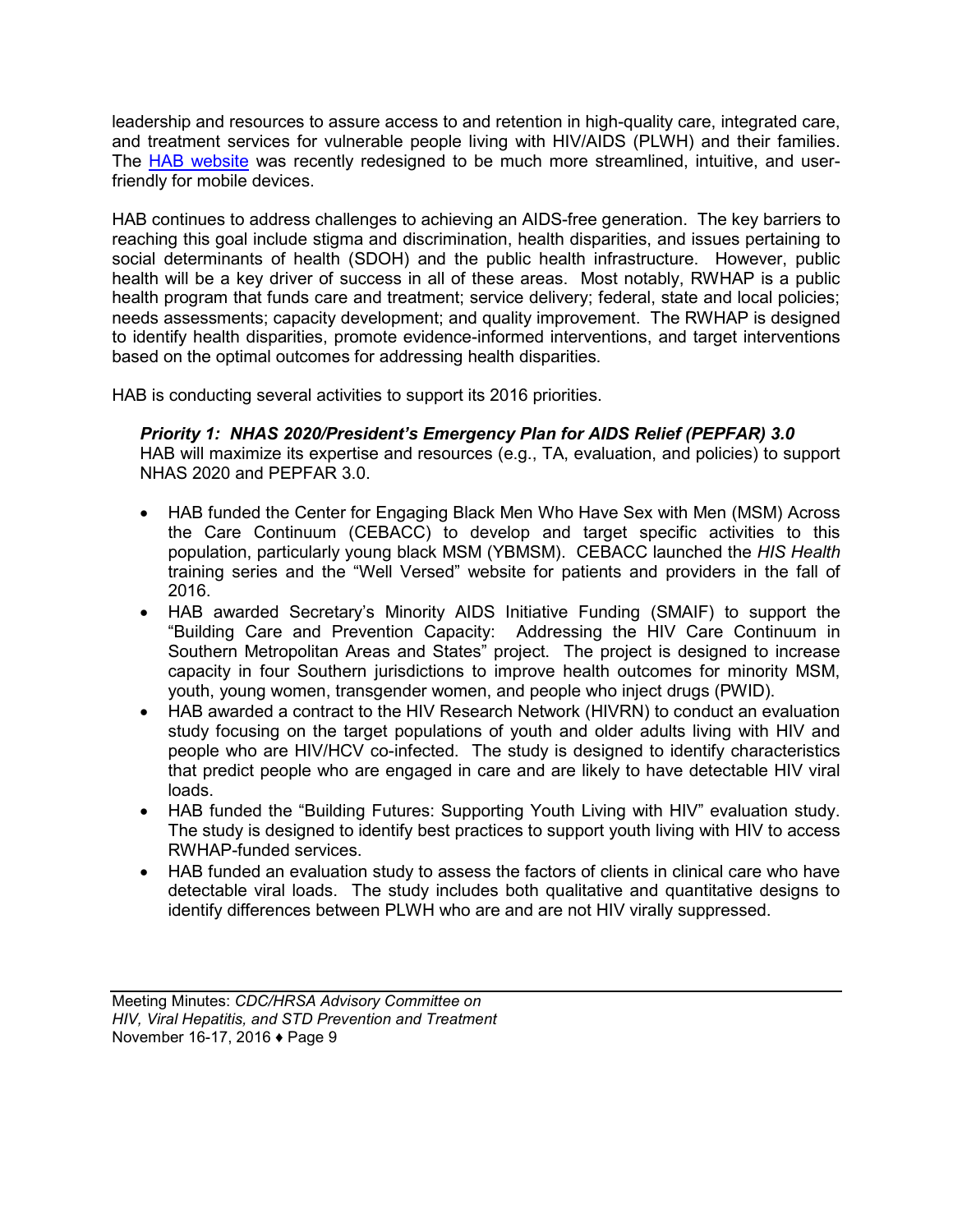• HAB issued a new policy letter in August 2016 to inform RWHAP recipients that RWHAP-funded housing services have been extended to RWHAP Part C recipients.

## *Priority 2: Leadership*

HAB will enhance and lead national and international HIV care and treatment through evidence-informed innovations, policy development, health workforce development, and program implementation.

- HAB convened a PLWH and Public Leadership Technical Expert Panel that included a diverse expert panel that discussed leadership qualities and explored strategies to cultivate leaders in the PLWH population.
- HAB awarded SMAIF funding to provide leadership training to people of color living with HIV. The purpose of the initiative is to support national leadership training and increase the engagement of transgender women of color living with HIV in leadership opportunities.
- HAB awarded SMAIF funding to use community health workers (CHWs) to improve access, linkage to, and retention in HIV care. The purpose of the initiative is to increase the use of CHWs to strengthen the healthcare workforce and improve access to health care and health outcomes for racial/ethnic minority PLWH.
- HAB hosted the 2016 National Ryan White Conference on HIV Care and Treatment. The participants included 2,580 RWHAP recipients and 420 clinicians. The conference was organized with 185 workshops (including 105 that were accredited for continuing education) and 152 poster presentations. The key communications from the conference included the development of four videos, a radio media tour, three AIDS.gov daily blog posts, six Facebook live video interview segments, 22,000 impressions, and over 100 engagements on Twitter, Facebook, LinkedIn, and Flickr. The evaluation is not yet finalized but initial evaluation indicates that most attendees learned new interventions to improve outcomes in their programs.
- HAB published a special issue, "First Look at the HRSA HIV Workforce Study," in the August 2016 edition of *[HIV Specialist](http://www.aahivm.org/)*. The publication includes articles on the HIV clinician workforce that describe the supply of and demand for HIV clinicians and services as well as the characteristics of RWHAP providers.
- HAB funded the "Models of Care" evaluation study to gather information on the need for potential adjustments to RWHAP in the future, ensure that RWHAP continues to focus on models of critical care, and position RWHAP to achieve the best health outcomes for PLWH.
- HAB convened the "Retention Measure Expert Panel" to focus on four key issues: (1) identify goals of retention measures; (2) align with NHAS 2020 and other measures; (3) align with goals at national, state, local, and provider levels; and (4) utilize HIV viral suppression as a measure of retention in HIV care.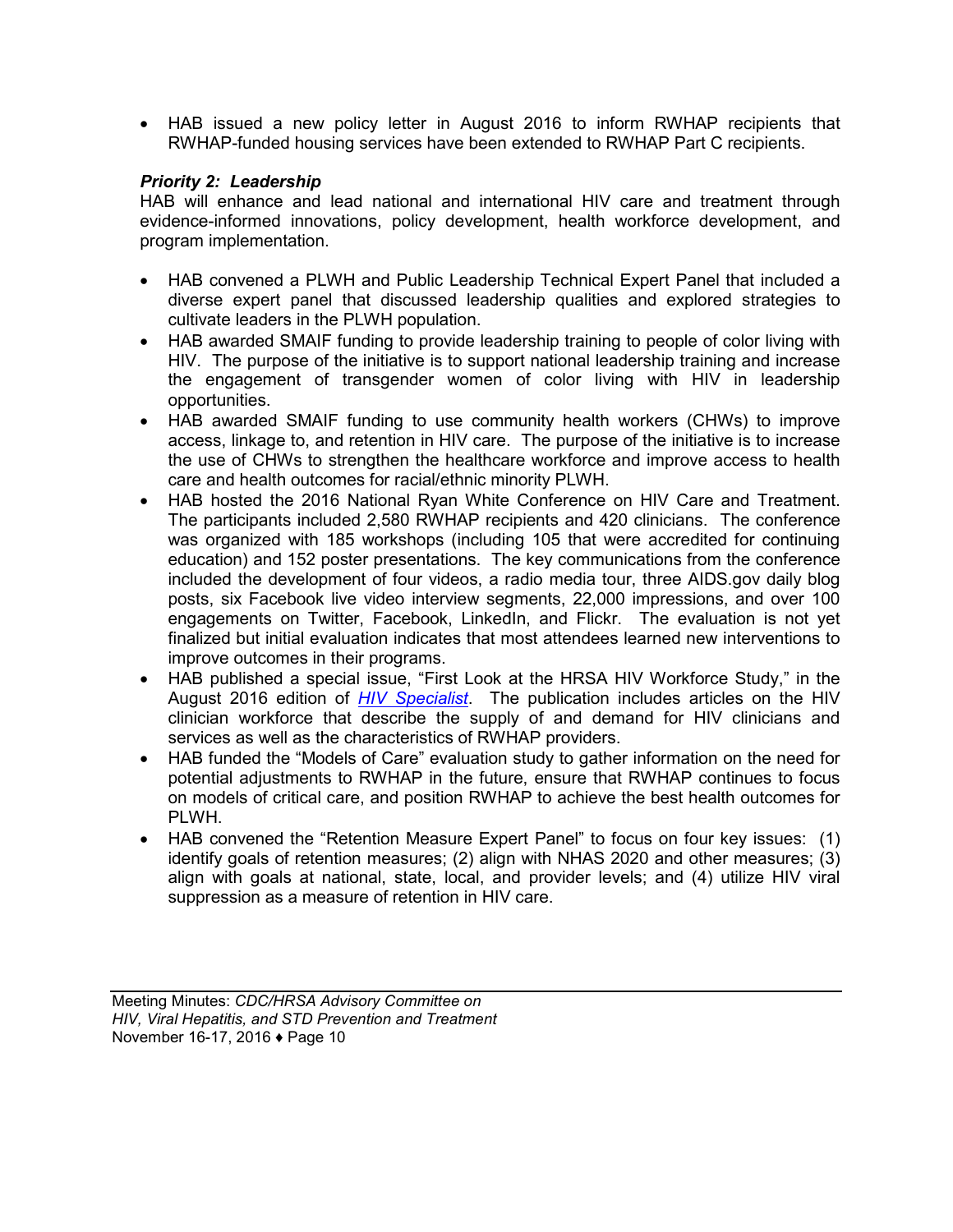## *Priority 3: Partnerships*

HAB will enhance and develop strategic domestic and international partnerships both internally and externally.

• HRSA, CDC, and the Centers for Medicare & Medicaid Services (CMS) established the HIV Health Improvement Affinity Group (HHIAG). The purpose of the HHIAG is to support state collaborations between public health and Medicaid programs to improve sustained HIV viral suppression rates among Medicaid and Children's Health Insurance Program (CHIP) enrollees who are living with HIV. The HHIAG's current membership includes 19 states.

## *Priority 4: Integration*

HAB will integrate HIV prevention, care, and treatment as well as mental/behavioral health in an evolving healthcare environment.

- HAB provided TA to RWHAP Parts A and B recipients to support the implementation of integrated HIV planning. HAB's support covers activities for states that submitted a CDC/ HRSA Integrated HIV Prevention and Care Plan. The major outcome of this funding is to encourage a streamlined approach to HIV grant planning and promote effective local and state decision-making to develop systems of prevention and care.
- HAB funded the Affordable Care Enrollment Technical Assistance Center to assist RWHAP recipients and sub-recipients in enrolling diverse clients in health insurance coverage, particularly people of color.
- The HRSA PrEP Workgroup hosted a "PrEP 101" session for federal staff to complement HRSA's National HIV Testing Day webinar in June 2016. The workgroup also updated the SF-424 application guide to include information on PrEP and the HIV care continuum.
- The HAB PrEP Workgroup released a RWHAP PrEP program letter in June 2016. The workgroup also hosted a webcast that was attended by 500 RWHAP recipients and providers. The webcast described approaches to leverage program systems to support PrEP services within the parameters of the RWHAP legislative authority.

## *Priority 5: Data Utilization*

HAB will use data to target, prioritize and improve policies, programs and service delivery. The data sources will include program reporting systems, surveillance, modeling, and other programs as well as results from evaluation and special project efforts.

• HAB is linking client-level data in the RSR (baseline year of 2010) and AIDS Drug Assistance Program (ADAP) Reports (baseline year of 2014) for easier utilization of both datasets.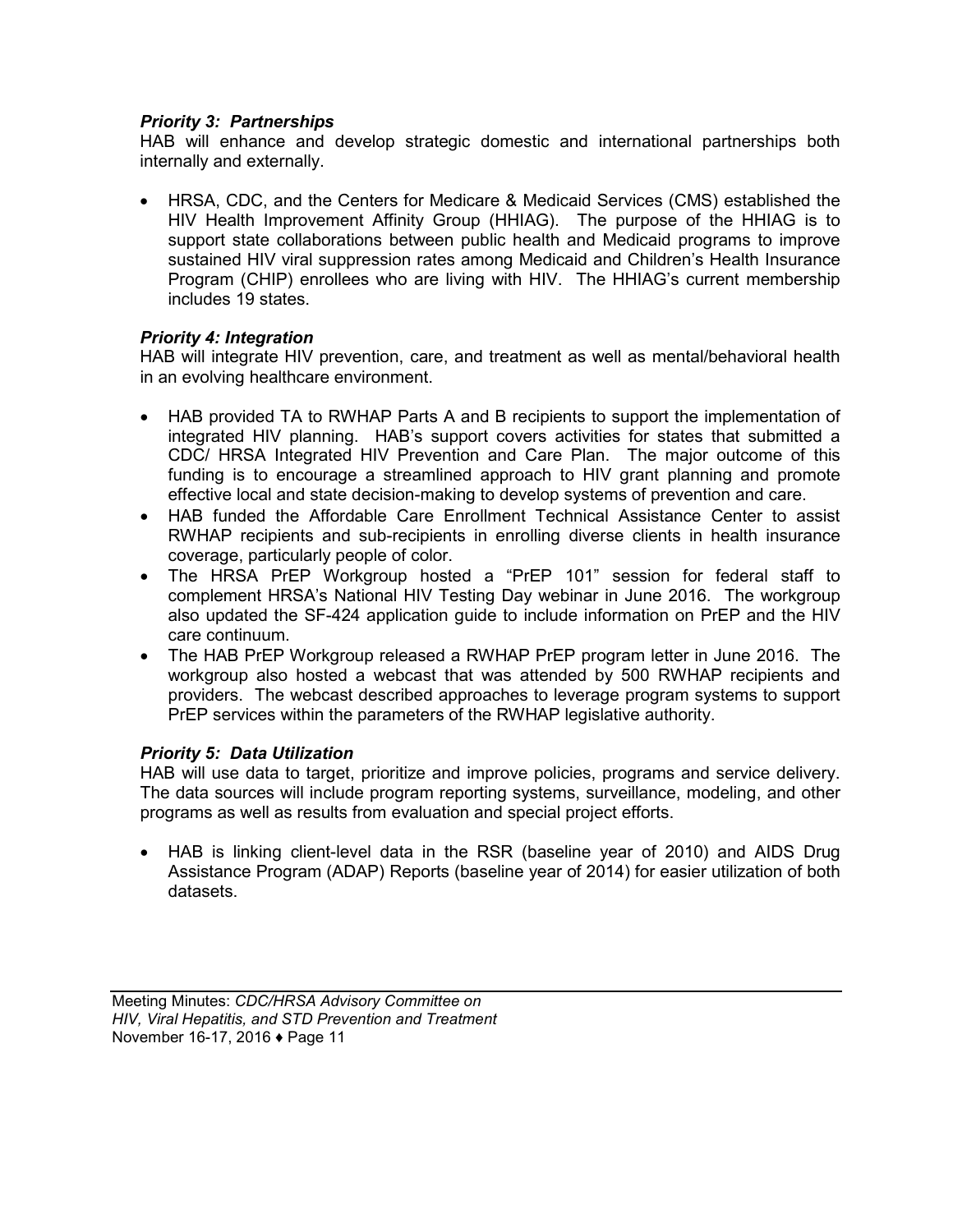- HAB awarded a contract to conduct electronic specification, testing and validation of four existing HIV clinical quality measures that were endorsed by the National Quality Forum: gaps in visits, frequency of medical visits, ART prescriptions, and HIV viral suppression.
- HAB is integrating HIV care and housing data to improve health outcomes along the HIV care continuum. The goals of this initiative are two-fold: (1) use information technology to promote the integration and coordination of HIV and housing services and (2) improve entry, engagement, and retention in care for homeless and unstably housed PLWH with mental illness and substance use disorders.
- HAB will release the 2015 RWHAP Annual Client-Level Data Report in December 2016. A supplement to the 2014 report was released in 2015 to feature data on RWHAP Part A recipients, Eligible Metropolitan Areas, and Transitional Grant Areas.

Dr. Cheever provided CHAC with a preview of key data from the 2015 RSR that HAB will release in 2016. Of 533,036 clients who received services from RWHAP-funded providers in 2015, 97 percent were PLWH. RWHAP served approximately 50 percent of estimated persons with diagnosed HIV infection is in the United States in 2015. Racial/ethnic minority populations account for 73 percent of RWHAP clients. Of all RWHAP clients, 65 percent are living at or below the Federal Poverty Level (FPL).

PLWH in the 45-54 age group continue to account for the majority of RWHAP clients, but increases in the number of RWHAP clients were reported in the age groups of 25-34, 55-64, and 65 years and older from 2011-2015. By reported gender, the breakdown of RWHAP clients in 2015 is: males 71.3 percent, females 27.6 percent, and transgender people 1.1 percent. By health outcomes, HIV viral suppression rates among RWHAP clients increased from 72.6 percent in 2011 to 83.4 percent in 2015. PLWH who are unstably housed, youth, YBMSM, and young women have the lowest HIV viral suppression rates.

By geographic location, Southeastern states accounted for the lowest HIV viral suppression rates in 2010, but all states reported significant improvements in 2015. The top ten states with the highest increases in HIV viral suppression rates from 2010-2015 are listed below.

| <b>State</b>         | <b>Percentage Point Increase</b> |
|----------------------|----------------------------------|
| Indiana              | 28.6%                            |
| Louisiana            | 23.3%                            |
| Mississippi          | 23.2%                            |
| Ohio                 | 23.0%                            |
| New Jersey           | 20.6%                            |
| Maryland             | 19.9%                            |
| Wisconsin            | 19.2%                            |
| Missouri             | 18.9%                            |
| District of Columbia | 18.9%                            |
| Wyoming              | 18.7%                            |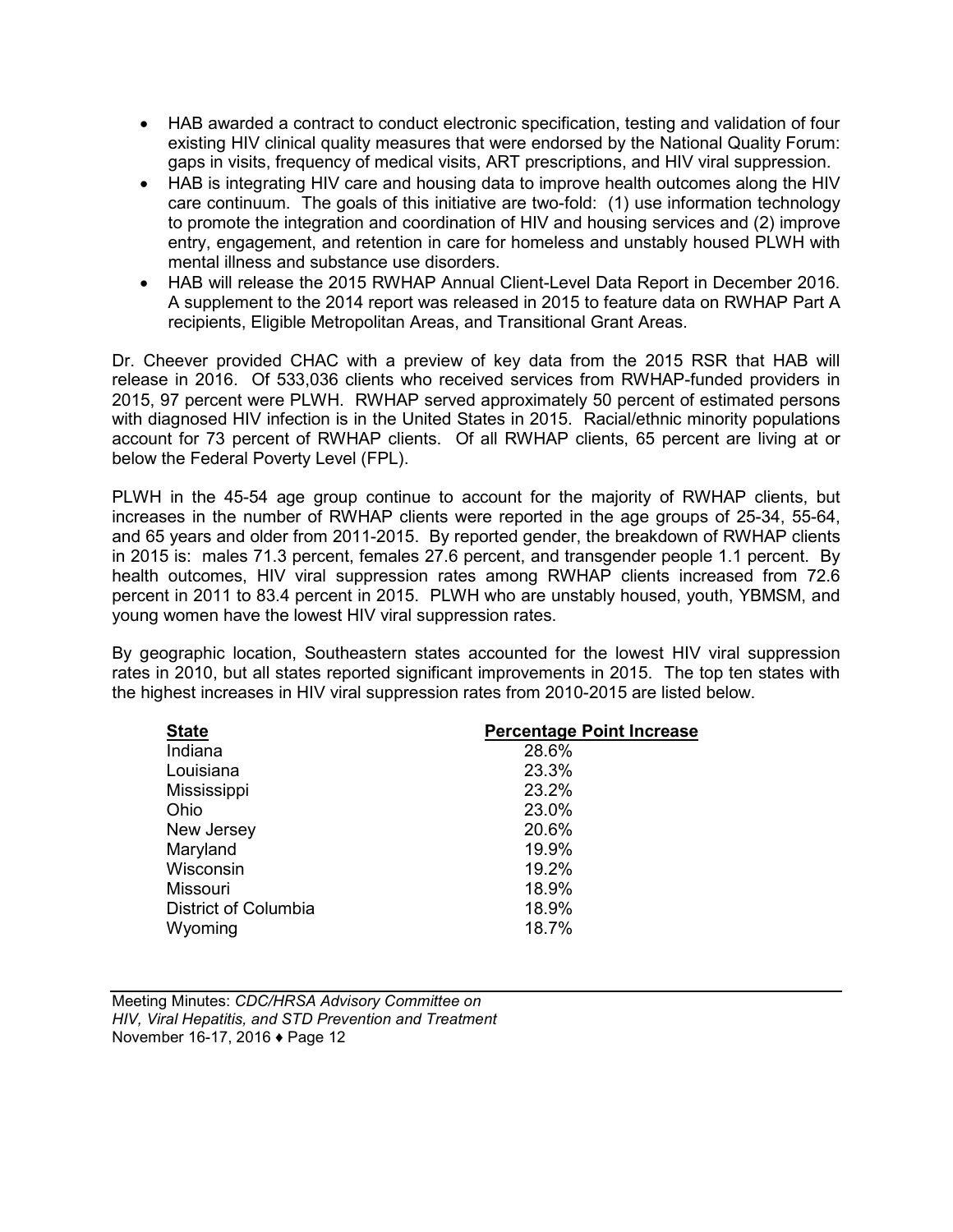Dr. Cheever highlighted two key changes in HAB's organizational structure. An Office of Program Support was established to address areas that need to be improved based on responses to the RWHAP recipient survey, such as communications, electronic reporting capacity, and RWHAP recipient site visits. A Clinical and Quality Branch was established in the Division of Policy and Data to enhance HAB's existing quality improvement activities. The Clinical and Quality Branch is providing leadership for a number of HAB's clinical activities, such as HCV initiatives and the integration of mental/behavioral health into HIV models of care.

## **CDC/NCHHSTP Director's Report**

#### **Jonathan Mermin, MD, MPH, CHAC DFO Director** CDC, NCHHSTP

Dr. Mermin covered various topics in his Director's report to CHAC. At the agency level, CDC is continuing to provide leadership for the Zika outbreak response. The complex outbreak has required CDC to deploy over 10 percent of its workforce to the Emergency Operations Center, other parts of the United States, and overseas countries to address scientific and programmatic uncertainties related to the Zika virus.

Transmission of the Zika virus has been reported in Miami, Puerto Rico, and American Samoa, but local transmission in the United States has been limited to date. Travelers have accounted for the vast majority of U.S. cases. CDC is continuing to gather data to answer Zika-related questions for pregnant women and women who are considering pregnancy and also to determine the proportion of Zika infections from sexual transmission. CDC expects that ongoing surveillance efforts will strengthen its knowledge of the Zika virus over the next year.

At the CDC center level, NCHHSTP filled three leadership positions: Dr. Patricia Dietz (Associate Director, Program and Performance Improvement Office); Dr. Kathleen Ethier (Director, Division of Adolescent and School Health); and Mr. Michael Melneck (Deputy Director, Management and Operations). NCHHSTP recently initiated searches to fill two key leadership positions that are vacant at this time: Associate Director for Health Communication Science and Associate Director for Health Equity.

NCHHSTP is continuing to address the impact of HIV and HCV on the national opioid epidemic. CDC's vulnerability assessment model documented poor alignment between U.S. counties that are vulnerable to rapid dissemination of HIV/HCV infection among PWID and jurisdictions with existing syringe services programs (SSPs). CDC's model also emphasized the need for access to sterile injection equipment to prevent HIV/HCV outbreaks among PWID.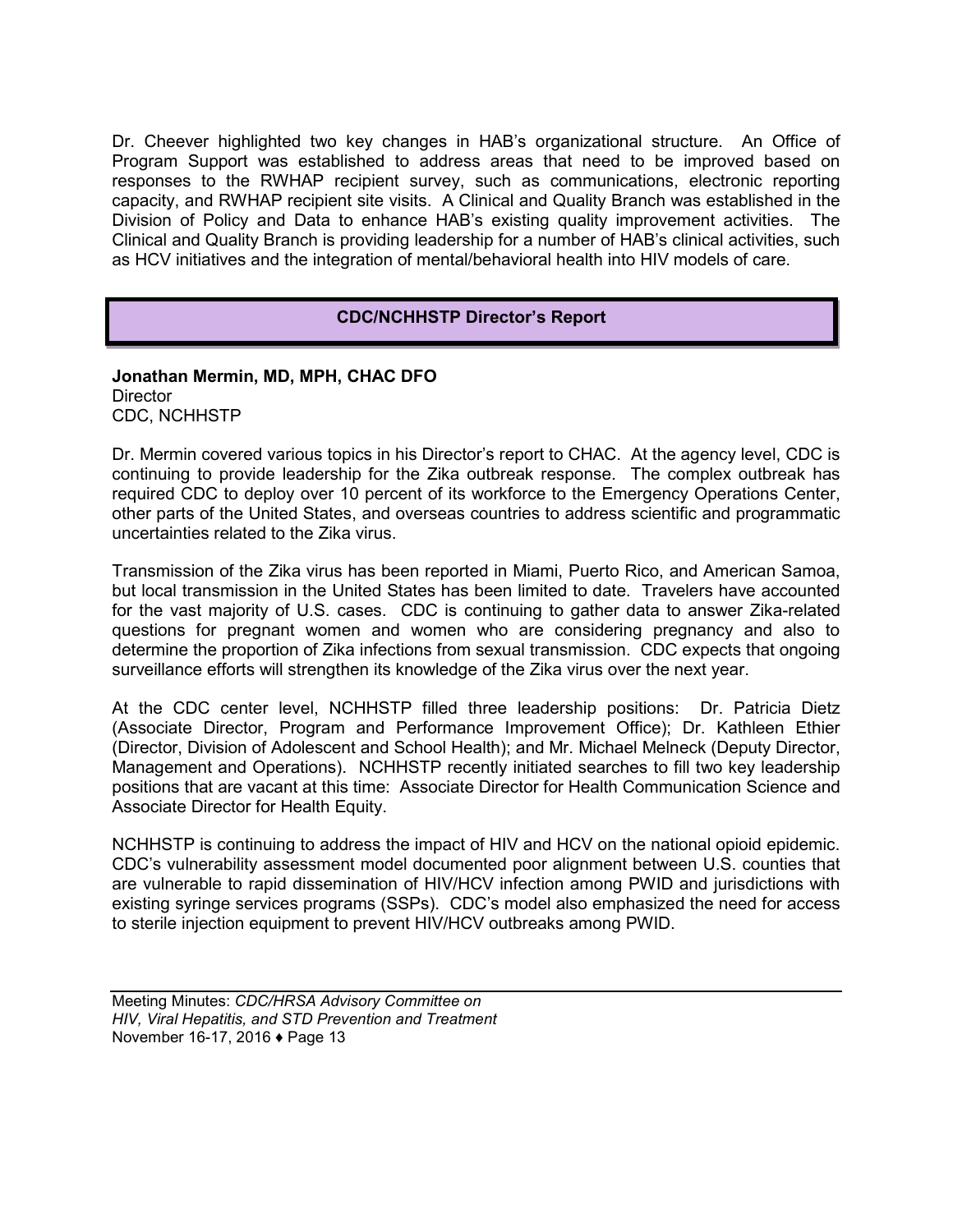The Consolidated Appropriations Act of 2016 modified the historical prohibition on the use of federal funds to support SSPs. The legislation now allows programs to redirect federal funds to purchase specific SSP components, including HIV and viral hepatitis testing kits. However, the purchase of needles, syringes, or other devices to inject illegal drugs with federal funds is still prohibited.

The legislation authorizes CDC to designate and approve jurisdictions that submit a determination of need for an SSP based on specific criteria. CDC has approved determinations of need for SSPs for several jurisdictions to date. With the exception of West Virginia's three identified counties, CDC's approvals cover the entire state.

| California           | Minnesota                                      |
|----------------------|------------------------------------------------|
| Colorado             | New Jersey                                     |
| Indiana              | Utah                                           |
| Kentucky             | Vermont                                        |
| Maryland             | Washington                                     |
| <b>Massachusetts</b> | West Virginia (Berkeley, Cabell-Huntington and |
| Michigan             | Kanawha Counties)                              |
|                      | Wisconsin                                      |

The *[NCHHSTP Annual Report 2015](https://www.cdc.gov/nchhstp/publications/docs/nchhstp-annual-report-2015.pdf)* was published to provide information on CDC's HIV/AIDS, viral hepatitis, STD and TB prevention programs.

At the division level, the Division of HIV/AIDS Prevention (DHAP) has observed several national milestones in the HIV epidemic. A nine percent reduction in new HIV diagnoses has been reported over the past five years. Disparities in HIV have significantly decreased, particularly among African American women and PWID. DHAP has identified numerous contributors to these national achievements: an increase in the number of PLWH who know their status; the availability of basic HIV information; wider access to HIV treatment; changes in the *HIV Treatment Guidelines* to include all PLWH regardless of their immune status; and broader availability of PrEP. However, access to HIV prevention, care, and treatment services and SDOH issues have not been adequately addressed to date in jurisdictions with a high prevalence of PLWH.

DHAP recently released a surveillance report, "Diagnoses of HIV Infection Among Adolescents and Young Adults in the United States and Dependent Areas, 2010-2014." Key findings of the report are summarized as follows:

- Young PLWH 13-24 years of age accounted for an estimated 22 percent of all HIV diagnoses and had the second highest rate of HIV diagnoses (34.3/100,000) in 2014.
- Estimated HIV rates for youth 13-19 years of age decreased, while rates for young adults 20-24 years of age remained stable.

Meeting Minutes: *CDC/HRSA Advisory Committee on HIV, Viral Hepatitis, and STD Prevention and Treatment* November 16-17, 2016 ♦ Page 14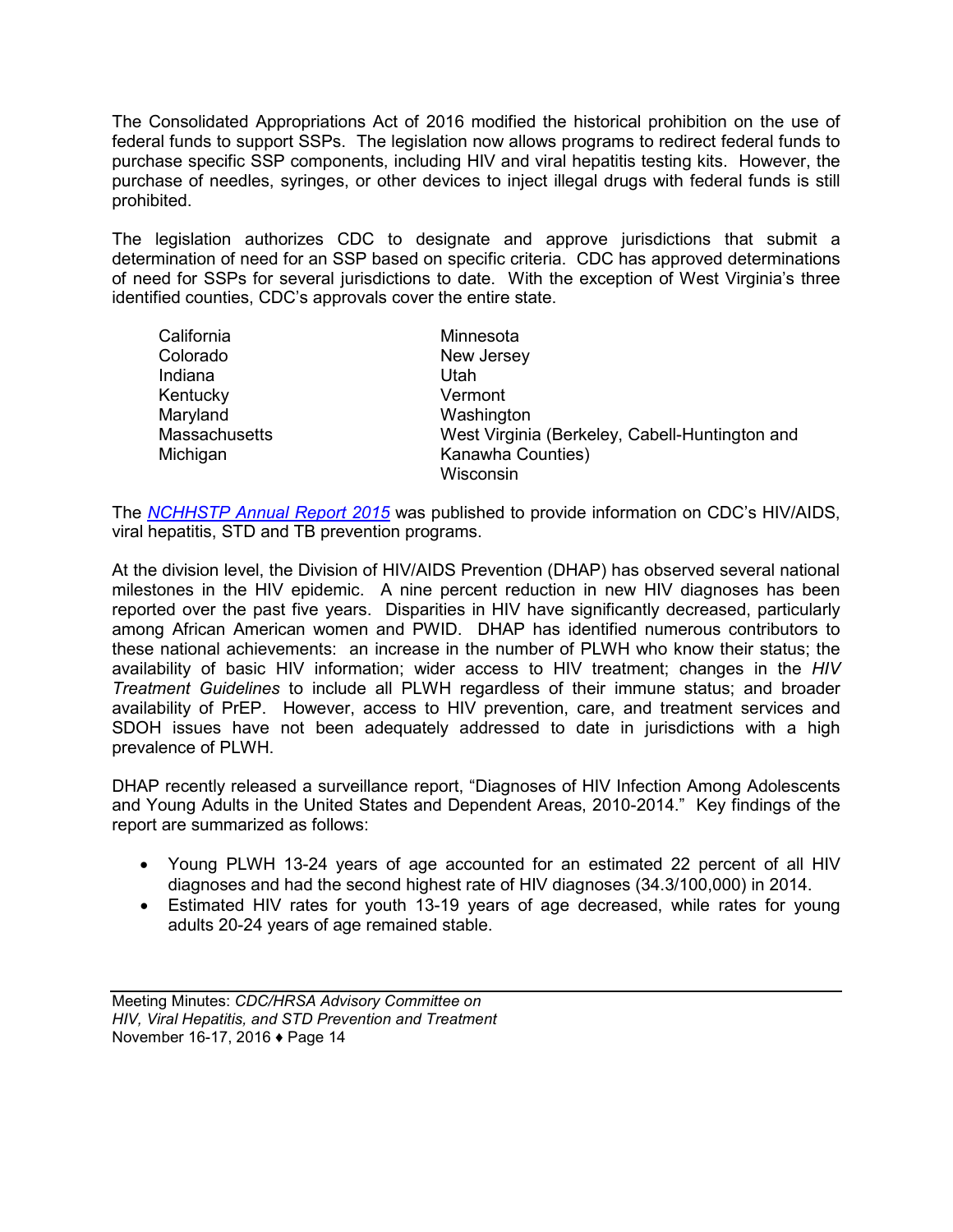- Compared to 23 percent of Hispanics and 17 percent of whites, African American adolescents and young adults accounted for 55 percent of HIV diagnoses.
- Young gay/bisexual men accounted for 66 percent of all HIV diagnoses.

DHAP recently released new [HIV fact sheets.](http://www.cdc.gov/hiv/library/factsheets/index.html) The topics covered in the fact sheets include "Living with HIV 101," "PrEP 101," "HIV 101," "Vaginal Sex and HIV Risk," and "Anal Sex and HIV Risk."

DHAP contributed to the August 2016 publication in *Clinical Infectious Diseases*, "Guidelines by the American Thoracic Society, CDC and Infectious Diseases Society of America (IDSA) on Treatment of Drug-Susceptible Tuberculosis" (TB). The new guidelines include specific recommendations for coordinated treatment of TB and HIV as well as comprehensive care for all TB patients. However, the guidelines do not address individual TB outbreaks. For example, a TB outbreak that originated in Atlanta (Fulton County), Georgia five years ago has now spread to eight other states. People who are homeless (approximately 100 percent), African American (90 percent), and TB/HIV co-infected persons (50 percent) have been disproportionately affected. The persistent TB outbreak has been difficult to control due to isoniazid resistance.

The Division of Viral Hepatitis (DVH) recently published an article in the *Morbidity and Mortality Weekly Report* (*MMWR*) that showed a 22 percent increase in the rate of women 15-44 years of age who tested positive for HCV. The current rate reflects an increase from 139/100,00 in 2011 to 169/100,000 in 2014. The proportion of infants born to women living with HCV also increased by 68 percent over the same time period.

The *MMWR* article reported a disproportionate impact in Kentucky and found that the state had the highest acute HCV rate in the nation in 2014. The HCV rate among women of childbearing age in Kentucky tripled from 275/100,000 in 2011 to 862/100,000 in 2014. DVH participated in an HCV Town Hall meeting in Hazard, Kentucky that was convened by the Kentucky Department for Public Health and Shaping Our Appalachian Region. The town hall participants proposed four major recommendations to decrease HCV rates in Kentucky: (1) identify resources to assist local efforts for HCV detection, prevention, and education; (2) identify resources for SSPs; (3) improve data collection; and (4) build partnerships.

The Division of STD Prevention (DSTDP) recently released the *Sexually Transmitted Disease Surveillance Report, 2015*. Key findings of the report are summarized as follows:

- The number of combined chlamydia, gonorrhea and syphilis cases in 2015 represented the highest number of STDs reported in U.S. history.
- MSM accounted for the majority of new primary/secondary syphilis and gonorrhea cases.
- The 27 percent increase in syphilis among women since 2014 included a concomitant increase in congenital syphilis.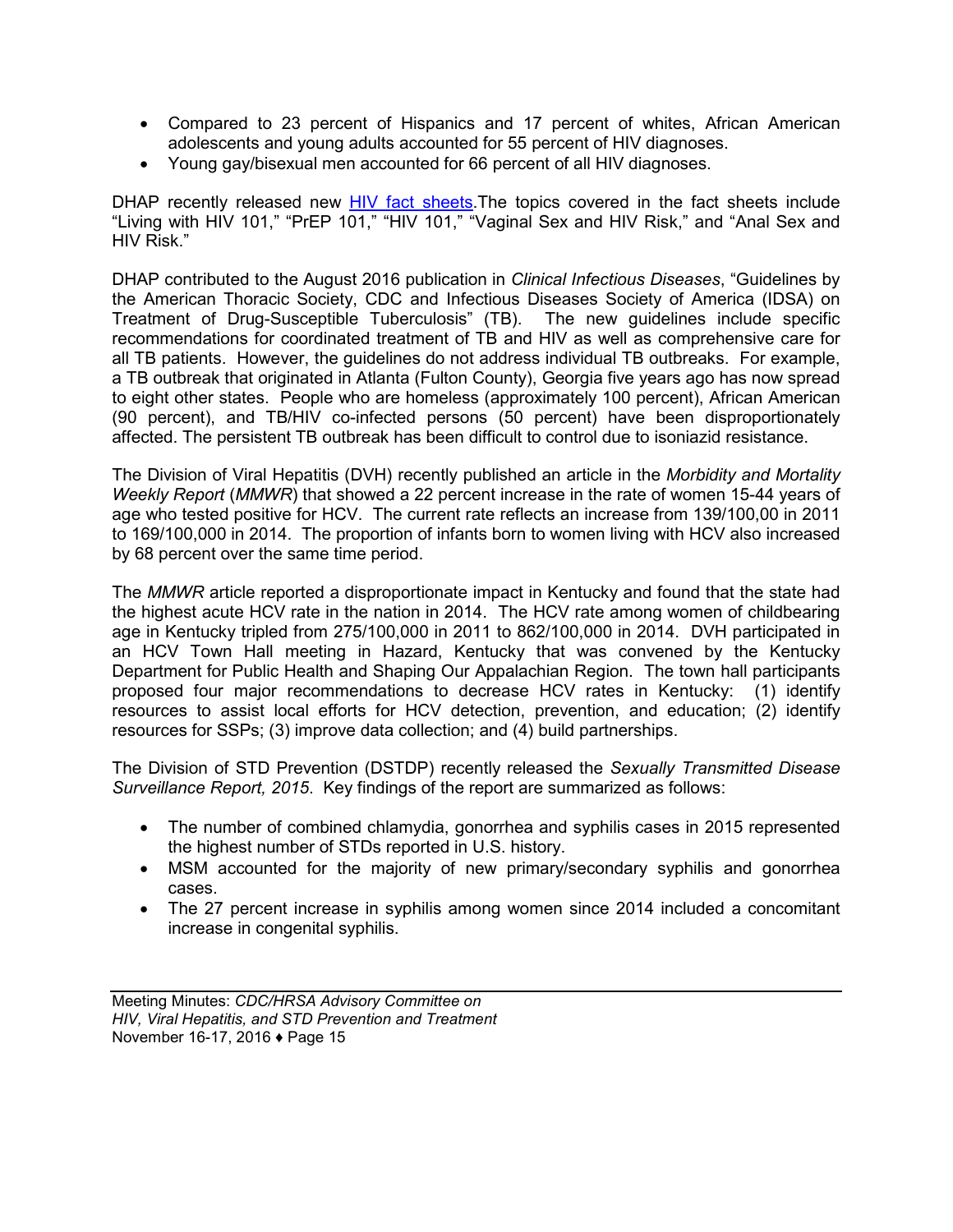DSTDP has been holding discussions with multidisciplinary groups to identify concrete action steps to address the record high rates of STD diagnoses. DSTDP's position is that the major contributors to this problem are a weaker infrastructure of STD clinics across the country and specific aspects of serosorting among HIV-positive men. However, DSTDP believes that scaling up and targeting existing interventions with demonstrated efficacy would have a significant impact on reducing STD rates, particularly syphilis and gonorrhea.

DSTDP data from its new Gonococcal Isolate Surveillance Project showed that a percentage of isolates with decreased susceptibility to azithromycin increased by over 300 percent from 2013- 2014. DSTDP's investigation of several cases of azithromycin-resistant gonorrhea in Hawaii found decreased susceptibility to ceftriazone. New drugs in phase II/III trials appear to be promising in terms of their efficacy. However, DSTDP acknowledges the critical need to maintain the focus on prevention because the U.S. Food and Drug Administration (FDA) is not likely to approve new gonorrhea drugs for a few years.

The Division of Adolescent and School Health (DASH) released the first national study of the health of lesbian/gay/bisexual (LGB) high school students, *Sexual Identity, Sex of Sexual Contacts and Health-Related Behaviors Among Students in Grades 9-12*—*United States and Selected Sites, 2015*. The study was based on Youth Risk Behavior Survey (YRBS) data that showed the following outcomes:

- Levels of bullying were higher among LGB students than their peers.
- Suicide attempts in the past 12 months were reported by 29 percent of LGB students. This rate was four times higher than their peers.
- A majority of LGB students (60 percent) discontinued their usual activities due to overwhelming sadness.
- Injection of illegal drugs was five times higher among LGB students than their peers.
- Safety concerns caused over 1 in 10 LGB students to miss school in the past 30 days.
- Rates of rape and physical dating violence were higher among LGB students than their peers.

DASH described all aspects of the health and well-being of LGB youth in the study to publicize the alarming rates of bullying, physical violence, and suicide attempts in this population. The study findings highlight the responsibility of public health and schools to launch a national call to action to better meet the needs of LGB students, including transgender and questioning (LGBTQ) youth. To support future studies, DASH has validated questions for LGBQ youth and currently is piloting new questions to gather data on transgender youth. The CDC website includes [survey data on LGB high school students](http://www.cdc.gov/mmwr/volumes/65/ss/ss6509a1.htm) from approximately 30 states.

DASH published its *[2015 Annual Report](https://www.cdc.gov/healthyyouth/about/pdf/dash2015annualreport.pdf)* to provide a comprehensive description of its activities and accomplishments, key projects, and future directions.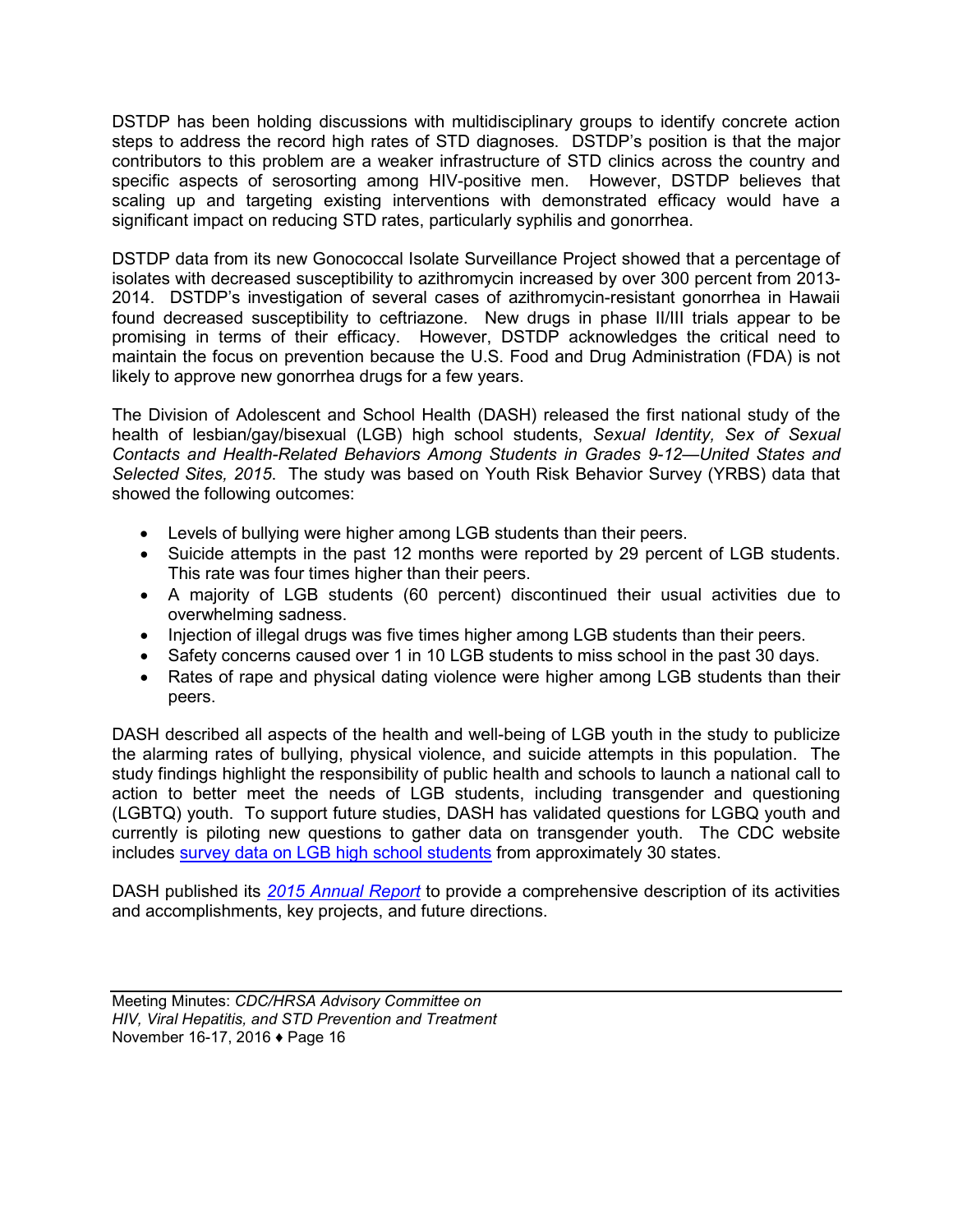## **CHAC DISCUSSION: HRSA/HAB ASSOCIATE ADMINISTRATOR AND CDC/NCHHSTP DIRECTOR REPORTS**

CHAC discussed the following topics during the question/answer session with Drs. Cheever and Mermin:

- Opportunities to use state Integrated HIV Prevention and Care Plans to enhance the alignment of tools, activities, and services funded by CDC and HRSA: electronic laboratory reporting (ELR), real-time surveillance capacity, innovations, and operational/ programmatic research.
- HRSA's approaches and messaging to widely promote RWHAP as a core public health program to communities.
- CDC and HRSA strategies to better define, quantify, and address HIV stigma in the healthcare system and communities: increased use of CHWs, engagement of PLWH in prominent leadership positions, easier access to HIV services, and public health education and communication campaigns to change social norms and acceptance of stigmatized HIV populations.
- CDC and HRSA approaches to address clinical gaps between HIV diagnoses and treatment of youth, particularly since the use of PrEP is not FDA-approved for youth under 18 years of age.
- HRSA's efforts to replicate the same level of HIV care, services and resources in small rural areas, particularly since RWHAP clinics are primarily concentrated in large metropolitan areas and surrounding counties.
- The potential ability of states to combine their HIV and HCV data to improve national monitoring, tracking, and surveillance of co-morbidities.
- The critical need to establish a "RWHAP-like" infrastructure for HCV for national scale-up of the HCV treat and cure model.
- Leadership by CDC and HRSA at the federal level on workforce development activities related to quality assurance of medical case managers and CHWs in prevention, care, and dissemination of information.

CHAC made several comments and suggestions for CDC and HRSA to consider in their ongoing HIV, HCV, and STD prevention and treatment activities. These include the following:

- CHAC thanked HAB for awarding a contract to HIVRN to conduct an evaluation study of youth and older adults living with HIV and HIV/HCV co-infected patients. This initiative directly responds to CHAC's unanimous resolution during the June 2016 meeting for the HHS Secretary to restore funding to HIVRN. However, CHAC reported the need to continue to urge support of HIVRN as a critical and unique national HIV clinical database. The HAB contract is an excellent first step, but ongoing funding was not awarded to HIVRN through a fiscal year (FY) 2017 cooperative agreement (CoAg).
- CHAC commended CDC and HRSA on their leadership at the federal level in addressing the HIV epidemic. Prevention and treatment efforts by the agencies have played an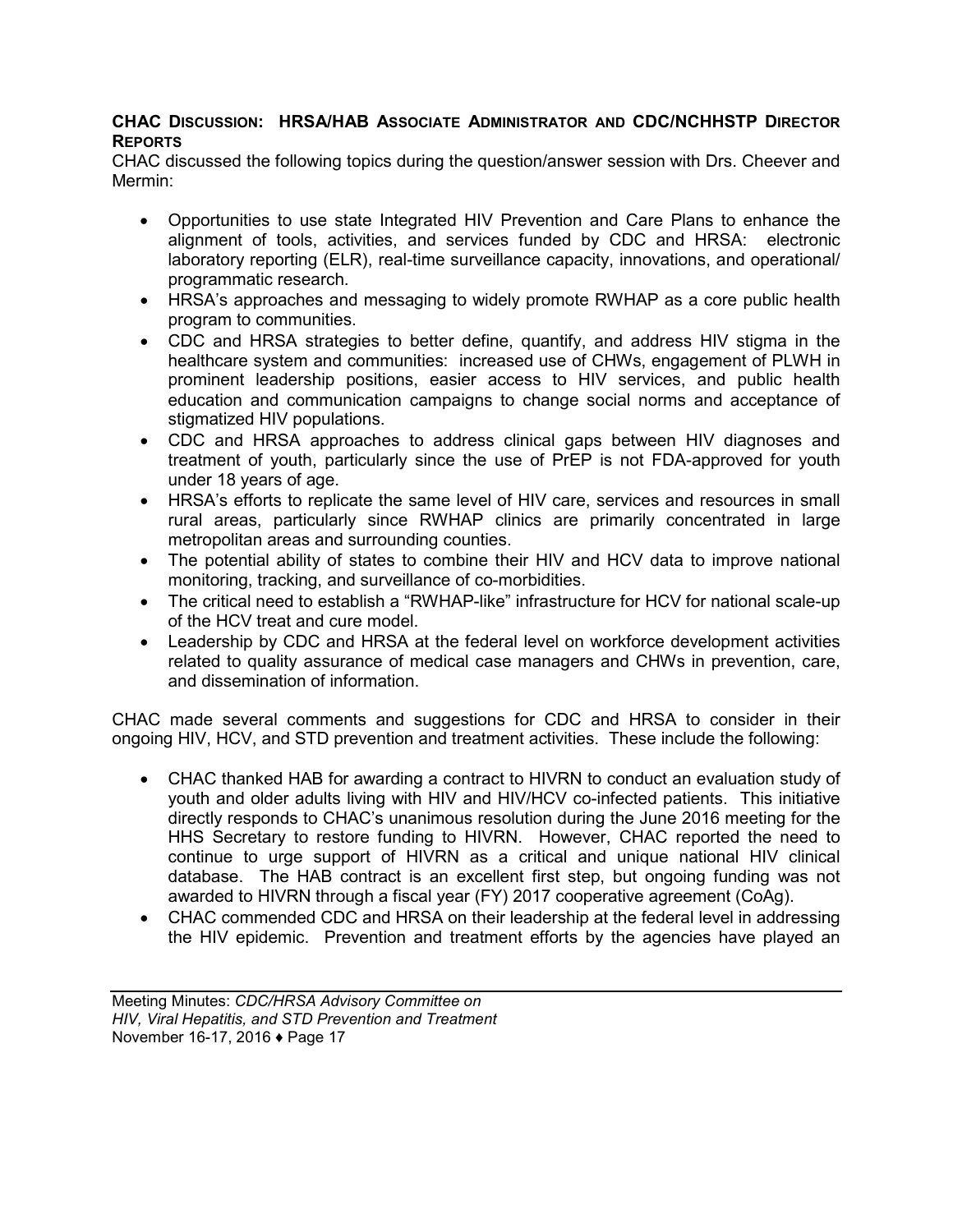instrumental role in the tremendous progress that has been made to date, particularly the increase in HIV viral suppression rates and the reduction in new HIV diagnoses. However, resources should be more closely aligned with the HIV epidemic to address disparities that have persisted over time. For example, CDC data show that PrEP predominately is used by insured whites 25 years of age and older, but younger, uninsured racial/ethnic minorities have a much higher risk of infection. More federal resources also should be targeted to address disparities in HCV and STDs.

- CDC presented data that showed marked increases in HCV rates among women of childbearing age and infants born to women living with HCV. The potential for complacency with HIV in this population is extremely high due to the remarkable public health success in the prevention of mother-to-child transmission of HIV. Most notably, HRSA data showed that young women living with HIV are one of the subgroups with the lowest HIV viral suppression rates. CHAC suggested that CDC and HRSA strengthen their screening, surveillance, and outreach activities for young women who are at risk for or living with HCV due to their likelihood of becoming pregnant.
- CHAC reported to be impressed with the CDC and HRSA national reports on their HIV, HCV, and STD prevention and treatment activities. However, CHAC suggested that the agencies expand their reports or publish supplements to inform communities of specific actions that are being taken at the federal level to address these issues. For example, CHAC suggested the development of a HRSA supplemental report to describe interventions that will be implemented to increase low HIV viral suppression rates among PLWH who are unstably housed, youth, YBMSM, and young women. CHAC also suggested the development of a CDC supplemental report to highlight programming that will be launched to address the record high rates of STDs in the United States.
- Several CHAC members issued a call to action to their colleagues to widely disseminate and publicize CDC's national study of the health of LGB high school students. The members reported the need to inform their peers, networks, community leaders, constituents, school districts, and other stakeholders of the incredibly disturbing, devastating, and awful data highlighted in the study. During the Business Session on the following day, Ms. Hauser planned to recommend the establishment of a new CHAC Youth Workgroup to include a broader population of LGBTQ youth. Based on CHAC's formal approval, the new workgroup would propose recommendations to address health issues of LGBTQ youth described in the national study. Most notably, CHAC members determined that actions can be taken at this time to increase the safety of LGBTQ youth in schools and better meet their needs in healthcare settings. The workgroup's ultimate goal would be to identify LGBTQ high school students at baseline, track and monitor the cohort, and determine whether specific interventions had an impact on outcomes reported in CDC's national study.

The NCHHSTP Division Directors made several remarks in response to CHAC's suggestions on HIV, HCV, and STD disparities. Dr. Eugene McCray, DHAP Director, confirmed that several activities are underway at CDC to address HIV disparities, such as an upcoming HIV technical expert panel with Southern states, a rigorous review of existing data to better understand HIV in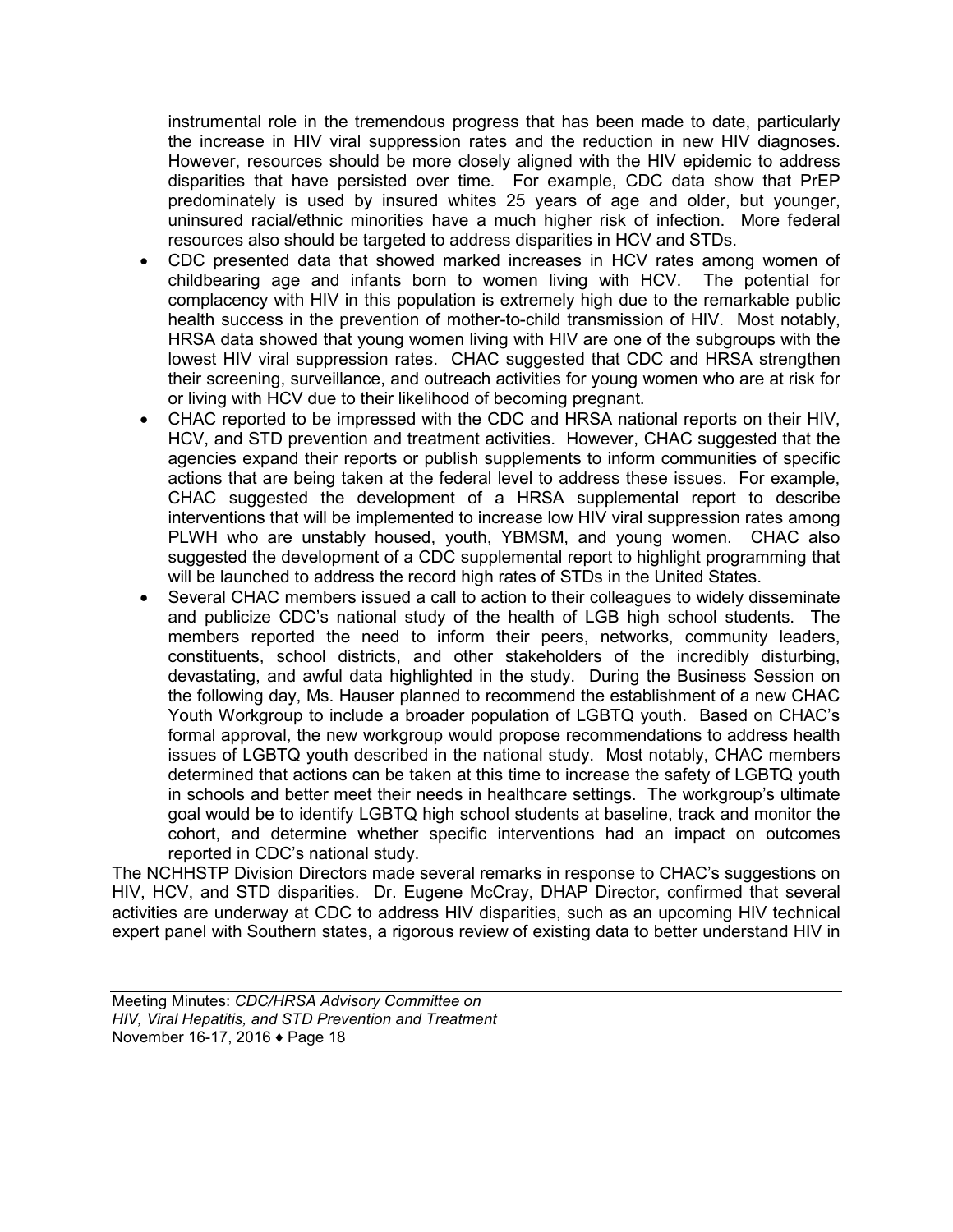special populations, and new HIV initiatives specifically targeted to Hispanic people in selected states.

Dr. John Ward, DVH Director, explained that CDC is making efforts to expand the traditional definition of "disparities" to include factors other than racial/ethnic disparities. For example, DVH is placing much more emphasis on geographic disparities (e.g., HCV in rural versus urban areas), the scarcity of HCV prevention and treatment services, and socioeconomic factors that drive injection drug use (IDU) and result in large HCV epidemics.

Dr. Gail Bolan, DSTDP Director, reported that beginning with the FY2014 Funding Opportunity Announcement (FOA), STD grant recipients have been required to comply with two key mandates. First, grant recipients must use local data to allocate their federal awards to the most heavily impacted areas. Second, grant recipients must match their STD and HIV data through geocoding to identify "hot spots" and scale up interventions.

DSTDP is attempting to modernize its surveillance system with enhanced capacity to identify STD disparities. Standards were developed to improve clinical training in STD clinics and scale up effective services for clients, including complex HIV/syphilis cases and culturally sensitive interventions for LGBT and adolescent clients. The DSTDP Office of Health Equity is using its "Community Approaches to Reducing STDs" CoAg to promote a community engagement model for STD prevention. DSTDP now holds separate meetings with grant recipient groups of special significance in addition to convening its traditional all-grant recipient meetings. DSTDP and the special grant recipient groups focus on STD disparities in their individual jurisdictions, such as Southeastern states; state/city pairs; and large, medium and small states.

Dr. Lansky returned to CHAC's discussion on stigma. She announced that the federal government hosted numerous technical expert panels and summits on stigma in 2016, including topics focusing on stigma research, interventions, and metrics. Information obtained through these events found stigma to be a complex issue that requires broad and innovative social changes. Laws have been passed to protect PLWH from discrimination in housing, employment, and other sectors, but these laws do not address stigma.

Dr. Lansky pointed out that another federal consultation on stigma is not needed at this time. She noted that efforts are underway to compile and widely disseminate recommendations on stigma from the 2016 events. She encouraged CHAC to use these findings, innovations, and available SMAIF and SPNS resources to take concrete action steps on addressing stigma.

Ms. Kaye Hayes, the CHAC *ex-officio* member for OHAIDP, added that the Presidential Advisory Council on HIV/AIDS (PACHA) convened a stigma summit in 2016. The summit was well represented by a diverse group of federal partners, community representatives, and youth. PACHA plans to release thoughtful guidance on stigma in early 2017 based on the outcomes of the summit.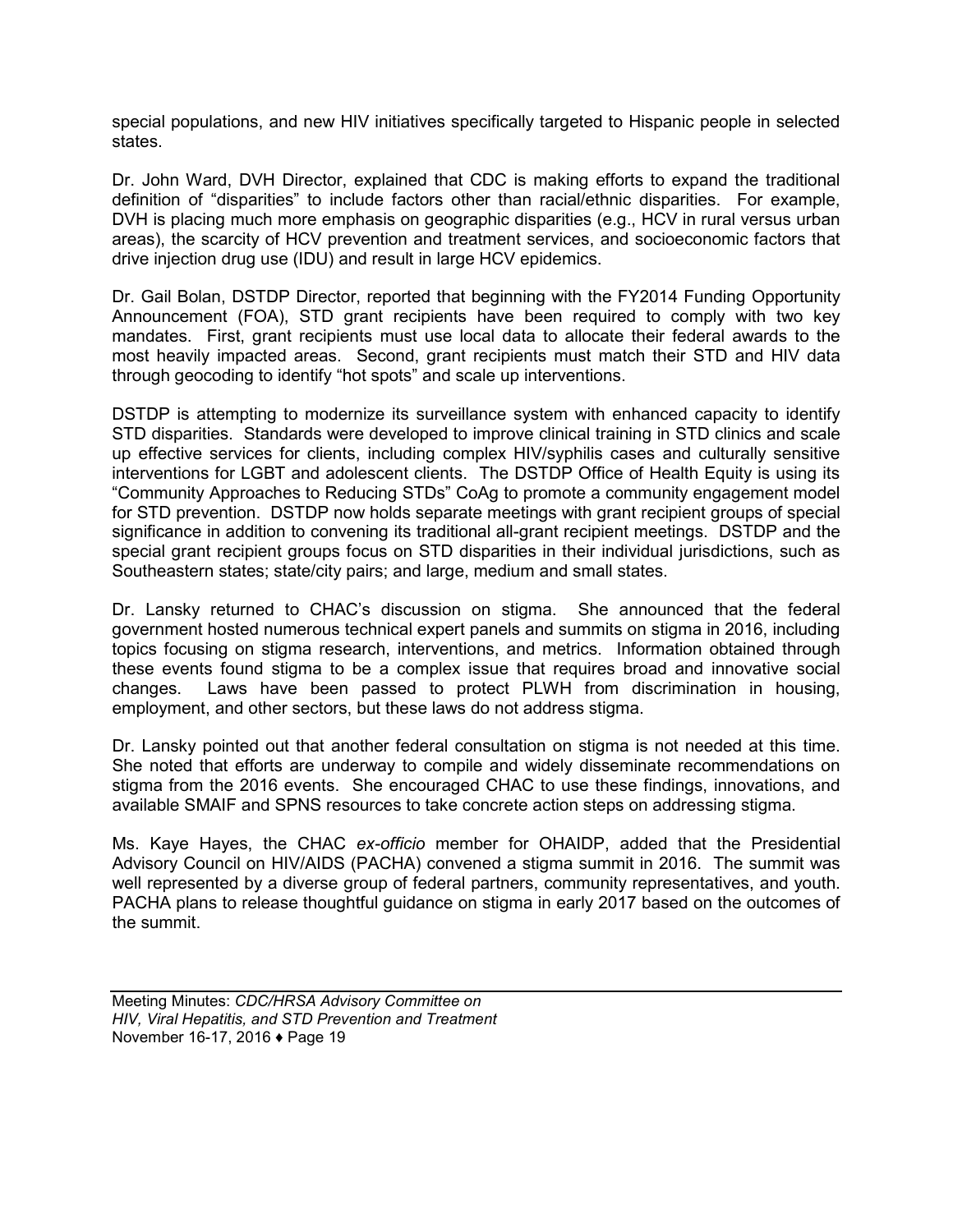## **People Living with HIV Leadership**

**Antigone Dempsey, Med Director** HRSA, HAB, Division of Policy and Data

**Advice Requested from CHAC by HAB:**

- 1. What are the most important actions that should be taken to promote public leadership of PLWH?
- 2. What different strategies should the federal government implement to promote public leadership of PLWH?
- 3. What are the best approaches to engage non-federal stakeholders to promote public leadership of PLWH?
- 4. What are the priorities for action to promote public leadership of PLWH?

Ms. Dempsey presented background information on the PLWH and Public Leadership technical expert panel that HAB convened on May 18, 2016. The engagement of PLWH in public leadership will help achieve the primary NHAS 2020 goals and maximize health outcomes of PLWH through their progression along the HIV care continuum toward HIV viral suppression. HAB established national and international PLWH leadership as one of its priorities for 2016.

Substantial progress in ending the HIV epidemic has been made over time, particularly the increase in the national HIV viral suppression rate from 69.5-81.4 percent. However, outcome data for RWHAP clients highlight areas requiring additional attention, such as HIV viral suppression rates that are five to 17 percent below average among PLWH who are unstably housed, youth/young adults 15-34 years of age, and transgender people. PLWH public leadership can help to improve HIV outcomes.

HAB awarded SMAIF funds to a project that supports leadership, planning and training for people of color who are living with HIV, including transgender women of color. The project is designed to develop tools to enable PLWH to participate on planning bodies, care teams, organizations, and boards of directors. HAB launched the project in September 2016.

**Jesse Milan, Jr., JD** Interim President and CEO AIDS United

Mr. Milan co-facilitated and highlighted key outcomes of the PLWH and Public Leadership Technical expert panel. The 15 panelists were public health leaders with diverse backgrounds, expertise, and experiences. The breakdown of the panelists included 11 PLWH and two transgender people. The panelists represented the provider community, health departments,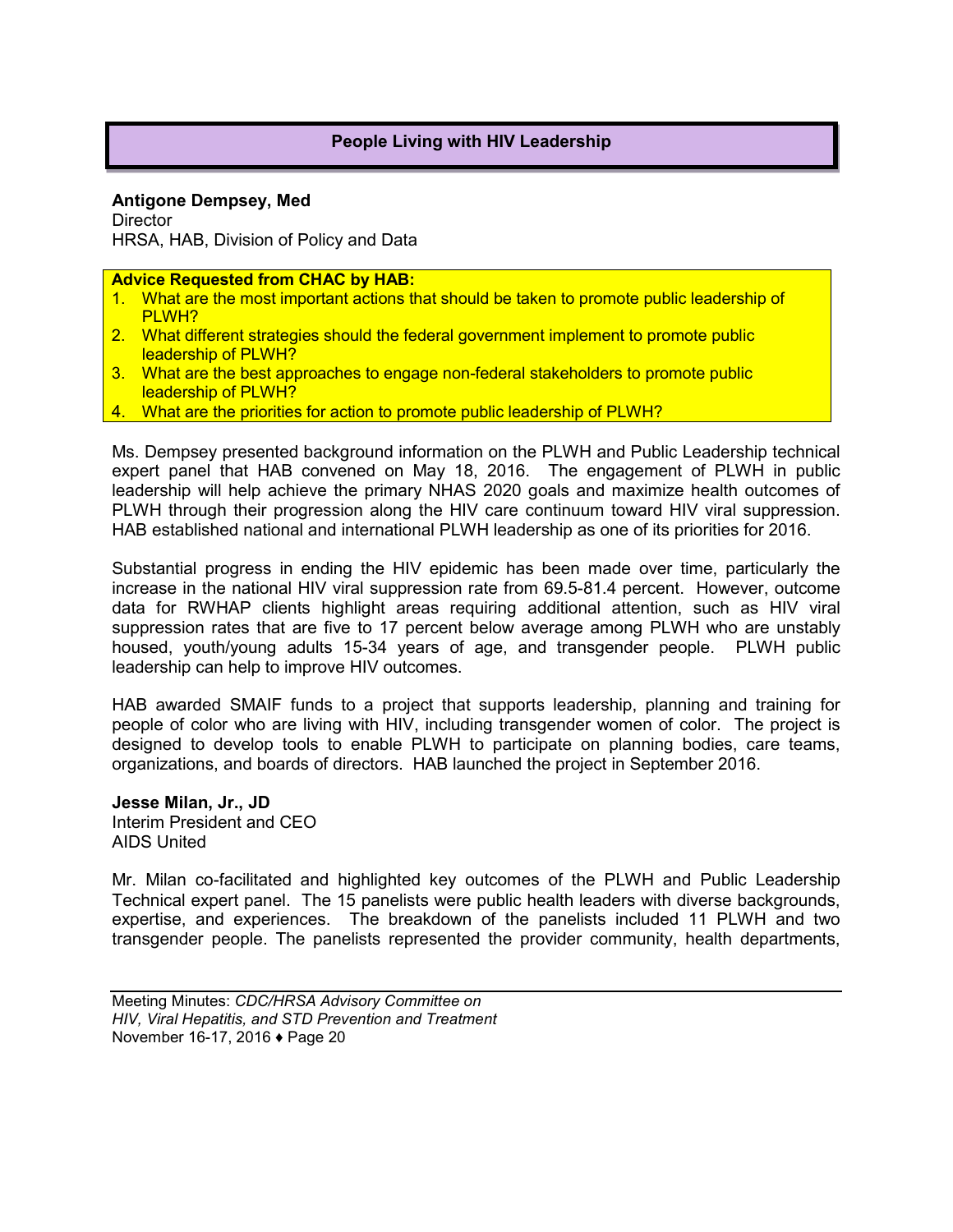HIV programs, and CBOs. Mr. Milan presented a series of slides with the names and affiliations of the panelists.

The overarching purpose of the technical expert panel was to better understand and identify existing strategies and models to promote PLWH public leadership and more fully engage PLWH in public leadership opportunities. The goals of the technical expert panel were threefold. First, gaps and barriers to PLWH public leadership would be identified and better understood. Second, promising strategies and models of PLWH public leadership would be discussed. Third, key strategies and innovative tactics would be highlighted to better involve PLWH in public leadership and serve the needs of PLWH, including those who receive RWHAPfunded services.

The technical expert panel panelists agreed on the following definition: "A leader is someone who leverages their power, agency and responsibility on behalf of himself/herself to champion the cause of X." The panelists then brainstormed and responded to two questions: (1) What living or deceased person with HIV whose leadership you admire? (2) What is the quality of this individual's leadership that you most admire?

The brainstorming exercise was transformative and demonstrated that leadership qualities were more important to the panelists than leadership qualifications. The panelists noted that a focus on qualities might identify leaders in non-traditional settings who are ready to serve in this capacity at this time. Mr. Milan and Ms. Dempsey reviewed the following list of qualities that the panelists found to be most important for PLWH leadership:

- A mentor and teacher
- A visionary, passionate and energetic person
- A person who "goes the extra mile"
- A person who is "thirsty for knowledge"
- An activist
- A strong person
- A convener who bridges divided issues
- An unapologetic person
- Dedication to a lifetime of service
- Commitment to social justice
- Willingness to "put in late nights"
- A person who makes unpopular statements and states "what must be said"
- An optimistic person
- Persistence in the fight to survive
- A hopeful person
- A "beautiful soul"
- A sense of humor
- A person who is encouraging
- A person who is open about their HIV status
- A master at their craft
- A tireless person
- A transformative thinker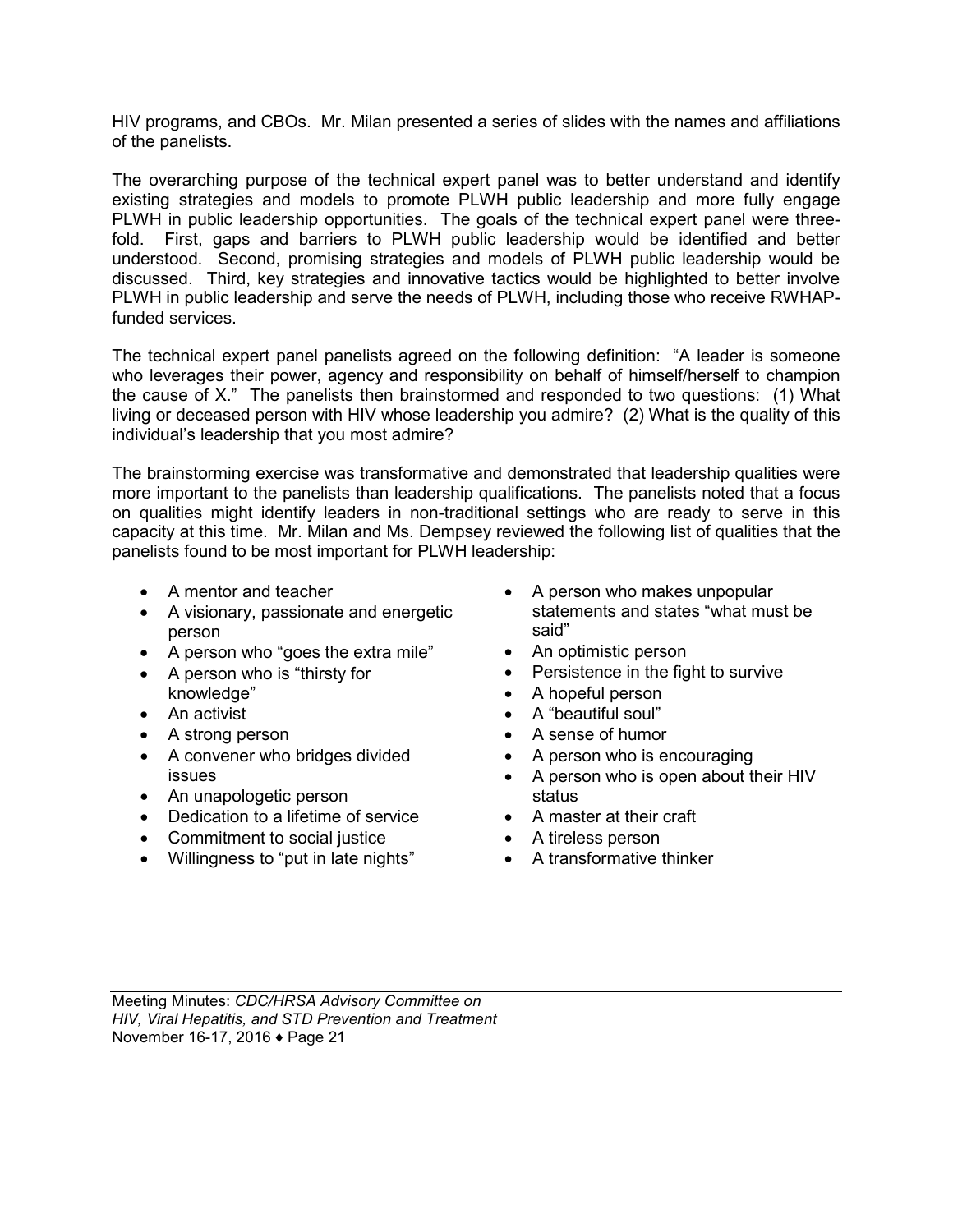- Willingness to "grind it out" Willingness to partner
- Willingness to ask, "If not me, then who?" as the mantra for action
- Dedication to working with youth and **•** Fearlessness in "speaking up" marginalized populations
- A groundbreaking person
- 
- A bright and balanced person
- A role model
- 

The panelists were asked to address four key questions to inform the development of strategies to best enhance PLWH public leadership, which included:

- What promising approaches are available to promote PLWH public leadership?
- What are the existing barriers and gaps in the development of PLWH public leadership and what actions can be taken to close these gaps?
- What is the impact of public leadership of PLWH on their clinical outcomes, health status, and quality of services?
- How can HAB support the development of PLWH public leadership?

In addition to agreeing on a common definition of "leadership" and describing the major qualities of PLWH public leaders, the panelists also focused on three other issues. Mr. Milan summarized the following key themes from the discussions:

## *Gaps and Barriers*

- PLWH have wide-ranging expertise through education and/or life experiences that often is not acknowledged, tapped, or leveraged.
- Ongoing obstacles of discrimination, stigmatization, bias, power, and privilege differentials are not given adequate attention in terms of social justice and human rights.
- Leadership of young PLWH under 30 years of age is hindered by limited opportunities in top positions and strong protocols for safe and productive memberships.
- Services for transgender people are still inadequate at this time.

## *Promising Strategies*

- Mentoring and peer programs could be specifically developed for PLWH.
- New opportunities can be created for continuing education and training of PLWH, such as assistance to ensure that PLWH obtain general education, college, and/or advanced degrees.
- PLWH input can support the development of quality programs.
- Developing the leadership skills of PLWH, could improve opportunities for senior and mid-level management positions.
- PLWH experience and knowledge can be leveraged to help with prioritizing, conducting and publishing research. For example, 309,000 peer-reviewed articles on HIV have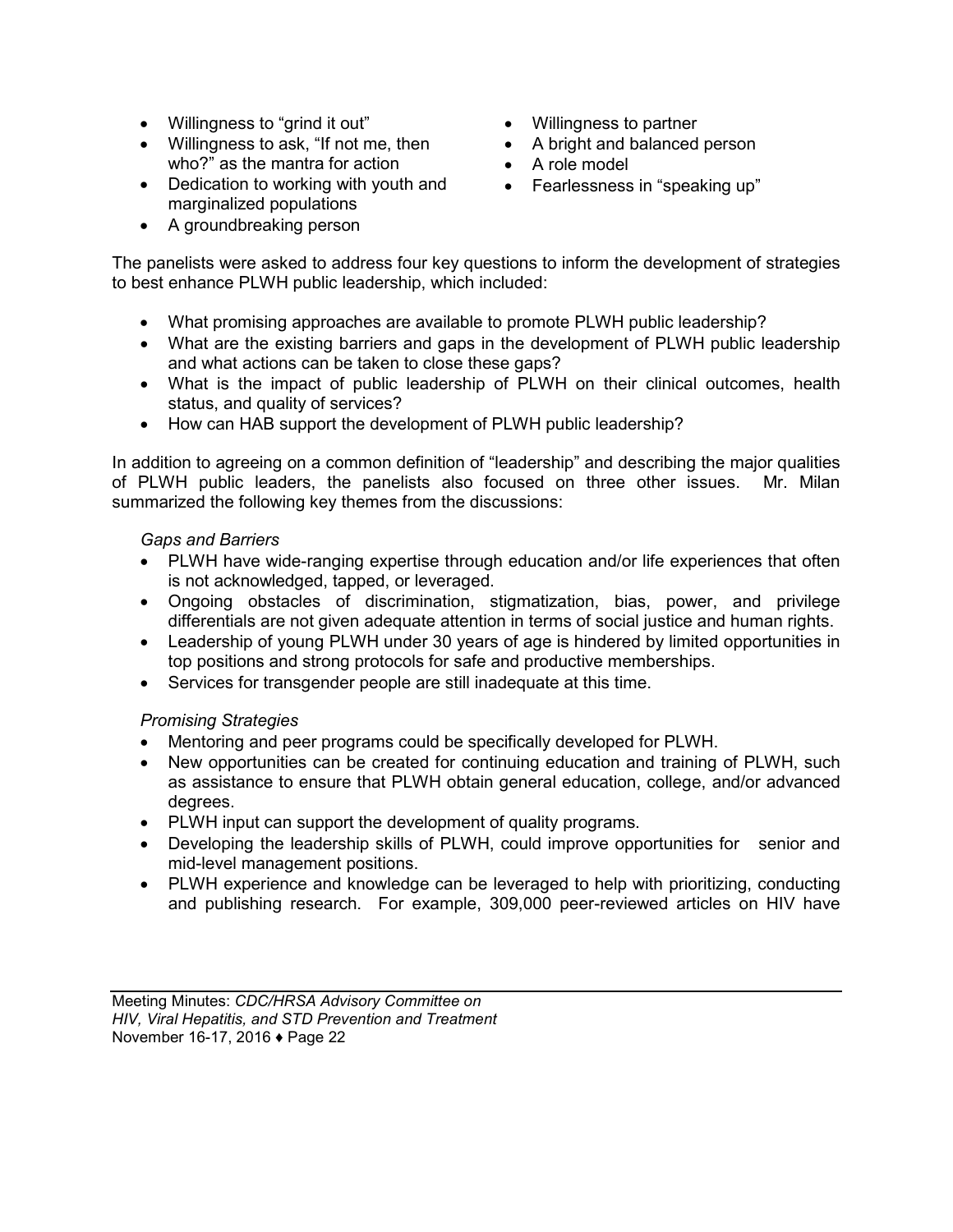been published over the past 35 years, but the number of PLWH who served as coprincipal investigators or co-authors of these efforts has been minimal.

• Increasing and expanding public policy activities for PLWH.

## *Priorities for Consideration*

- Expand the definition of "consumer" to include PLWH who might need RWHAP services, but have important experiences and expertise to contribute.
- Integrate peer training, "train-the-trainer" courses, and mentoring into existing programs and events.
- Hold in-person conferences with skill-building tracks. Support travel costs for attendees to these meetings due to lack of financial resources to attend on their own.
- Develop public-private partnerships to assist in financial longitudinal programming.
- Allocate funding to support evidence-based, successful programs.
- Improve recruitment strategies and leadership development to support and prioritize vulnerable populations: women of color, transgender people, youth, American Indian/Alaska Native populations, Asian/Pacific Islanders, and PLWH.
- Provide TA to engage RWHAP clients to serve as advisors to improve RWHAP services, develop FOAs, etc.
- Use ideas from the consultation to develop and distribute a public leadership survey to a larger cross-section of PLWH to gather additional feedback and validate the discussions from the meeting.
- Develop more partnerships to integrate HIV and transgender-related care services.

HAB's next steps will be to apply the information from the technical expert panel to help inform its activities in two key areas. First, TA topic areas will be identified to support PLWH leadership development and potential partnerships among HAB, its federal partners, and stakeholders. Second, ideas will be shared on HAB's future focus areas, including special studies, TA CoAgs, and SPNS initiatives.

In response to Mr. Milan's request for feedback, other technical expert panel panelists provided their perspectives. Mr. Aleshire emphasized that the diversity of the participants was extremely beneficial. He noted that the broad range of PLWH by age, race, and gender would be particularly useful in developing recommendations to reflect the PLWH population. He hoped that HAB would host follow-up technical expert panels with other groups of PLWH to continue to gather additional input in the future.

Ms. Scruggs noted that the ideas developed during the 2016 technical expert panel were the same as or similar to those proposed to HRSA during a meeting that was held in 1994 where, she reported, stakeholders emphasized the need to engage and integrate PLWH into the HIV workforce, partnerships, family-centered care, all levels of programs/program development, and service delivery. Ms. Scruggs discussed the need for changes to occur at this time. She pointed out that mentorships, meaningful partnerships with the federal government, and other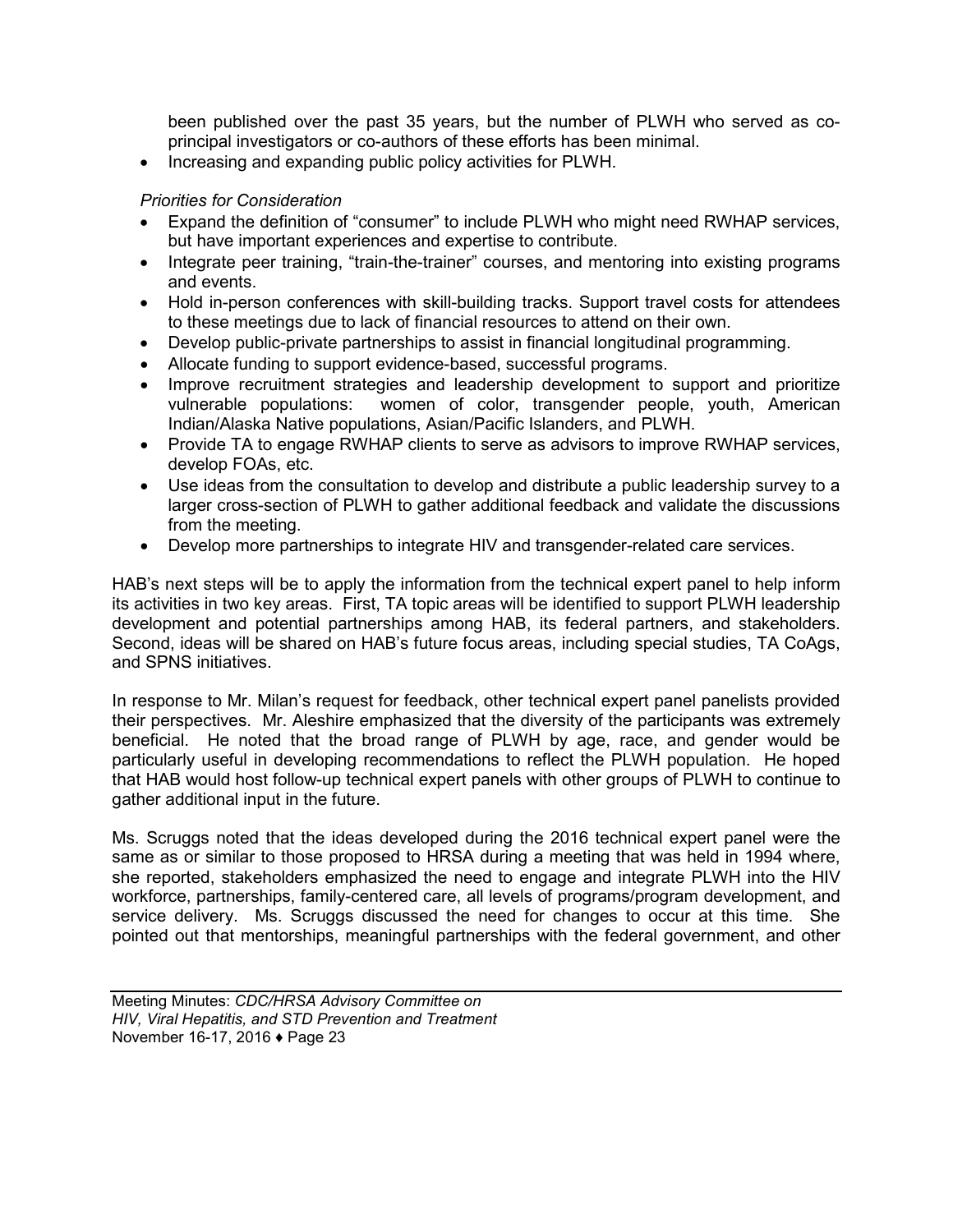opportunities have now placed PLWH in a much stronger position to serve in leadership roles than in the past.

Mr. Byrd reported that people who have lived with HIV since birth would benefit from being more extensively engaged in technical expert panels and other events in the future. He conveyed that their valuable experiences would help this PLWH subpopulation to serve as public leaders.

## **CHAC DISCUSSION: PEOPLE LIVING WITH HIV LEADERSHIP**

CHAC commended HRSA and its partners for focusing on public leadership of PLWH. The members who have devoted their careers to HIV were particularly pleased that the federal government is taking leadership of this innovative and powerful approach. CHAC provided the following input in response to HAB's request for advice on the next steps in this initiative:

#### *Question 1: Promotion of public leadership of PLWH*

- Options should be provided to PLWH in terms of serving as "public" leaders. For example, PLWH can serve as public leaders without disclosing their status through traditional media or social media. PLWH can serve as public leaders by educating their Congressional representatives and local policymakers or by supporting and empowering other PLWH to disclose their status to reduce stigma.
- PLWH leadership should be fully integrated into quality of care. The representation of PLWH on quality management committees, quality teams, and quality improvement initiatives should be a standard of HIV care. Most notably, HRSA funds the National Quality Center (NQC) at the New York State Department of Health AIDS Institute. A portion of the grant is used to support NQC's rigorous [Training of Consumers on Quality](http://nationalqualitycenter.org/nqc-activities/training-of-consumers-on-quality-tcq)  [\(TCQ\) Program.](http://nationalqualitycenter.org/nqc-activities/training-of-consumers-on-quality-tcq) NQC proudly reported that the first group of TCQ graduates, including PLWH, has successfully taken leadership roles in local and regional quality activities throughout the country. Moreover, recipients that were recently awarded funds by the Washington State Department of Health (WSDOH) to provide services to PLWH will be required to select one to three consumers from their local communities to complete NQC's TQC Program.
- Internships and training programs should be offered to develop the skills of PLWH who are "natural" leaders in capacity building, peer counseling, and other aspects of HIV.

## *Question 2: Different strategies by the federal government*

- HRSA should convene the PLWH Public Leadership technical expert panel as a permanent event on a regular basis. Historically marginalized and underserved subpopulations, such as PLWH with substance use problems and homeless PLWH, should be well represented at future meetings.
- CDC and HRSA should allocate funding to support baseline education that would allow local programs to successfully compete for federal HIV prevention and treatment FOAs.
- Federal agencies traditionally have engaged PLWH up to 30 years of age to serve on advisory bodies and provide a "youth" perspective on their activities. However, this age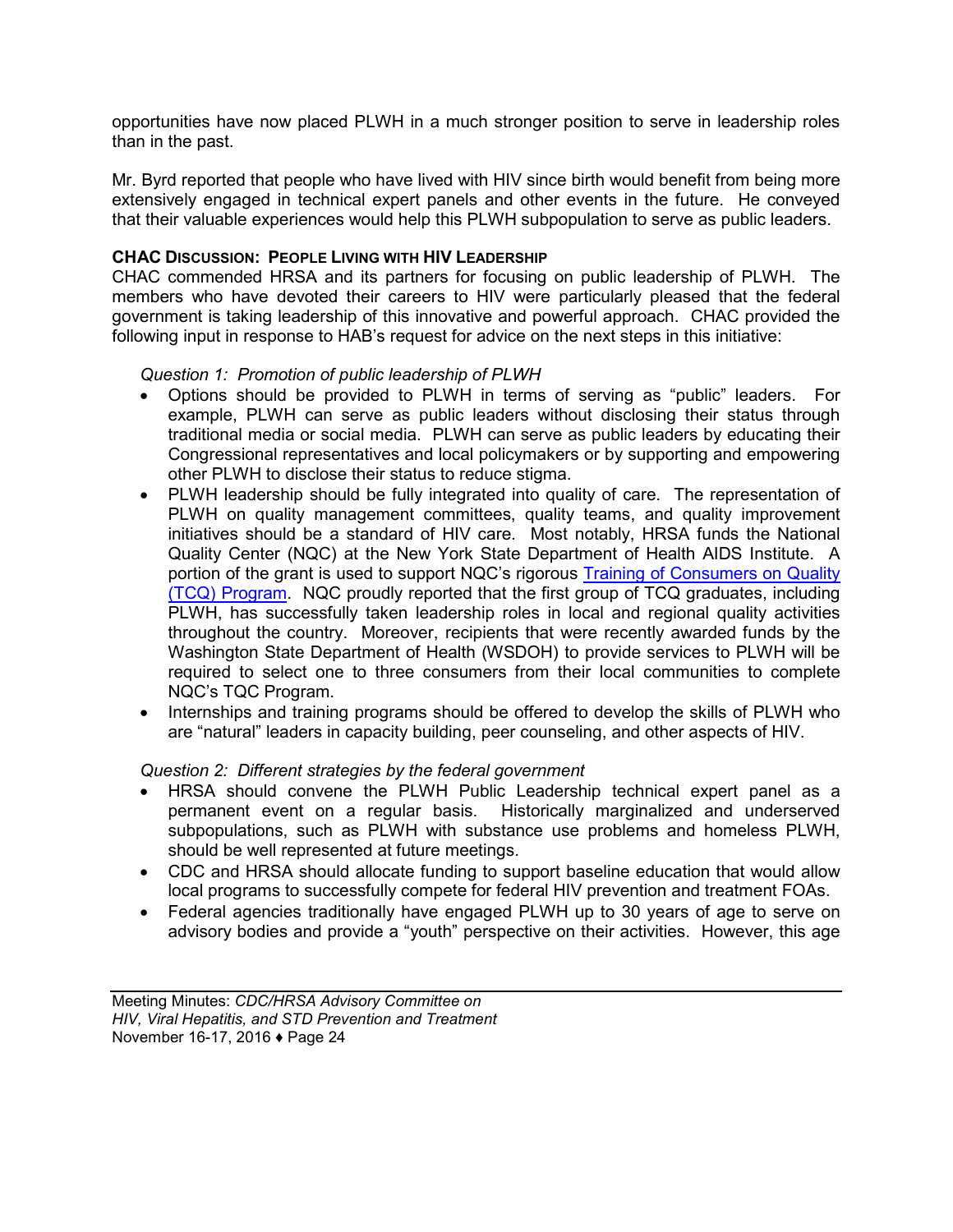range is far too old to represent input from actual youth. Federal agencies should invest resources in developing public leadership skills of teens living with HIV. To support this effort, federal agencies should consult with youth-serving organizations, such as Advocates for Youth, to identify and recruit HIV-positive teens to attend future technical expert panels, complete training courses, and serve as public leaders in their communities. Opportunities for teens living with HIV to describe their experiences, such as stigma and poor access to services, would allow federal agencies to design evidenceinformed programming to meet the actual needs of youth.

## *Question 4: Priorities for action*

- Young PLWH, particularly those from disenfranchised communities, should be promoted as public leaders to build their resilience and improve their overall health and well-being.
- The Denver principles that were developed in 1983 to empower PLWH should be reviewed to determine their relevance in the current environment.

## **PANEL PRESENTATION: ELIMINATING HCV**

## **April Stubbs-Smith, MPH**

**Director** 

HRSA, HAB, Office of Training and Capacity Development, Division of Domestic HIV Programs

Ms. Stubbs-Smith facilitated the panel presentation and explained that this item was placed on the agenda to inform CHAC of multi-agency and local efforts to eliminate HCV. CHAC would be asked to provide guidance in the following areas at the conclusion of the panel presentation:

- The future direction of federal HCV expansion and elimination initiatives,
- Specific issues that should be considered in HCV elimination activities,
- Next steps in the planning process for the National Viral Hepatitis Action Plan (VHAP),
- Key policy considerations, and
- Strategies to incorporate additional capacity building into HCV elimination efforts.

Ms. Stubbs-Smith introduced the panel of speakers and opened the floor for their presentations.

## **Update on the 2017-2020 National Viral Hepatitis Action Plan**

**Corinna Dan, RN, MPH** Viral Hepatitis Policy Advisor HHS, OASH, OHAIDP

Meeting Minutes: *CDC/HRSA Advisory Committee on HIV, Viral Hepatitis, and STD Prevention and Treatment* November 16-17, 2016 ♦ Page 25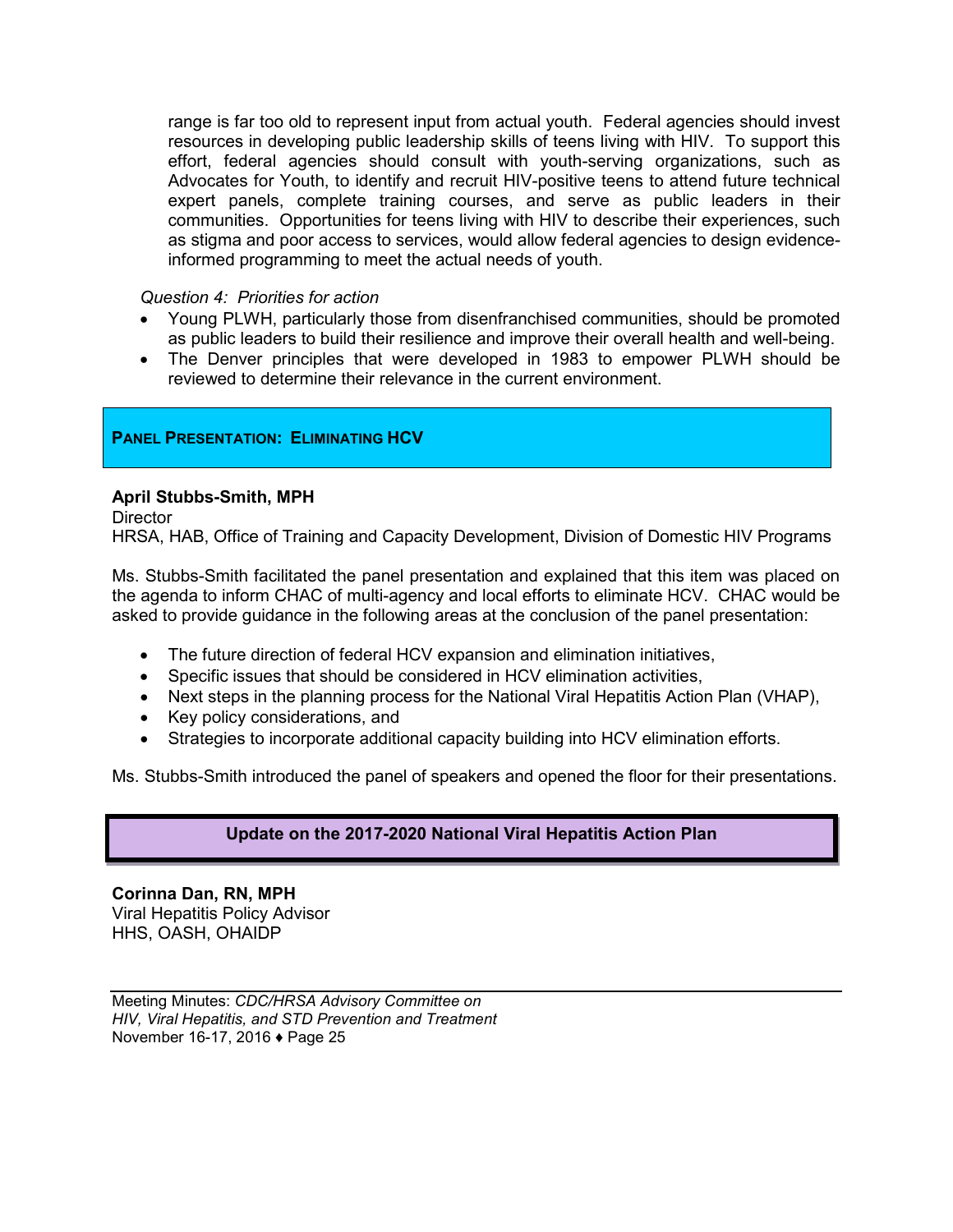Ms. Dan presented an update on the 2017-2020 VHAP. VHAP serves as a roadmap for the nation's response to viral hepatitis by promoting action, transparency, and accountability; establishing goals, priorities, and measurable targets; and specifying actions to be taken by both federal and non-federal partners. This multi-agency effort includes 23 federal partners that have updated the 2014-2016 VHAP through 2020. The 2017-2020 VHAP will be released in early 2017.

The status of viral hepatitis in the United States from the release of the first VHAP in 2011 to 2014 is summarized as follows:

- Goal 1 was to increase the proportion of people who are aware of their chronic hepatitis B virus (HBV) infection from 33-66 percent. The baseline rate of 33 percent in 2009 did not change in 2014.
- Goal 2 was to increase the proportion of people who are aware of their chronic HCV infection from 45-66 percent. The baseline rate of 45 percent in 2010 increased to 54 percent in 2014.
- Goal 3 was to reduce the number of new cases of HCV infection by 25 percent. The baseline estimate of 1,229 cases in 2011 increased to 2,195 cases in 2014. The increase in new HCV infections of over 200 percent is a major concern to the federal partners.
- Goal 4 was to eliminate mother-to-child transmission of HBV. The baseline estimate of 747 infants with perinatal HBV infection in 2009 increased to 952 cases in 2014. However, the increase was reported as "no change" due to the unstable baseline estimate. The baseline rate of 64.1 percent of infants with the HBV vaccine birth dose in 2010 increased to 72.4 percent in 2014.

Ms. Dan highlighted key changes in the 2017-2020 VHAP. An updated vision statement was drafted: "The United States will be a place where new viral hepatitis infections have been eliminated, where all people with chronic hepatitis B and C know their status, and everyone with chronic hepatitis B and C has access to high quality health care and curative treatments, free from stigma and discrimination."

National goals were established: (1) prevent new viral hepatitis infections; (2) reduce deaths and improve the health of people living with viral hepatitis; (3) reduce viral hepatitis health disparities; and (4) coordinate, monitor, and report on the implementation of viral hepatitis actions. However, the four national goals cannot realistically address elimination in 2020 due to the 200 percent increase in the number of new HCV infections from 2011-2014. The federal partners anticipate that HCV elimination goals can be considered for 2030.

Viral hepatitis indicators were clearly defined and are aligned with Healthy People 2020 and the CDC/DVH Strategic Plan 2020 goals: four indicators to measure progress in preventing new viral hepatitis infections; four indicators to measure progress in reducing deaths and improving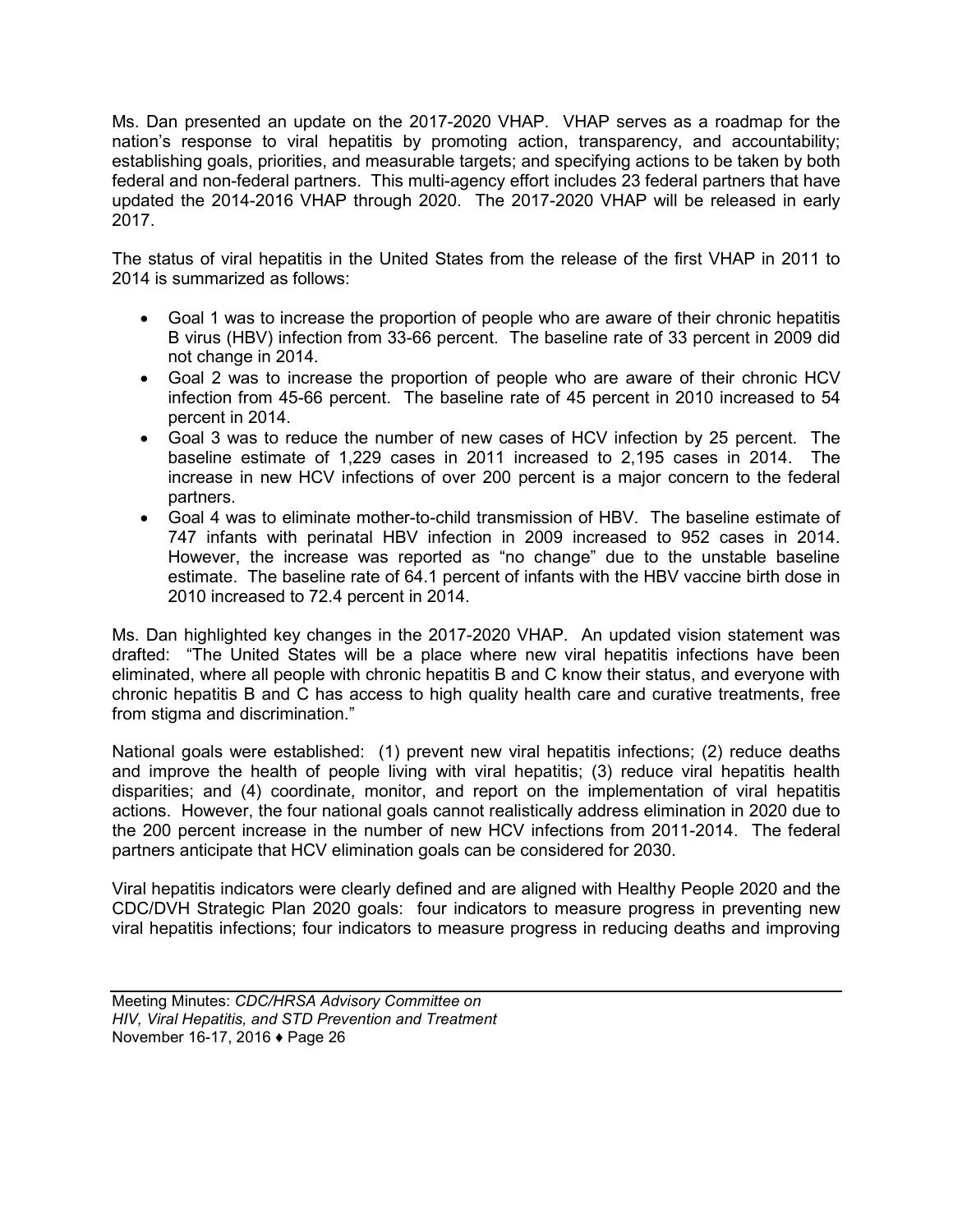the lives of people with chronic hepatitis; and nine indicators to measure progress in reducing viral hepatitis health disparities.

The federal partners are aware of critical gaps in the national viral hepatitis response that increase the difficulty in reaching elimination. Viral hepatitis infections are increasing rather than advancing toward elimination due to the national opioid epidemic. Existing resources do not support active surveillance in all states. Prevention messages and programs do not have sufficient reach. Screening recommendations are not being fully implemented. People with viral hepatitis have reported their inability to access timely treatment to prevent disease progression and onward transmission.

Ms. Dan concluded her presentation with slides of viral hepatitis materials CDC has created for education and awareness campaigns that are available for dissemination.

## **CMS's Role in the National Viral Hepatitis Response**

#### **LT Emeka Egwim, PharmD**

Senior Assistant Pharmacist CMS, Division of Pharmacy

Dr. Egwim described CMS's role in the national viral hepatitis response. The CMS Division of Pharmacy oversees the Medicaid Drug Rebate Program (MDRP) in all 50 states, the District of Columbia, U.S. territories and over 600 drug manufacturers. Manufacturers have established a *quid pro quo* relationship with state Medicaid programs by offering discounted rates for prescription medications. In return, state Medicaid programs will offer these prescriptions to their patients.

The legal agreement with the HHS Secretary stipulates that all medications by manufacturers enrolled in the MDRP must be covered. However, exceptions to the law include a few medications that do not require coverage, such as those used for promotion, fertility, and erectile dysfunction. The law also permits utilization management techniques that allow states to safeguard against fraud, waste, and abuse of drugs. These techniques include prior authorization of formularies, preferred drug lists, and clinical criteria. The law clearly states that none of the utilization management techniques should result in the denial of clinically appropriate or medically necessary treatment and care for Medicaid beneficiaries.

Dr. Egwim reported that sofosbuvir was available on the market in 2013 at a list price of approximately \$1,000 per pill. The controversial price of the drug received a great deal of media coverage. State Medicaid programs informed CMS that the extremely high cost of sofosbuvir would far exceed their budgets. However, CMS found that numerous payers implemented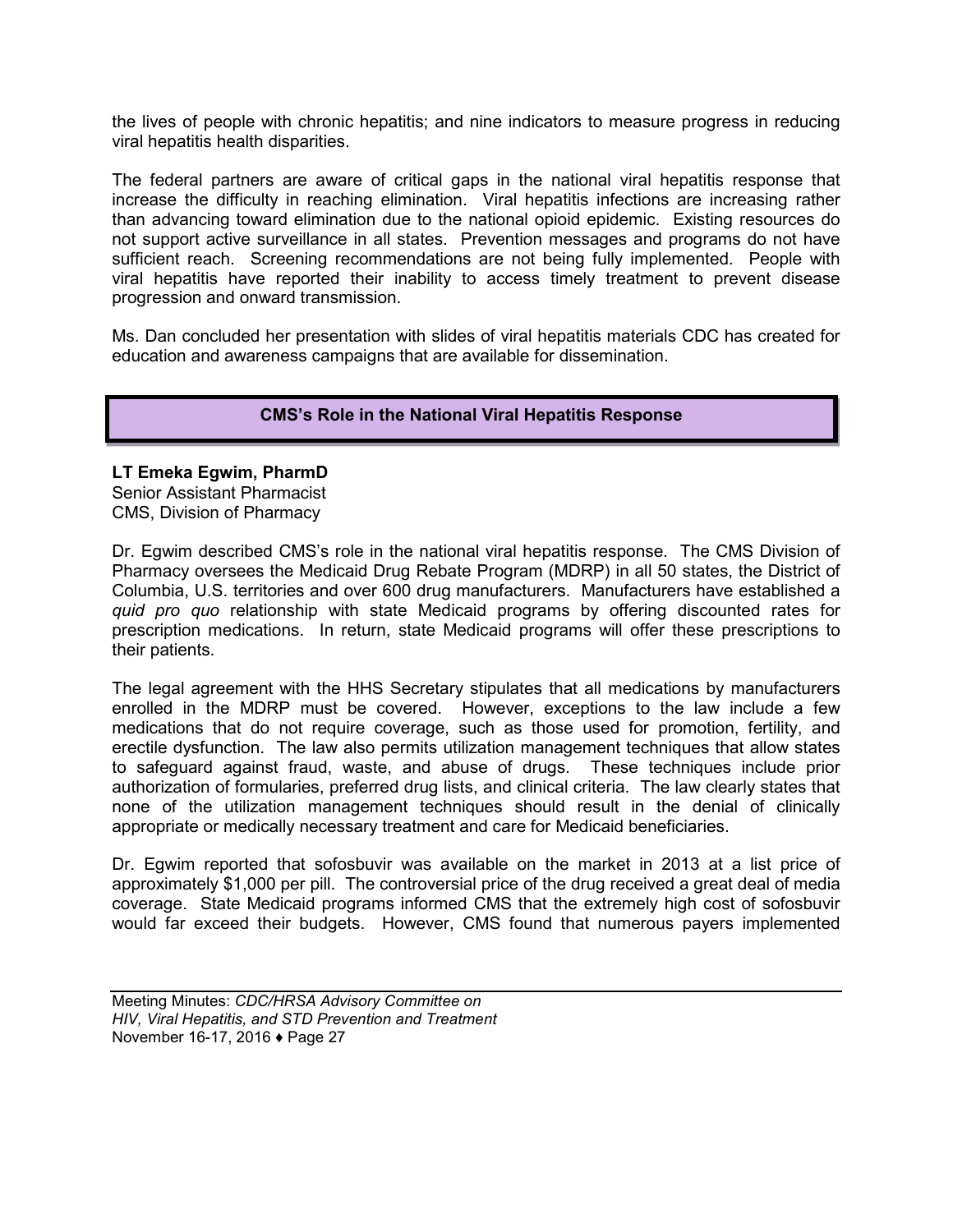programs with limited access to HCV medications. CMS further determined that many of the programmatic restrictions were unreasonable and resulted in denials of necessary care for patients with HCV.

Sofosbuvir requires interferon, but multiple patients with HCV are unable to complete an interferon-based regimen due to its profile of severe adverse side effects. Data show that only 30-40 percent of patients who complete an interferon-based HCV regimen are cured based on a sustained virologic response (SVR). Because patients with HCV were not adequately treated with older regimens, new medications were developed without interferon.

CMS took several actions to prepare state Medicaid programs to modify their budgets to accommodate a new category of beneficiaries. Strong partnerships were established with state Medicaid programs. Extensive input was obtained from advocates and stakeholders throughout the country, including the National Alliance of State and Territorial AIDS Directors (NASTAD), AIDS Institute, and National Viral Hepatitis Roundtable. A great deal of feedback was gathered from providers, patients, and drug manufacturers.

CMS compiled this input to inform the development and publication of a guidance document to states on November 5, 2015. CMS also issued a letter to four of the five major drug manufacturers that produce directly-acting antiviral HCV medications. The CMS letter restated and emphasized the existing law, policies, and requirements for the coverage of HCV medications, including prior authorization of formularies and permissible restrictions. States were informed of their discretion to establish limitations on the coverage of drugs, but were reminded that the requirements must be consistent with the law and should not result in the denial of necessary care.

States were encouraged to exercise sound clinical judgment and conduct comparative analyses in terms of treatment costs of new HCV regimens on the market. References and links were provided on available resources, such as pharmacy and therapeutic committees, Drug Utilization Review Boards, and current treatment guidelines on the management of HCV. States were notified that the amount, duration, and scope of care covered by Medicaid managed care organizations (MCOs) should not be less than billable, fee-for-service care. Approved medications that are billable for fee-for-service care also should be billable under managed care.

CMS noticed a significant change after the release of its guidance document to states and its letter to drug manufacturers in November 2015. Several states that previously had limited access to pharmaceutical treatment for HCV lifted their restrictions. This change primarily was driven by litigation filed against Washington State that resulted in a ruling in favor of the provider and patient. As a result, Delaware, Florida, Massachusetts, and Washington lifted all of their restrictions, particularly those related to the effect of liver damage as measured by fibrosis scores. Multiple states previously required patients to have advanced fibrosis with a score of F3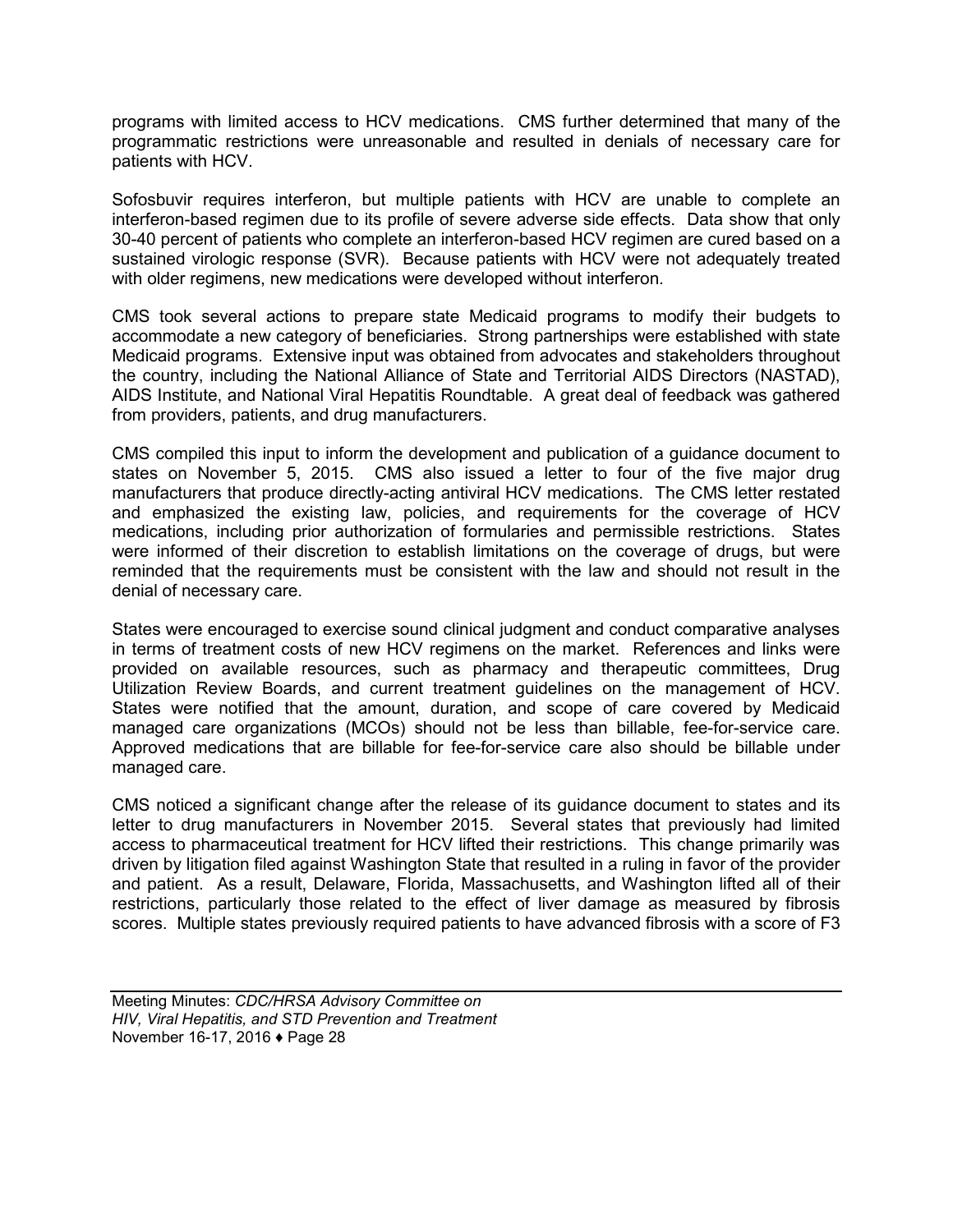or F4 to receive HCV treatment, but these four states have lowered this restriction to a score of F2. The states made this change with the expectation that manufacturers would reduce their HCV drug prices.

The list price of HCV drugs remains high, but the actual cost to states is much lower due to federal rebates of at least 23 percent and additional supplemental rebates that states can acquire through negotiations with manufacturers. Supplemental rebates are not publicly disclosed and can greatly vary across states. However, CMS has learned through its ongoing dialogue with states and manufacturers that the cost of HCV medications over the course of a full 8- to 12-week regimen could range from \$20,000-\$25,000 or less. Although the current cost of an HCV treatment regimen is significantly less than the previous cost of \$80,000-\$90,000, several states are still concerned about the price.

The aforementioned states expressed concerns about a potential surge of patients with HCV. However, other systematic barriers to access to care were observed that are beyond the control of state payers. CMS is closely collaborating with states to address these issues, particularly those related to HCV screening and testing. CMS also is partnering with manufacturers to develop new payment models to reduce the cost of HCV drugs and increase access to care.

## **Overview of the San Francisco HCV Elimination Initiative**

**Katie Burk, MPH** Viral Hepatitis Coordinator San Francisco Department of Public Health

#### **Annie Luetkemeyer, MD**

Associate Professor of Medicine University of California, San Francisco; San Francisco General Hospital; HIV, Infectious Diseases and Global Medicine Division

Ms. Burk and Dr. Luetkemeyer presented an overview of the San Francisco HCV Elimination Initiative (End Hep C SF). San Francisco has the highest rate of liver cancer in the United States and currently is collecting data to estimate its prevalence of HCV. The San Francisco registry currently includes over 16,000 unduplicated HCV cases since data collection was initiated in 2009. Of 22,500 PWID who are estimated to be active injectors in San Francisco, approximately 60 percent have HCV. San Francisco reported 16,000 PLWH persons as of year-end 2015. The HCV prevalence in the HIV population historically has been approximately 25 percent.

San Francisco identified several factors to increase the possibility of reaching HCV elimination. The compact size of the city of only seven by seven miles enables easy access to clinics to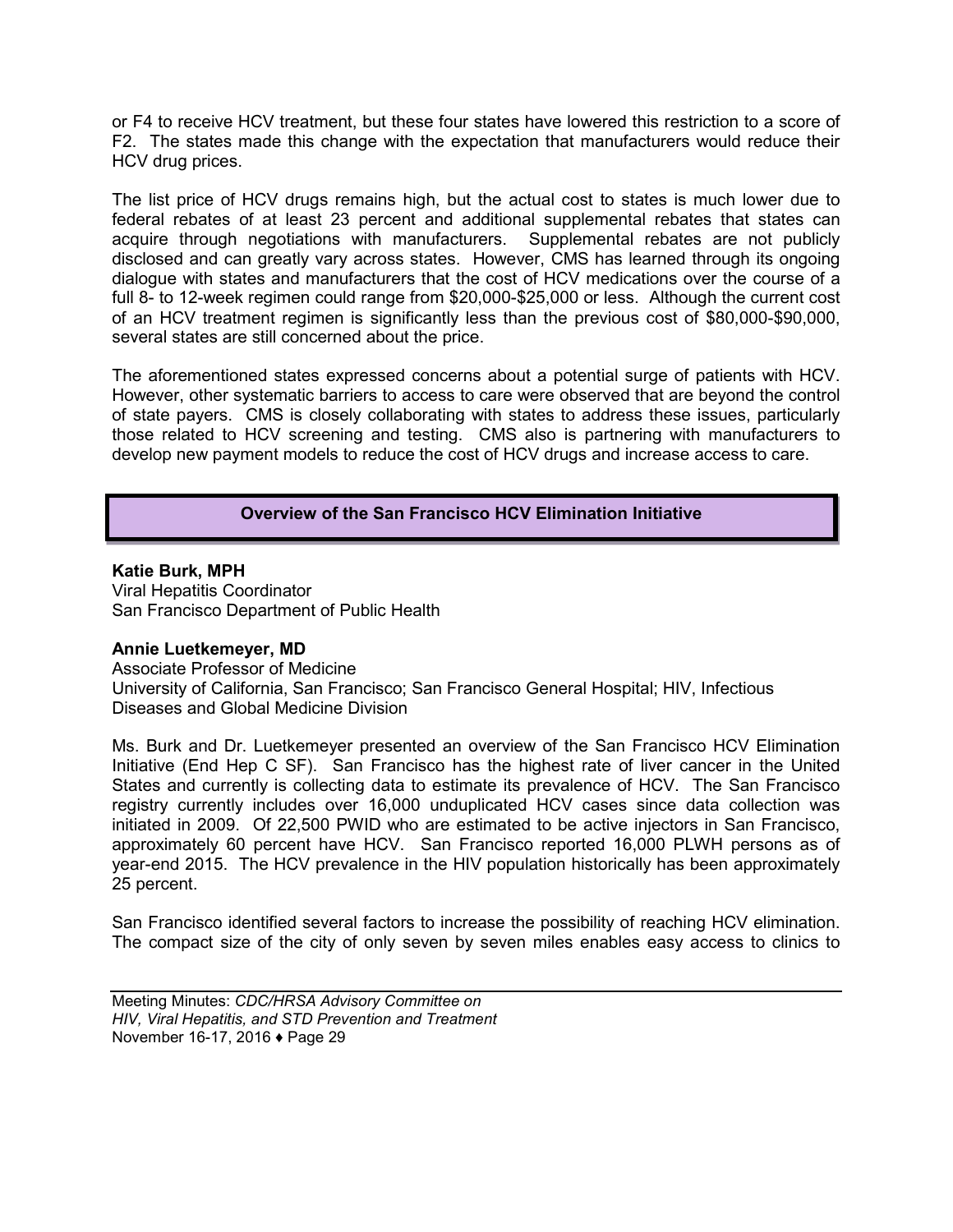support testing and linkage efforts. A strong HIV program infrastructure was established, such as the ["Getting to Zero" initiative.](http://www.gettingtozerosf.org/) An infrastructure of effective drug user health services was launched, including opiate replacement therapy and syringe access services.

Medical providers are committed and willing to treat and manage HCV patients in primary care clinics and outside of clinical settings. The Medi-Cal HCV policy in California allows treatment to be provided to the vast majority of Medi-Cal beneficiaries. San Francisco has a history of bold and innovative prevention programs and is a leader on research in PWID. San Francisco oversees a CDC-funded hepatitis surveillance program.

San Francisco plans to advance toward HCV elimination with appropriate scale-up, alignment with other activities, and sound coordination of End Hep C SF. The guiding principles of the initiative are to identify undiagnosed HCV, prevent infection and re-infection, and ensure access to treatment and service delivery. Several components and tools are incorporated into the initiative to support an HCV continuum of care and include the following:

- Access to HCV medications
- HCV rapid testing
- Opiate replacement therapy
- Syringe access
- Re-infection prevention counseling
- Safer injection counseling
- Outreach and education
- Access to specialty care
- Linkage to HCV care
- Methadone-based directly observed therapy (DOT)
- Primary care-based treatment

San Francisco designed End Hep C SF with a steering committee and four workgroups. The research and surveillance workgroup is focusing on a triangulation process for HCV data, modeling to estimate and reduce the prevalence of HCV, and the development of treatment goals. The prevention and education workgroup is focusing on an anti-HCV stigma campaign and provider/patient education. The treatment access workgroup is focusing on the expansion of primary care-based treatment and innovative treatment models for hard-to-reach populations with HCV. This workgroup is also focusing on a data-driven, community-based testing assessment for HCV and the expansion of established linkage programs.

San Francisco developed recommendations in four key areas to support and inform national HCV elimination efforts. The first category of recommendations address improved HCV data. Rigorous and accurate HIV data have been critical to successful treatment and prevention initiatives. Based in the HIV model, improved epidemiology and surveillance data also will be important components to guide and evaluate HCV interventions. Investments should be made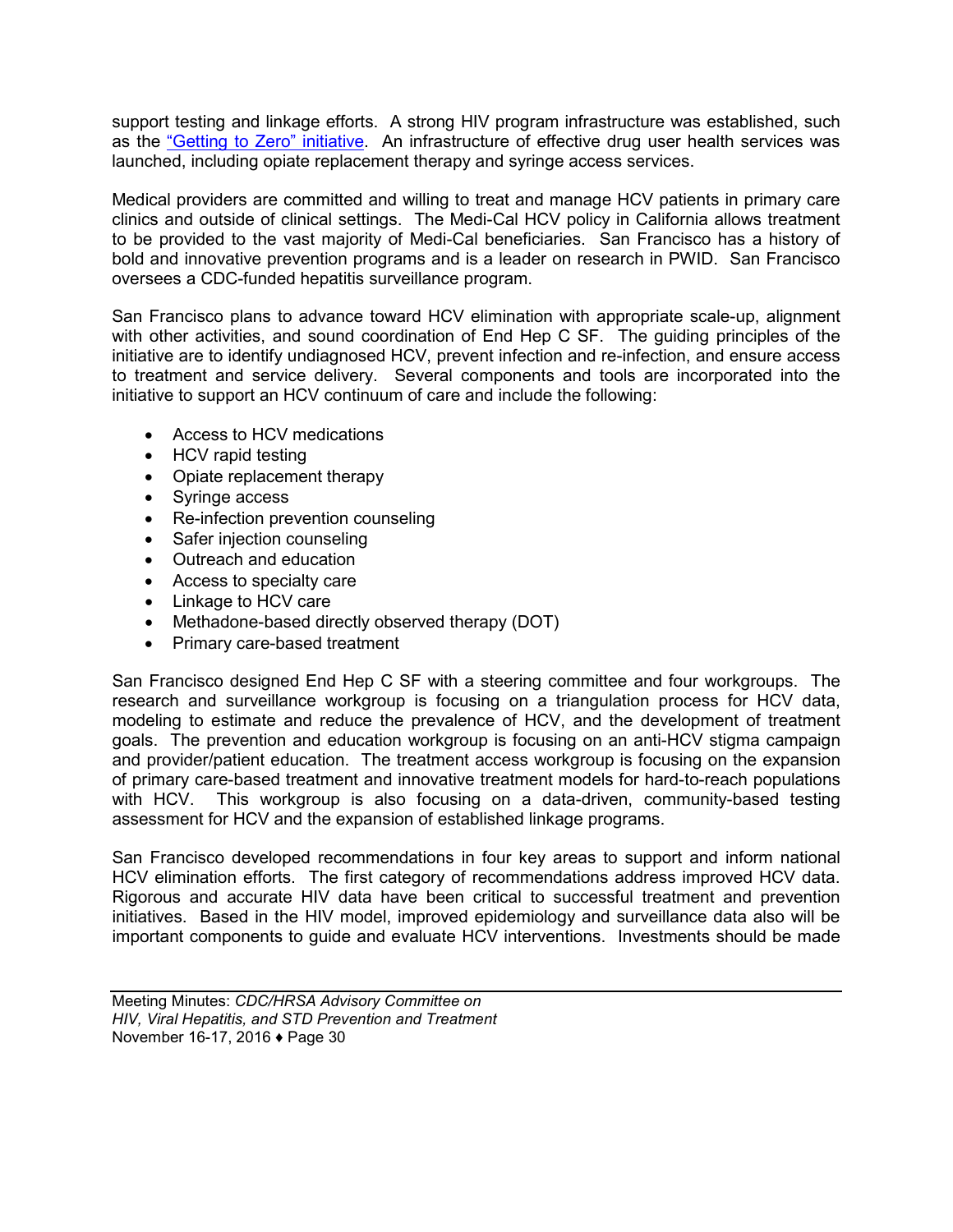in federal, state, and local surveillance systems to track progress in the HCV epidemic and ongoing elimination efforts.

The second category of recommendations address HCV testing and linkage. Primary carebased HCV testing is crucial, but overlooks several populations that are highly impacted by HCV. Support should be provided to screening and linkage programs outside of traditional primary care settings, including the following:

- Syringe access programs
- Homeless shelters and drop-in programs
- County jails
- Single-room occupancy hotels
- Public housing projects
- Methadone programs
- Residential drug treatment programs
- Food pantries and free meal programs
- Mobile testing and treatment

The third category of recommendations address access to HCV treatment. Barriers to accessing HCV medications should be reduced by decreasing the administrative burden on prescribers, particularly prior authorizations, and aligning insurance coverage with evidencebased guidelines published by the American Association for the Study of Liver Diseases/IDSA. Most notably, recent data show that multiple states still use fibrosis- or sobriety-based requirements to restrict access to HCV treatment for Medicare patients. However, this practice is illegal and not based on science.

Primary care-based treatment and the pool of HCV providers should be expanded. Innovative models should be designed to treat hard-to-reach populations with HCV. San Francisco has proposed a number of creative models that should be considered for national scale-up.

| <b>Hard-to-Reach Population</b>       | <b>Site of HCV Treatment</b>                                                                            |
|---------------------------------------|---------------------------------------------------------------------------------------------------------|
| People who are active substance users | Syringe exchange programs                                                                               |
| People newly in recovery              | Residential drug treatment programs                                                                     |
| Methadone and Buprenorphine clients   | Opiate substitution treatment sites                                                                     |
| People who are Homeless               | Shelter-based care and drop-in centers                                                                  |
| Incarcerated populations              | Jail- and prison-based treatment settings                                                               |
| <b>PLWH</b>                           | Incorporation into primary HIV-based care (due<br>to complex interactions between HIV and HCV<br>drugs) |
| People who are poorly engaged in care | Navigators to ensure linkage to appropriate<br>patient-centered care                                    |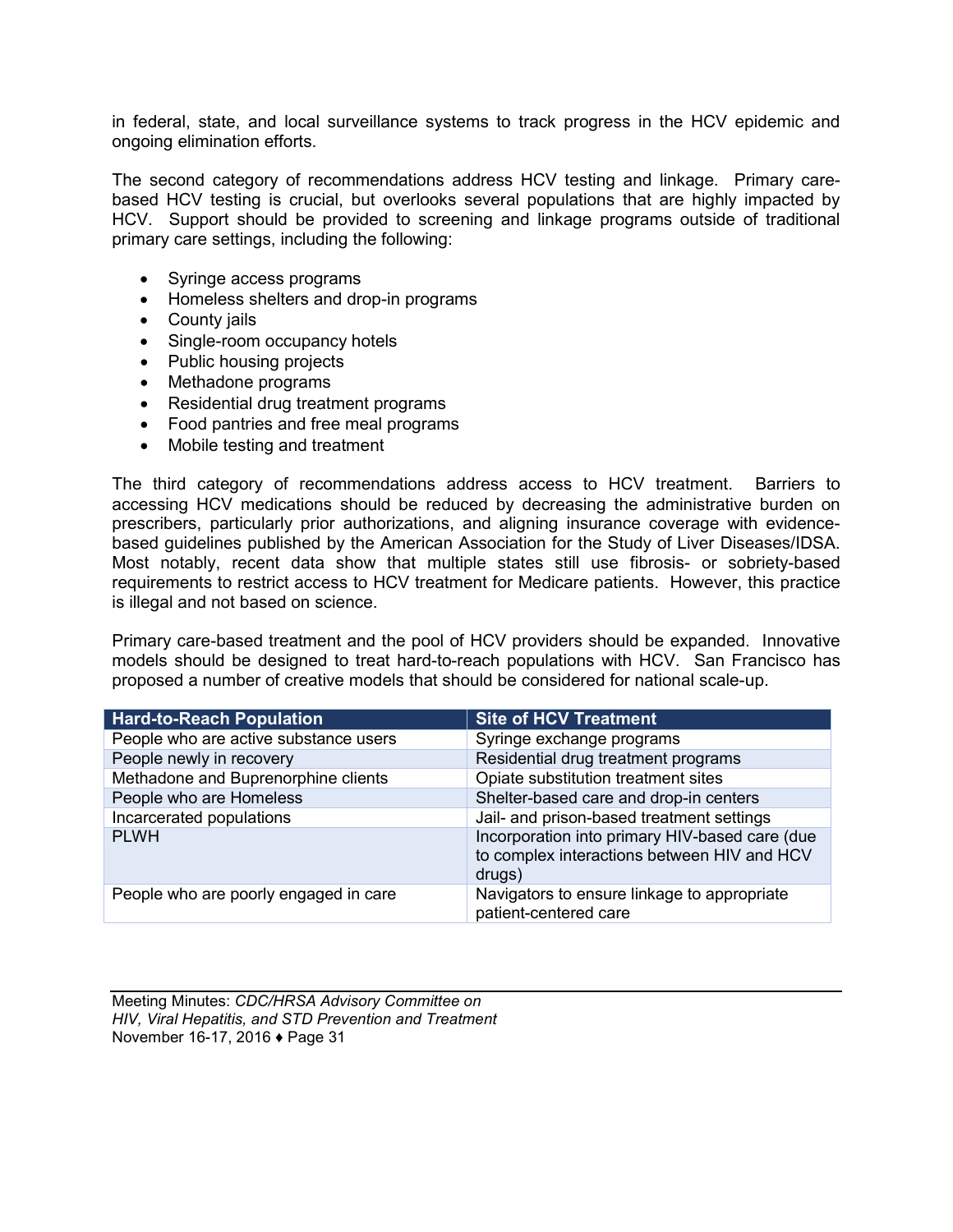The fourth category of recommendations address prevention of HCV re-infection. Robust studies recently were published that demonstrate the need to target interventions to two key populations. The 2015 Volk study reported the incidence of sexually acquired HCV in PrEP programs among both HIV-positive and HIV-negative MSM. The 2016 Inglitz study reported increases of up to 25 percent in the HCV re-infection rate over the past 12 years among HIVpositive MSM in Europe who successfully completed therapy.

HCV re-infection rates in the United States are not as high as those in Europe, but better surveillance, improved data reporting, and thoughtful messaging for HIV-positive MSM are needed domestically. Most notably, many HIV concordant partners are electing not to use condoms due to their suppressed HIV viral loads and wider availability of PrEP. As a result, messages should be carefully crafted to effectively reduce HCV re-infection rates among HIVpositive MSM.

The 2016 Dore study showed that active IDUs can be successfully treated with high SVRs. An SVR rate of over 95 percent was observed in the study population, but other outcomes were distressing. Of eight re-infections reported in the study, five occurred within the first 12 weeks of treatment. Of all IDU clients in the study who had achieved an SVR and had not been reinfected, 20 percent were still not using clean needles and 40 percent used drug equipment that had previously been used.

Strong support should be provided for HCV prevention efforts. Media and education campaigns about HCV re-infection should be targeted to providers and tailored for specific patient populations, such as HIV-positive MSM and active IDUs. Investments should be made to support and sustain opiate substitution treatment, syringe access programs, and effective prevention strategies for MSM.

## **Overview of the New Mexico HCV Elimination Collaborative**

## **Kimberly Page, PhD, MPH**

Professor and Chief of Epidemiology, Biostatistics, and Preventive Medicine University of New Mexico Health Sciences Center

Dr. Page presented an overview of the New Mexico HCV Elimination Collaborative. New Mexico formed the Collaborative to address its extremely high burden of HCV. Of the entire state population of 2 million, 45,000 people are estimated to be living with HCV. Recent data from the National Health and Nutrition Examination Survey show that New Mexico has the highest HCV rate in the nation.

The overarching objective of the Collaborative is to develop and implement a statewide strategy and action plan to eliminate HCV in 20 years in partnership with state and national leadership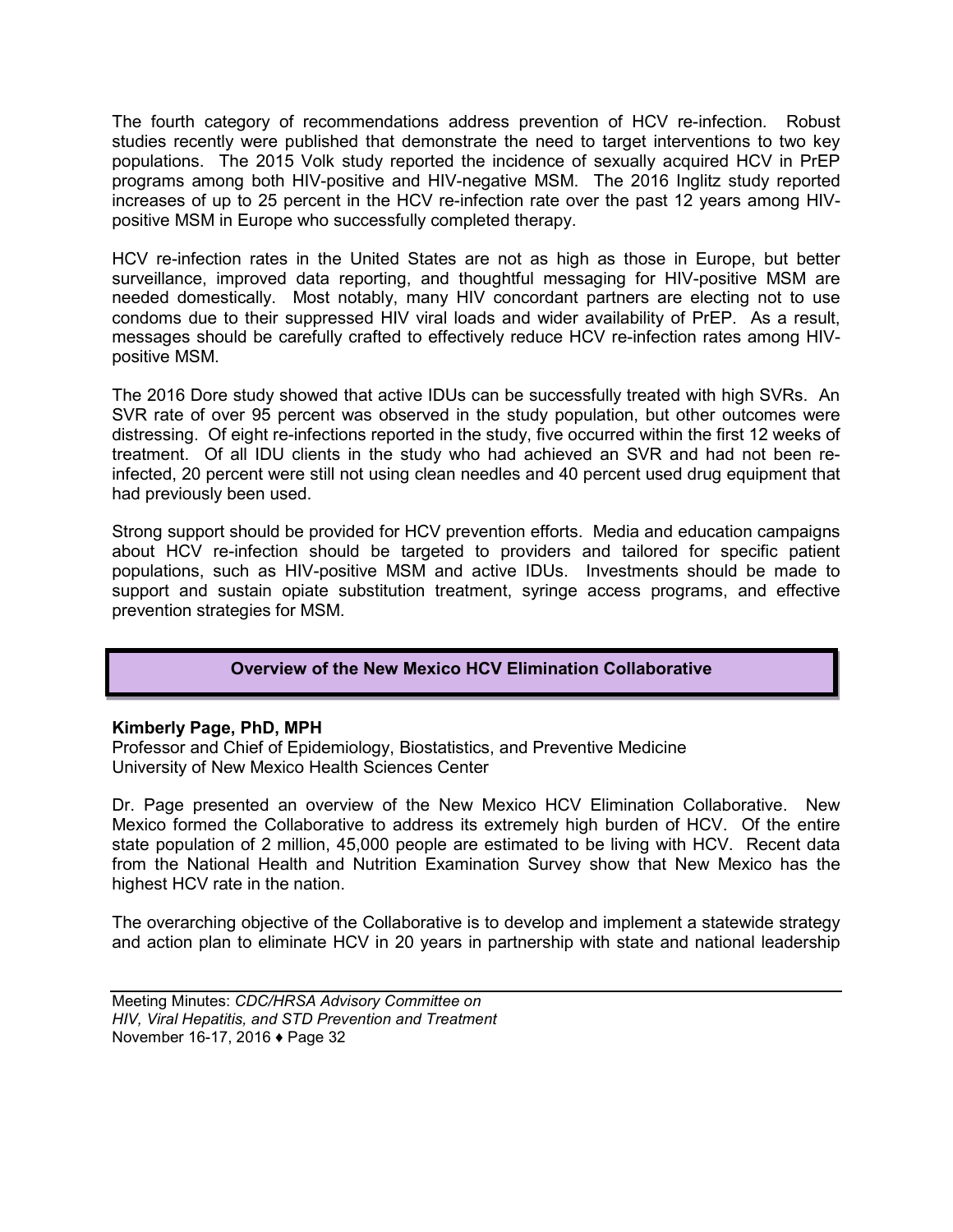and key stakeholders. The multidisciplinary Collaborative represents the fields of academic medicine, social and public health research, and public policy. The members include CDC, IHS, the New Mexico Department of Health (NMDOH), University of New Mexico (UNM), New Mexico Corrections Department (NMCD), New Mexico Medicaid Program, and New Mexico Secretary of Health.

The Collaborative is structured with a "collective impact" framework that is based on a common agenda, communication strategy, progress measures toward shared outcomes, and mutually reinforcing activities. Project ECHO (Extension for Community Healthcare Outcomes) serves as the model infrastructure for the time frame of the Collaborative's management and leadership. Short-term goals will be completed in five years and long-term goals will be completed in 20 years. The Collaborative expects to finalize its strategic plan in early 2017.

The Collaborative includes a Steering Committee and four workgroups: Strategic Information, Ending Hepatitis C Transmission, Chronic Infection, and Public Information. All four workgroups have created planning sheets to identify and track their individual goals, needs, timelines, barriers, feasibility, interventions, and current status. The workgroups will tailor activities for specific populations, but efforts to address social and racial/ethnic disparities that can impact the HCV elimination objectives will be a common theme across the Collaborative. The target populations include the following:

- PWID
- People who are homeless/marginally housed
- People who are Incarcerated
- American Indians
- "Baby boomers" (i.e., people in the 1945-1965 birth cohort that account for 75 percent of HCV cases)
- People who receive medication-assisted treatment (MAT)
- Families
- Youth/pediatric populations
- PLWH

The Collaborative identified several local data sources to inform its decision-making on strategic approaches. HCV surveillance data will be collected from NMDOH, but these data lack support, rigor, and a systematic approach. Data on key risk groups will be collected by the UNM Viral Hepatitis Research Team. Medical record data on the HCV burden, testing, genotypes, and fibrosis will be collected from UNM, clinics and providers, laboratories, the state pediatric registry, and state Medicaid program.

The Collaborative is creating its infrastructure by leveraging expertise and resources from existing programs and initiatives. Project ECHO will serve as the model program to build capacity in providing HCV treatment and launch a communications network. RWHAP clinics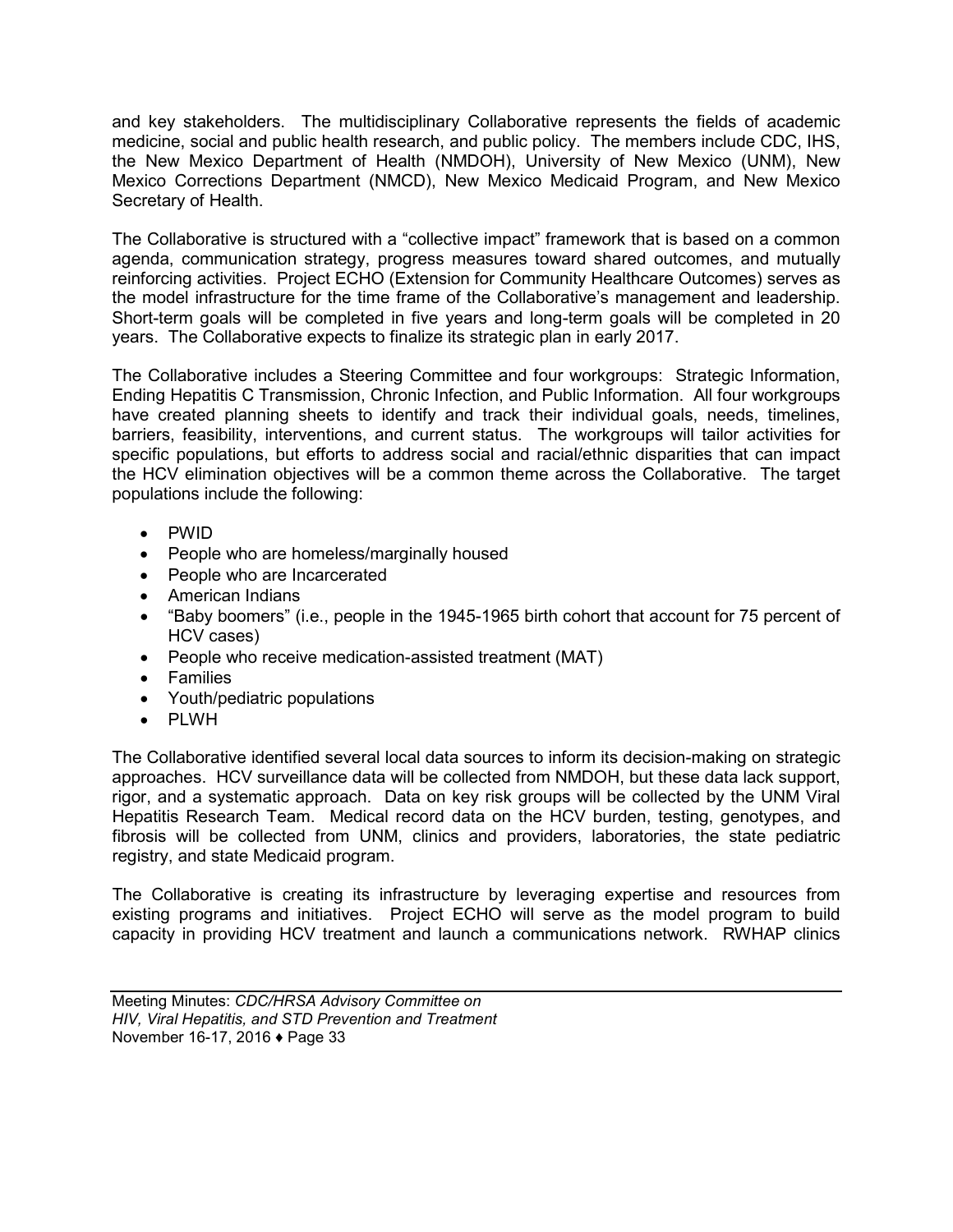and ADAPs will be used as the infrastructure for HCV/HIV co-infected patients. Community Health Centers (CHCs) will be used to establish research partnerships. NMDOH's CDC-funded programs for viral hepatitis will be utilized, but these initiatives lack resources for testing. Substance use treatment facilities will be engaged as new collaborative partners. Correctional facilities will be involved due to their active peer education and HCV treatment programs.

Research efforts will include studies funded by CDC and the Patient-Centered Outcomes Research Institute as well as data collected by the UNM Viral Hepatitis Research Team. The research will focus on key population estimates, disease and intervention modeling, prevention and treatment research, clinical trials, and implementation science.

The Collaborative is aligned with other activities in New Mexico to support increased HCV treatment. The overarching goal of Project ECHO is to increase provider capacity to treat all PLWH in New Mexico. The state Medicaid program established the following goal: "By 2020, reduce morbidity and mortality by providing evidence-based treatment for all identifiable members with chronic hepatitis C infection, while being responsible fiscal stewards."

The collection of data on the size of the HCV population in New Mexico helped to inform the development of new statewide Medicaid guidelines. Changes to the treatment criteria in July 2016 now cover all HCV patients regardless of their fibrosis score or substance use history. The Collaborative will consider other modifications in New Mexico as well, such as a revised checklist, education to provider networks, an expanded role of care coordination, new data collection and staging requirements, expanded screening, and finances. The Collaborative will extensively engage other health support services, such as primary care, case management, and MAT services.

The Collaborative reviewed Medicaid data that showed a 4.7-fold increase in approvals for HCV treatment among all MCOs in New Mexico. The dramatic increase is based on the difference between 475 HCV patients who were approved for treatment from January 2014-October 2015 versus 814 HCV patients who were approved for treatment from November 2016-June 2016. The tremendous increase in approvals for HCV care and treatment for Medicaid beneficiaries has particularly benefited the 1945-1965 birth cohort in New Mexico. The Collaborative's next steps will be increase approvals for HCV treatment for non-Medicaid beneficiaries.

The Collaborative will target interventions to four key areas. The first set of interventions will focus on collecting strategic information. New research will be conducted to characterize the burden of HCV infection, morbidity and mortality. Predictive modeling will be performed as well. Social science researchers will be recruited to identify social disparities that impact knowledge, behaviors, and access to HCV testing, treatment, and care.

Surveillance will be enhanced for people under 30 years of age to identify best practices for access to HCV screening, testing, and treatment in this population. Similar to other states throughout the country, New Mexico also has observed a marked increase in HCV among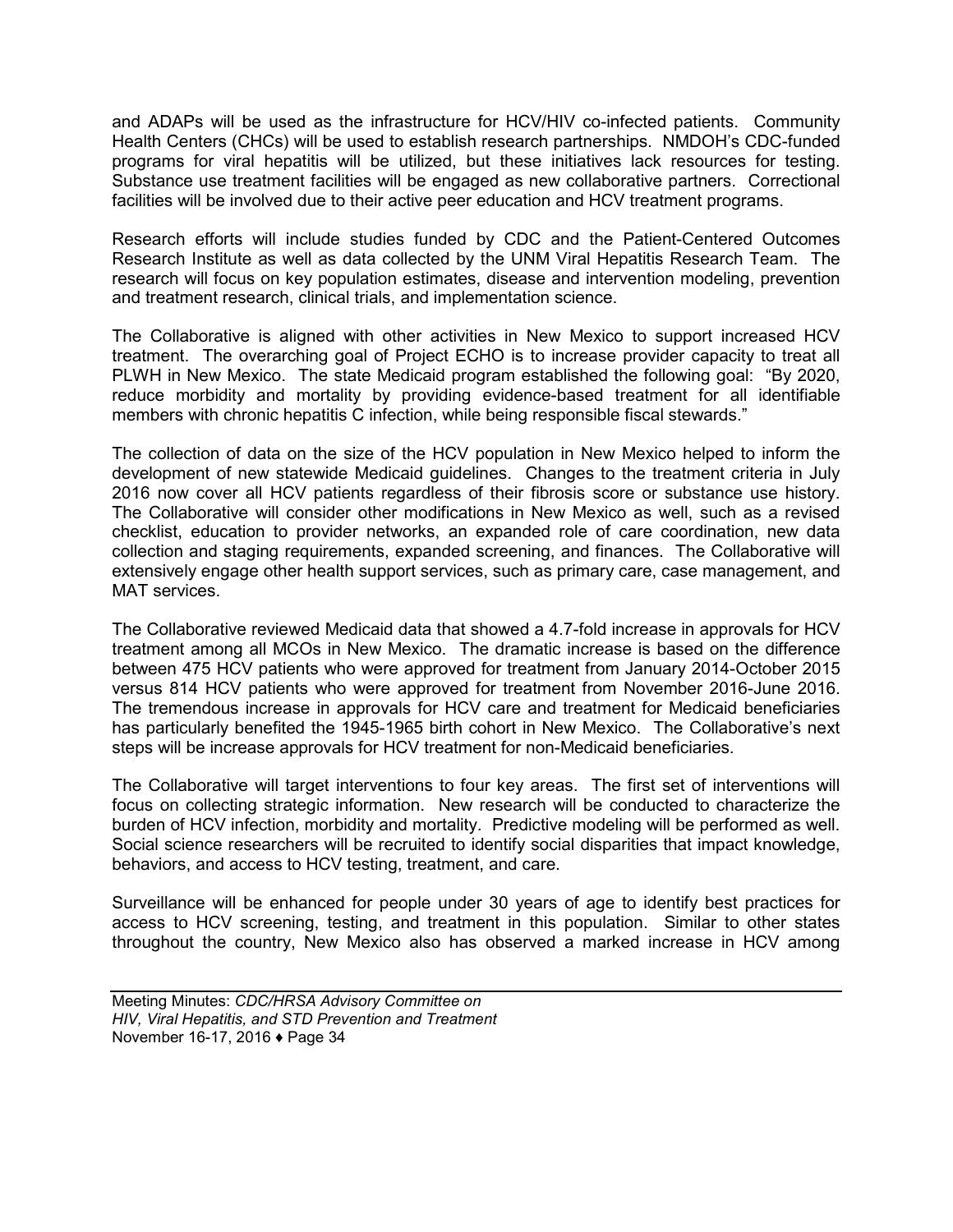young IDUs. Enhanced surveillance efforts are expected to capture approximately 40 percent of young IDUs who present to emergency departments (EDs) and over 50 percent of young IDUs who present to syringe/needle exchange programs. Enhanced surveillance also will be targeted to prenatal clinics and other settings where young people seek healthcare services.

The second set of interventions will focus on ending HCV transmission. Treatment will be expanded to all target populations. NMCD will expand its peer education program to identify strategies to enhance prison-to-community transitions that promote the continuity of health care. At this time, correctional facilities in New Mexico only approve HCV treatment for incarcerated people with extremely high fibrosis levels.

Research will be conducted to assess evidence-based strategies to prevent and treat HCV, particularly in PWID and other high-risk populations. Approaches will be identified to expand and enhance MAT within community, correctional, and other settings. Strong emphasis will be placed on prevention due to ample and robust evidence that shows MAT, including methadone and Buprenorphine, has the ability to reduce the incidence of HCV by over 50 percent.

The third set of interventions will focus on decreasing chronic HCV infections. Project ECHO will be used as a model to increase provider training and capacity in the management and treatment of HCV patients. Information will be gathered on access to HCV programs, research, and insurance coverage to facilitate increased access to and reduce delays for treatment in all populations. Case management, patient navigation, and DOT will be implemented as key strategies to increase patient adherence and reduce co-morbidities.

The fourth set of interventions will focus on disseminating information to the public. Didactics will be offered through Project ECHO and provider training sessions. An HCV public information campaign will be launched to provide client education and raise awareness. Existing collaborations with professional associations will be enhanced (e.g., the New Mexico HIV and HCV Summit and the Southwest Tribal Summit) to increase public knowledge of HCV.

The Collaborative has achieved several notable milestones to date. The Steering Committee and workgroups are convening monthly meetings. The workgroups drafted their individual planning sheets. Strategic information was collected to estimate the size of the HCV population for the entire state of New Mexico and several subpopulations. A report on HCV in people under 30 years of age in New Mexico was drafted and is expected to be published in the *MMWR*.

HCV training for both established and new providers is underway in correctional settings and rural areas of the state. NMCD expanded its peer education program and will soon disseminate findings on HCV among incarcerated people in New Mexico. Policy changes by the state Medicaid program have resulted in a 4.7-fold increase in approvals for HCV treatment for Medicaid beneficiaries. Research was initiated in the areas of HCV epidemiology, prevention,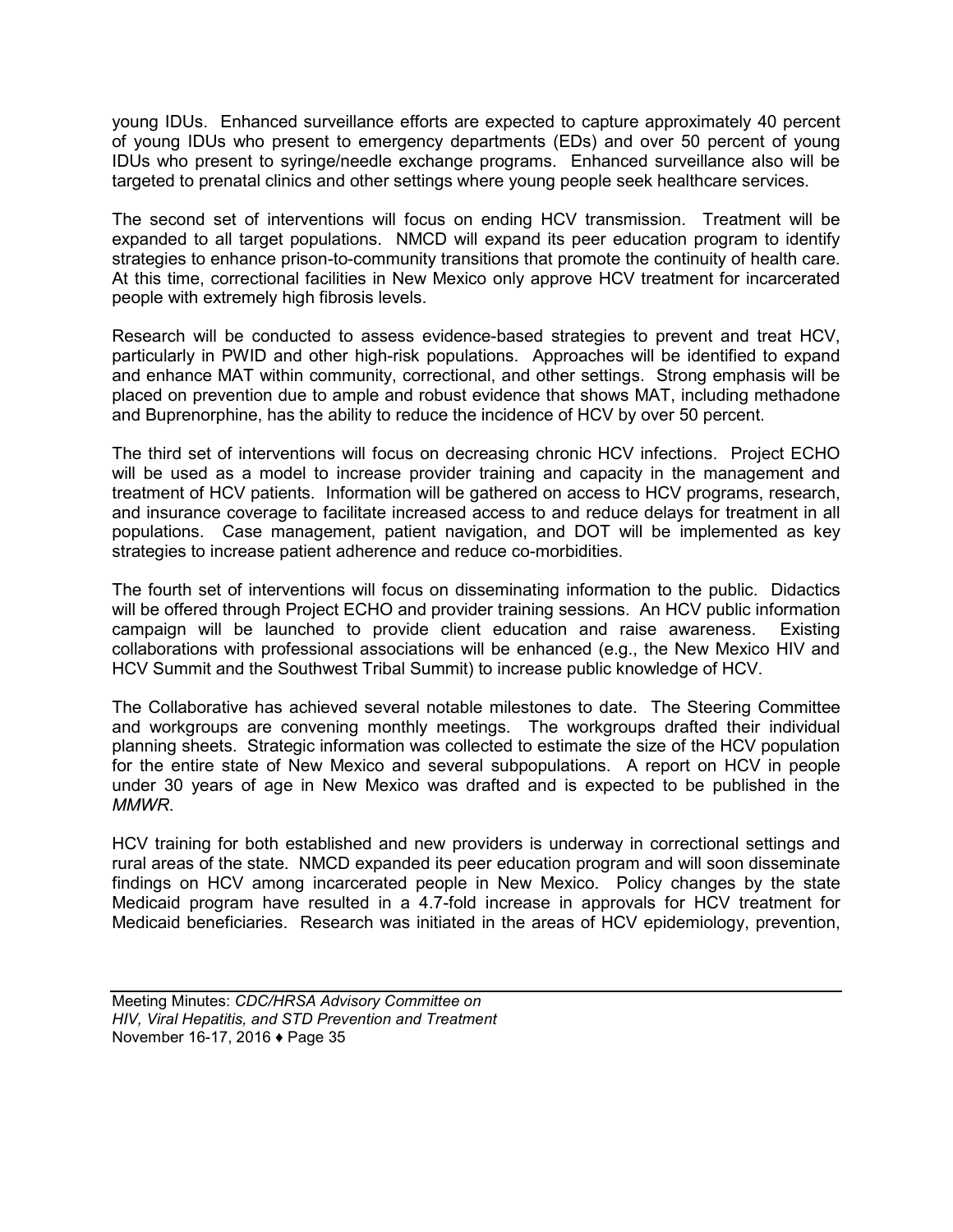and treatment in high-risk groups. Planning efforts are underway to conduct new studies in additional focus areas.

An editorial was published in a local newspaper regarding access to HCV treatment for PWID and incarcerated people. The New Mexico Collaborative is well represented on the National HCV Elimination Collaborative. This group provides a platform for agencies, organizations, and advocates across the country to convene monthly meetings to share best practices, discuss ongoing planning efforts, and review progress to date in achieving the national goal of HCV elimination.

#### **Overview of NASTAD's Technical Assistance for HIV/HCV Co-Infection**

**Britten Pund Director** NASTAD, Health Care Access

Ms. Pund presented an overview of NASTAD's TA services to address HIV/HCV co-infection. NASTAD is a national non-profit organization that was founded in 1992 to represent public health officials with responsibility for administering HIV and hepatitis programs funded by state and federal governments. NASTAD's membership covers all 50 states, the District of Columbia, Puerto Rico, the U.S. Virgin Islands, the U.S. Pacific Islands, Africa, the Central American region, and the Caribbean region. NASTAD's primary activities are to interpret and influence policies, conduct training, offer TA, and provide advocacy mobilization for U.S. health departments and Ministries of Health globally.

NASTAD's mission is to end the intersecting epidemics of HIV, viral hepatitis, and related conditions by strengthening domestic and global governmental public health through advocacy, capacity building, and social justice. NASTAD's vision is "a world free of HIV and hepatitis." NASTAD currently is encouraging states to respond to a two-part challenge that recently was issued by its new chair:

- Make HIV and hepatitis epidemiologically rare diseases.
- Ensure that care for PLWH who are co-infected with hepatitis, including those who are tethered to stigma and discrimination, will be seamless with no barriers.

NASTAD's organizational structure is similar to a state health department and includes programs focusing on HIV and hepatitis prevention, care, and treatment for both mono-infected and co-infected clients, health equity, policy, and legislative affairs. NASTAD provides three types of TA services to states. Informal TA services include listservs, workgroups, requests for information through surveys and other mechanisms, presentations, advocacy efforts, policy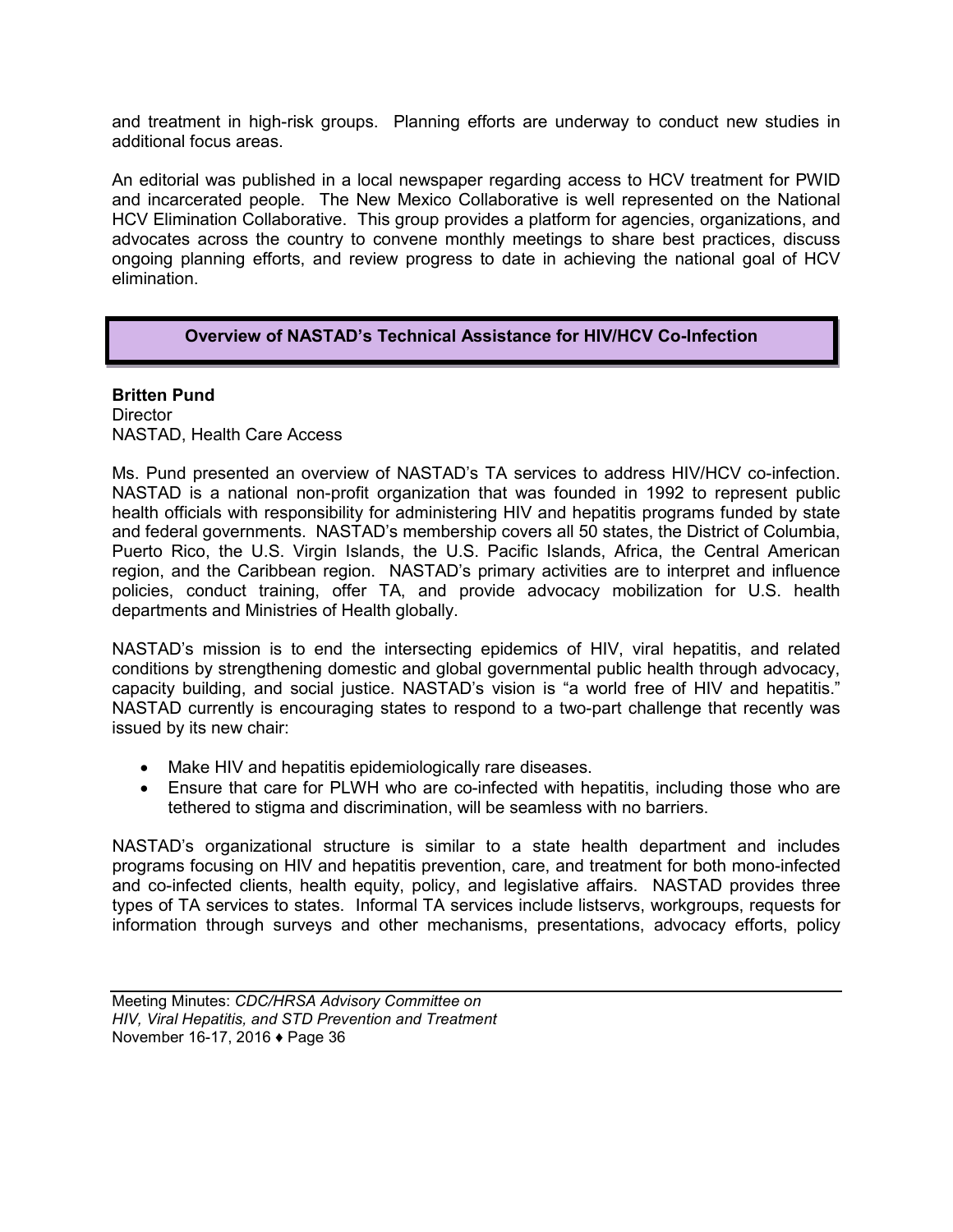statements, blogs, and a website. Formal TA services include webinars, teleconferences, in-<br>person meetings, and topic-specific workshops. Intensive TA services include SWOT person meetings, and topic-specific workshops. (strengths, weaknesses, opportunities and threats) analyses, peer-to-peer TA, and mentorship.

NASTAD takes several actions to support its policy and advocacy efforts. NASTAD ensures that legislative and policy priorities related to HIV and hepatitis prevention, care, and treatment issues are incorporated into federal appropriations and legislation. For example, NASTAD disseminates up-to-date information on HIV/HCV drug pricing and analyzes the impact of cost on prevention and treatment modalities. Advocates throughout the United States assist NASTAD in this capacity by articulating the important role of health departments to the Administration and Congress.

NASTAD co-chairs the Federal AIDS Policy Partnership, Ryan White Workgroup, HIV Prevention Advocacy Coalition, HIV Health Care Access Workgroup, and AIDS Budget and Appropriations Coalition. NASTAD is a member of a hepatitis appropriations partnership that represents a coalition of pharmaceutical companies and CBOs with a strong commitment to increasing federal funding for viral hepatitis. NASTAD also serves on an ADAP coalition of pharmaceutical companies and CBOs that is dedicated to increasing federal funding for ADAPs. NASTAD is a member of the Coalition for Health Funding, Prevention Justice Project, Sexuality Education Coalition, Family Planning, CDC Coalition, and Friends of HRSA.

NASTAD previously focused on HIV only, but its hepatitis program was launched in 2000 in response to TA requests by the membership to address HCV. The program has grown over time to address both HIV and HCV mono-infections as well as HIV/HCV co-infection. NASTAD provides TA and capacity building assistance to Viral Hepatitis Prevention Coordinators (VHPCs) through program management, policy development, planning, and evaluation. NASTAD facilitates peer-to-peer mentoring to VHPCs through various modalities, including workgroup meetings, teleconferences, webinars, on-site TA, in-person meetings, and training.

NASTAD assists states in their efforts to implement VHAP, health reform, and U.S. Preventive Services Task Force (USPSTF) recommendations on HBV/HCV testing. Most of NASTAD's TA services and support are targeted to CDC-funded health departments and HIV/hepatitis programs. NASTAD implements a drug user health framework to conduct its hepatitis prevention and care activities because IDUs account for the majority of new HCV infections and experience the most significant challenges in terms of accessing HCV treatment.

NASTAD recently was awarded a new three-year HRSA CoAg, "Curing HIV/HCV Among People of Color." NASTAD will design the SMAIF-funded demonstration project to ensure that RWHAP Part B recipients develop capacity to scale up effective jurisdiction-wide HCV screening, care, and treatment programs with a focus on curing HCV among HIV/HCV coinfected people of color. NASTAD will serve as the coordinating center for two state health departments that will be selected for the demonstration project.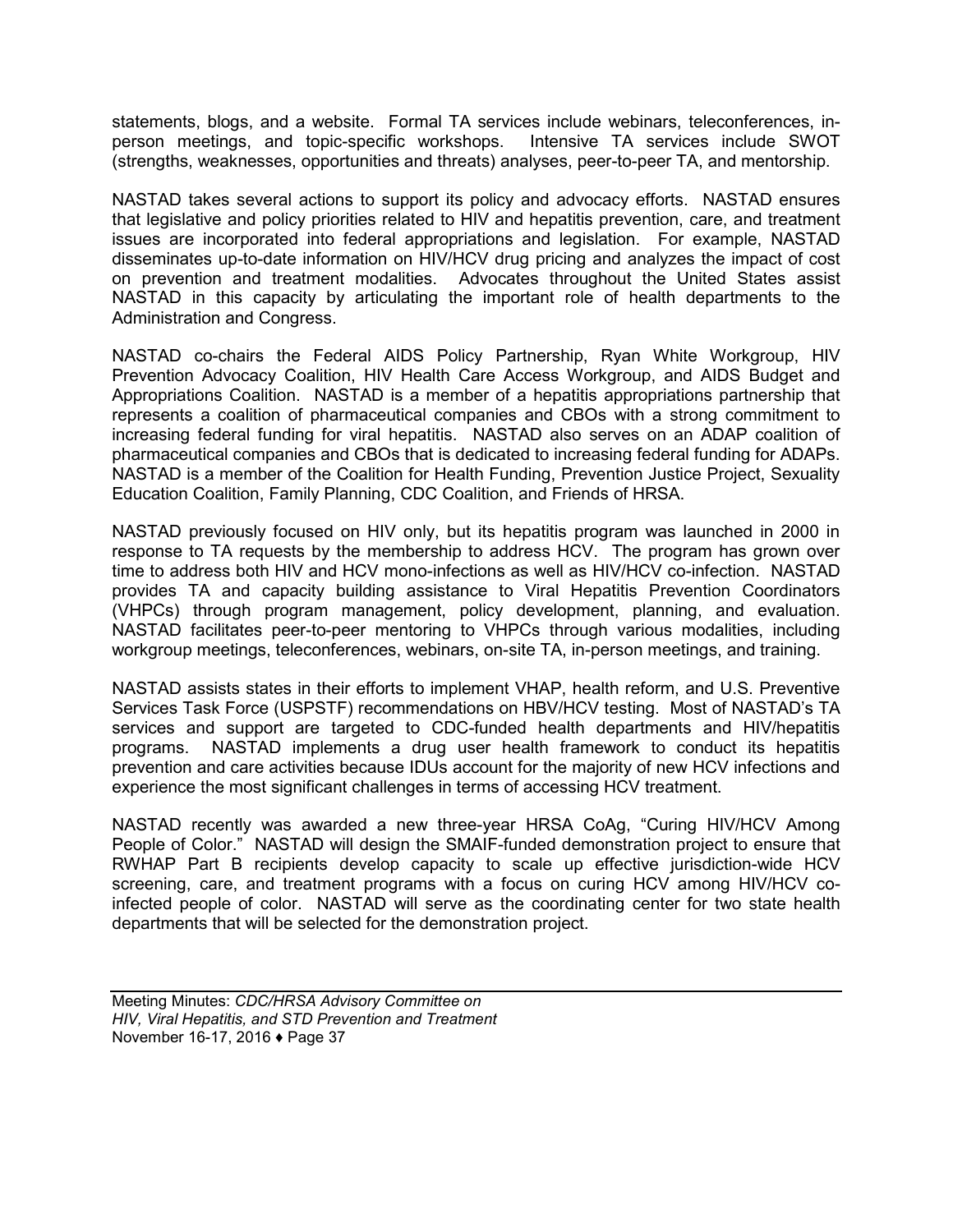Selection criteria will include states in the South and Southwest; states with a high incidence of HCV among HIV/HCV co-infected people of color in their jurisdictions based on the submission of local data; states with insufficient funding and inadequate access to HCV screening, care and treatment services; and states with a large population of people of color and health equity issues. The demonstration project with RWHAP Part B recipients will be parallel to the jurisdictional approach that is being developed by RWHAP Part A recipients in Hartford, Connecticut; Philadelphia, Pennsylvania; and New York, New York.

## **CHAC DISCUSSION: ELIMINATING HCV PANEL PRESENTATION**

CHAC thanked the guest speakers for attending the meeting to describe their exciting and innovative projects to help the nation advance toward HCV elimination. CHAC and the panel of presenters engaged in an extensive discussion and made several suggestions to make further progress in this area.

- The federal agencies and their partners should extensively engage community leaders, clinicians, advocates, and other stakeholders in a national effort to lift provider-based restrictions that are not logical, rational, or evidence-based. State payment systems that continue to enforce provider-based restrictions are taking this action solely to restrict access to HCV treatment and care from a cost perspective. For example, primary care physicians/providers (PCPs) in Indiana are not permitted to treat HCV patients, but several rural counties in the state do not have ID specialists or gastroenterologists. Local MCOs in California previously had a similar restriction for Medi-Cal beneficiaries, but the ban was eliminated when the MCOs were confronted with rigorous data and strong advocacy. Robust data show that providers without these specialties have the ability to effectively treat HCV patients. Most notably, older interferon-based HCV treatment regimens were associated with profiles of severe adverse events (e.g., suicide and elevated liver enzymes), but the newer regimens without interferon do not require the same level of care or provider expertise. Moreover, Project ECHO serves as an excellent model in which PCPs are successfully providing HCV and/or HIV treatment to expand access to care. Several states have partnered with their Medicaid programs to overcome provider-based restrictions by developing creative strategies to redefine a "specialist" or "trained provider." For example, New York State providers who complete a specific type of training and treat "X" number of patients are qualified to write prescriptions for HCV medications.
- The federal agencies and their partners should compile key points from the HCV panel presentation and widely disseminate the information for use at the grassroots level. Communities should package and present the materials to the new Administration and Congressional staff to advocate for additional prevention and treatment resources to achieve HCV elimination. To support this effort, communities should demonstrate a clear linkage between the national opioid epidemic and the dramatic increase in HCV cases. Communities also should engage the medical, public health, social work, and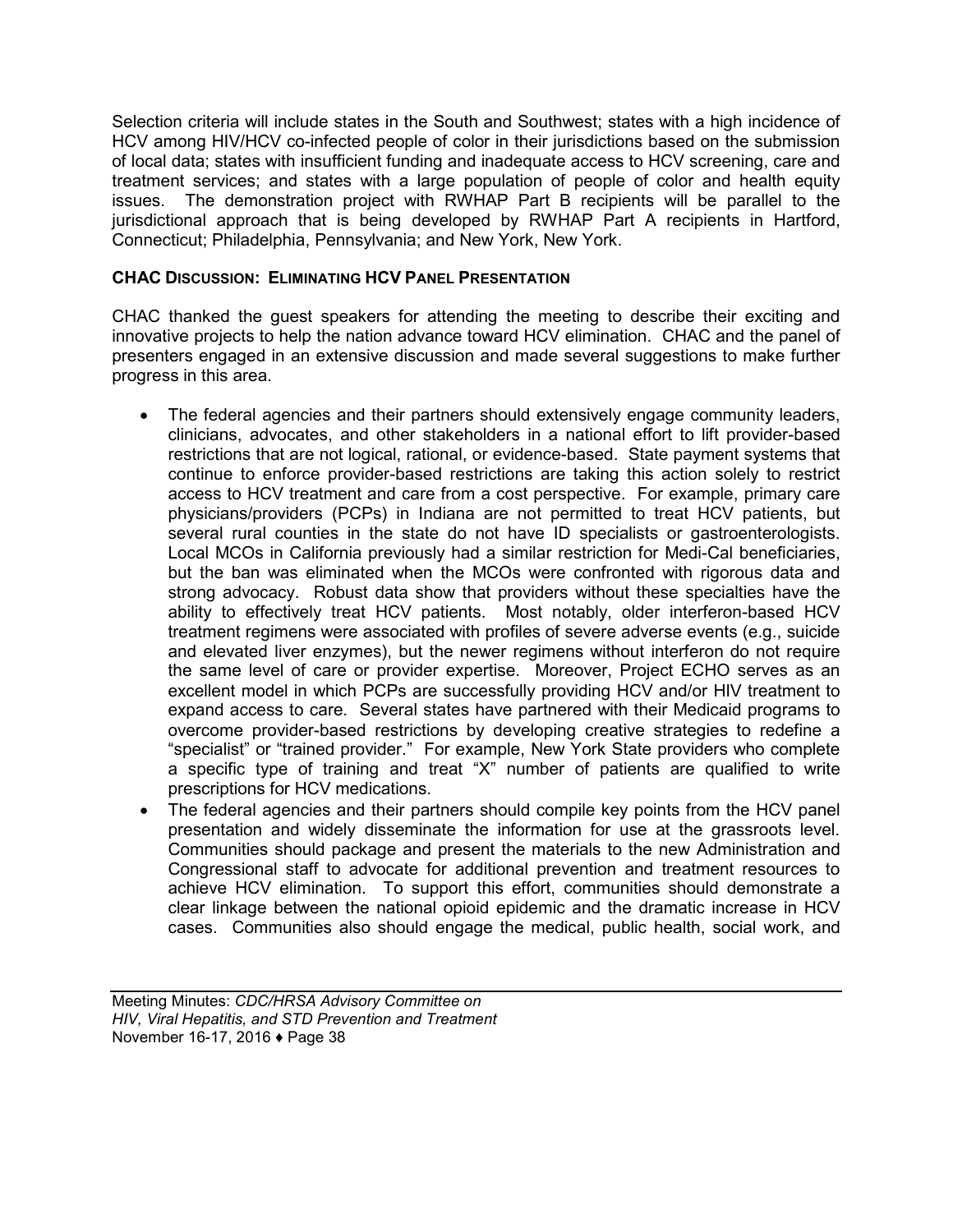nursing sectors in their grassroots HCV elimination efforts to accomplish one of the most notable public health successes in U.S. history. The HCV-positive population in the United States is estimated to be three times larger than the HIV-positive population at this time.

- Providers typically do not view ADAPs as a source for HCV treatment. As a result, ADAPs should take specific actions to expand HCV treatment to more HIV/HCV coinfected clients. For example, ADAPs in some states have engaged and educated providers by sending letters to describe their HCV services for this population. ADAPs in other states have launched direct communication and marketing efforts to inform providers of their addition of HCV drugs to the formulary and their successful treatment of HIV/HCV co-infected clients.
- Caution should be taken in solely investing resources to build an infrastructure to treat HIV/HCV co-infection because most people with HCV are HIV-negative. IDUs, particularly those at younger ages, have low HIV rates, but account for a significant proportion of the HCV epidemic. Strategies should be developed to reach the HCVpositive population with funding that is independent of HIV resources. Multiple programs throughout the United States are constrained by responding to their HCV mono-infected clients because HIV still accounts for the greatest share of ID resources. Moreover, discrimination and stigma associated with HCV primarily are due to the inaccurate presumption that all people with HCV are also PLWH.
- The New Mexico HCV Elimination Collaborative should engage commercial insurers as additional members.
- The personal stories of HCV patients and experiences of HCV providers should be compiled and broadly publicized. The key message in this effort should be to remind the public that unlike other chronic diseases, HCV is curable.
- The ongoing HCV elimination efforts should include new interventions that specifically target the management and treatment of undocumented immigrants with HCV.

## **CDC New Surveillance Report ─ Changes in Analyzing the HIV Care Continuum**

**Eugene McCray, MD Director** CDC, NCHHSTP, DHAP

#### **Irene Hall, PhD, FACE**

Deputy Director for Surveillance CDC, NCHHSTP, DHAP, Epidemiology and Laboratory Science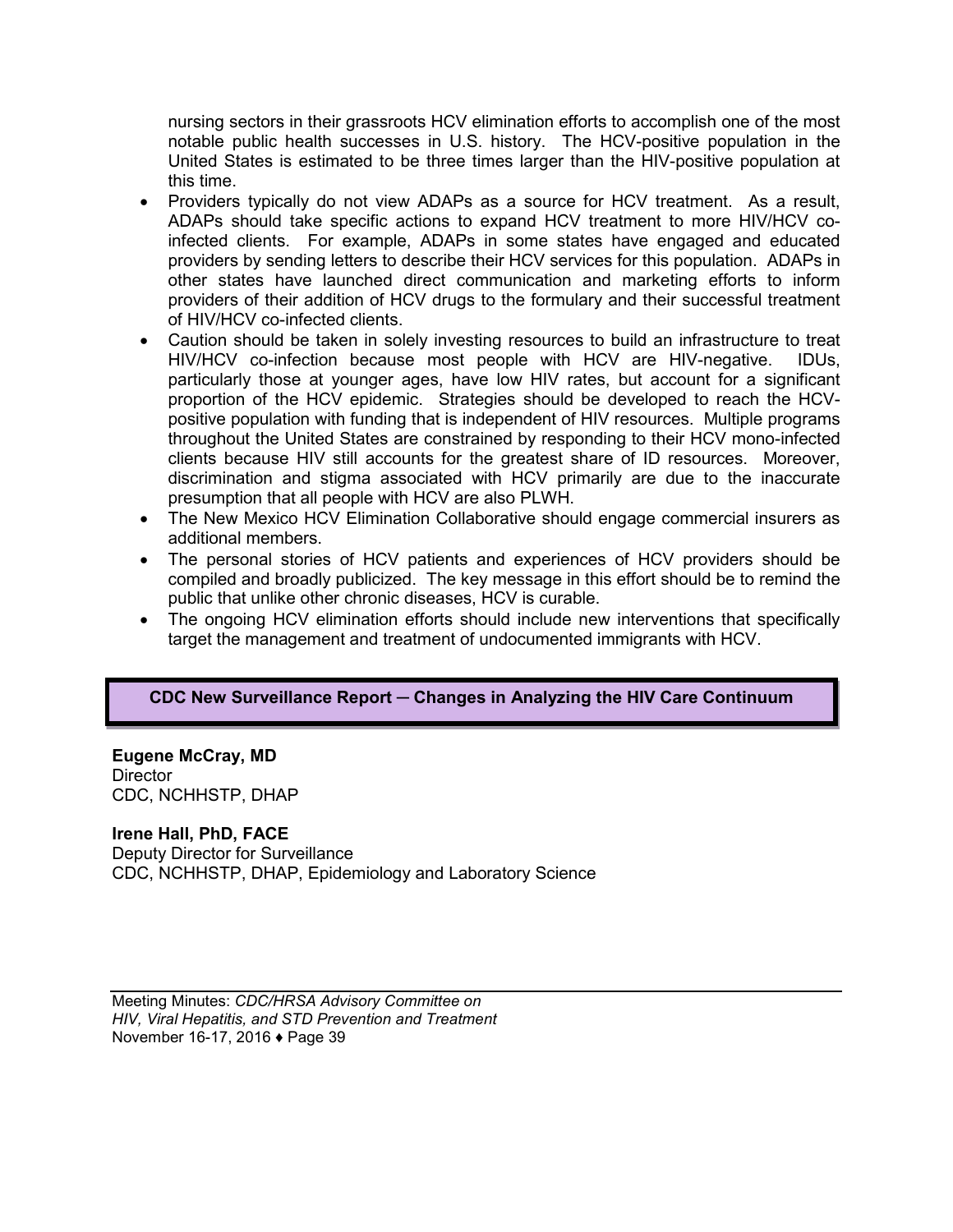#### **Advice Requested from CHAC by DHAP:**

1. What are CHAC's recommendations on funding based on residence at diagnosis versus the most recent known address and impact assessment of the HRSA algorithm?

Drs. McCray and Hall presented an overview of CDC's revised HIV surveillance reports that reflect changes in data presentations and the HIV care continuum. The changes are intended to ensure that CDC's HIV surveillance reports are consistent with the NHAS 2020 indicators and reflect improvements in the quality of surveillance data, such as current capacity to report unadjusted data and HIV care continuum data.

Adjustments made on national HIV case surveillance data include reporting delays, missing risk factor information, unduplicated data, and age-adjusted death rates. Previous surveillance reports included a table with both raw and adjusted data to illustrate HIV diagnoses by year and selected characteristics, such as transmission category. However, CDC stopped adjusting for reporting delays in November 2016 because data are now reported in a timelier fashion. Data for the most recent years might be affected by both underreporting of cases and duplicate reports. Adjustments for reporting delays, but not for duplicate reporting might result in a bias or an overestimate of the number of HIV cases for the most recent year.

Several changes will be reflected in CDC's HIV surveillance reports, beginning with the 2015 report. Preliminary data for the most recent year will be reported; these data were reported to CDC through June of the following year (or a total of six months reporting delay). Assessments of trends in HIV diagnoses will be based on data with at least a 12-month reporting delay. For example, HIV diagnoses trends from 2010-2014 will be based on data reported by the end of 2015 or later. Deaths and prevalence will be based on data with at least an 18-month reporting delay because death ascertainments require 12-18 months to complete. Data will be adjusted for missing risk factors.

Data will be presented in various formats. Data on case counts will include annual HIV diagnoses, people living with diagnosed HIV, deaths, and the estimated total number of PLWH. Data on care outcomes will include linkage to care among people diagnosed with HIV in a particular year as well as retention in care and HIV viral suppression among people living with diagnosed HIV.

With the exception of HIV diagnoses and linkage to care, "residence at diagnosis" will no longer be used to assign HIV cases to specific jurisdictions. "Most recent known address" will be used for the number of people living with diagnosed HIV, retention in care and HIV viral suppression, and estimated total number of PLWH. "Residence at death" will be used for deaths.

Dr. Hall presented a series of tables to illustrate changes to the HIV surveillance data by jurisdiction, such as residence at diagnosis for linkage to care indicators; most recent known address for care and HIV viral suppression indicators; residence at death for deaths; and most recent known address for the prevalence of diagnosed and undiagnosed HIV. She also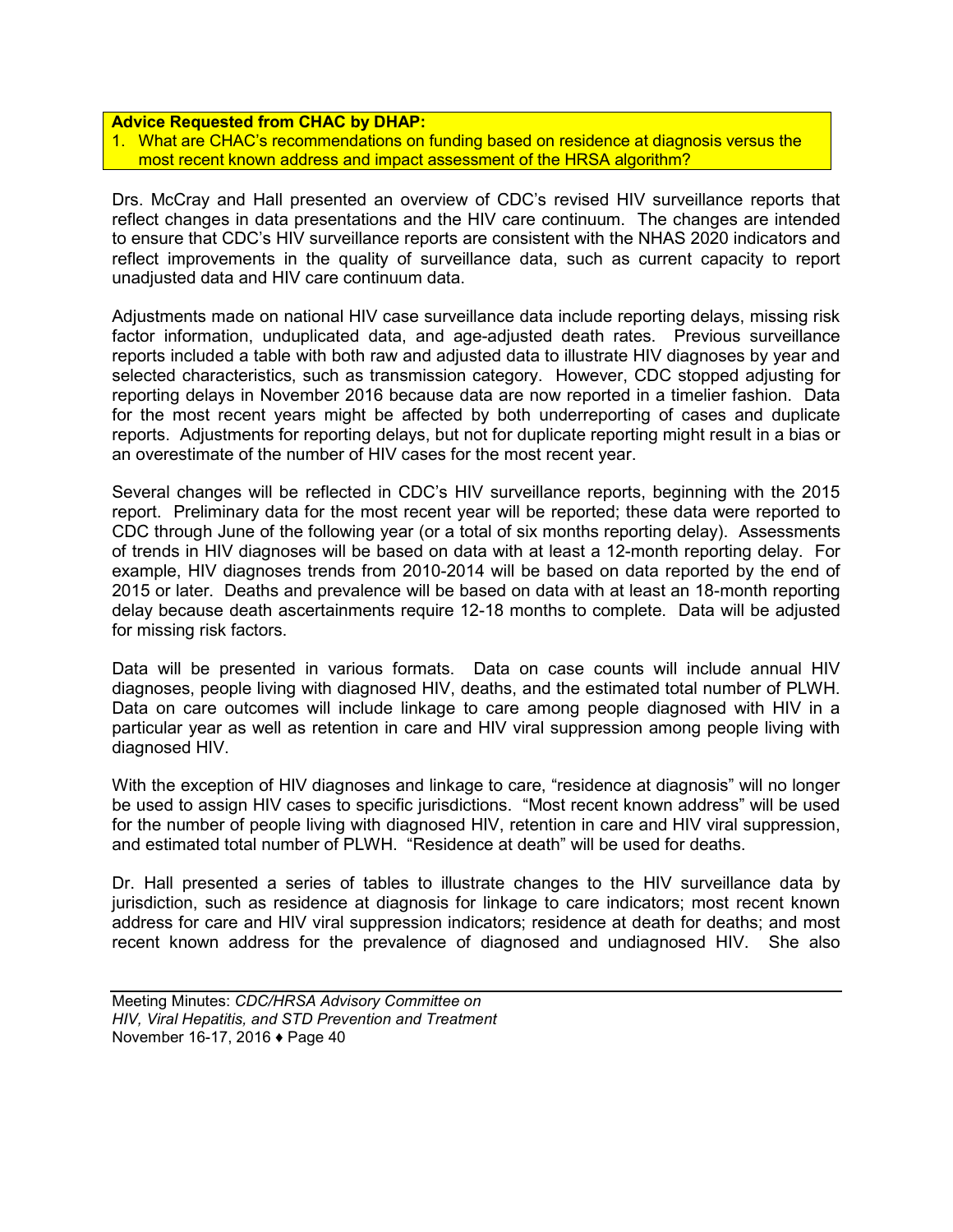announced that CDC published a supplemental HIV Surveillance Report, *Monitoring HIV Prevention and Care Objectives by Using HIV Surveillance Data: United States and 6 Dependent Areas, 2014*.

The prevalence-based HIV care continuum will be reported at some point in the future using all diagnosed and undiagnosed PLWH as the denominator. CDC has not yet released these data because the best methodology to determine the denominator still needs to be identified. The diagnosis-based HIV care continuum will be reported using all diagnosed PLWH as the denominator. These data are well aligned with the NHAS 2020 indicators.

CDC is aware of several limitations in HIV surveillance data for certain jurisdictions. The estimated total number of PLWH is not reliable for all jurisdictions, particularly those with small case counts. To overcome this barrier, CDC advised jurisdictions to collect HIV care continuum data based on the number of diagnosed PLWH. At this time, six states do not have laws that require laboratories to report CD4 and viral load test results to CDC.

Historic Medical Monitoring Project (MMP) data have underestimated care, ART prescriptions and HIV viral suppression of diagnosed PLWH. Because MMP now samples directly from HIV case surveillance data, CDC expects to develop an indicator for ART prescriptions in the future. In the interim, jurisdictions can use historic MMP data for the ART prescription indicator among people in care. Jurisdictions also can compare their current MMP data and National HIV Surveillance System data to estimate the percentage of ART prescriptions.

CDC's funding algorithms historically have been based on diagnosed PLWH at the residence of diagnosis. However, these data were not adjusted for varying reporting delays among federal agencies. CDC currently is assessing its funding algorithms to determine the potential impact of using the most recent known address. CDC's position is that this data element includes more accurate case counts, but is subject to data reporting issues. For example, the 33 jurisdictions that reported complete laboratory data to CDC in 2014 accounted for 70 percent of diagnosed PLWH. States typically clean and improve their data as a part of their data-to-care follow-up activities. CDC established a standard for jurisdictions to submit HIV death data within 12 months of the death year to complete the death ascertainments.

CDC conducted a preliminary analysis of using the most recent known address for its funding algorithms. The analysis showed that HIV case counts might increase or decrease. Moreover, jurisdictions that made tremendous efforts to clean their data both gained and lost HIV cases. CDC's next steps will be to ensure that all jurisdictions submit their HIV death data within 12 months of the death year to meet the death ascertainment standard. Laboratory reporting and un-duplication activities will be improved. Support will be provided to states to enhance their data-to-care activities.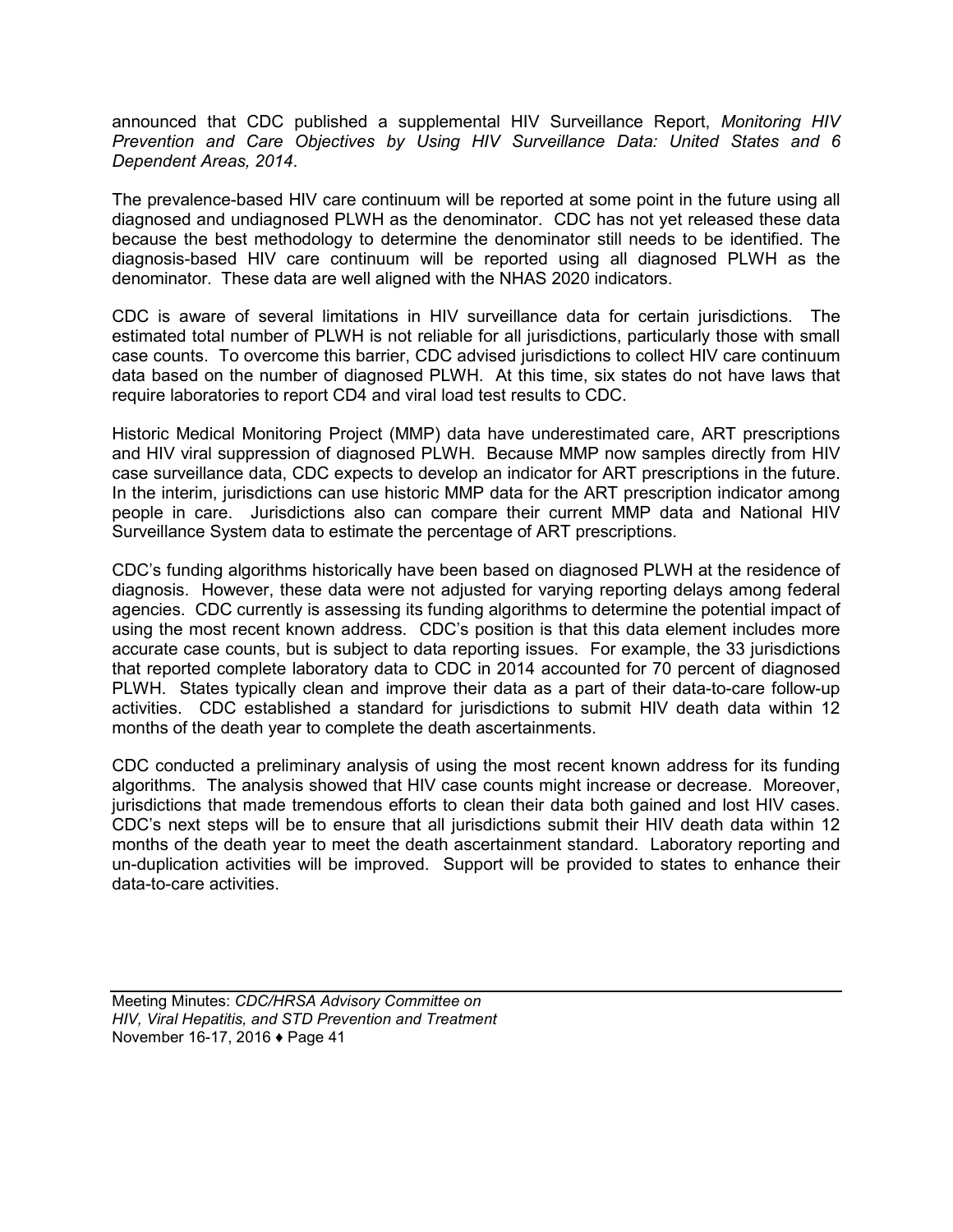#### **CHAC DISCUSSION: CDC NEW SURVEILLANCE REPORT ─ CHANGES IN ANALYZING THE HIV CARE CONTINUUM**

- CHAC commended CDC on its ongoing efforts to produce new prevalence-based HIV care continuum data. This dataset will be extremely beneficial for state and local programs that provide services to PLWH.
- CHAC emphasized the critical need for CDC and HRSA to produce HIV care continuum data to compare differences in care outcomes, particularly HIV viral suppression, between RWHAP and non-RWHAP clients. ELR should be expanded to all jurisdictions to achieve this goal.
- CDC should identify resources that will need to be invested to expand complete ELR capacity beyond the 33 current jurisdictions. A robust response to the HIV epidemic will require a highly functioning surveillance system, particularly to determine PLWH who are HIV virally suppressed.

CDC and HRSA leadership made several comments in follow up to CHAC's discussion. Dr. Cheever announced that HAB has no plans at this time to make any changes to the RWHAP datasets or funding algorithms in response to CDC's revised HIV surveillance reports. However, HAB will continue its ongoing discussions with DHAP to determine whether any changes are warranted in the future.

Dr. Cheever appreciated and understood CHAC's strong suggestion for CDC and HRSA to produce HIV care continuum data to compare differences in care outcomes between RWHAP and non-RWHAP clients. CDC and HRSA jointly published two papers in 2014 with MMP and RWHAP data to determine these differences. However, she reminded CHAC that CDC produces national HIV data, while HRSA generates RWHAP client-level data at the program level.

Dr. McCray confirmed that CDC currently is making efforts to expand laboratory reporting to 100 percent of jurisdictions. CDC is closely collaborating with health officers in the six states that do not have laws at this time for laboratories to report CD4 and viral load test results. CDC's ongoing TA, targeted activities, and other support might have an impact on these states in the future.

## **PANEL PRESENTATION: CMS, CDC, HRSA HIV HEALTH IMPROVEMENT AFFINITY GROUP**

**Heather Hauck, MSW, LICSW** Deputy Associate Administrator HRSA, HAB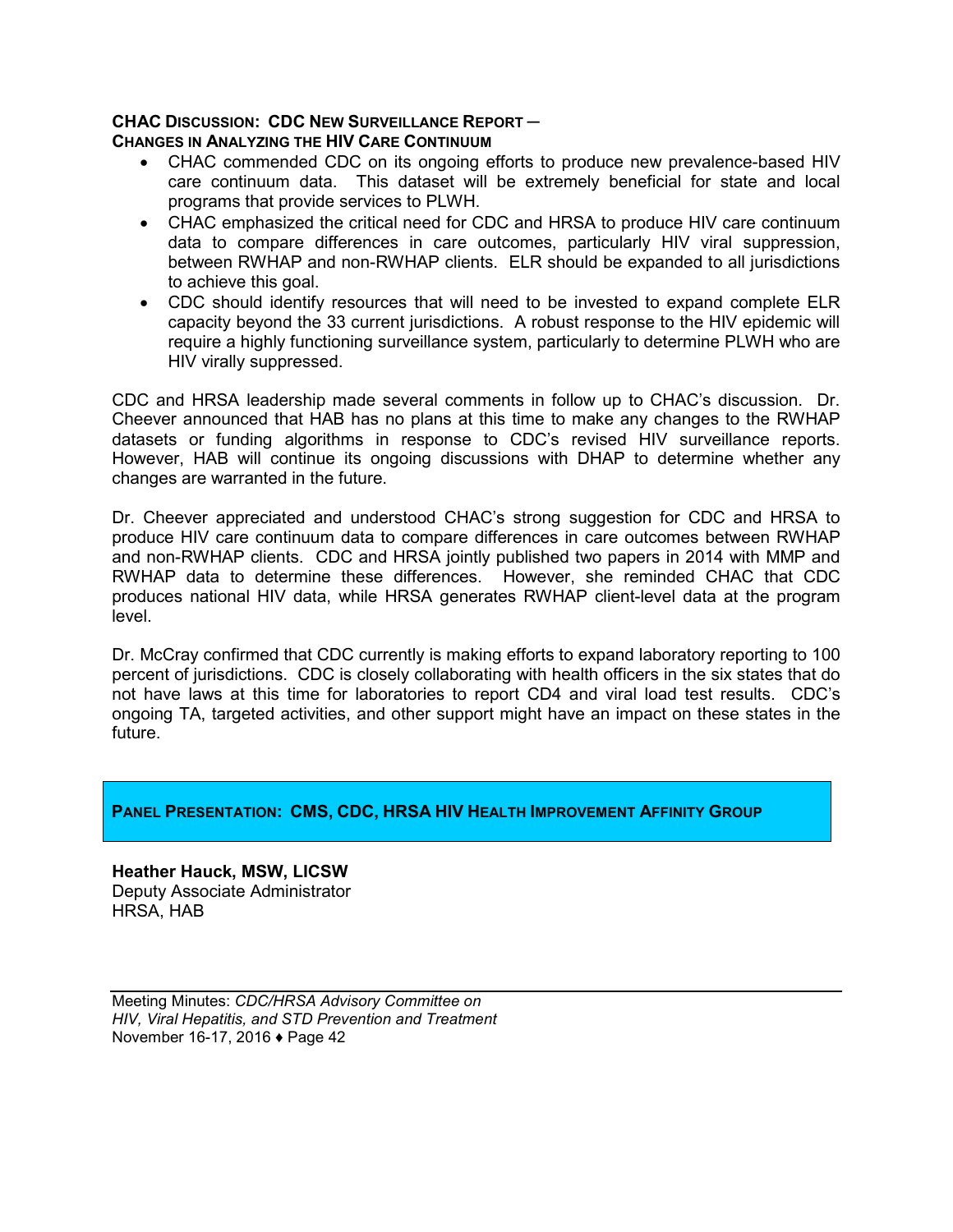#### **Advice Requested from CHAC by the HHIAG:**

1. What are CHAC's recommendations to the HHIAG regarding its initiatives and future directions?

Ms. Hauck facilitated the panel presentation. She conveyed that the HHIAG serves as model of collaboration across the federal government. She introduced the panel of speakers and opened the floor for their presentations.

#### **Deirdra Stockmann, PhD**

Health Insurance Specialist CMS, Center for Medicaid and CHIP Services, Division of Quality and Health Outcomes

Dr. Stockmann reported that the purpose of the HHIAG is to support state efforts to improve care for and HIV viral suppression among PLWH through TA and state-to-state peer exchange. The HHIAG is specifically identified in the NHAS 2020 Federal Action Plan as a model to encourage new or additional collaboration among HIV/AIDS programs, state Medicaid agencies, and their partners. CMS is proud to be a member of the HHAIG and partner with HHS, CDC, and HRSA in this new initiative. CMS hopes that the strong partnership among the HHS agencies at the federal level will encourage a similar level of collaboration at state and local levels.

Ms. Hauck described HHS's role on the HHIAG on behalf of Dr. Richard Wolitski, Director of OHAIDP, who was unable to attend the meeting. The four NHAS 2020 goals are to (1) reduce new HIV infections; (2) improve access to care and health outcomes; (3) reduce HIV-related health disparities; and (4) achieve a more coordinated national response. The NHAS Federal Action Plan describes the HHIAG as a specific activity and partnership among CDC, CMS and HRSA to make further progress on NHAS 2020 indicator six, "increase the percentage of people with diagnosed HIV infection who are HIV virally suppressed to at least 80 percent."

HIV viral suppression is essential for increasing survival, reducing deaths and disparities, and preventing new infections. Data from HIV Prevention Trials Network 052 showed that HIV viral suppression accounted for a 93 percent reduction in HIV transmission after four years. Moreover, no known cases of HIV sexual transmission have occurred from HIV virally suppressed people. Estimates show that 160,000 new HIV infections will be prevented by 2020 if NHAS 2020 indicator six is reached. The HHIAG partners already have achieved several programmatic successes to increase the possibility of reaching this goal: CMS's ongoing efforts to strengthen collaboration between Medicaid/Medicare and other payer sources; HRSA's strong RWHAP infrastructure; and CDC's improved HIV surveillance, data integration, and prevention activities.

The NHAS 2020, 2016 Progress Report showed that the proportion of diagnosed PLWH who are HIV virally suppressed increased from 46 percent in 2010 to 54.7 percent in 2013. Significant disparities will need to be addressed in key populations, including Southern states,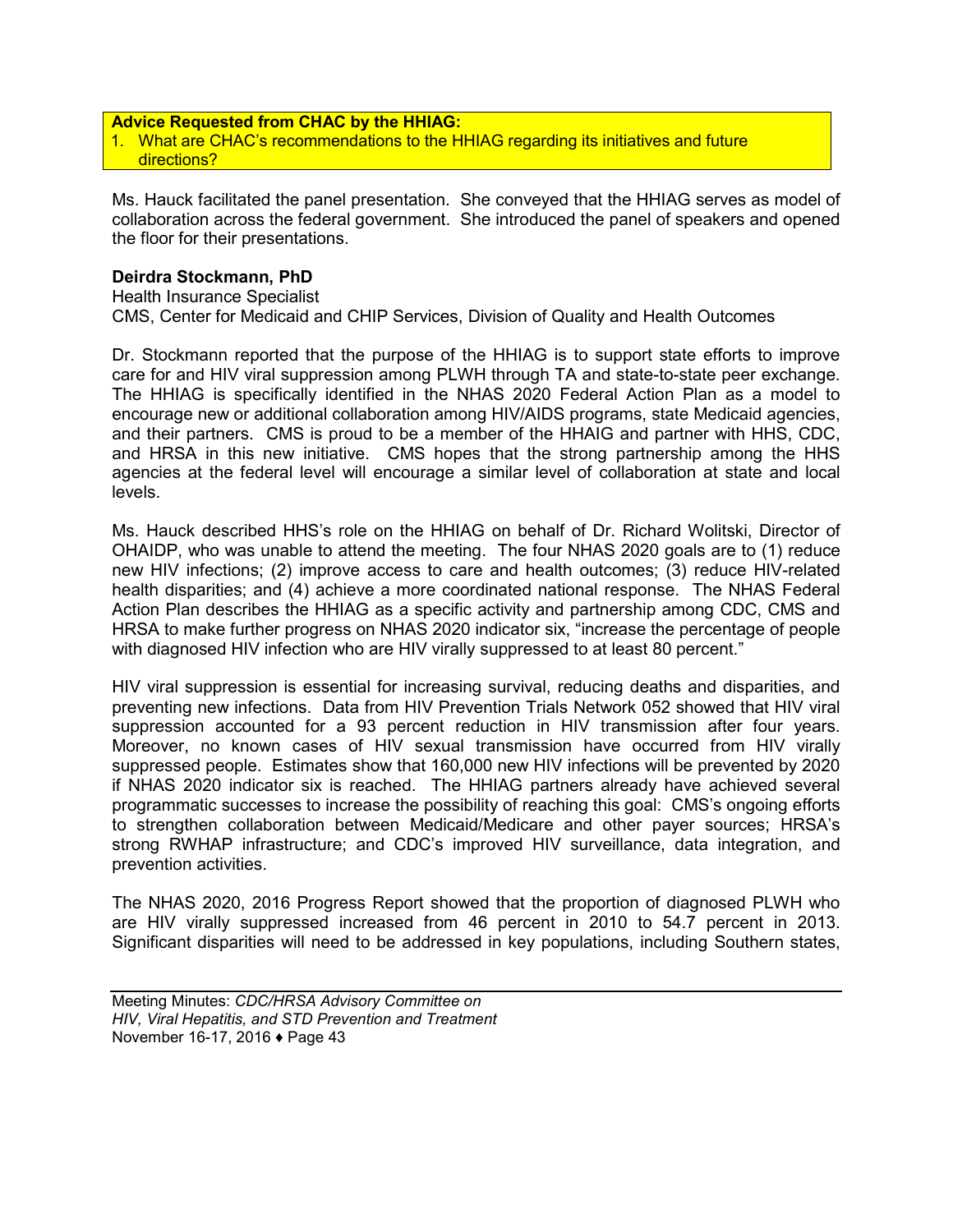adolescents/ young adults, transgender women, and unstably housed/homeless people in order to reach the HIV viral suppression indicator of 80 percent by 2020.

#### **LDCR Cathleen Davies**

Senior Public Health Analyst HRSA, HAB, Division of State HIV/AIDS Programs

#### **Abigail Viall, MA**

Senior Health Policy Analyst CDC, NCHHSTP, Program and Performance Improvement Office

LDCR Davies and Ms. Viall described key milestones and activities of the HHIAG to date. An invitation was extended in June 2016 to state health officials and state Medicaid programs to join the HHIAG. Participating states were asked to draft work plans to identify their state-level team members; propose specific goals and projects; and leverage support from state AIDS directors and state Medicaid leadership.

The response far exceeded the expectation of receiving work plans from no more than six states. The HHIAG was extremely pleased that health departments and CHIP/Medicaid programs in 19 states submitted work plans. The HHIAG determined that the 19 participating states accounted for approximately 50 percent of new HIV diagnoses in 2014 and approximately 55 percent of the current PLWH population in the United States. The 19 HHIAG states are listed below.

| Alaska          | Mississippi     |  |
|-----------------|-----------------|--|
| California      | Nevada          |  |
| Connecticut     | New Hampshire   |  |
| Georgia         | <b>New York</b> |  |
| <b>Illinois</b> | North Carolina  |  |
| lowa            | Rhode Island    |  |
| Louisiana       | Virginia        |  |
| Maryland        | Washington      |  |
| Massachusetts   | Wisconsin       |  |
| Michigan        |                 |  |

The federal partners and states held introductory teleconferences in August-September 2016 to explore additional opportunities with the HHIAG. The first in-person meeting will be convened in December 2016 for states to network with their peers, learn about experiences and best practices, and revise or refine their quality improvement (QI) work plans for implementation in 2017.

The opportunity to establish stronger relationships between HIV programs and state Medicaid programs was a common theme among all 19 states in their work plans, teleconferences, and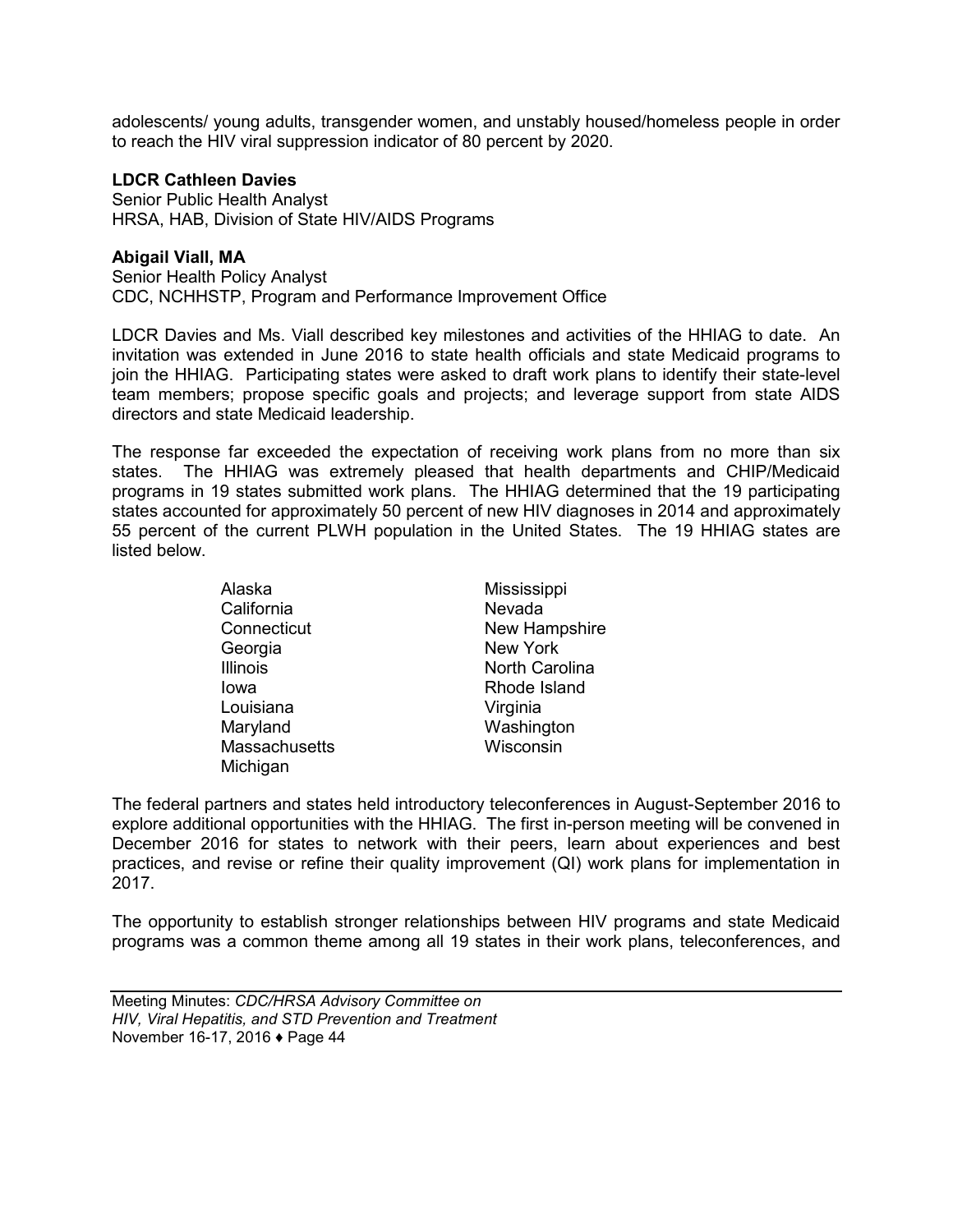follow-up discussions with the HHIAG. The states emphasized the need for these relationships to be structural rather than person-specific in nature, durable rather than ad hoc, and proactive rather than reactive.

The states also expressed an interest in focusing on the exchange and use of public health and Medicaid data to realize health outcome improvements among PLWH. The states plan to share data at aggregate, claims, and individual levels. The states will use the data to guide outreach, engagement, accountability, and continuous QI efforts. The draft work plans of four selected states are highlighted below.

## **MASSACHUSETTS**

#### *Intended Project Focus*

- Understand Mass Health members who are living with HIV and their associated services, costs, and clinical outcomes
- Explore opportunities for improved services among high acuity clients (including HIV care coordination in alternative payment models) and evaluate associated costs

## *Intended Project Outcomes*

- Improved ability to use data to identify MassHealth members who are living with HIV, lost to follow-up, and/or high acuity
- Increased engagement of MassHealth members and improved clinical outcomes

#### *Anticipated Critical Milestones and Activities*

- Refine the current algorithm to detect and identify Medicaid members who are living with HIV by using diagnosis, testing, and medication codes
- Deploy data-to-care methods currently in use by the health department to detect and identify MassHealth members who are living with HIV and appear to be out of care based on the electronic submission of laboratory data
- Explore the application of the health department's draft acuity scale and possible enhanced service mix for high acuity Medicaid members with a focus on cost inputs associated with these services
- Characterize Medicaid members who are living with HIV longitudinally by HIV viral suppression rates and evaluate relative services and costs associated with various clinical outcomes
- Conduct a QI project with MassHealth providers that will be informed by these analyses and identify opportunities for service enhancements

#### *Collaboration Strategy and Key Stakeholders*

- Form an interagency workgroup: Massachusetts Department of Public Health, Office of Medicaid, and MassHealth Office of Providers and Plans
- Periodically engage MassHealth providers and local professional organizations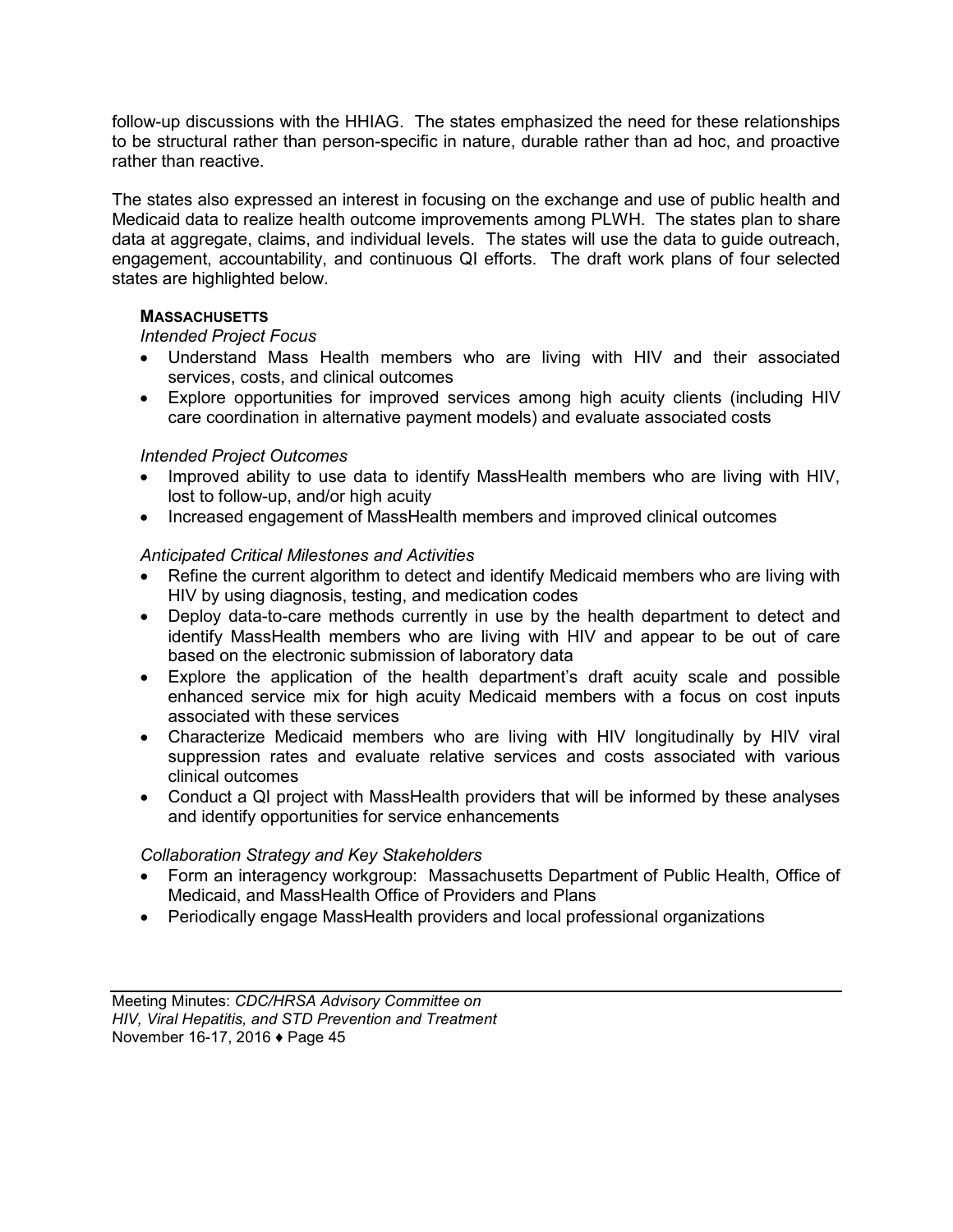## **MICHIGAN**

## *Intended Project Focus*

- Assess HIV viral suppression and gaps in medical care by triangulating RWHAP, Medicaid, and surveillance data
- Assess routine screening for HCV, PAP, and PCP prophylaxis as well as lipids

## *Intended Project Outcomes*

- Assessment of gaps in care outcomes by qualified health plans and fee-for-service Medicaid programs stratified by demographics and geography
- Identification of key gaps for a future plan/do/study/act or quality management project

## *Anticipated Critical Milestones and Activities*

- Attend the HHIAG webinar in October 2016 and the HHIAG in-person meeting in December 2016
- Finalize the draft data use agreement in November 2016
- Attend a meeting in November 2016 to assess variables of interest and query writing with data warehouse and Medicaid staff

## *Collaboration Strategy and Key Stakeholders*

- Form a Stage 1 group before January 1, 2017: Medicaid quality staff, RWHAP quality management staff, and epidemiology experts
- Form a Stage 2 collaboration group after January 1, 2017: Michigan Primary Care Association, case management organizations, and expanded RWHAP staff

#### **MISSISSIPPI**

### *Intended Project Focus*

- Primary: Focus on coverage of pediatric HIV surveillance (i.e., exposed infants)
- Secondary: Focus on coverage of HIV care coordination services

## *Intended Project Outcomes*

- Primary: Monitoring of mother-infant pairs until the HIV status of the child is determined by four months and up to 18 months after birth
- Secondary: Extended coordination of the mother's HIV care beyond the first 60 days of maternal coverage to assure HIV medication adherence

## *Anticipated Critical Milestones and Activities*

• Implement system changes to monitor infants for seroconversion and extend coordination of services for HIV-infected women of child-bearing age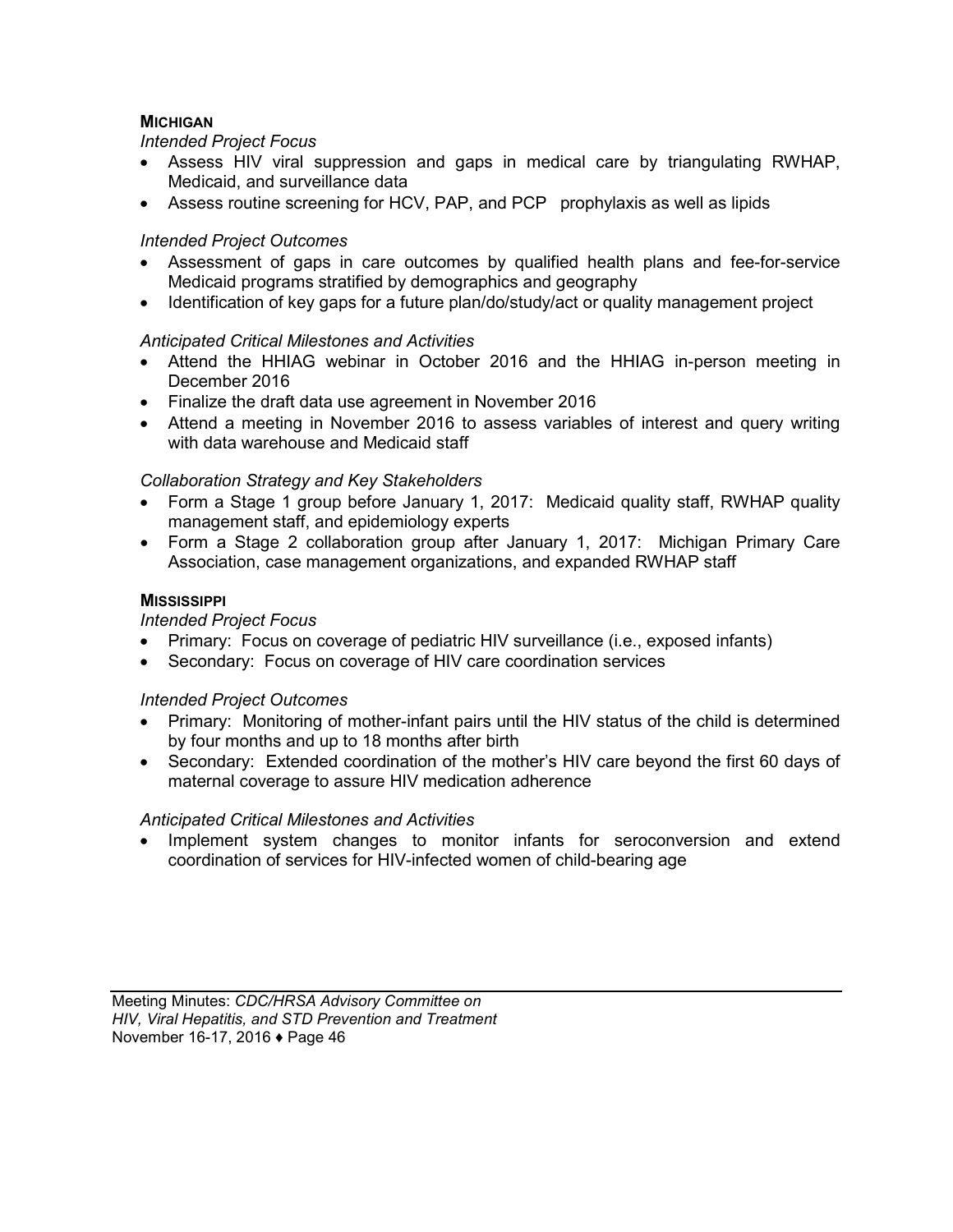#### *Collaboration Strategy and Key Stakeholders*

• Form an interagency workgroup: Mississippi Division of Medicaid, Mississippi State Department of Health, and University Medical Center

## **WASHINGTON STATE**

#### *Intended Project Focus*

• Collect Health Care Authority (HCA) data for the WSDOH to identify Medicaid clients with HIV infection who are not HIV virally suppressed

### *Intended Project Outcomes*

- Short-term: Development of collaborative data analysis to identify opportunities to improve the care of Medicaid clients with HIV infection
- Long-term: Larger number of Medicaid clients with HIV infection who are HIV virally suppressed

## *Anticipated Critical Milestones and Activities*

- Obtain the dataset from HCA (WSDOH)
- Develop and describe the HCA Medicaid HIV care continuum (WSDOH)
- Identify Medicaid clients who are not HIV virally suppressed (WSDOH and HCA)
- Collaborate with clients to remove barriers to accessing HIV care (WSDOH case managers)

*Collaboration Strategy and Key Stakeholders*

- Develop a data share agreement (WSDOH and HCA)
- Refer clients for WSDOH case management to provide assistance in achieving HIV viral suppression (HCA, Title XIX Targeted HIV Medical Case Management, and Medicaid clients)

Ms. Hauck made several remarks to clarify the role of a non-governmental organization on the HHIAG. Neither the HHS agencies nor the 19 participating states will receive additional funding to conduct the HHIAG activities in 2017. However, HRSA awarded resources to the National Academy for State Health Policy (NASHP) to help the HHIAG to develop an organizational structure and coordinate cross-agency activities. NASHP has a great deal of experience in providing TA to learning collaboratives and affinity groups.

#### **Rachel Yalowich, MPH**

Policy Associate NASHP

Ms. Yalowich described the TA services that NASHP will provide to the HHIAG and the 19 participating states over the next 12 months. The state work plans include several common themes, such as sharing public health and Medicaid data; using data to evaluate outcomes and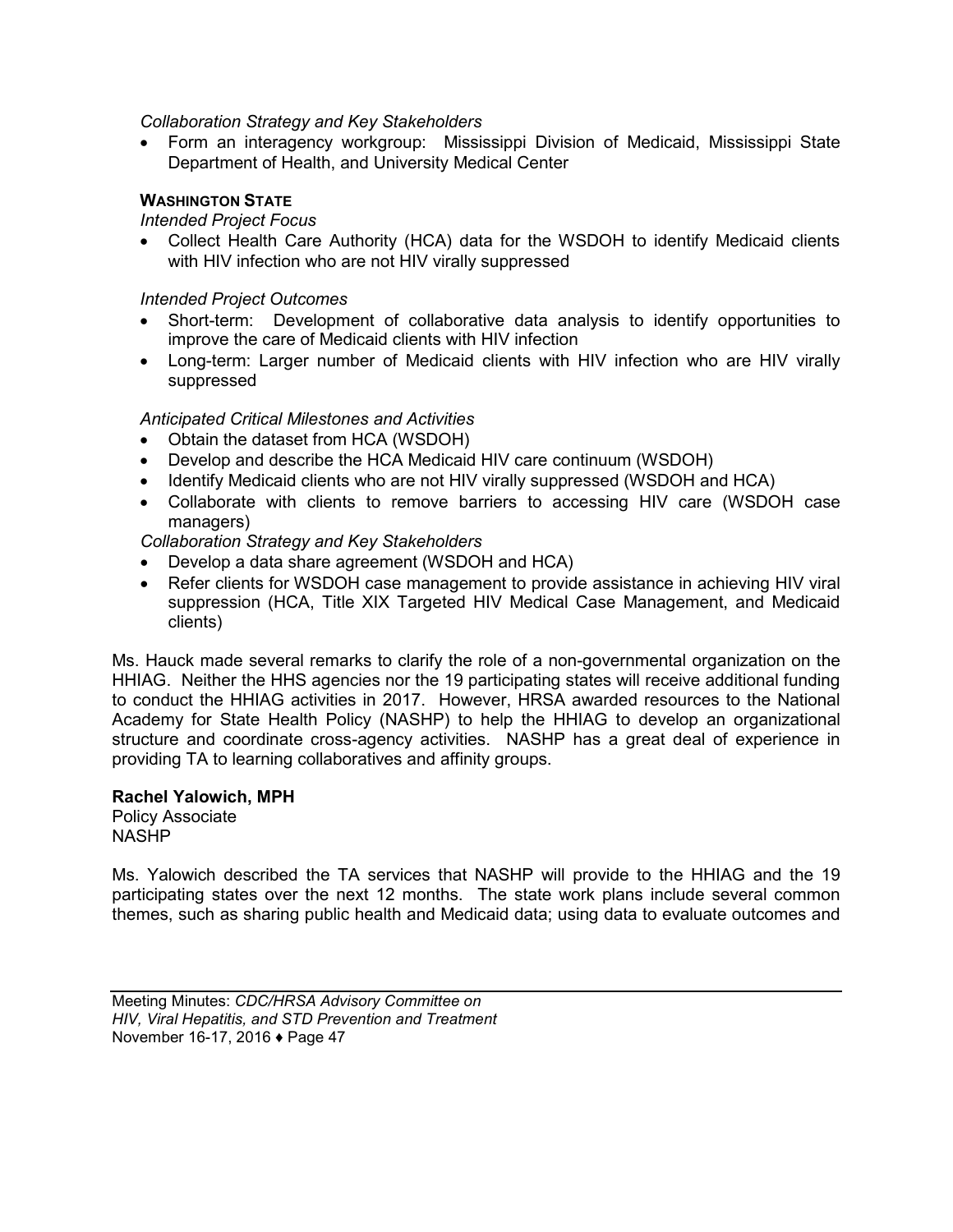performance; and improving the quality of and access to care for Medicaid/CHIP enrollees who are living with HIV. However, individual work plans vary across states.

NASHP will provide group-level TA services to foster and promote state-to-state learning and sharing. States have been assigned to one of three Learning Communities to obtain TA in three major categories: data linkage and outcome evaluation (six states), data analysis and use for delivery system improvement (six states), and provider engagement and QI (seven states). Learning Community-specific webinars will be held every two to three months, while two HHIAG-wide webinars will be convened every six months to focus on mutual areas of interest or TA.

NASHP also will provide one-on-one TA services. States will be offered up to eight hours of ad hoc TA based on their individual needs and requests. The federal agencies and/or other experts will participate on these teleconferences as needed. States can request individualized TA by completing and submitting a form to [HIVtechnicalassistance@nashp.org.](mailto:HIVtechnicalassistance@nashp.org)

NASHP has established the following timeline to provide group-level TA services to the states.

- November 2016: All-state webinar to develop aim/problem statements and performance improvement plans
- December 2016: HHIAG in-person meeting
- February 2017: Learning Community-specific webinar
- April 2017: Learning Community-specific webinar
- June 2017: All-state webinar (topic to be determined)
- August 2017: Learning Community-specific webinar

Dr. Stockmann made several remarks to conclude the panel presentation. The goal of the HHIAG will be to support states in advancing along a continuum that begins with ideas for improvement in HIV care and delivery; shifts to the development of work plans; and ends with the implementation of concrete actions. The next steps during the November 2016 webinar and the December 2016 in-person meeting will be to provide states with a project-planning template and other tools to guide process improvement. States will revise and refine their draft work plans during learning community-specific and all-state deliberations. States will use these networking opportunities to prepare for implementation of their work plans in 2017.

#### **CHAC DISCUSSION: CMS, CDC, HRSA HIV HEALTH IMPROVEMENT AFFINITY GROUP PANEL PRESENTATION**

CHAC made several suggestions in response to the HHIAG's request for advice on its initiatives and future directions, which include the following: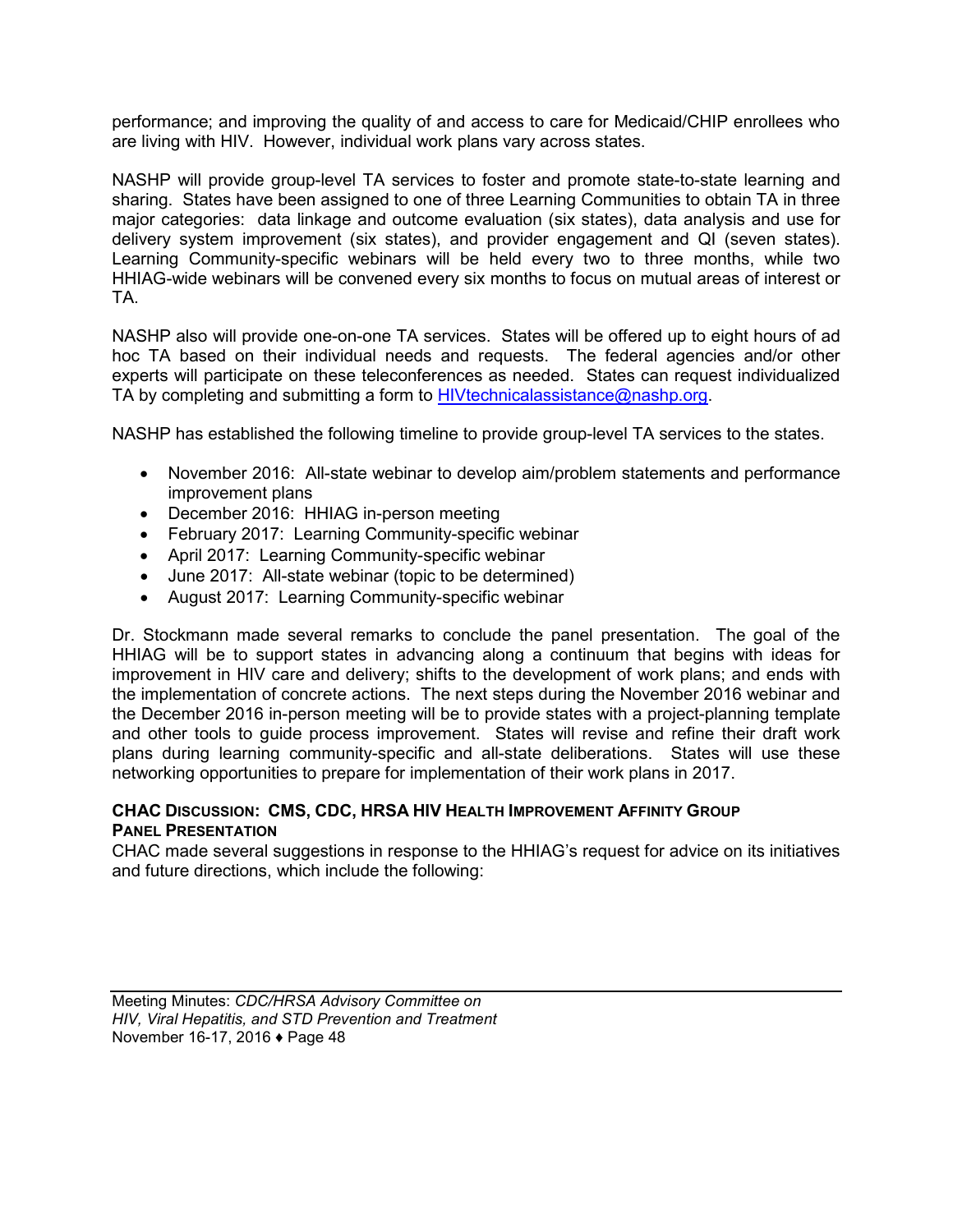- The HHIAG will focus on disparities in the proportion of diagnosed PLWH who are HIV virally suppressed for four key populations, but racial/ethnic groups also should be included in this effort.
- The HHIAG should engage evaluation experts to identify and assess resources, systems support and existing infrastructures that have allowed some states to achieve more positive outcomes with HIV viral suppression than others have.
- The HHIAG should initiate proof-of-concept discussions to explore the possibility of engaging the Substance Abuse and Mental Health Services Administration (SAMHSA) as a new partner. SAMHSA's Block Grant Programs would greatly benefit the HHIAG since substance use and mental health issues have a significant impact on HIV viral suppression.
- Michigan proposes to focus on assessing routine HCV screening, but the possibility of offering incentives for more states to address HCV should be explored. States could design their HHIAG projects to determine the percentage of diagnosed PLWH who are co-infected with HCV and are being treated.

Dr. Stockmann made a follow-up comment in response to one of CHAC's suggestions. Because the HHIAG is an unprecedented initiative, the federal partners agreed at the outset to maintain a sole focus on HIV viral suppression at this time. In addition to Michigan, several other states expressed a strong interest during the introductory teleconferences to expand their HIV platforms, systems, and infrastructures to address HCV and STDs in the future.

## **Public Comment Period**

**David Harvey, MSW, ACC Director** National Coalition of STD Directors

Mr. Harvey reported that similar to CHAC and the federal agencies, National Coalition of STD Directors (NCSD) also is interested in additional deliberations on the intersection between the alarming increase in STD rates and HIV. NCSD will use the vast changes in the affordable healthcare landscape as an opportunity to raise the visibility of these issues in Congress at both the programmatic level and the CDC/HRSA interagency level.

Mr. Harvey reported that NCSD's activities in the field would particularly focus on the increase in syphilis rates among young gay men. NCSD acknowledges that at a minimum, HIV prevention activities warrant updated condom messaging in the current era of PrEP. NCSD will continue to support efforts by CHAC and the federal agencies.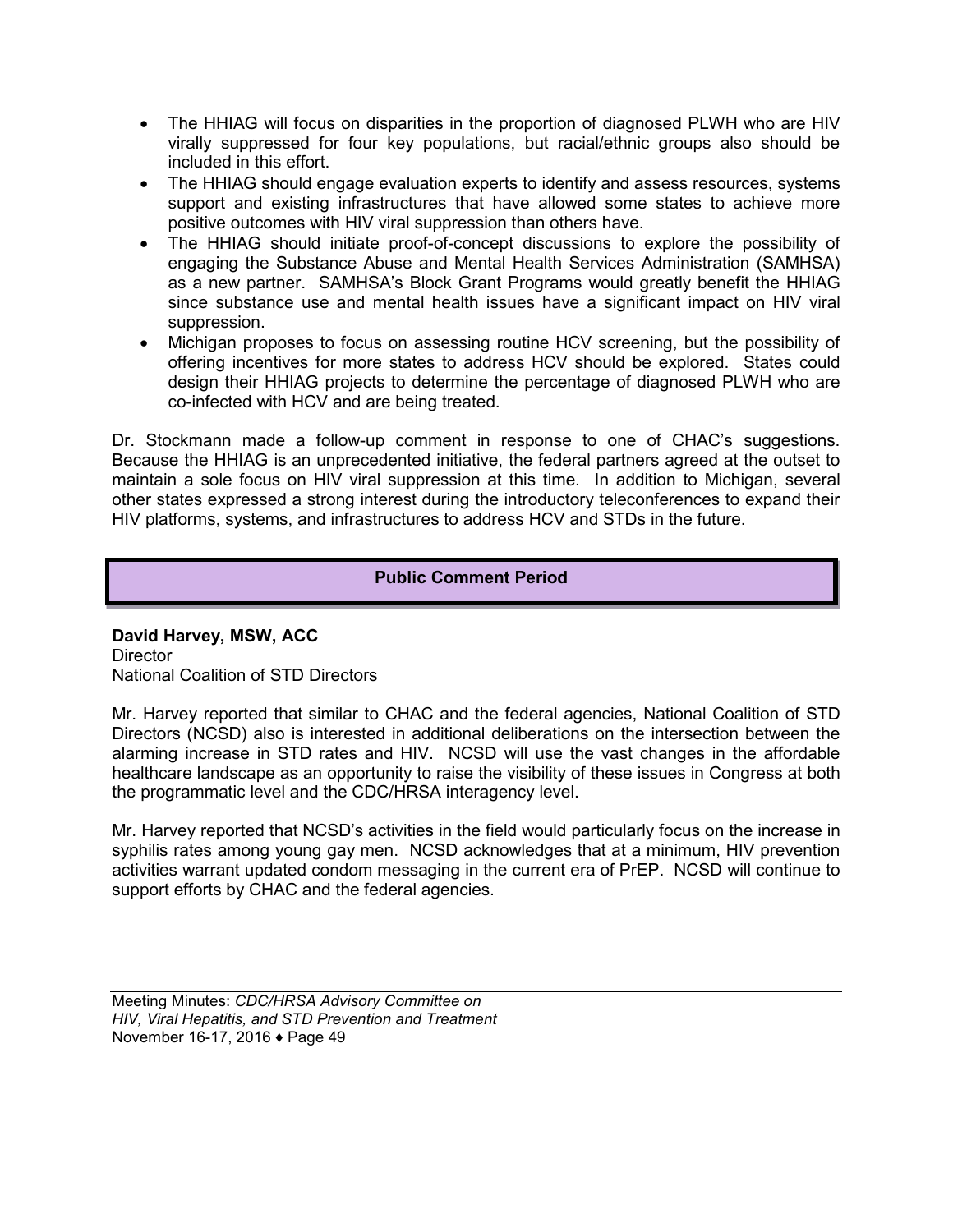Mr. Harvey also reported that NCSD is extremely pleased that HRSA has taken leadership at the federal level to support the new PLWH Public Leadership initiative. This new effort reflects tremendous progress since AIDS Alliance was awarded a Congressional earmark early in the epidemic to develop and implement its comprehensive Consumer Core Leadership Training Program.

## **Jeff Taylor**

The Reunion Project-Palm Springs

Mr. Taylor inquired about plans by the federal agencies to more aggressively address, collect data on, and report sexual transmission of HCV as an STD. Due to the wide availability of PrEP, the current low rates of condom use are not likely to increase. Creative prevention strategies that do not focus on condoms are needed to identify and enroll people in care to stop the transmission of infections in communities.

CDC leadership responded to Mr. Taylor's question. Dr. Ward explained that recent studies have reported an extremely low incidence of sexual transmission of HCV (approximately one percent) among HIV-infected MSM in the United States. As a result, federal agencies have been prioritizing and targeting their efforts to the dramatic increase in HCV transmission among PWID. However, CDC is aware of the need for updated and accurate messaging. Most notably, a large segment of the target population believes that PrEP provides protection against HCV and STDs other than HIV.

Dr. Bolan announced that CDC hosted the 2016 Syphilis Summit and currently is collaborating with partners to implement key recommendations from this event. CDC is holding community engagement sessions throughout the country to obtain input on new, effective, and innovative strategies to reach gay, bisexual, and other MSM. To address the dramatic decrease in condom use, for example, CDC is consulting with manufacturers regarding the use of new technologies to make condoms a more viable and preferred choice during sexual activity.

CDC staff expressed concerns regarding the recent increase in ocular syphilis, neurosyphilis and congenital syphilis in the U.S. heterosexual population. Syphilis is a curable disease, but blindness has been reported in some ocular syphilis patients and stillborn infants have been reported as a severe adverse outcome of congenital syphilis cases.

CDC staff reported awareness that virtually no progress has been made in biomedical advancements in syphilis since the 1940s. Current serologic tests still do not have the capacity to identify people who are actively infected with syphilis. CDC staff reported that its ongoing discussions have resulted in the National Institutes of Health agreeing to invest more resources in syphilis vaccine development, diagnostics and tools. CDC also is continuing to explore options to replace current drugs that are unable to cure "untreatable, drug-resistant" gonorrhea.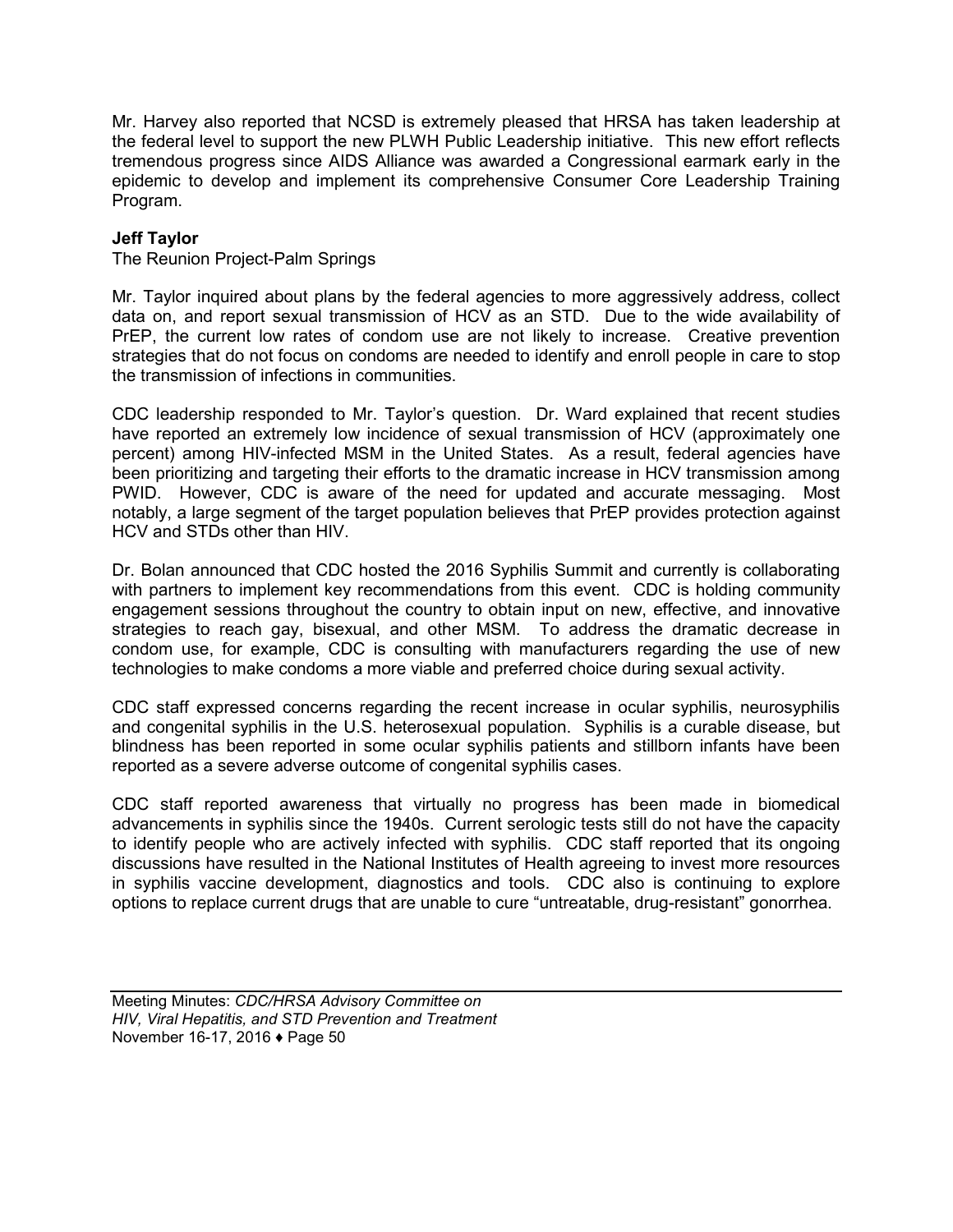## **Update by the CHAC Viral Hepatitis Workgroup**

#### **Dawn Fukuda, ScM, CHAC Co-Chair**

**Director** Massachusetts Department of Public Health, Office of HIV/AIDS

Ms. Fukuda presented the Viral Hepatitis Workgroup report on behalf of Dr. Sanjeev Arora, the workgroup chair, who was unable to attend the meeting. During the June 2016 meeting, the workgroup proposed a draft resolution to CHAC on expanding HCV prevention, testing, and treatment capacity in the United States. CHAC voted and unanimously approved the submission of the draft HCV resolution to Dr. Wolitski to be reflected in the 2017-2020 VHAP.

Ms. Fukuda received a thoughtful and comprehensive response from Dr. Wolitski on November 10, 2016, that was distributed to CHAC members for review. She asked CHAC to respond to two major questions posed by Dr. Wolitski: (1) In light of limited resources and different priorities of the incoming Administration, what are CHAC's key areas of focus in HCV prevention, testing and treatment? (2) What is the most appropriate post-election target audience for CHAC's HCV resolution?

During its deliberations on the draft HCV resolution, Ms. Fukuda advised CHAC to consider other ongoing activities to support the national viral hepatitis response, such as the upcoming release of the 2017-2020 VHAP and a new viral hepatitis report by the National Academy of Sciences. She noted that several options are available for CHAC's next steps (e.g., submitting the original version or a revised version of the draft HCV resolution or tabling the resolution until the May 2017 meeting after the release of other national HCV guidance documents).

Ms. Fukuda reminded CHAC that the lack of uptake in HCV treatment has led to a sense of urgency in submitting guidance on HCV prevention, testing, and treatment. Because the workgroup proposed the draft HCV resolution before the Presidential election, she was aware that CHAC might need to reconsider the content, target audiences, and overall framework at this time.

#### **CHAC DISCUSSION: DRAFT HCV RESOLUTION**

CHAC engaged in an extensive discussion and proposed numerous revisions to the draft HCV resolution.

• The draft HCV resolution should be revised to ensure alignment with the priorities and realities of the incoming Administration. The aspirational goal of HCV elimination should be retained in the draft resolution, but the language and rationale might need to be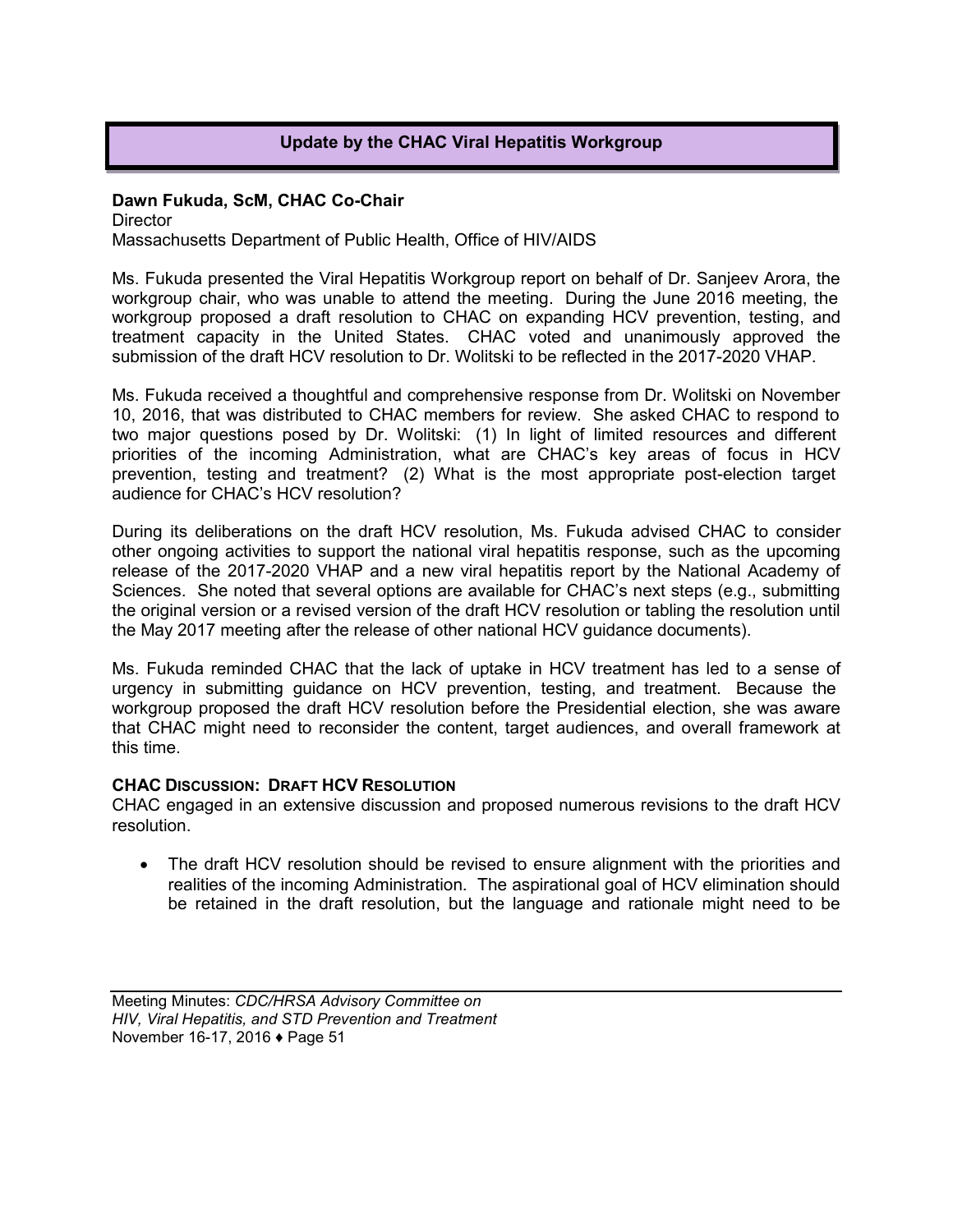amended. To inform CHAC's revision of the draft resolution, Drs. Mermin and Ward were asked to provide their perspectives on an aspirational goal for HCV elimination.

- The draft HCV resolution should be revised to describe successful models of ongoing HCV elimination efforts. For example, the Cherokee Nation launched its HCV elimination program in 2015. The program has led to remarkable progress in a short period: an increase in HCV treatment from 20 patients in 2013 to over 250 patients in 2014 and an increase in HCV screening from 500 patients per year in 2013 to 16,000 patients per year in 2015. The Cherokee Nation recognizes that the success of its HCV elimination program to date has been possible due to several critical factors, including the following:
	- $\circ$  The introduction of new drugs on the market,<br>  $\circ$  Strong political will and support from tribal lea
	-
	- $\circ$  Strong political will and support from tribal leadership,<br>  $\circ$  Epidemiological expertise from CDC. the Oklahoma S Epidemiological expertise from CDC, the Oklahoma State Department of Health, and the University of Oklahoma, and
	- $\circ$  Additional IHS funding for case managers to provide medications to patients; CHWs to reach hard-to-reach populations in the community; and the establishment of a new opiate substitution clinic. (The current waiting list of 300-400 patients far exceeds the clinic's capacity of 60 patients.)

Based on the Cherokee Nation's experiences and lessons learned to date, the draft resolution should emphasize that the elimination of HCV in the United States is a realistic possibility. However, this aspirational goal cannot be achieved without sufficient funding, a strong vision, solid political will, and leadership support at federal, state, and local levels.

• The draft HCV resolution should be revised to include more effective, creative, and thoughtful messaging. CHAC is recommending additional HCV screening and treatment resources, but other Federal Advisory Committees are submitting the same type of guidance for their specific areas of focus (e.g., cancer, diabetes, and heart disease). CHAC should include economic modeling language in the draft resolution to focus more on cost-savings and the return on investment of a national HCV elimination campaign. An example of this language is outlined as follows: "If the federal government invests \$X in HCV prevention and treatment over the next 10 years, the cost-savings from the number of liver transplants and hospitalizations averted would be \$Y." The economic modeling language also should include projections of the tremendous increase in healthcare costs from HCV morbidity and mortality over the next 10 years if no additional federal resources are invested at this time. CHAC's previous advice has reflected its extensive expertise in the public health, clinical, and programmatic aspects of HCV. However, appropriators, policymakers, and other decision-makers at federal, state, and local levels are much more likely to take action on recommendations that address the financial aspects of HCV.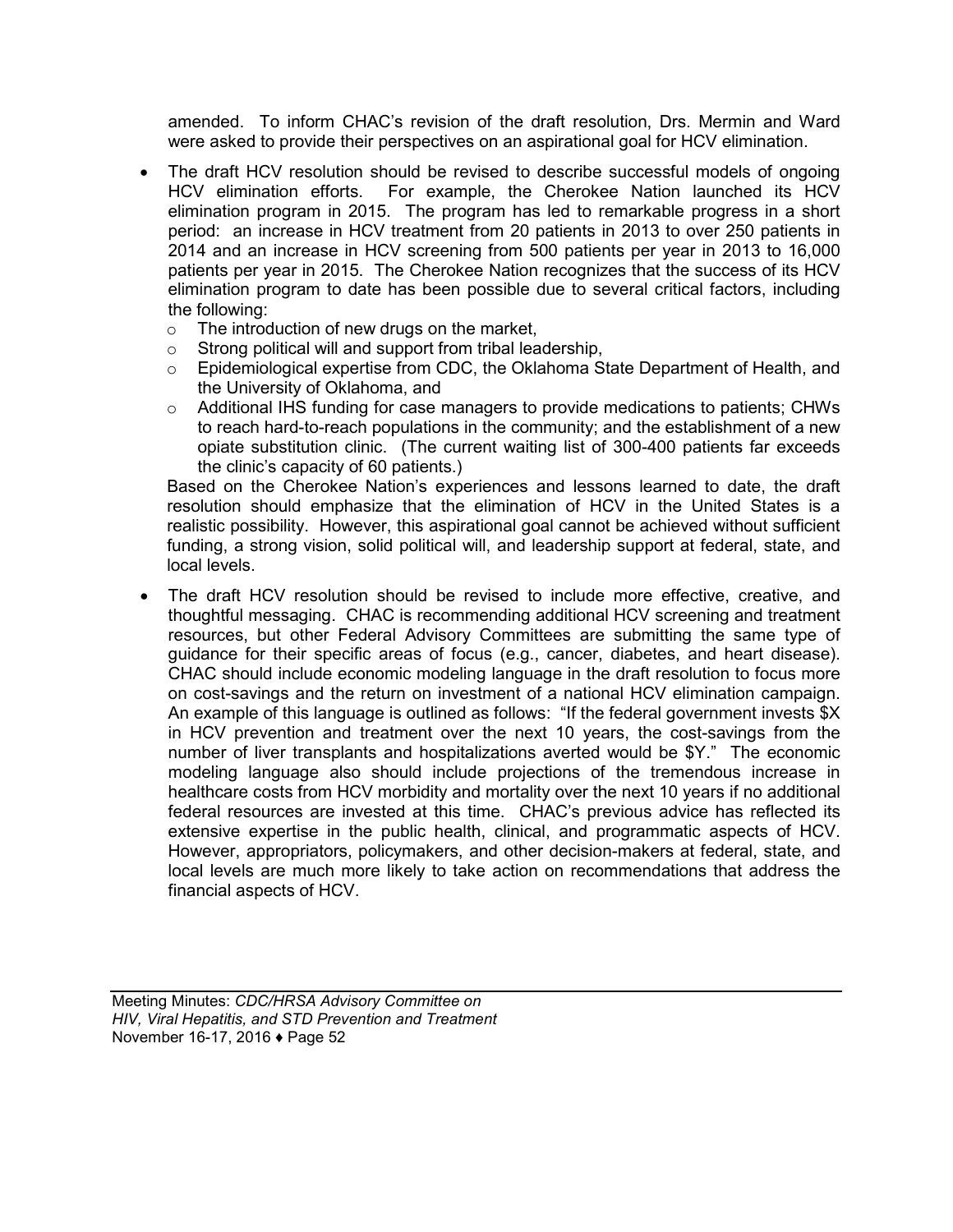- The draft HCV resolution should be revised to clearly articulate two simple messages: "All persons in the United States who are at risk for HCV should be identified and tested. All persons who are found to be HCV-positive should be treated."
- The draft HCV resolution should be revised to highlight the important role of existing healthcare systems in achieving HCV elimination, including the following:
	- o HRSA Bureau of Primary Health Care (BPHC),
	- o FQHCs,
	- o Cherokee Nation and other IHS-funded tribal healthcare systems,
	- $\circ$  Innovative community-based models outside of primary care settings (e.g., San Francisco HCV Elimination Initiative and New Mexico HCV Elimination Collaborative), and
	- o Health maintenance organizations.

A recommendation to develop and fund a new HCV elimination demonstration project with these innovative programs and models should be included in the revised draft HCV resolution.

• The draft resolution should be revised to describe clinical factors that increase the possibility of achieving HCV elimination. Non-interferon-based regimens have made HCV treatment much more straightforward and able to be delivered in primary care settings with minimal specialist consultation. Pan-genotypic drugs do not require providers to have knowledge of the specific HCV genotype. Similar to TB, DOT can be administered to high-risk HCV patients who are not likely to regularly present for treatment.

CDC leadership responded to CHAC's request for input on an aspirational goal for HCV elimination. Dr. Mermin fully supported an aspirational vision and goal for HCV elimination as well as challenging, realistic targets that public health can achieve. On the one hand, a cure is available at this time to reach the goal of eliminating HCV infections in the United States. On the other hand, specific targets that are impossible to meet will not be treated seriously. For example, the elimination of HIV is not a feasible goal at this time because a cure or vaccine has not been developed to combat infections in the current population of 1.2 million PLWH, but greatly reducing incidence, morbidity, and mortality is achievable.

Dr. Ward added that similar to the success of the Cherokee Nation, the U.S. Department of Veterans Affairs (VA) also is close to eliminating HCV in its patient population. The VA prioritized the national goal of eliminating HCV by 2020 with a dedicated program, adequate funding, and rigorous evaluation. Most notably, VA administrators receive either monetary bonuses/incentives or penalties based on their performance in providing HCV-positive veterans with screening and linkage to care services.

Dr. Ward was confident that the VA's success could be replicated in the larger civilian population. Although more funding would be needed, public health already has multiple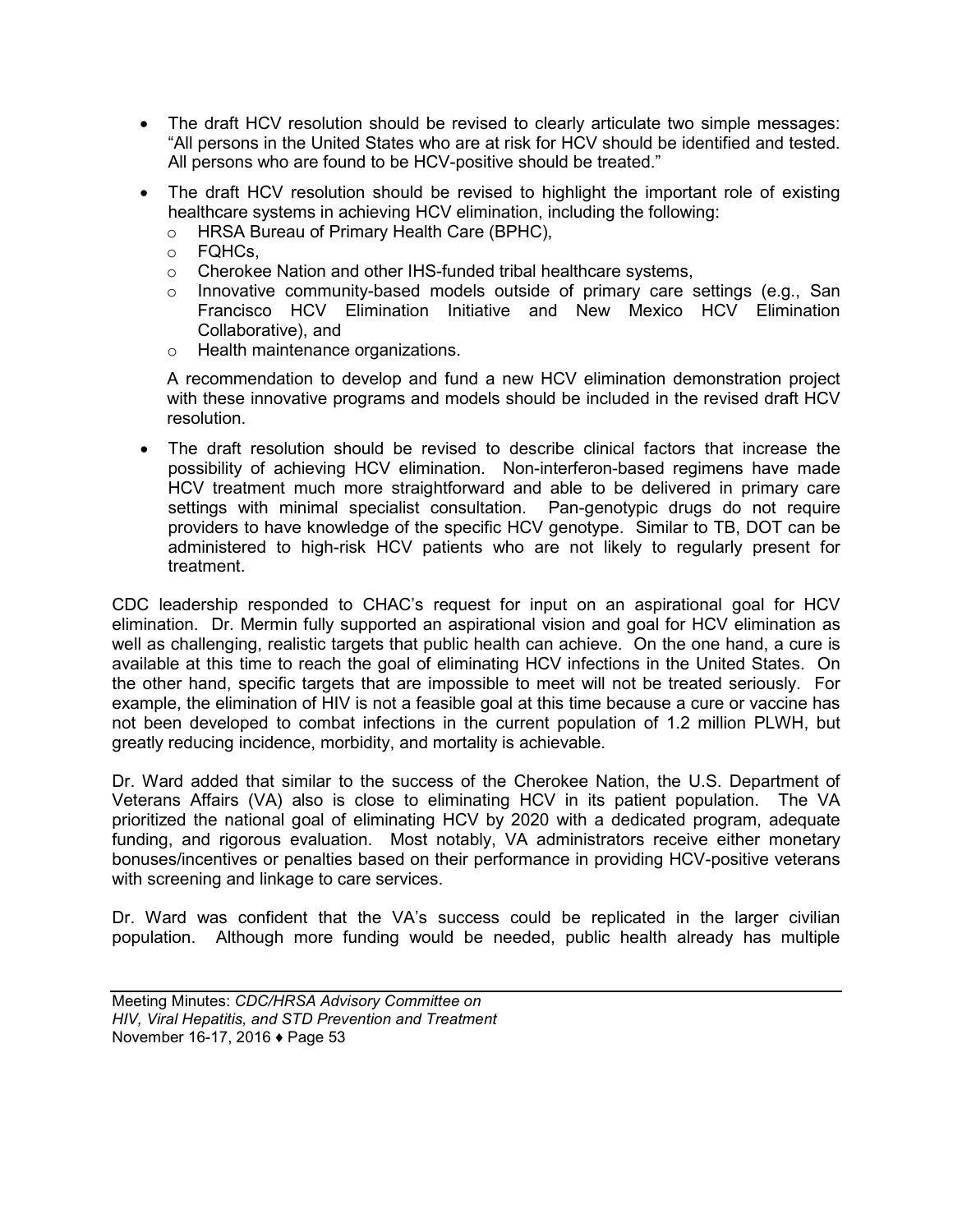resources to achieve HCV elimination: a national infrastructure of strong HCV capacity and expertise; evidence-based interventions and tools; important lessons learned from HIV; and shorter, less expensive treatment regimens with minimal adverse side effects. The solid public health infrastructure has led to tremendous increases in the proportion of HCV patients cured (from five to 18 percent) and the proportion of people who know their HCV status (from 49-60 percent).

Dr. Ward emphasized that although no federal dollars for HCV elimination efforts have been diverted to address the 150 percent increase in HCV from the national opioid epidemic, the aspirational goal of HCV elimination in the United States is still feasible. In the interim of CDC and HRSA receiving additional funding for HCV elimination efforts, the federal agencies should improve their data sharing activities to target care to the most marginalized populations. For example, CDC recently awarded funding to the National Association of Community Health Centers and Oregon Community Health Information Network to aggregate HCV data from multiple states. CDC hopes that HRSA will become a more active, dynamic partner in this effort.

Dr. Ward informed CHAC of CDC's new initiative that is similar to one of the suggestions proposed during the discussion. CDC awarded an additional \$90,000 to its viral hepatitis prevention grant recipients to partner with FQHCs on developing clinical decision tools, provider education materials, and other resources.

Dr. Cheever clarified that the DFOs need to review the CHAC charter before the members vote on drafting a letter.

## **Preparation for the CHAC Business Session**

## **Dawn Fukuda, ScM, CHAC Co-Chair**

**Director** 

Massachusetts Department of Public Health, Office of HIV/AIDS

Ms. Fukuda pointed out that the Business Session on the following day primarily would be devoted to CHAC's discussion and formal vote on the revised draft HCV resolution. She described the next steps on this topic.

- Champions Mr. Byrd, Dr. Caine, Ms. Fukuda, Dr. Havens
- Content The champions will revise the draft resolution to highlight the sense of urgency related to HCV and articulate CHAC's vision of HCV elimination in the United States as a top priority. The champions will consider the input CHAC provided over the course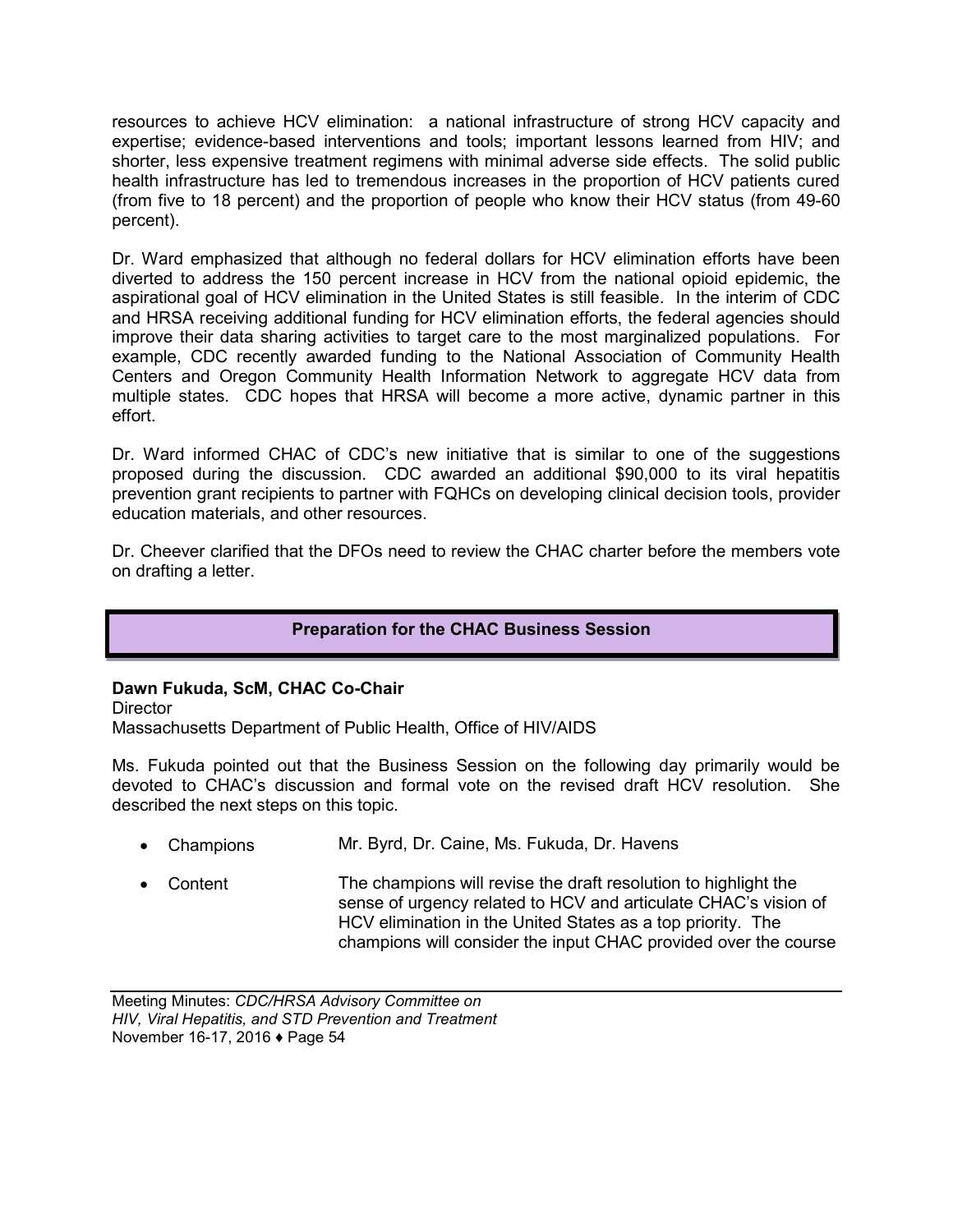of the meeting.

- Add new economic modeling data and language to emphasize the cost-savings and return on investment of a national HCV elimination campaign.
- Highlight the VA's success in nearly eliminating HCV in its patient population.
- Recommend the development and funding of a new HCV elimination demonstration project with existing innovative models and programs.
- Include vignettes/personal stories of HCV patients and describe experiences of HCV providers to emphasize that HCV is curable.
- Target Audiences CHAC will receive clarification on its charter from the DFOs to determine the best target audiences for the HCV resolution.

On behalf of CHAC, Ms. Fukuda thanked CDC, HRSA, and the guest speakers for their outstanding and informative presentations. In her summary of day one of the meeting, she identified the following two key issues that might warrant CHAC's formal action during the Business Session on the following day or at a future meeting:

- Guidance to the federal agencies on closing the gap between clinical services and public health/population health and potentially offering incentives for achieving public health/ population health objectives, and
- Establishment of a new CHAC Youth Workgroup. (CDC's recent surveillance report showed that young people 13-24 years of age accounted for an estimated 22 percent of all HIV diagnoses and had the second highest rate of HIV diagnoses in 2014. Young gay/ bisexual men accounted for 66 percent of all HIV diagnoses.)

With no further discussion or business brought before CHAC, Dr. Cheever recessed the meeting at 4:47 p.m. on November 16, 2016.

## **Opening Session: November 17, 2016**

**Laura Cheever, MD, ScM, CHAC DFO** Associate Administrator HRSA, HAB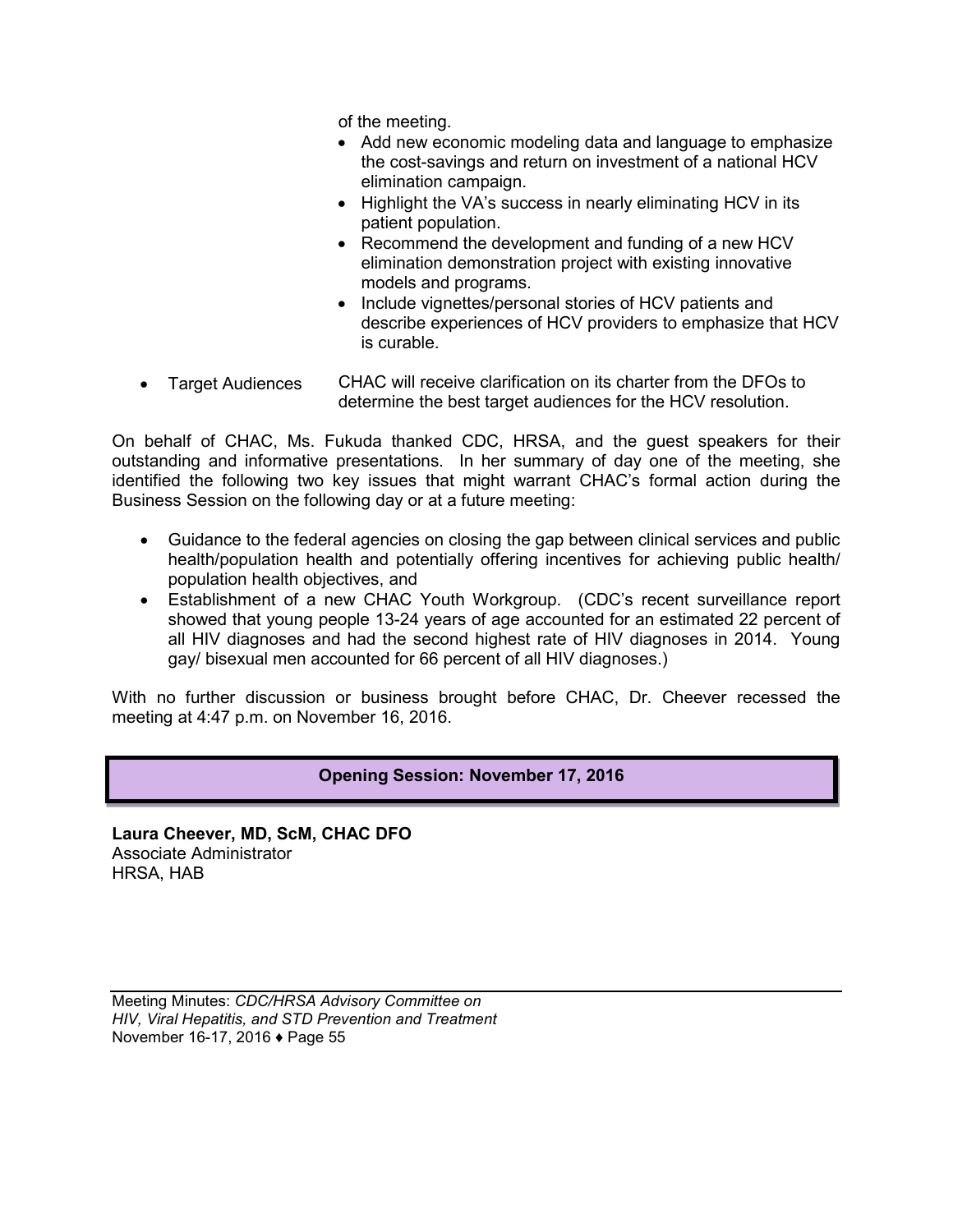Dr. Cheever conducted a roll call to determine the CHAC voting members, *ex-officio* members, and liaison representatives who were in attendance. She announced that CHAC meetings are open to the public and all comments made during the proceedings are a matter of public record.

Dr. Cheever reminded the CHAC voting members of their responsibility to disclose any potential individual and/or institutional conflicts of interest for the public record and recuse themselves from voting or participating in these matters. None of the CHAC voting members publicly disclosed any individual or institutional conflicts of interest for the record that were new or different than those declared on day one of the meeting.

Dr. Cheever confirmed that the voting members and *ex-officio* members (or their alternates) in attendance constituted a quorum for CHAC to conduct its business on November 17, 2016. She reconvened the proceedings at 8:38 a.m. and welcomed the participants to day two of the meeting.

## **Dawn Fukuda, ScM, CHAC Co-Chair**

**Director** Massachusetts Department of Public Health, Office of HIV/AIDS

Ms. Fukuda joined Dr. Cheever in welcoming the participants to day two of the CHAC meeting. During the "Preparation for the CHAC Business Session" agenda item on the previous day, she noted that the revised draft HCV resolution and the establishment of a Youth Workgroup would warrant formal action by CHAC.

Ms. Fukuda announced that after the meeting, she and Dr. Agins discussed his interest in CHAC addressing HIV stigma and discrimination. She confirmed that time would be set aside during the Business Session for CHAC's deliberations on this topic.

> **Leveraging Partnerships to Support Increased Employment/Educational Opportunities for PLWH**

#### **Mark Peppler**

Supervisory Public Health Analyst & HAB Employment Workgroup Chair HRSA, HAB, Division of Metropolitan HIV/AIDS Programs

#### **Amy Griffin**

Public Health Analyst & HAB Homeless and Housing Workgroup Chair HRSA, HAB, Division of State HIV/AIDS Programs

**Advice Requested from CHAC by HAB:** 1. What innovative or emerging models are available at this time to coordinate housing, HIV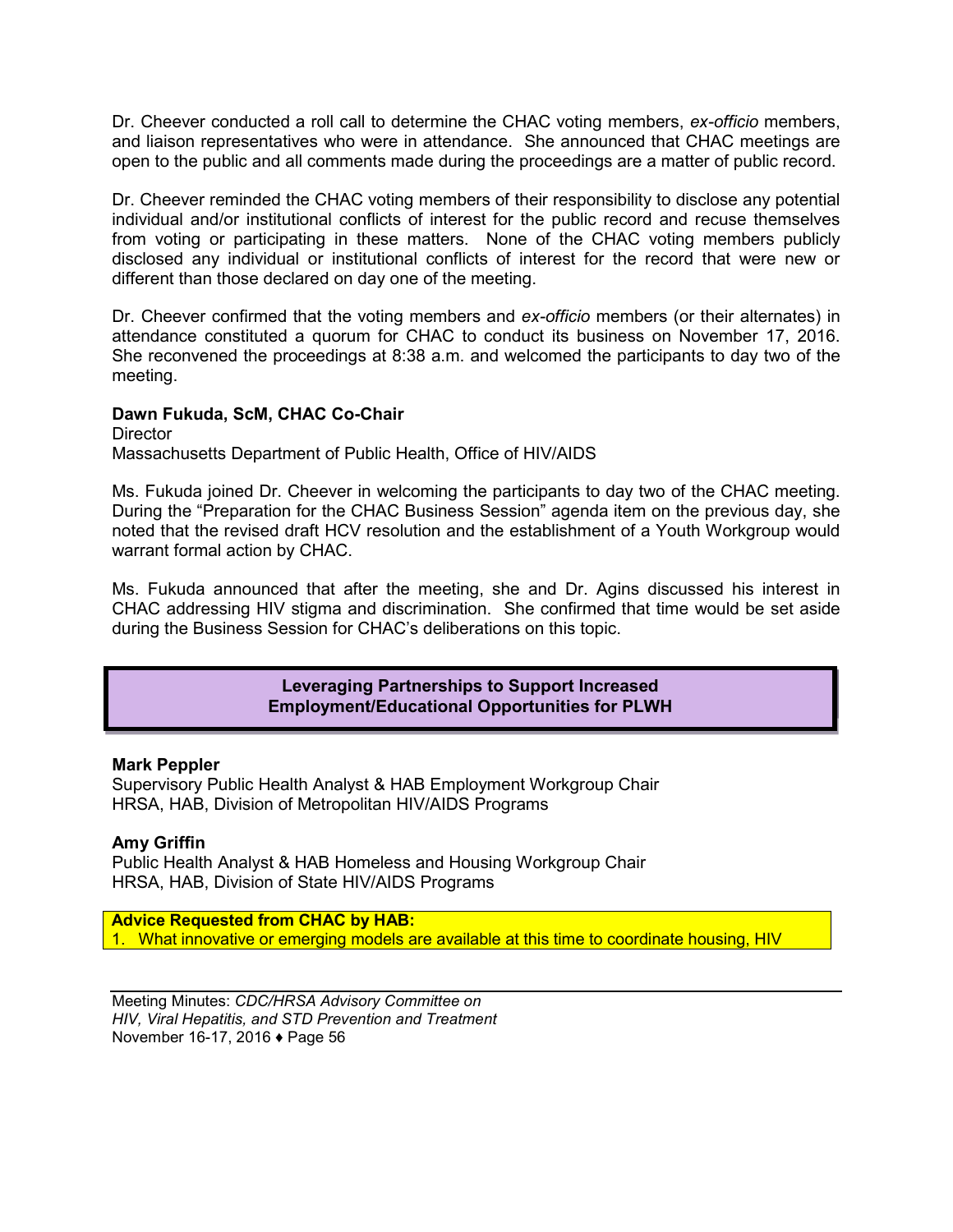health care, and employment and successfully address the impact of SDOH on PLWH?

- 2. What are the key barriers for CBOs with an interest in coordinating HIV health, employment, and housing services for PLWH? What strategies can HAB, the U.S. Department of Labor (DOL), and the U.S. Department of Housing and Urban Development (HUD) implement to minimize these barriers?
- 3. What are the top three policy and/or resource issues for PLWH related to the coordination of housing, employment and HIV health services?
- 4. What are CHAC's recommendations to HAB, DOL, and HUD to consider in addressing the coordination of these services?

Mr. Peppler and Ms. Griffin presented an overview of HAB's efforts to leverage partnerships to support increased housing and employment opportunities for PLWH. HAB is developing best practice models to coordinate HIV health, housing, and employment services. HAB is partnering with DOL and HUD in this effort.

In terms of housing opportunities for PLWH, studies published in 2013 and 2016 documented that the lack of stable housing and job insecurity are known barriers to achieving positive HIV clinical care outcomes. A substantial body of research has been generated that directly links housing status to health outcomes/health inequities.

The 2014 RWHAP Annual Client-Level Data Report showed that 16.5 percent of clients had temporary or unstable housing. NHAS 2020 and multiple studies have reported temporary or unstable housing as a key risk factor for PLWH. Housing status has been identified as a major contributor to HIV viral suppression rates of RWHAP clients. HAB data showed that HIV viral suppression rates among RWHAP clients in 2014 were 82.8 percent (those with stable housing), 77 percent (those with temporary housing), and 67.1 percent (those with unstable housing).

HUD published a report in 2013, *The Connection Between Housing and Improved Outcomes Along the HIV Care Continuum*, that highlighted two key points: (1) the direct, independent and powerful impact of stable housing on HIV incidence, health outcomes and health disparities; and (2) the role of housing status as a more significant predictor of healthcare access and HIV outcomes than individual characteristics, behavioral health issues, or access to other services.

In terms of employment opportunities for PLWH, studies published in 2004 and 2011 estimated that 45 percent-70 percent of PLWH were unemployed. Of the unemployed PLWH population, however, 40 percent reported their readiness and ability to work. The 2014 Conyers study reported that employment services, such as vocational rehabilitation, improve access to health care, reduce health risk behaviors, and decrease HIV-related stigma.

The 2015 Conyers and Hergenrather study reported that medication adherence was more likely in employed PLWH than in unemployed PLWH. HUD data showed that stable employment has a positive effect on the economic stability of PLWH; improves their mental and physical health;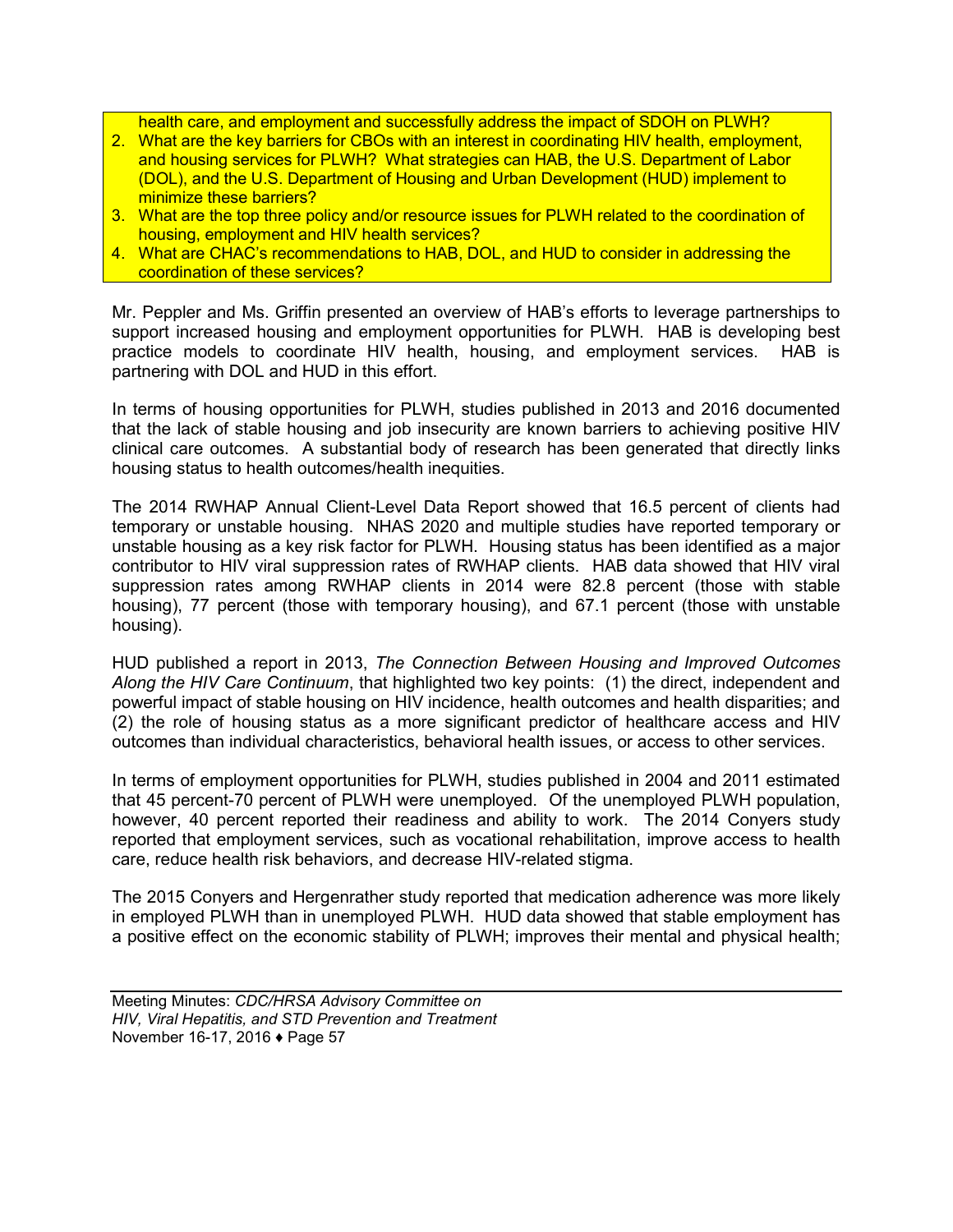and reduces their dependence on the RWHAP and other publicly funded healthcare and supportive service programs.

HAB has a strong interest in leveraging housing and employment services that promote longterm stability in HIV viral suppression of PLWH. HAB intends to enhance the existing knowledge base in four areas.

Dr. Cheever provided additional details on HAB's rationale for partnering with DOL and HUD to increase housing and employment opportunities for PLWH. HAB data show that over 50 percent of RWHAP clients are living below the FPL. Good overall health and well-being are much less likely for PLWH who live in poverty than those with better economic conditions. RWHAP is not designed as a housing or employment program for PLWH, but HAB is partnering with DOL and HUD to develop interagency, innovative housing and employment programs to improve the lives of RWHAP clients who are living in poverty.

#### **CHAC DISCUSSION: LEVERAGING PARTNERSHIPS TO SUPPORT INCREASED EMPLOYMENT/ EDUCATIONAL OPPORTUNITIES FOR PLWH**

CHAC provided feedback in response to HAB's request for advice.

#### *Question 1: Innovative/emerging models*

- Ongoing efforts by HAB and its federal partners to increase housing and employment opportunities for PLWH also should focus on educational opportunities for this population. Community colleges throughout the country now offer innovative training programs for community members to earn a degree as a CHW.
- HAB and its federal partners should review the seven housing recommendations in the New York State blueprint. The blueprint directly links housing issues to vocational training of PLWH and addresses stigma and homophobia experienced by PLWH who are attempting to secure housing. Washington State released similar guidance for PLWH and assigned a workgroup to address each specific issue, including housing, stigma, and health disparities.
- Housing Works has been a leader in advocacy efforts since 1990 to ensure that lowincome and homeless PLWH in New York City are provided with housing and related supportive services. Housing Works has expanded its activities over time to measure and integrate HIV viral suppression rates into a powerful housing model that includes employment training, recruitment of homeless people in the workforce, and critical mental health and substance use services. HAB should invite Housing Works staff to make a presentation at a future CHAC meeting.
- AIDS Foundation Houston included a housing component in its longstanding housing program for PLWH to specifically target HIV-positive youth. The youth HIV housing component is comprehensive and includes multiple features: clinical appointment reminders via text messaging, notices of local events that are important and relevant to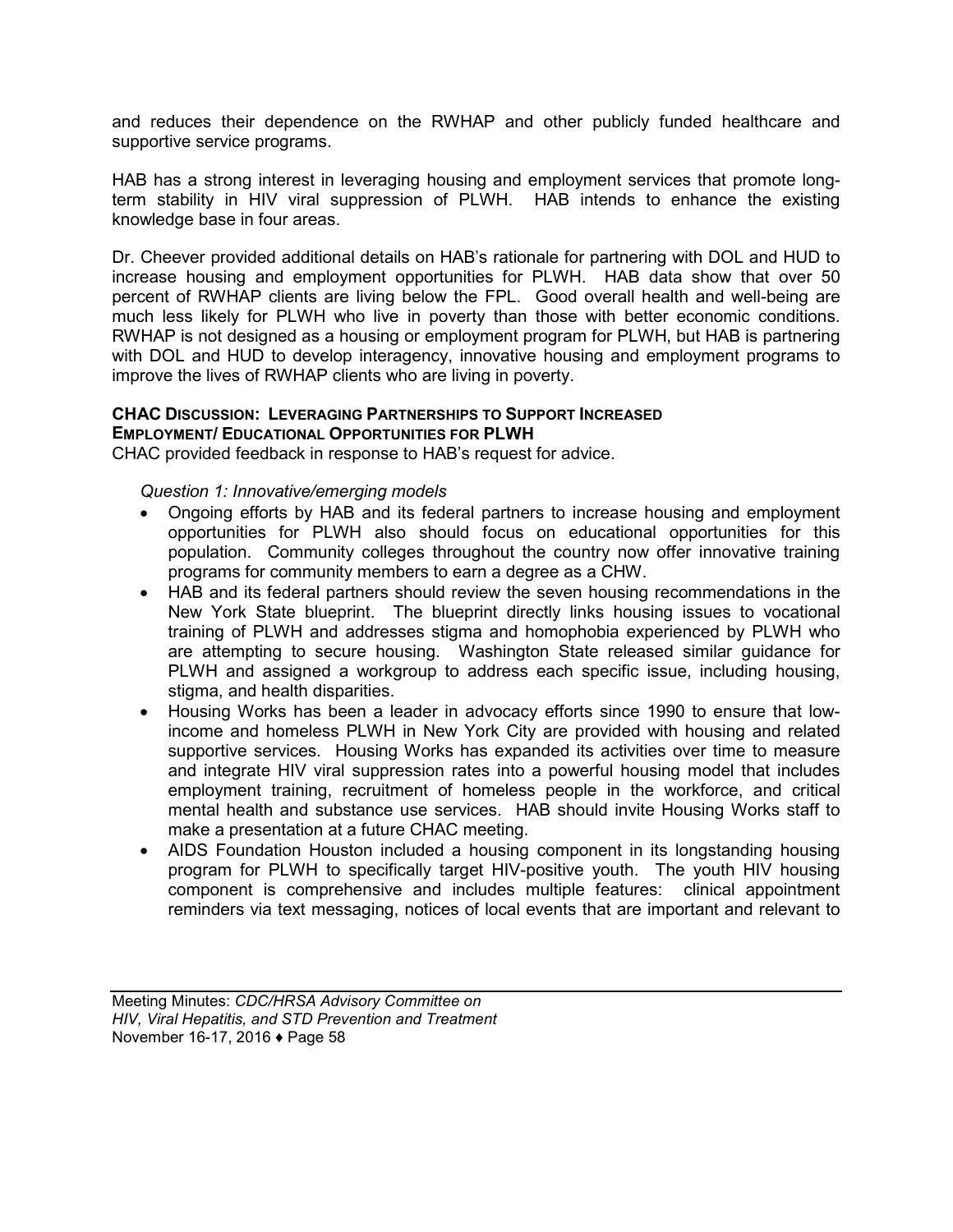young PLWH, opportunities for employment and stable housing, substance use counseling, and medication adherence.

- The Damien Center in Indianapolis is a "one-stop" organization that provides HIV clients with a comprehensive and innovative menu of resources: short-, medium- and long-term housing; career services and employment opportunities; pre-employment internships and training; and referrals to legal services for PLWH who experience discrimination in housing.
- The mayor's declaration of Seattle's housing emergency has led to numerous workgroup recommendations to provide services to address the housing problem in the city. PLWH are likely to benefit from these efforts.

## *Question 2: Barriers*

- HAB and its federal partners are to be commended for their plans to address age-based disparities. Most notably, HAB cited RWHAP data that showed young PLWH are much more likely than older PLWH to be unemployed or have unstable/temporary housing. Moreover, LGBT youth account for 40 percent of homelessness among youth. However, HAB also should focus on gender-based disparities. Female PLWH, particularly those with young children, have far more significant barriers to securing housing and obtaining employment than male PLWH. For example, employment stability is much more difficult for female PLWH who need to remain in care and secure reliable childcare.
- HUD's extremely strict housing restrictions exclude a significant proportion of the PLWH population. Most notably, any individual with substance use is ineligible for HUD housing.

## *Question 3: Policy and/or resource issues*

- HAB's definition of "unstable housing" does not fully capture the unstable housing rate in the PLWH population. Unlike HUD, for example, the RWHAP data reporting system excludes PLWH who live in their vehicles, "couch surf," or are temporarily housed in small properties with large groups of individuals. As a result, HAB's calculation of the unstable housing rate in the PLWH population is grossly underestimated, particularly for HIV-positive youth and women with children. The federal agencies should make efforts to harmonize their data and utilize consistent definitions.
- HAB should collect data from Medicaid and other payer sources to demonstrate the incremental cost of PLWH who are unstably housed. These types of data would allow the federal partners to make a more compelling and stronger case to support the housing and employment initiative for PLWH.
- HRSA awarded FQHCs a significant amount of funding to focus on medical homes for unstably housed people, including PLWH. The federal partners should utilize this rich dataset in the housing and employment initiative for PLWH.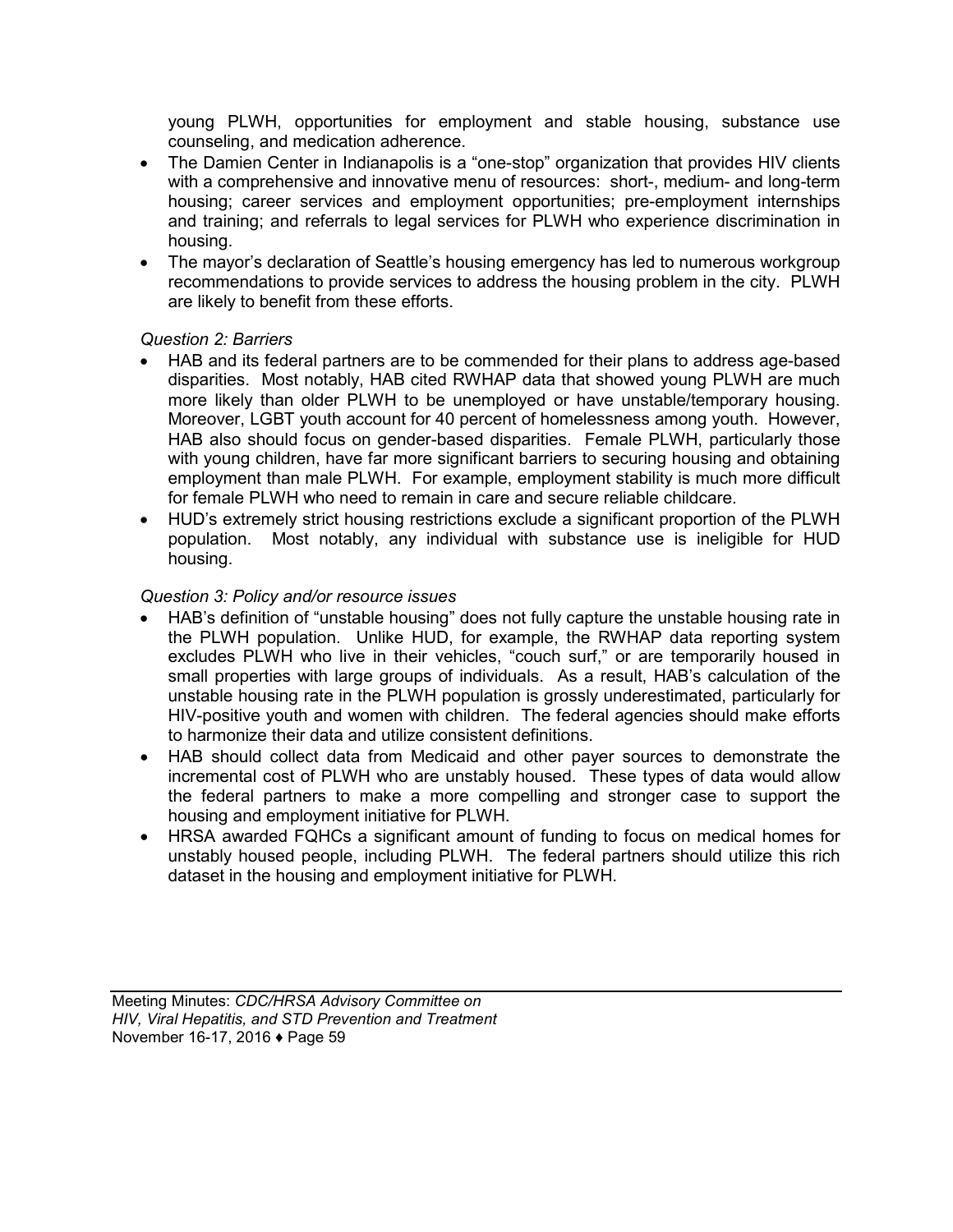*Question 4: Guidance to the federal agencies*

- Federal agencies have a long history of engaging non-traditional partners in their initiatives, but more emphasis should be placed on the education, evaluation and accountability of these organizations. Credible, accredited, and vetted non-traditional partners will play a critical role in efforts by HAB and its federal partners to increase housing and employment opportunities for PLWH.
- The federal agencies should explore the possibility of expanding the housing and employment initiative beyond PLWH to include other key populations, such as HIVnegative people who are at high risk, HIV/HCV co-infected people, and seasonal migrant workers/undocumented immigrants with HIV.

In response to one of CHAC's comments, Ms. Griffin acknowledged differences between the HAB and HUD definitions of "unstable housing" in the PLWH population. To address this issue, HAB launched a three-year SPNS initiative to focus on the integration of housing and healthcare data across agencies. HAB plans to apply the findings from the SPNS initiative to update its current definition of "unstable housing."

**PANEL PRESENTATION: HIV AND AGING ─ IMPLICATIONS FOR HEALTH CARE, MENTAL HEALTH, AND SUPPORT NEEDS**

#### **Antigone Dempsey, Med**

**Director** HRSA, HAB, Division of Policy and Data

#### **Advice Requested from CHAC by HAB:**

- 1. What lessons learned by grassroots organizations supporting PLWH 50 years of age and older or long-term HIV survivors could be shared more broadly? How can CDC, HRSA, and/or HHS help disseminate these lessons?
- 2. How can CHAC encourage CDC, HRSA, and/or HHS to address challenges faced by PLWH 50 years of age and older or long-term HIV survivors?
- 3. What are the top three policy and/or resource issues for PLWH 50 years of age and older or long-term HIV survivors at this time? How might these issues evolve in the future?
- 4. What are CHAC's recommendations to CDC, HRSA, and/or HHS to consider in addressing these issues for PLWH 50 years of age and older or long-term HIV survivors?

Ms. Dempsey presented RWHAP data for the United States and three territories to provide a framework for the panel presentation and describe HAB's rationale for focusing on the aging PLWH population. By total aging population, the proportion of RWHAP clients in the age groups of 45-54, 55-64, and 65 years and older increased from 50.5 percent in 2010 to approximately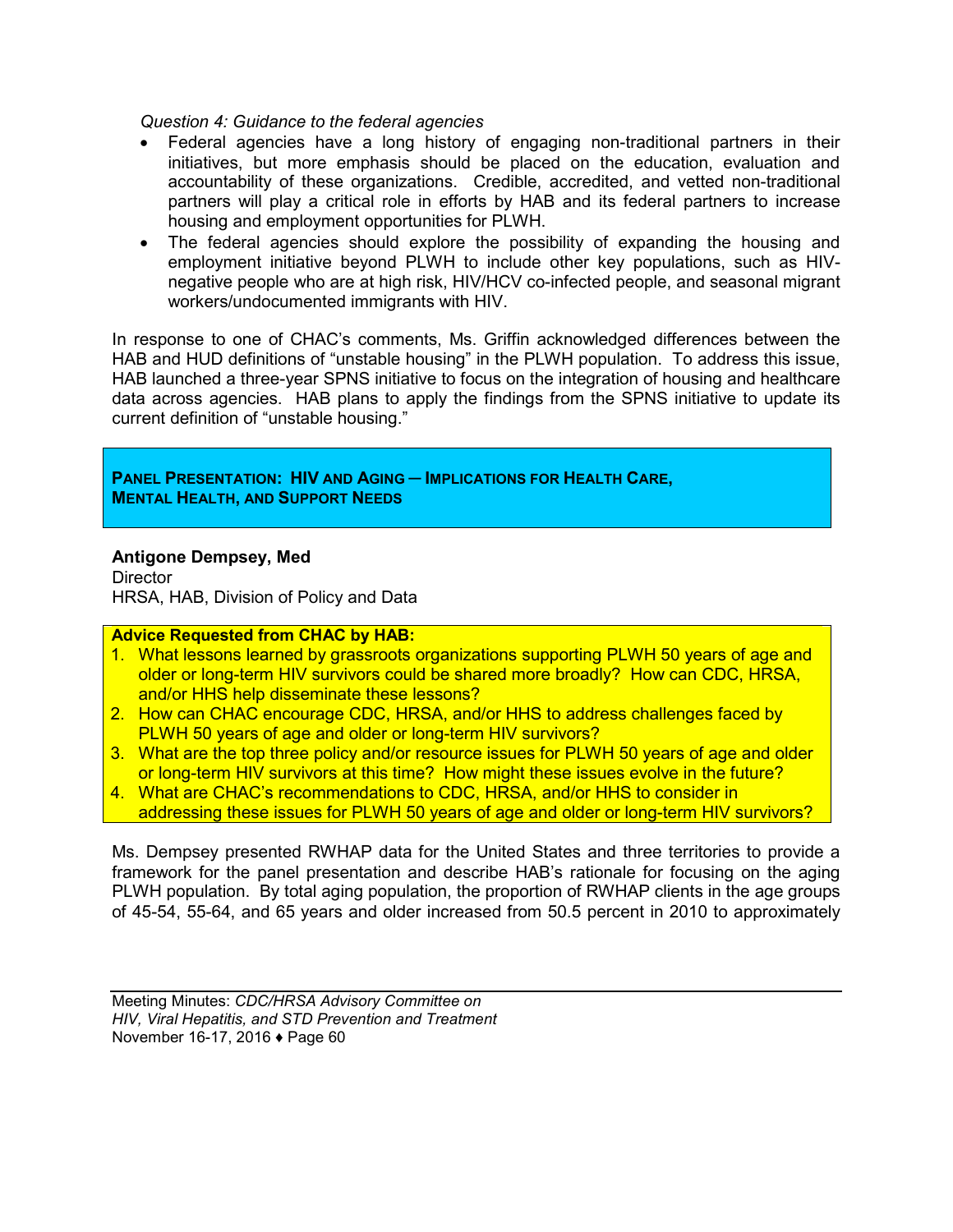56 percent in 2014. The number of RWHAP clients 50 years of age and older increased from 176,035 (or 31.7 percent) in 2010 to 206,757 (or 40.4 percent) in 2014.

By service category, utilization of core medical services and support services were relatively similar between RWHAP clients 50 years of age and older and the overall RWHAP population. However, a larger proportion of RWHAP clients 50 years of age and older utilized outpatient ambulatory medical care and food bank/home-delivered meals.

| <b>Service</b>                     | <b>RWHAP Clients &gt;50</b> | <b>Total RWHAP</b><br><b>Population</b> |
|------------------------------------|-----------------------------|-----------------------------------------|
| Outpatient ambulatory medical care | 56.5%                       | 60.0%                                   |
| Medical case management            | 54.3%                       | 55.7%                                   |
| Mental health                      | 13.3%                       | 13.5%                                   |
| <b>Nutrition</b>                   | 9.7%                        | 8.4%                                    |
| AIDS pharmaceutical assistance     | 5.4%                        | 6.2%                                    |

#### **CORE MEDICAL SERVICES**

#### **SUPPORT SERVICES**

| <b>Service</b>                 | <b>RWHAP Clients &gt;50</b> | <b>Total RWHAP</b><br><b>Population</b> |
|--------------------------------|-----------------------------|-----------------------------------------|
| Non-medical case management    | 28.8%                       | 29.4%                                   |
| Medical transportation         | 15.0%                       | 14.6%                                   |
| Treatment adherence counseling | 13.8%                       | 13.5%                                   |
| Food bank/home-delivered meals | 13.5%                       | 10.6%                                   |
| Health education               | 12.6%                       | 13.3%                                   |

By race/ethnicity, RWHAP clients 50 years of age and older in all racial/ethnic groups had high HIV viral suppression rates of over 80 percent. By gender, male, female, and transgender RWHAP clients 50 years of age and older had high HIV viral suppression rates of over 80 percent.

Ms. Dempsey asked the panelists to introduce themselves to CHAC, identify their affiliations, and describe their personal experiences as long-term survivors of HIV/AIDS.

- Mr. Jeff Taylor is a Steering Committee member of The Reunion Project-Palm Springs (TRP) and Director of the Coachella Valley Community Research Initiative. He is a 35 year survivor of both HIV and cancer.
- Mr. Tez Anderson is the founder of Let's Kick ASS-AIDS Survivor Syndrome (LKA). He is 57 years of age and has survived the traumatic effects of AIDS since his diagnosis of HIV in 1983.
- Ms. Carolyn Massey is the Executive Director of Older Women Embracing Life, Inc. (OWEL). She is a 23-year survivor of HIV.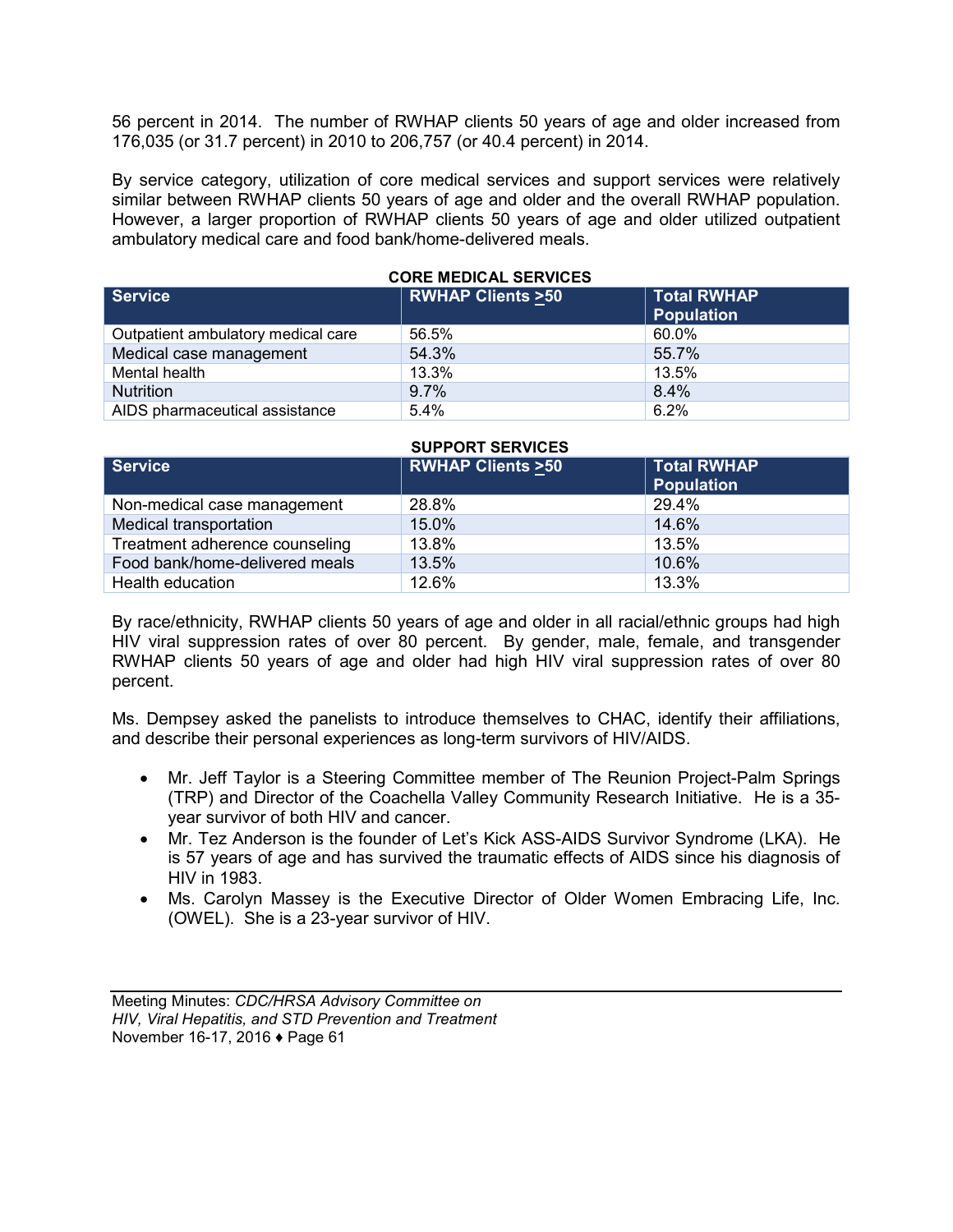Ms. Dempsey facilitated a discussion with the panelists to obtain their insights and perspectives on HAB's key questions.

## *Challenges of long-term HIV survivors*

- Mr. Taylor noted that PLWH 50 years of age and older who were not expected to outlive their friends or family members struggle on a daily basis to overcome "survivor's syndrome," post-traumatic stress disorder (PTSD), and "funeral fatigue." Moreover, long-term HIV survivors who feel isolated are challenged by reengaging with the community for their individual physical and mental health.
- Ms. Massey explained that geriatricians who primarily serve HIV-negative patients are extremely uncomfortable with discussing the sex lives and practices of HIV-positive patients. In accordance with the NHAS 2020 goal of designing multidisciplinary approaches to deliver health care, a new medical model should be developed that combines geriatrics and ID care. The RWHAP care continuum serves as an excellent template or blueprint for providing integrated care and support services. PLWH 50 years of age and older also are challenged by maintaining a basic quality of life. The purchase of expensive medications for HIV and other chronic conditions over a long period has led to a significant proportion of this population to live in poverty and rely on publicly funded programs. Moreover, PLWH 50 years of age and older typically are identified as "the disease" rather than as people with hopes and dreams to live an active life, rejoin the workforce, and provide assistance and services to others.
- Mr. Anderson emphasized that PLWH 50 years of age and older are an overlooked population. HIV/AIDS conferences and other events primarily focus on programming, scholarships, internships/mentorships, leadership skill building, and other resources for HIV-positive youth. PLWH 50 years of age and older account for 40 percent of RWHAP clients, but this population is not mentioned in NHAS 2020. Moreover, recent data estimate a 20 percent increase in the proportion of PLWH 50 years of age and older in only five years (from 50 percent in 2015 to 70 percent in 2020). The aging HIV population is not a monolith. PLWH with long-term survivorship of 20 years and longer have vastly different medical and psychosocial needs than PLWH who seroconverted over the past 10 years. People who were diagnosed with HIV in the 1980s-1990s spent the majority of that time on planning to die and bearing witness to the traumatic deaths of entire communities. Long-term HIV survivors who are now 50 years of age and older are ready to advance from simply surviving to fully thriving and flourishing in the world. However, PLWH 50 years of age and older in rural areas are particularly challenged by the lack of opportunities to join HIV survivorship groups and other types of peer or support networks.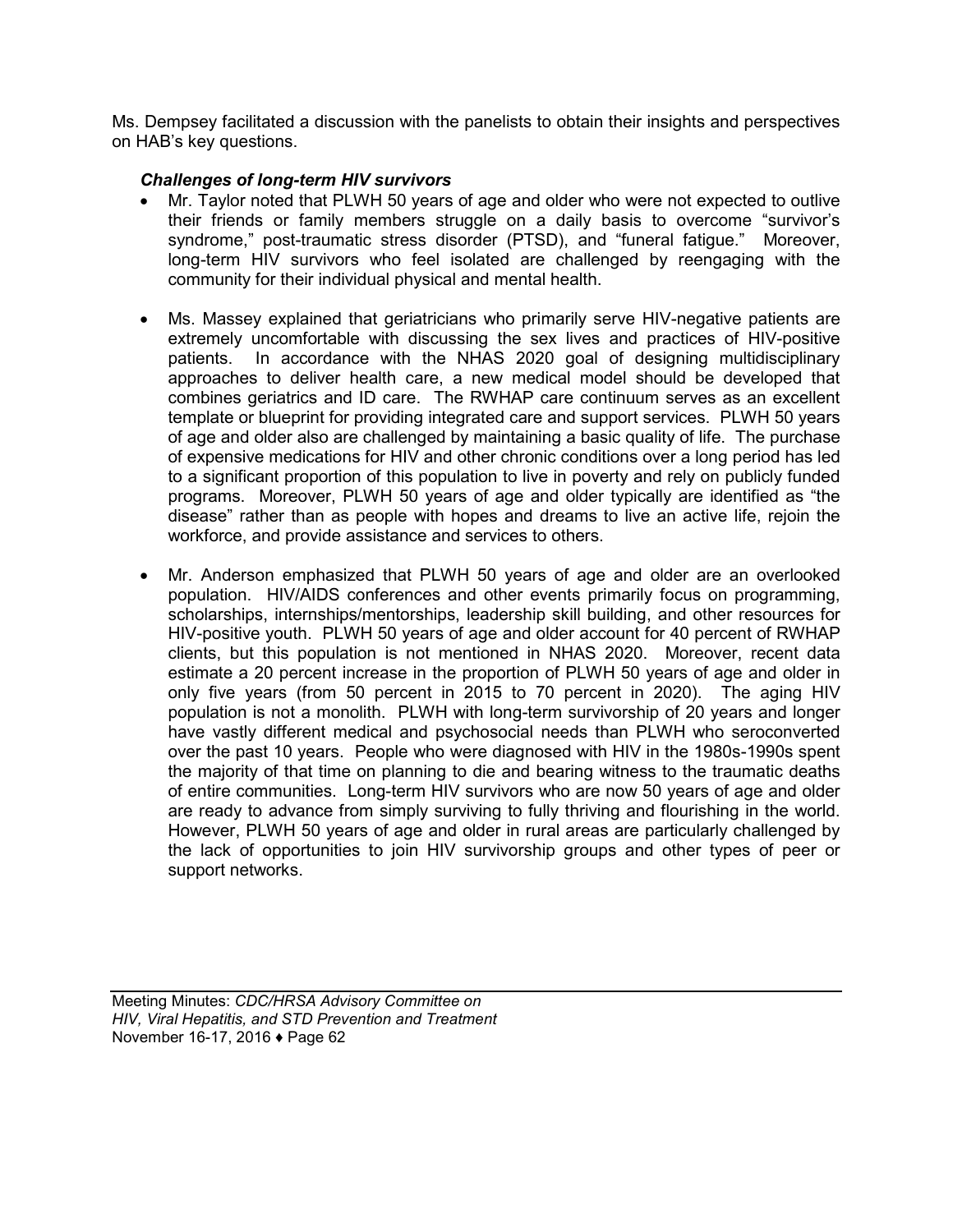### *Ongoing grassroots efforts*

- Mr. Taylor reported that TRP is a diverse group of long-term HIV survivors, including older PLWH, providers, community members, and youth/young adults who were born with HIV. TRP convenes one-day summits across the country to address survivorship, trauma, and psychosocial issues related to HIV. The major features of the summits are described as follows: (1) "Healing Circles" and "Honoring Our Experience" sessions for participants to share their personal stories; (2) overviews by healthcare providers to discuss the clinical aspects of HIV and aging; and (3) presentations by service organizations to describe available resources for older PLWH, such as financial/housing services and back-to-work programs. A "Call to Action" is developed at the end of each summit for participants to commit to implementing specific action steps in their individual communities. The calls to action have led to the formation of multiple LKA chapters and the establishment of support groups, buddy programs, and ASO social programs.
- Ms. Massey reported that OWEL provides community outreach that is particularly targeted to address the shame, fear, and confusion experienced by older women who are diagnosed with HIV. OWEL designs its programming and support services based on direct feedback from its target population of HIV-positive older women. OWEL has shared its experiences and lessons learned at federal, state, and community levels. These discussions played a key role in changes in RWHAP funding allocations; new HIV testing by a state health department for pregnant women in the third trimester; and new HIV and/or health ministries by older women and their faith-based organizations (FBOs).
- Mr. Anderson reported that LKA is a group of long-term HIV/AIDS survivors. Input gathered directly from 250 participants who attended the first town hall meeting in 2013 served as a roadmap to develop programming for future town hall meetings and other activities, such as a weekly exercise class for older PLWH. LKA has served as a catalyst for older PLWH to shift from isolation and depression to hopefulness.

## *Current gaps*

• Mr. Taylor noted that from a clinical perspective, limited research has been conducted on HIV and aging, including cognitive problems of older PLWH. However, ongoing efforts by the AIDS Community Research Initiative of America's Center on HIV and Aging are expected to fill some of the existing gaps in both qualitative and quantitative data. From a social services perspective, employment opportunities, representation on ASOs, and back-to-work programs are lacking for older PLWH. The "From Isolation to Socialization" support group created a back-to-work program for older PLWH, but other innovative strategies include job sharing and building skills and capacity through volunteer positions and internships. Anecdotal feedback has shown that older PLWH who are engaged in the workforce and their communities are happier and healthier individuals and are less likely to be enrolled in behavioral health services or use prescribed psychotropic medication.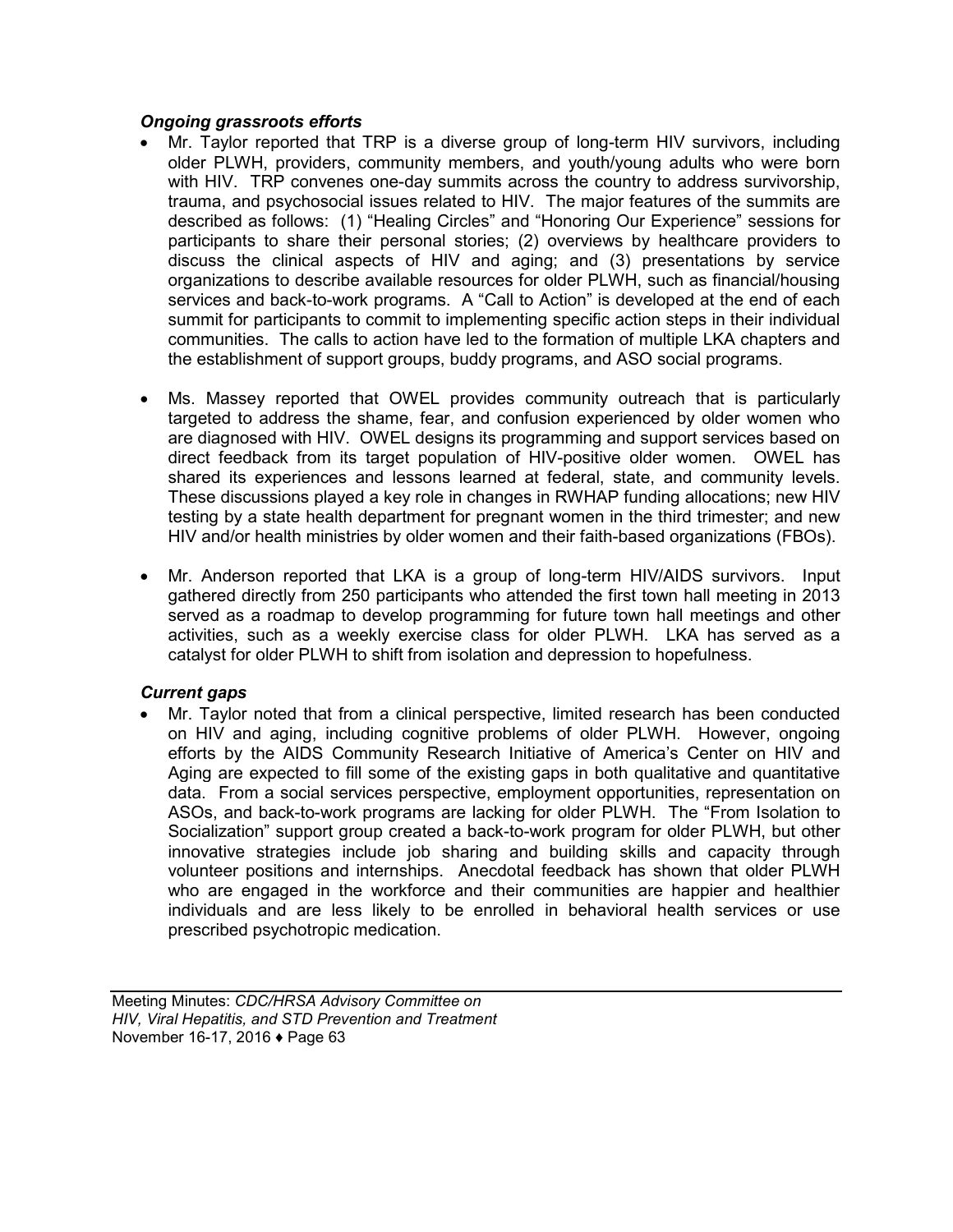- Ms. Massey emphasized the need for public health to invest resources for national scale-up of programs to reach a broader group of PLWH 50 years of age and older. For example, TA should be provided to FBOs to expand their effective church-based programs for this population. Training should be provided to CBOs to offer the "Women Involved in Life Learning from Other Women" (WILLOW) intervention. The WILLOW intervention is designed to provide social skills training and education to adult women living with HIV. OWEL was awarded funding from CDC and has been extremely successful in its implementation of the WILLOW intervention to date. Investments to scale up grassroots outreach and education for older PLWH are a critical need at this time. PLWH 50 years of age and older are projected to account for seven out of every 10 PLWH in the United States by 2020. Moreover, many older adults who are tested are diagnosed with AIDS at the outset because routine HIV screening is not recommended for this population.
- Mr. Anderson conveyed that older PLWH need inclusion and respect in current initiatives. Long-term survivors of the early, traumatic HIV/AIDS epidemic were frontline leaders in the fight for new drug development, research, compassionate care, and antidiscrimination laws to protect PLWHA. However, this population and their achievements have been virtually forgotten.

# **CHAC DISCUSSION: HIV AND AGING ─IMPLICATIONS FOR HEALTH CARE,**

## **MENTAL HEALTH AND SUPPORT NEEDS**

CHAC thanked the panelists for attending the meeting to share their powerful personal stories of aging with HIV, lifetime experiences in the fight against HIV/AIDS, and overall wisdom. CHAC and the panelists engaged in an extensive discussion and proposed numerous suggestions for HRSA to consider in its ongoing efforts to further develop the HIV and aging initiative.

- Lessons learned and experiences from the RWHAP in providing care to PLWH to age well and live healthy lives should be compiled and disseminated for replication in other chronic diseases (e.g., diabetes, hypertension, congenital heart disease, and cystic fibrosis). RWHAP and other innovative models will play an instrumental role in helping programs to prepare for the care of aging populations with chronic diseases or conditions.
- Older PLWH should provide training and serve as mentors or resources to youth with HIV in becoming advocates and public leaders. To initiate this effort, CDC and HRSA should jointly fund a series of intergenerational technical expert panels with a panel of HIV-positive people 50 years of age and older and youth to discuss their experiences in multiple areas, including their interactions with HIV prevention, care, and treatment providers.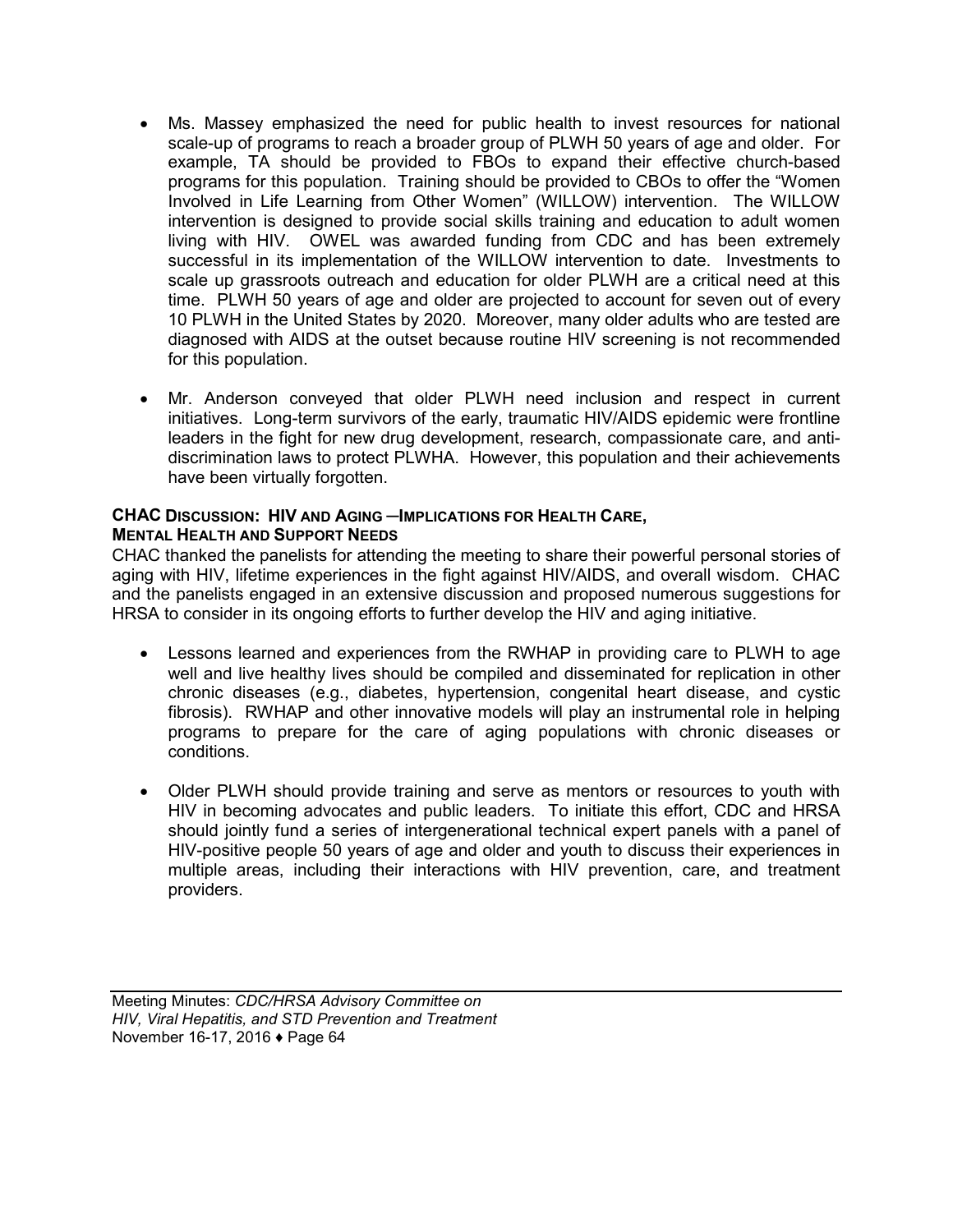- The development of a new medical model that combines geriatrics and ID care was suggested during the panel discussion. However, older HIV-positive patients would be better served if ID specialists were retrained to provide geriatrics care rather than retraining geriatricians to care for older HIV patients. The newly combined specialty of HIV/geriatrics should be included in medical school curricula.
- Caution should be taken in recommending a newly combined HIV/geriatrics specialty. Geriatrics care is complex and requires an integrated approach from a team of geriatricians and geriatric nurses, social workers, and treatment supporters. In addition to addressing medical needs, multidisciplinary geriatric teams also provide education, health literacy, and safety interventions to prevent and protect elderly patients against falls, abuse, and violence.
- The dwindling HIV workforce is a serious concern in both the public health and clinical communities. Retirements, deaths, and new careers outside of the HIV field have caused a major deficiency in the pool of HIV providers. Future goals, indicators, and other targets that have been established for HIV will not be achieved unless immediate attention is given to resolving workforce issues. CHAC should engage in an extensive discussion during the Business Session on submitting a formal resolution to the HHS Secretary to address the major problems in the HIV workforce.
- HRSA should consider the three following key action steps in its further development of the HIV and aging initiative.
	- $\circ$  New interventions should be designed to specifically help PLWH to age well. Unlike older HIV-negative people who develop chronic conditions (e.g., arthritis, diabetes, or hypertension), HIV in older PLWH can exacerbate these medical issues and the overall aging process.
	- $\circ$  CDC should update its HIV screening recommendations, particularly to account for older people who are viewed as "low risk" by the provider community.
	- o Mental health providers and counselors, particularly those with expertise and training in PTSD, should be available for long-term HIV survivors. Older PLWH are continuing to experience trauma and PTSD because of routinely receiving their personal "death sentences" from providers and witnessing an extraordinarily high number of HIV/AIDS-related deaths in their communities at the height of the epidemic in the 1980s-1990s. However, mental health services also should focus on the tremendous resiliency of long-term HIV survivors.
- The lack of HIV prevention programs targeted to aging PLWH was noted during the panel discussion due to the discomfort of providers discussing the sexual lives and practices of their older patients. Much more emphasis should be placed on prevention in both older PLWH and HIV-negative populations. Most notably, a sharp increase in STD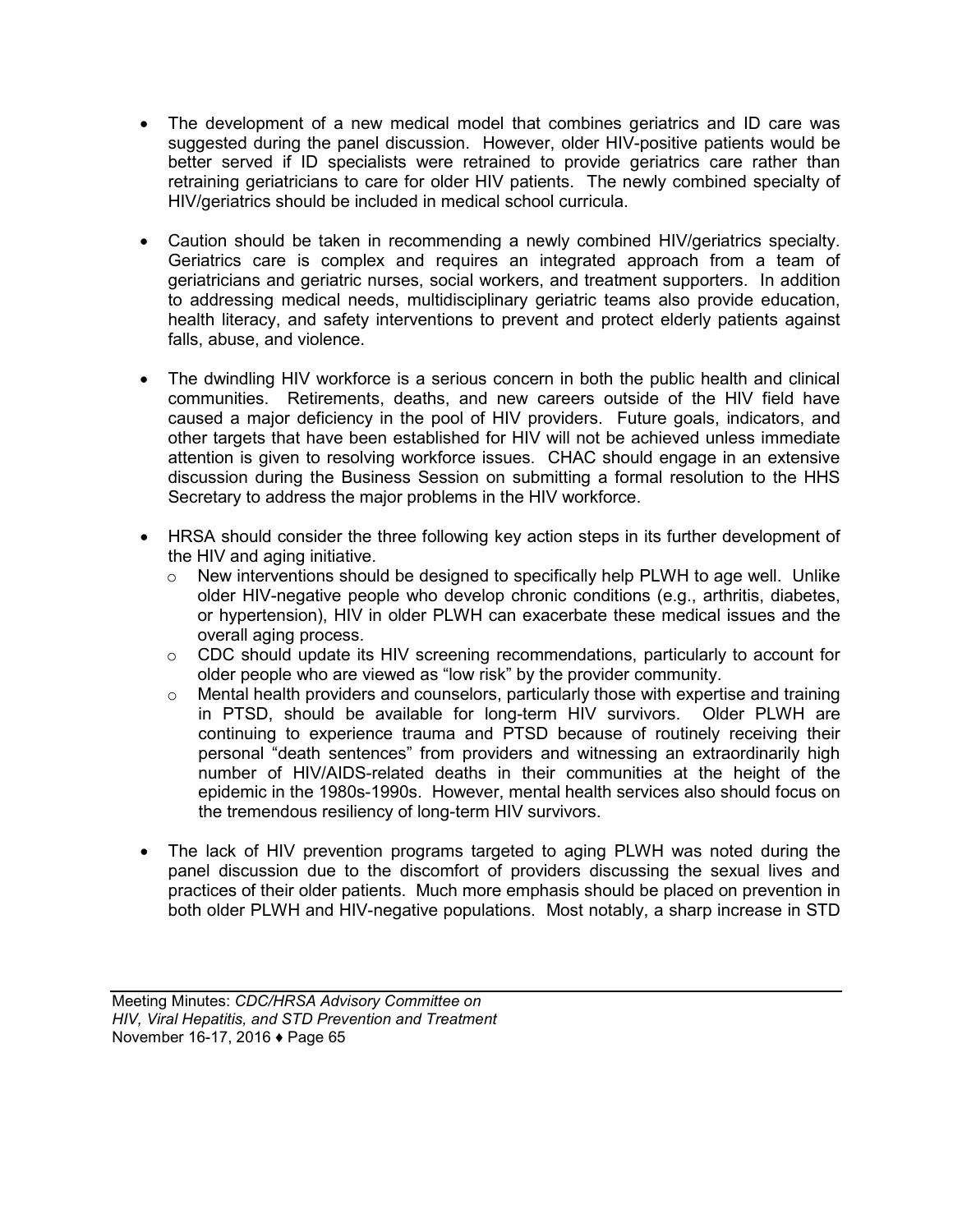rates has been observed in older women. Moreover, some providers have reported diagnosing HIV in older patients over 70 years of age.

• New studies on the health of older PLWH should be designed and evaluated to collect more qualitative data, such as the impact of SDOH and personal experiences as PLWH have aged over time. Federal agencies typically cite high HIV viral suppression rates as a measure of success in PLWH 50 years of age and older, but limited attention is given to other health outcomes in this population. For example, physical health from a medical perspective can be relatively similar between an HIV-negative individual 75 years of age and a long-term HIV survivor 60 years of age. Moreover, long-term HIV survivors have lifelong medical problems from the severe side effects and toxicity of early treatment regimens. New research also should be designed to identify and clearly define the overall population of "long-term HIV survivors" (i.e., the number of PLWH who seroconverted before the introduction of highly active ART in 1996). Data on racial/ethnic differences in PLWH who are aging should be gathered as well. Most notably, issues related to housing, employment, transportation, food insufficiency, health literacy, healthcare access, and overall poverty in older PLWH have been found to be more prevalent in African Americans and Hispanics than in whites.

Dr. Cheever provided clarifying remarks in two key areas in follow-up to the rich discussion by CHAC and the panelists. First, limited research on HIV and aging was noted as a key gap. However, Johns Hopkins and the New England AETC have served as leaders in providing education and training on HIV and aging. The New England AETC convenes an annual meeting to specifically address this issue.

Second, a suggestion was made to develop a newly combined HIV/geriatrics specialty. Geriatricians are practitioners who specialize in addressing the unique needs of frail, elderly patients, often 80 years of age and older, such as the prevention of falls and other safety measures. With the exception of this small, specialized population, internists, family practitioners, and PCPs provide care and treatment for the majority of patients in the United States. Thought should be given of the best way to leverage existing staff rather than waiting for a new cadre to be developed.

Mr. Byrd concluded the discussion and confirmed that CHAC would revisit the topic of HIV and aging. In preparation for the Business Session, he asked the members to consider whether this issue warrants an additional panel presentation and further discussion at future meeting or if CHAC should form an HIV and Aging Workgroup.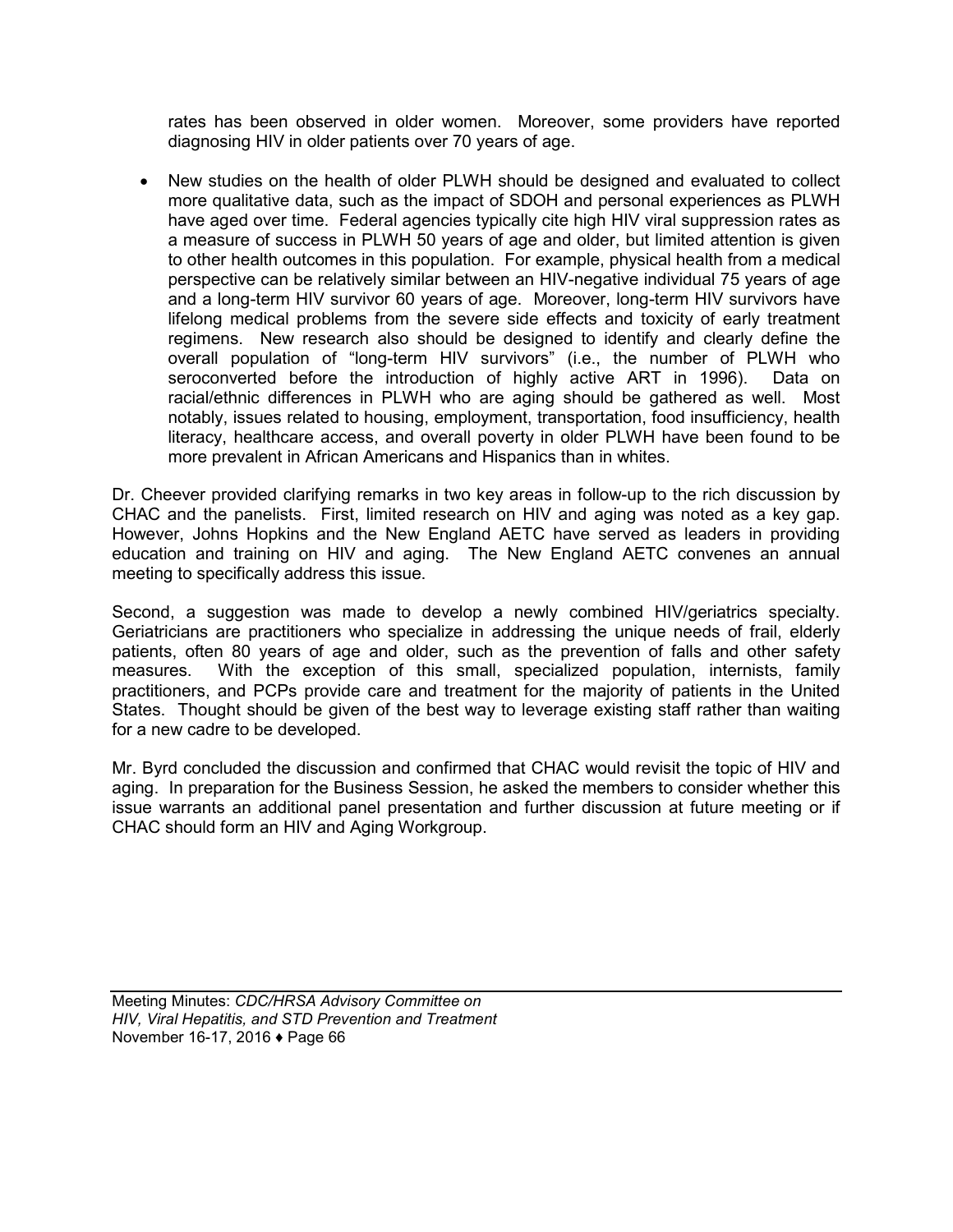## **Update by the CHAC PrEP Workgroup**

#### **Dawn Fukuda, ScM, CHAC Co-Chair**

**Director** 

Massachusetts Department of Public Health, Office of HIV/AIDS

Ms. Fukuda reported that CHAC charged the PrEP Workgroup with drafting recommendations to CDC and HRSA on supporting wider use and availability of PrEP. During the November 2015 meeting, CHAC voted and unanimously approved the workgroup's draft letter to CDC and HRSA leadership. In their joint response to the CHAC Co-Chairs dated September 7, 2016, Drs. Cheever and Mermin expressed strong support of the four recommendations and agreed with CHAC's priorities to increase uptake and utilization of PrEP.

Ms. Fukuda thanked Drs. Cheever and Mermin for their thoughtful and comprehensive response to CHAC. She identified several areas in the letter that require clarification and/or additional discussion.

- 1. Would CDC or AETCs be responsible for capacity building and training for PCPs and other providers to deliver PrEP?
- 2. What actions will CDC take to align the *STD Treatment Guidelines* and *PrEP Guidelines*  to ensure harmonized and consistent recommendations between the two sets of guidelines, such as frequency of testing?
- 3. What messaging will CDC and HRSA develop to address condom-less sex in the context of PrEP and sexual health in the context of HIV viral suppression?
- 4. What models have been successful in leveraging the existing infrastructure, particularly RWHAP and ADAPs, to deliver PrEP services?
- Dr. Cheever provided HRSA's perspective on some of the questions posed by Ms. Fukuda.

*Question 1: Capacity building and training for PrEP delivery*

• HAB values the tremendous expertise of and views RWHAP providers as important partners in the delivery of PrEP in communities. BPHC and other HRSA bureaus outside of HAB have established a workgroup to explore the role of CHCs and non-RWHAP providers in expanding PrEP delivery in their clinics.

*Question 3: Messaging for condom-less sex*

• National data show that syphilis rates among gay men are extraordinarily high. HRSA recognizes that community confidence in PrEP's protective abilities in HIV prevention may contribute to the decrease in condom use and the increase in STD rates. HRSA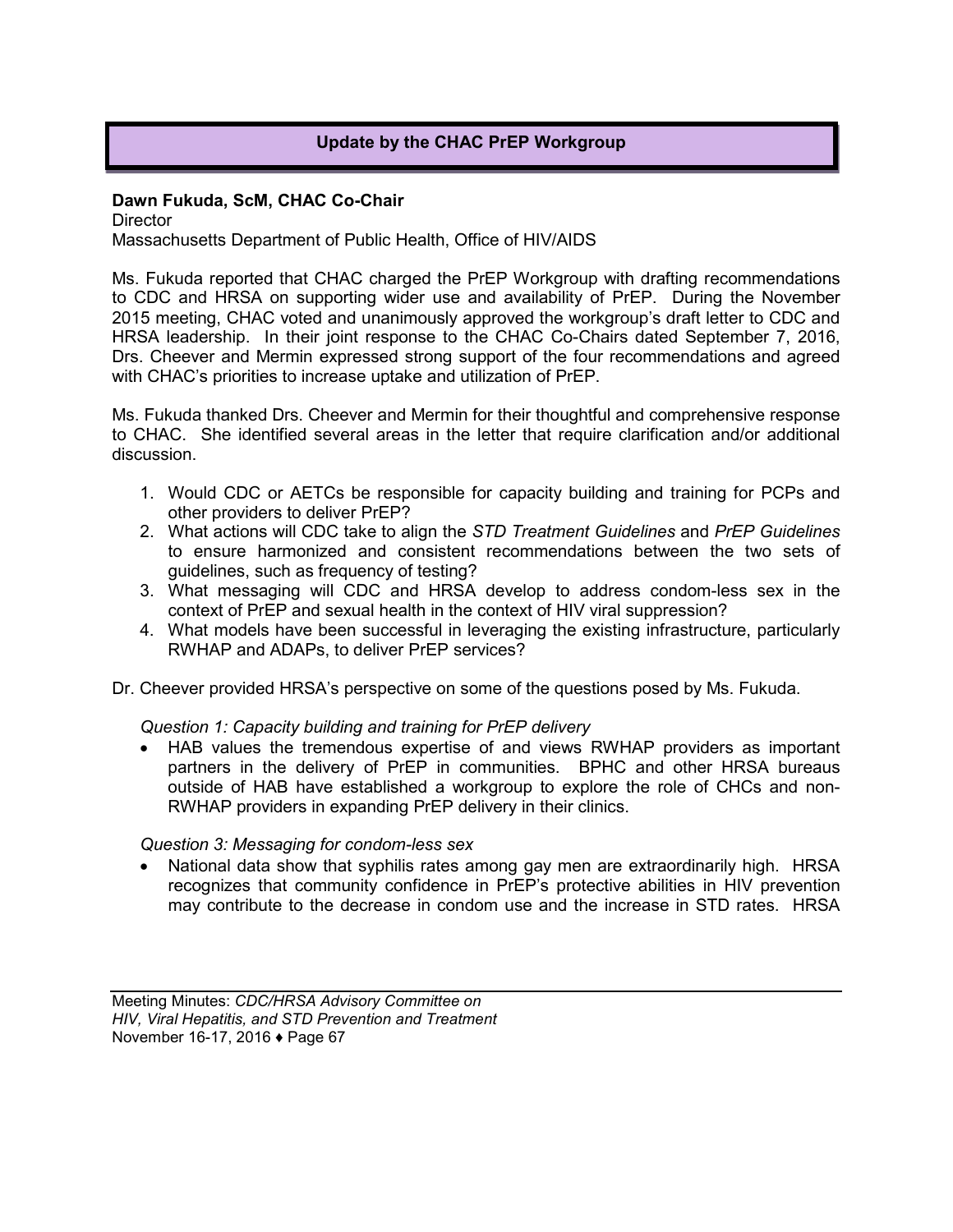also is aware of the critical need for effective messaging from clinicians to patients to address the complex topic of the potential role of PrEP in the resurgence in STDs.

Dr. Mermin provided CDC's perspective on some of the questions posed by Ms. Fukuda.

### *Question 1: Capacity building and training for PrEP delivery*

• CDC has prioritized PrEP through multiple mechanisms: release of guidelines, strategic inclusion of PrEP language in new FOAs, development of a comprehensive plan to expand access, and implementation of PrEP programs and special pilot projects in multiple jurisdictions. These efforts have increased PrEP uptake, but utilization across the country is still not ideal. As a result, CDC is conducting research to identify barriers to coverage of PrEP and other gaps.

#### *Question 2: Harmonized guidelines*

• CDC funded a newly published study that reported an extremely high incidence of STDs among people who take PrEP. The study also indicated the occurrence of more frequent STDs while people are on a PrEP regimen. The study concluded that implementation of CDC's PrEP guidelines of frequent screening every three months (or every six months at a minimum) would decrease STDs in gay men and the broader community. Both the PrEP and STD guidelines recommend frequent STD testing every three to six months and the provision of regular treatment. CDC has observed strong adherence to the PrEP guidelines in programs throughout the country. However, CDC acknowledges the need to address disparities in access to PrEP, particularly in African American and Hispanic gay/bisexual men.

#### *Question 3: Messaging for condom-less sex*

• Similar to HRSA, CDC also noted the resurgence in STD rates in the United States. CDC data showed that over two million STDs were diagnosed in 2015 and represented the highest number of infections ever reported in U.S. history. The emerging threat of untreatable, drug-resistant gonorrhea is a significant concern as well. PrEP programs should take an active role in responding to the national STD epidemic, particularly among gay/bisexual men. For ideal prevention of HIV acquisition or a dramatic reduction in the risk of transmission, CDC's current guidelines recommend condom use with a PrEP regimen and adherence to ART for HIV viral suppression. CDC's available tools include an online risk reduction tool; an application to locate PrEP providers by zip code; and published data on protective factors (e.g., ART and PrEP) and absolute risks of different sex acts. Extensive efforts are underway at CDC to distribute communications materials to enhance knowledge of PrEP among both providers and consumers, particularly in African American and Hispanic communities. However, CDC is still challenged by developing effective messaging to empower clinicians and consumers to make informed decisions regarding condom use in the current era of PrEP.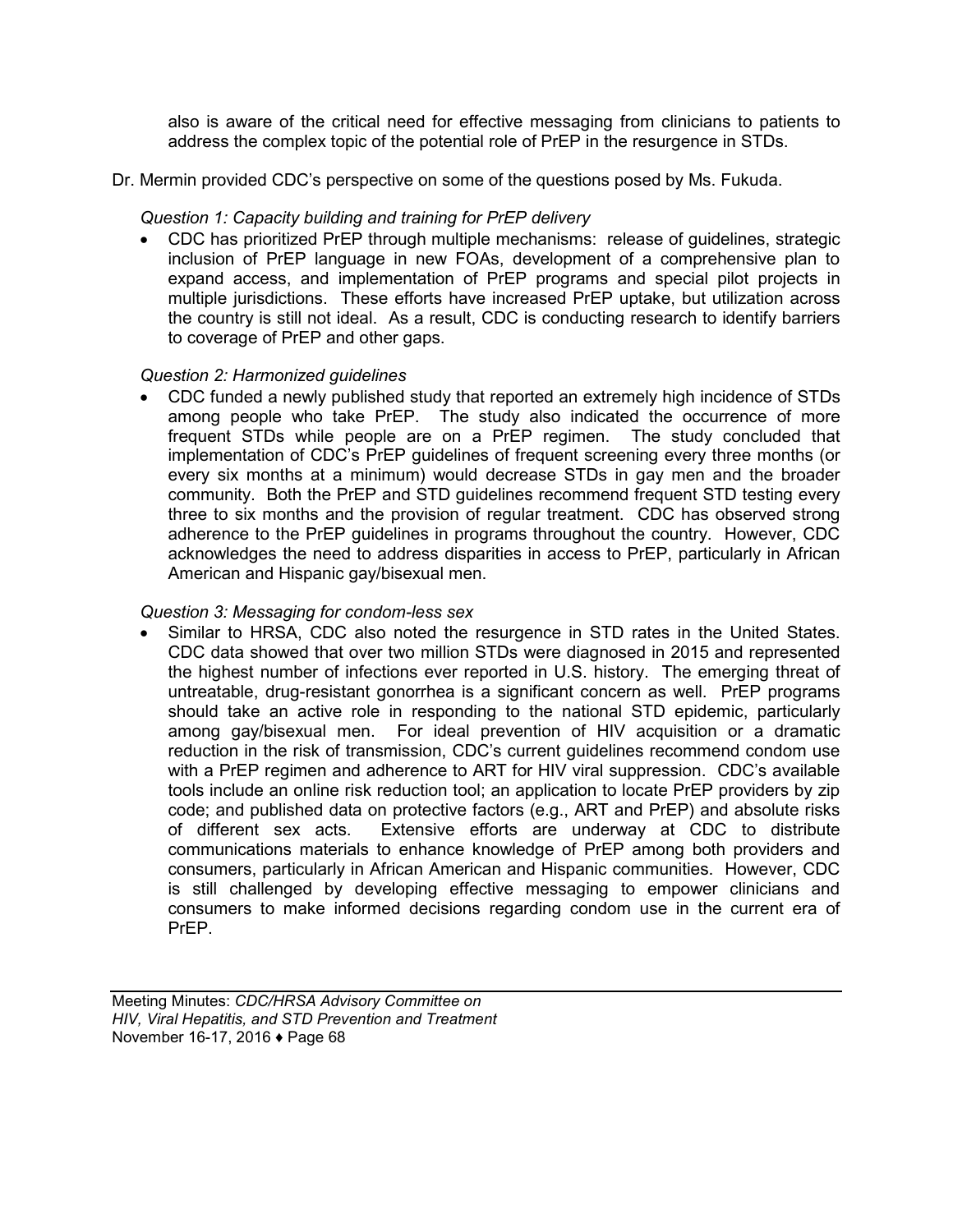#### **CHAC DISCUSSION: UPDATE BY THE PREP WORKGROUP**

- CDC should explore strategies to encourage USPSTF to reclassify PrEP as prevention rather than treatment. Multiple programs across the country are unable to or challenged by offering PrEP because the current USPSTF recommendations do cover PrEP as a preventive service. For example, several programs in non-Medicaid expansion states in the South are burdened by additional provider and laboratory costs related to PrEP.
- PrEP traditionally has been targeted to gay/bisexual men and young people at high risk for HIV acquisition. Women, however, particularly HIV-negative, uninsured/underinsured women in serodiscordant relationships, should be an additional target population for PrEP. PrEP messaging and communications for high-risk young women of childbearing age who become pregnant will play an important role in further prevention of mother-tochild transmission of HIV.
- Major resources should be invested to rebuild the infrastructure of STD clinics because these sites are ideally suited for the delivery of PrEP. High-risk populations that are primary candidates for PrEP (e.g., young gay/bisexual African Americans and Hispanics) are much more likely to present to STD clinics in their communities rather than EDs for HIV/STD prevention and treatment as well as primary care.

Dr. Mermin made several clarifying remarks in response to CHAC's discussion. A new study will soon be published on existing gaps in PrEP coverage. The study estimates that lack of financial coverage accounts for only a small proportion of eligible candidates who cannot access PrEP. The study describes significant barriers to access PrEP, such as the burden of paperwork and limited knowledge of PrEP among providers. CDC's projections show that PrEP is only reaching 10 percent of the total population of candidates (or approximately 100,000 people) at this time.

Dr. Mermin informed CHAC that CDC already has submitted a request to USPSTF to reclassify PrEP as a preventive service. However, CDC is aware of the complexities associated with its request. Most medications are intended to cure, treat, or stabilize a disease or condition, but PrEP is a medication with a sole purpose of preventing HIV acquisition.

CDC described an existing precedent to support its request to USPSTF. Aspirin is a medication for treatment that currently is recommended by USPSTF for primary prevention. The USPSTF reclassification of PrEP as a preventive service would eliminate the requirement for a co-pay for people who are covered by health insurance marketplace programs. CDC hopes that USPSTF will respond to its request for evaluating PrEP as a preventive service in the near future.

Dr. Mermin explained that women account for 50 percent of CDC's estimated population of 1.2 million people in the United States who are candidates for PrEP. Efforts are underway to collect data on cohorts of at-risk women who participated in CDC-funded PrEP demonstration projects and clinical trials.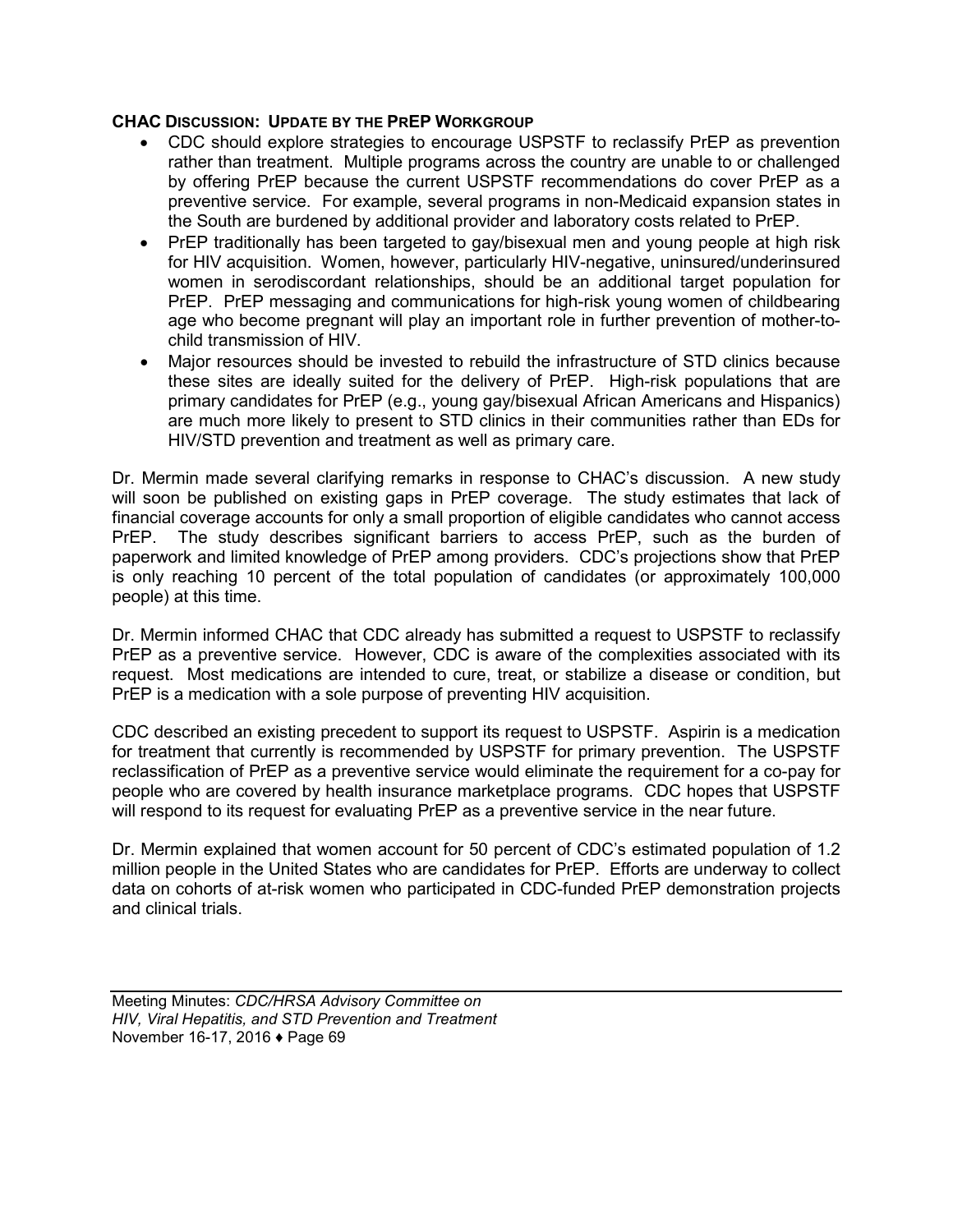Dr. Mermin agreed with CHAC that community-based STD clinics are much better suited than EDs to deliver PrEP. He announced that multiple jurisdictions are leveraging synergies between their STD and HIV treatment and prevention programs. For example, New York City plans to expand the delivery of PrEP in its STD clinics. CDC data show that the most accurate indicators of HIV risk are rectal gonorrhea and chlamydia or syphilis at any site.

Ms. Fukuda concluded the discussion, but she confirmed that issues related to PrEP would be placed on the next meeting agenda.

## **CHAC Business Session**

## **Dawn Fukuda, ScM, CHAC Co-Chair**

**Director** 

Massachusetts Department of Public Health, Office of HIV/AIDS

Ms. Fukuda opened the Business Session and called for CHAC's review, discussion, and/or formal action on several topics.

## **TOPIC 1: DRAFT CHAC MEETING MINUTES**

A motion was properly placed on the floor by Mr. Guillermo Chacon and seconded by Dr. Peter Havens for CHAC to approve the June 14-15, 2016, meeting minutes.

**CHAC unanimously adopted the Draft June 14-15, 2016, Meeting Minutes with no changes or further discussion.**

**TOPIC 2: ESTABLISHMENT OF A NEW CHAC YOUTH WORKGROUP**

The following recommendation was proposed for CHAC's consideration and formal action.

CHAC recommends the establishment of a Youth Workgroup. The workgroup's preliminary charge will be to examine effective healthcare strategies and school-based interventions to address health-related behaviors and outcomes among youth based on recent YRBS data: HIV/STDs, bullying, interpersonal violence, sexual assault, suicide, and depression. The workgroup's target populations will include LGBTQ youth, allied/straight youth, and in-school youth.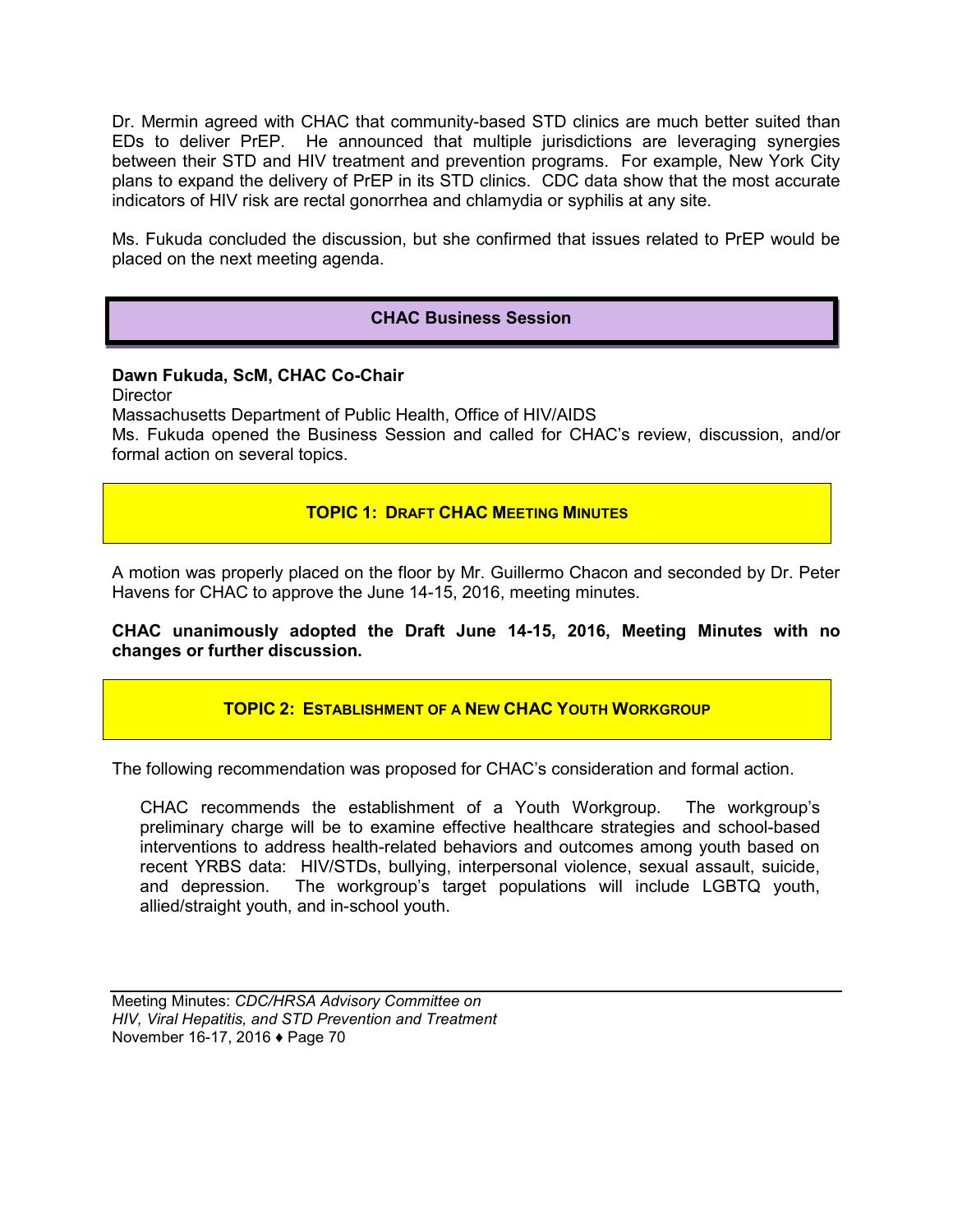| <b>Action</b>              | <b>Description</b>                                                                                                                                                                                                                                                                                                                                                                                                                                                                                                                                                                                                                                                   |
|----------------------------|----------------------------------------------------------------------------------------------------------------------------------------------------------------------------------------------------------------------------------------------------------------------------------------------------------------------------------------------------------------------------------------------------------------------------------------------------------------------------------------------------------------------------------------------------------------------------------------------------------------------------------------------------------------------|
| Co-Chair's call for a vote | Ms. Debra Hauser properly placed a motion on the floor for<br>CHAC to formally approve the recommendation.<br>Ms. Amy Leonard seconded the motion.                                                                                                                                                                                                                                                                                                                                                                                                                                                                                                                   |
| Outcome of vote            | The motion was passed.                                                                                                                                                                                                                                                                                                                                                                                                                                                                                                                                                                                                                                               |
| Next steps                 | Ms. Hauser will chair the new Youth Workgroup. Mr. Byrd<br>$\bullet$<br>and Ms. Leonard will serve as members. Ms. Hauser will<br>serve as the point of contact for other CHAC members and<br>external experts/stakeholders with an interest in serving on<br>the workgroup.<br>• CDC/HRSA staff will be identified to provide the workgroup<br>with technical expertise, logistical assistance, and<br>administrative support.<br>The workgroup's first teleconference will focus on refining its<br>charge and identifying specific tasks to fulfill the charge. The<br>workgroup's first update to CHAC will be placed on the spring<br>2017 CHAC meeting agenda. |

## **TOPIC 3: ESTABLISHMENT OF A NEW CHAC HIV AND AGING WORKGROUP**

The following recommendation was proposed for CHAC's consideration and formal action.

CHAC recommends the establishment of an HIV and Aging Workgroup. The workgroup's preliminary charge will be to engage in more in-depth discussions and draft guidance to further address the issues presented during the meeting by the HIV and aging panel.

| Action                     | Description                                                                                                                                         |
|----------------------------|-----------------------------------------------------------------------------------------------------------------------------------------------------|
| Co-Chair's call for a vote | Ms. Amy Leonard properly placed a motion on the floor for<br>CHAC to formally approve the recommendation.<br>Dr. Jean Anderson seconded the motion. |
| Outcome of vote            | The motion was passed.                                                                                                                              |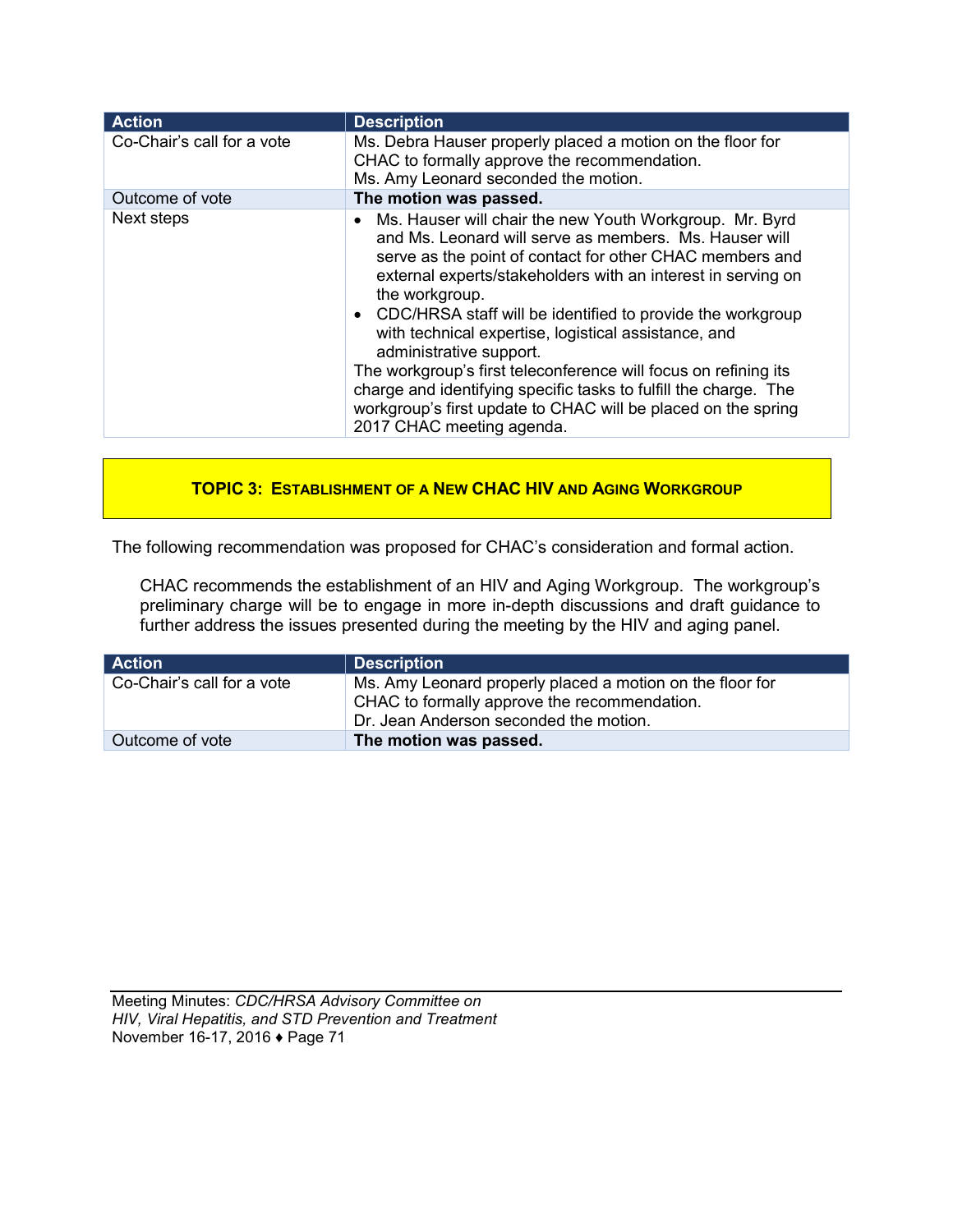| Next steps<br>Mr. Byrd will chair the new HIV and Aging Workgroup. Mr.<br>Aleshire, Dr. Anderson, Ms. Leonard and Mr. Haverkate<br>(CHAC ex-officio member for IHS) will serve as members.<br>Mr. Byrd will serve as the point of contact for other CHAC<br>members and external experts/stakeholders with an interest<br>in serving on the workgroup.                                                                                                                                                                        | <b>Action</b> | <b>Description</b>                                           |
|-------------------------------------------------------------------------------------------------------------------------------------------------------------------------------------------------------------------------------------------------------------------------------------------------------------------------------------------------------------------------------------------------------------------------------------------------------------------------------------------------------------------------------|---------------|--------------------------------------------------------------|
| with technical expertise, logistical assistance, and<br>administrative support.<br>The workgroup's first teleconference will focus on refining its<br>charge, identifying specific tasks to fulfill the charge, and<br>clearly defining the target populations (e.g., long-term HIV<br>survivors and/or older PLWH with a recent diagnosis). The<br>workgroup will be as inclusive of the aging HIV population as<br>possible. The workgroup's first update to CHAC will be placed<br>on the spring 2017 CHAC meeting agenda. |               | • CDC/HRSA staff will be identified to provide the workgroup |

The Youth and HIV and Aging Workgroup members discussed the possibility of integrating their efforts to promote intergenerational dialogue and activities between HIV-positive/at-risk youth and PLWH 50 years of age and older. However, the workgroup members ultimately decided to operate separately at the outset to focus on and address the specific needs of their respective populations. The workgroups agreed to collaborate in the future to identify potential synergies and opportunities between their populations.

## **TOPIC 4: DRAFT HCV RESOLUTION**

The draft HCV resolution was proposed for CHAC's discussion, consideration, and formal action.

CHAC recommends the implementation of a risk-based and age-based hepatitis C virus (HCV) screening program by all healthcare systems and providers as currently recommended by the Centers for Disease Control and Prevention (CDC). CHAC further recommends universal treatment of all people identified with HCV infection. Treatments should be selected that are appropriate to genotype, stage of liver disease, comorbidities, and medication interactions as currently practiced in the best healthcare systems in the country (e.g., the U.S. Department of Veterans Affairs (VA) and Kaiser Permanente of the Mid-Atlantic States).

CHAC continues to underscore the urgency of a response to the growing epidemic of HCV in the United States. At this time, 2.7-3.9 million people are living with HCV in the

Meeting Minutes: *CDC/HRSA Advisory Committee on HIV, Viral Hepatitis, and STD Prevention and Treatment* November 16-17, 2016 ♦ Page 72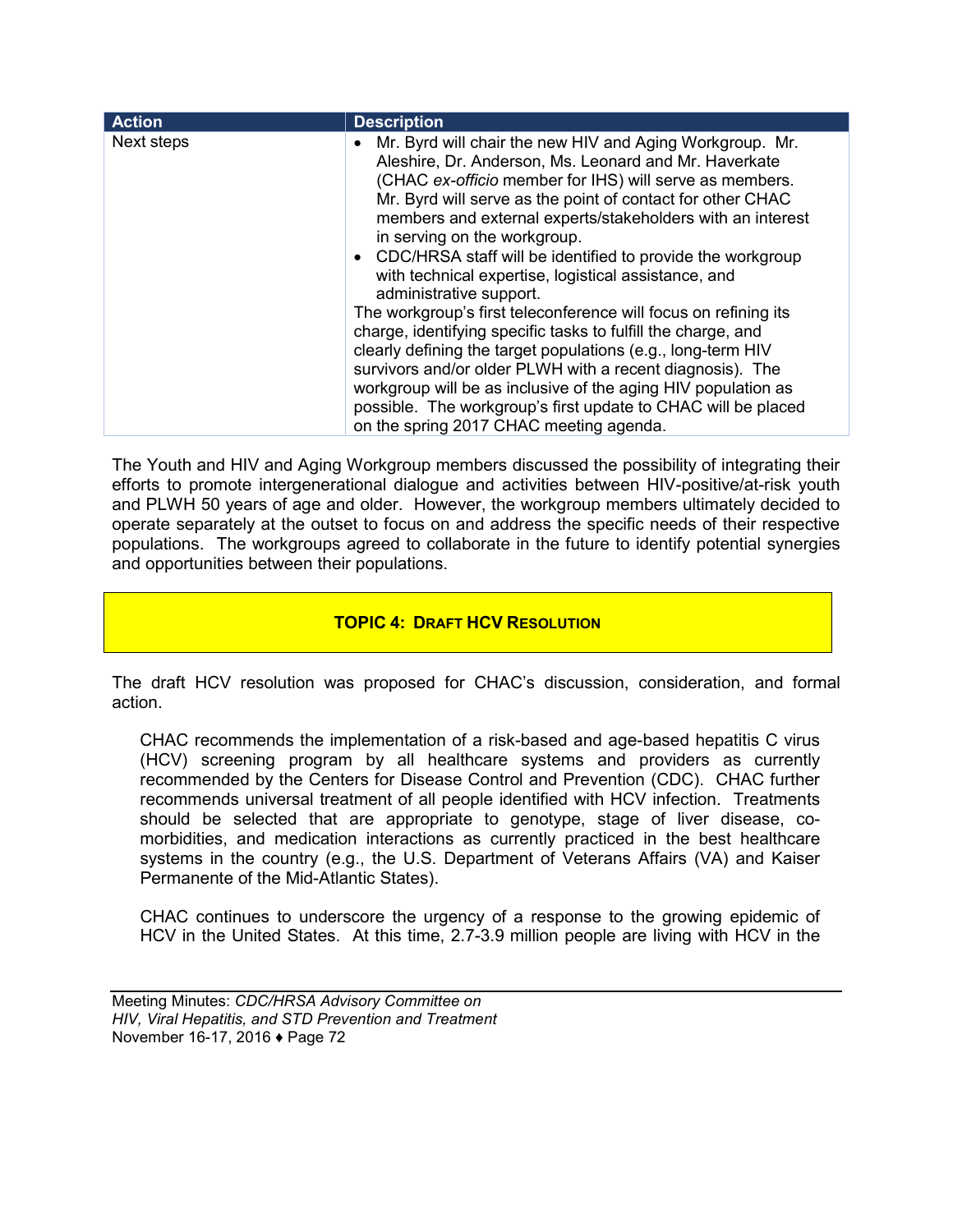country and over 30,000 new HCV infections are reported to CDC each year. HCV is a major cause of cirrhosis and liver cancer and is the leading cause of liver transplantation in the nation. People born between 1945 and 1965 (i.e., the "birth cohort") and PWID are at greatest risk for HCV infection. However, other groups also are impacted, such as veterans and women of reproductive age. The current estimated lifetime cost of care for people living with HCV is \$360 billion. [Annual healthcare costs for people](http://www.epidemic.org/thefacts/the%20epidemic/USHealthCareCosts) living with HCV may be as high as \$9 billion per year (C. Everett Coop Institute).

HCV represents a profound public health threat to the nation. HCV causes extensive morbidity, suffering and premature mortality. No vaccine is available at this time, but HCV can now be cured with a simple 12-week, all-oral treatment regimen approved by the U.S. Food and Drug Administration. Despite the availability of curative medications, uptake of an HCV cure in the United States is shockingly low. Insufficient uptake of HCV treatment results in both increased costs to the healthcare system and sustained HCV transmission. Low levels of HCV treatment are directly attributed to system-level access barriers that can be readily resolved today to prevent exponentially higher costs in the years ahead. The nation currently has a highly effective cure for HCV cure at its disposal that enables over 90 percent of people who complete treatment to eliminate detectable virus from their systems within 8 to 12 weeks. An opportunity is available at this time to dramatically reduce the impact of HCV in the United States. An obligation exists to act swiftly and decisively.

Components of the existing healthcare infrastructure can be readily deployed to rapidly scale up treatment and provide an HCV cure to millions of Americans. Examples of the "screen and treat" approach to communicable diseases are highly effective, such as tuberculosis, acute rheumatic fever, cervical cancer, early onset Group B Streptococcal infection, and perinatal hepatitis B. These approaches can be readily applied to HCV screening and treatment. HCV treatment is straightforward and readily delivered in primary care with minimal specialist technical expert panel. Existing primary care agencies, HRSA/BPHC, and the CDC Division of Viral Hepatitis could be deployed to deliver training and technical assistance. Multiple service system infrastructures can be leveraged to deliver HCV care and treatment, including FQHCs, Medicaid providers, and RWHAP (including ADAPs). Kaiser Permanente of the Mid-Atlantic States (Jonas MC, 2016) and the [VA](http://www.hepatitis.va.gov/provider/guidelines/hcv-treatment-considerations.asp) have implemented the program recommended by CHAC. Other innovative program models also could be proposed to rapidly demonstrate highly effective best practices to accomplish HCV cure.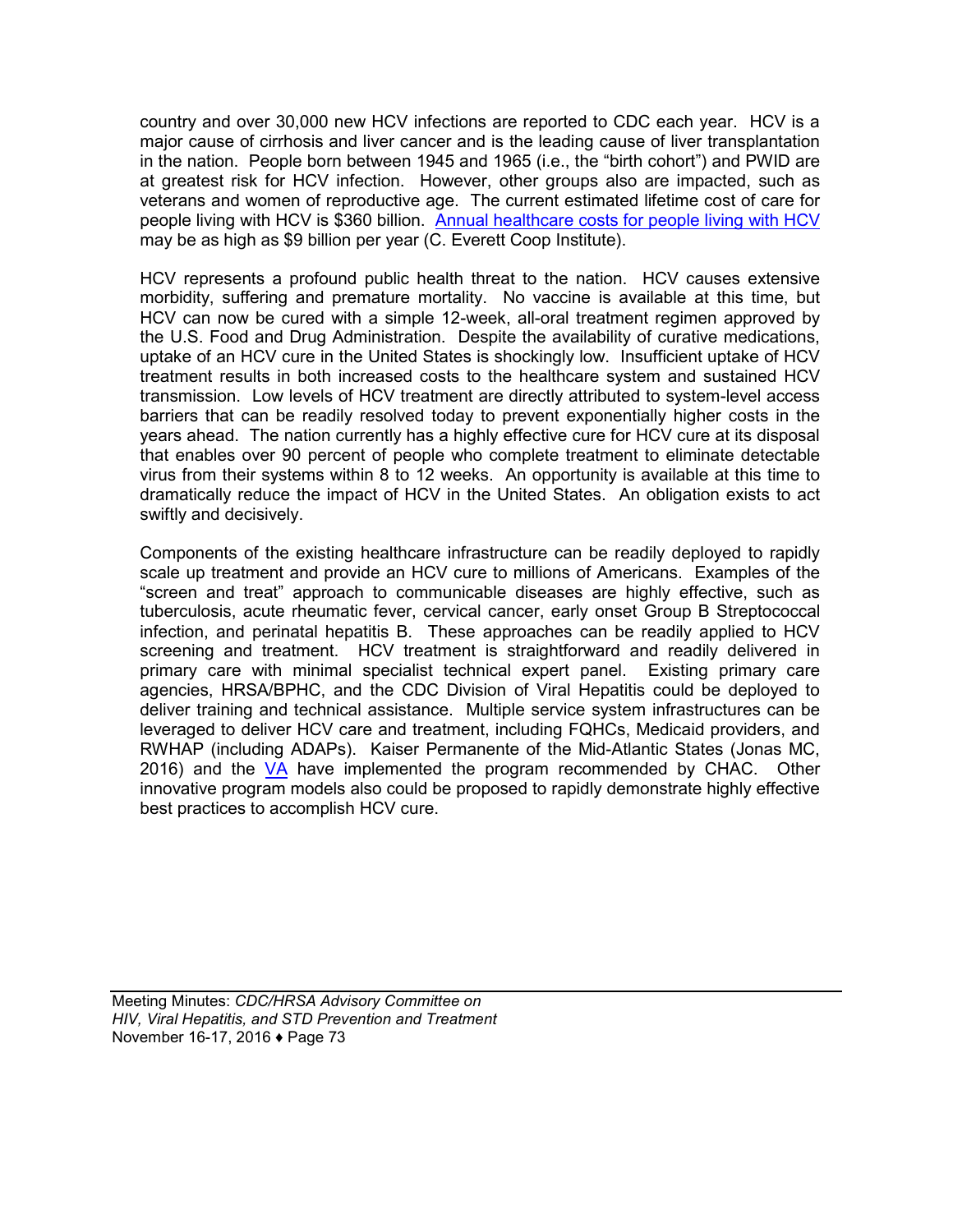#### **CHAC DISCUSSION: DRAFT HCV RESOLUTION**

**Content** 

- *Paragraph 2:* New language and a reference should be included to emphasize the importance of HCV screening.
	- $\circ$  Proposed revision: "Of all persons with HCV in the United States, 50 percent are unaware of their infection."
- *Paragraph 2:* The word "all" should be added to clarify that the estimated cost of care is population-based rather than individually based.
	- o Proposed revision: "The current estimated lifetime cost of care for all persons living with HCV is \$360 billion."
- *Paragraph 2:* New language should be included to demonstrate the cost-savings of the HCV test and cure approach.
- *Paragraph 3:* This paragraph should serve as the new paragraph one.
- *Paragraph 3:* The use of the word "simple" to describe the 12-week treatment regimen is questionable due to side effects experienced by some patients. Dr. Havens explained that the treatment regimen of one daily pill does not include interferon or Ribavirin. As a result, patients do not experience horrible illness, depression, suicidal thoughts, or other treatment-related side effects. The word "simple" should remain in the resolution to encourage primary care settings to administer the regimen.
	- o Proposed revision: The word "simple" should be deleted.
	- $\circ$  Proposed revision: "No vaccine is available at this time. Compared to previous treatments, HCV can now be cured with a simple 12-week, all-oral treatment regimen approved by the U.S. Food and Drug Administration."
	- $\circ$  Proposed revision: "No vaccine is available at this time. HCV can now be cured with a well-tolerated 12-week, all-oral treatment regimen approved by the U.S. Food and Drug Administration."
- *Paragraph 3:* The use of "highly effective cure" and "HCV cure" in the same sentence is redundant.
	- $\circ$  Proposed revision: "The nation currently has a highly effective cure for HCV at its disposal."
- *Paragraph 4:* The change in the wording from "test and treat" to "test and cure" is appropriate for HCV, but examples of "screen and treat" for other communicable diseases should be modified. These approaches focus on prevention rather than cure.
	- o Proposed revision: "Examples of the screen and cure approach to communicable diseases are highly effective, such as tuberculosis, chlamydia, and early onset Group B Streptococcal infection."
- *Paragraph 4:* Several opportunities are described to reduce the impact of HCV in the United States, but CHAC's advisory role should be strengthened in the resolution. The existing language appears to serve as clinical guidance rather than CHAC's resolution for a national call to action.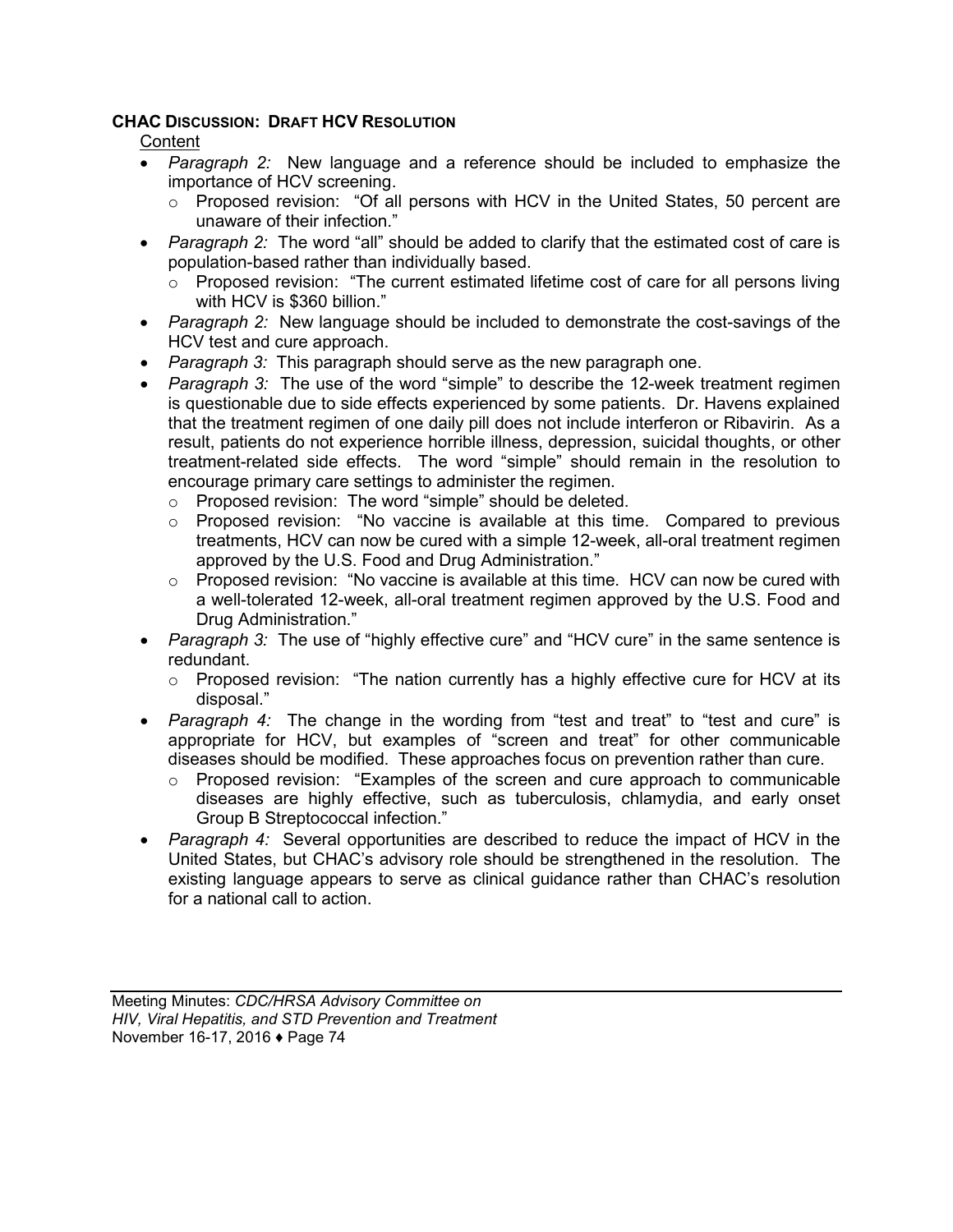- o Proposed revision: "CHAC recommends" or "CHAC encourages" the immediate deployment of components of the existing healthcare infrastructure to rapidly scale up treatment and provide an HCV cure to millions of Americans.
- o Proposed revision: "CHAC recommends that the federal government deploy resources and adopt a program similar to the VA and Kaiser Permanente of the Mid-Atlantic States."
- *Paragraph 4:* The phrase, "minimal specialist consultation," should be clarified.
	- o Proposed revision: "Existing guidance regarding the delivery of this intervention does not require a specialist. Examples include [list of agencies/organizations]."
	- o Proposed revision: "HCV treatment is straightforward and readily delivered in primary care with trained personnel."
- *Paragraph 4:* The integration of HCV treatment into medical care should be referenced.

#### Target Audiences

- The resolution should be submitted to the HHS Secretary as CHAC's straightforward, aspirational goal: "CDC's age- and risk-based guidelines should be followed for HCV testing. Persons with positive test results of active hepatitis C disease should be provided with appropriate evaluation and treatment."
- An explicit linkage should be made to the national opioid epidemic to clearly define CHAC's rationale for the resolution and make the statement more powerful.
- CHAC was divided on the best framework for the target audiences of the resolution.
	- o *Some CHAC members:* The resolution should be broadened to address HIV, HCV and STDs. Instead of focusing on HCV only, the expanded resolution should be designed to provide information on CHAC's priorities.
	- o *Other CHAC members:* The resolution should be limited to CHAC's focus and sense of urgency on HCV and the delivery of a straightforward message that will greatly benefit the country: "The simple HCV test and cure approach is being implemented at this time and should be expanded nationally." This message will be diluted with the addition of new HIV and STD language.

| Action                     | <b>Description</b>                                                                                                                                       |
|----------------------------|----------------------------------------------------------------------------------------------------------------------------------------------------------|
| Co-Chair's call for a vote | Dr. Peter Havens properly placed a motion on the floor for<br>CHAC to formally approve the draft HCV resolution.<br>Dr. Bruce Agins seconded the motion. |
| Outcome of vote            | The motion was passed.                                                                                                                                   |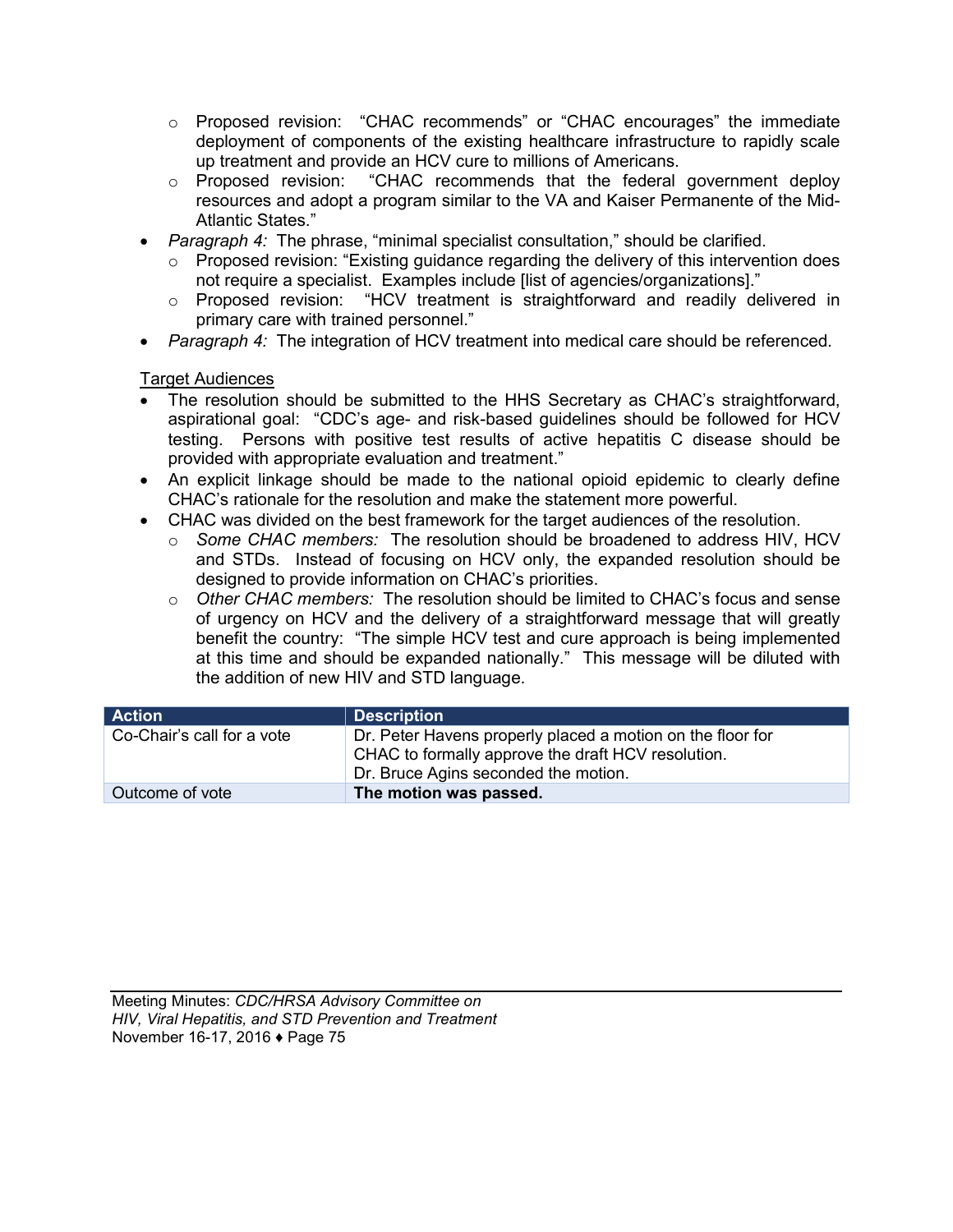| <b>Action</b> | <b>Description</b>                                                                                                                                                                                                                                                                                                                                                                                                                                                                                                                                                                                                                               |
|---------------|--------------------------------------------------------------------------------------------------------------------------------------------------------------------------------------------------------------------------------------------------------------------------------------------------------------------------------------------------------------------------------------------------------------------------------------------------------------------------------------------------------------------------------------------------------------------------------------------------------------------------------------------------|
| Next steps    | • The Co-Chairs, in consultation with Dr. Havens, will revise<br>the draft HCV resolution based on CHAC's input. The<br>revised draft will be circulated to the CHAC members for<br>their final review.<br>• The Co-Chairs will finalize and include the HCV resolution<br>in a letter to the current HHS Secretary (Sylvia Mathews<br>Burwell).<br>The Co-Chairs will modify the aforementioned letter and send a<br>similar letter to the new HHS Secretary after his/her<br>appointment is confirmed by Congress. The purpose of the<br>second letter will be to introduce CHAC and highlight the HCV<br>resolution as a high-priority issue. |

#### **TOPIC 5: WORKFORCE DEVELOPMENT**

A draft resolution was proposed for CHAC's discussion, consideration, and formal action.

The U.S. healthcare system is facing a growing challenge regarding the physician shortage in this nation that can adversely impact the care of PLWH, people with viral hepatitis, and people with STDs. According to the American Association of Medical Colleges, a shortage of 12,500 to 31,100 primary care physicians will occur by 2025. The April 2011 Institute of Medicine report, "HIV Screening and Access to Care," projected that in the U.S. HIV care workforce and the primary care workforce generally, there will be a shortage of providers needed to handle the number of people in the United States who need to be tested and treated for HIV infection. A more recent CDC study (Weiser, *et al.*, CID 2016) and [HRSA study](http://www.aahivm.org/HIV_Specialist/upload/FINAL%20AUGUST%20ISSUE%208.22.pdf) highlighted the shortage of current and future HIV clinicians in the United States.

This has been reflected in the looming crisis regarding the shortage of ID physicians forecasted to occur in the near future. Recent match results from the National Resident Matching Program for the ID subspecialty showed an ongoing decline in the number of fellowship positions filled. For ID programs, only 65 percent of available fellowships were allocated during the 2016 match. This translates into a decreasing manpower pool and fewer ID specialists available to provide care to PLWH, people with viral hepatitis, and people with STDs.

Complicating this issue, 40 percent of practicing physicians are older than 55 years of age and approximately 33 percent of the nursing workforce is over 50 years of age. If 33 percent of these physicians retire in the next 10 years, caseloads for physicians who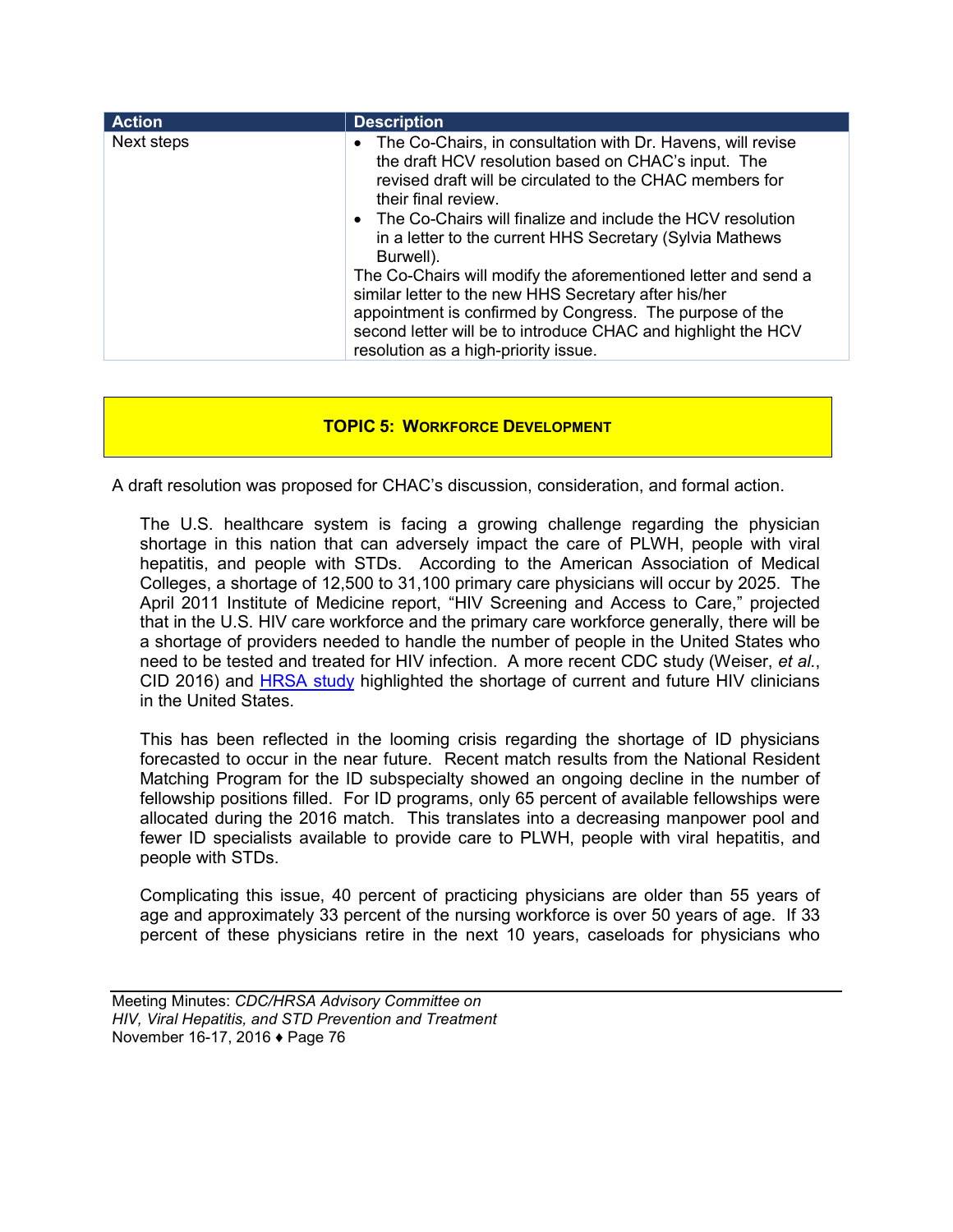specialize in HIV treatment could increase and make the specialty less attractive for young healthcare providers.

As the healthcare workforce ages, the U.S. population is expected to rise by 18 percent by 2030 with nearly 33 percent of the U.S. population consisting of racial/ethnic minorities. In addition, the population over 65 years of age is expected to increase at three times this rate. With healthcare reform expected to bring millions more patients into the system, the demand and need for more trained providers care will be significant.

Twenty percent of the U.S. population is rural. Rural communities generally have fewer primary care providers, nurses, physician assistants, and specialists. The loss or shortage of even one healthcare provider could have a far-reaching impact. Given the health disparities related to HIV/AIDS, viral hepatitis, and STDs as well as recent census data on the growing diversity in the country in relation to racial/ethnic minorities, the lack of minority providers with the above expertise reveals that the percentage of minority healthcare professionals enrolled in public medical institutions has stagnated over time.

Because physician training can take up to a decade, a physician shortage in 2025 must be addressed in 2016 to ensure that the best and most diversified healthcare workforce in the world is available to provide quality health improvement.

Therefore, CHAC recommends the expansion of federal funding to provide grants and loans for startup costs associated with developing new community-based training sites in underserved communities.

CHAC recommends the appropriation of federal funding to ensure that provider training in the areas of HIV/AIDS, viral hepatitis, and STDs is available for rural community healthcare providers and minority healthcare professionals, including physicians, nurse specialists, physician assistants, and dentists.

CHAC recommends the establishment of a Workforce Development Commission or a National Advisory Committee to monitor the progress and effectiveness of workforce planning models for healthcare organizations.

#### **CHAC DISCUSSION: DRAFT WORKFORCE DEVELOPMENT RESOLUTION**

CHAC pointed out that the resolution does not adequately address two major issues.

- The lack of diversity among healthcare professionals from racial/ethnic minority groups is appalling. The HRSA workforce study found that black HIV providers account for only eight percent of the healthcare workforce and Hispanic HIV providers account for only seven percent of the healthcare workforce.
- Rural communities are experiencing severe shortages of ID specialists, physicians, nurse practitioners and other providers to treat HIV, viral hepatitis, and STDs.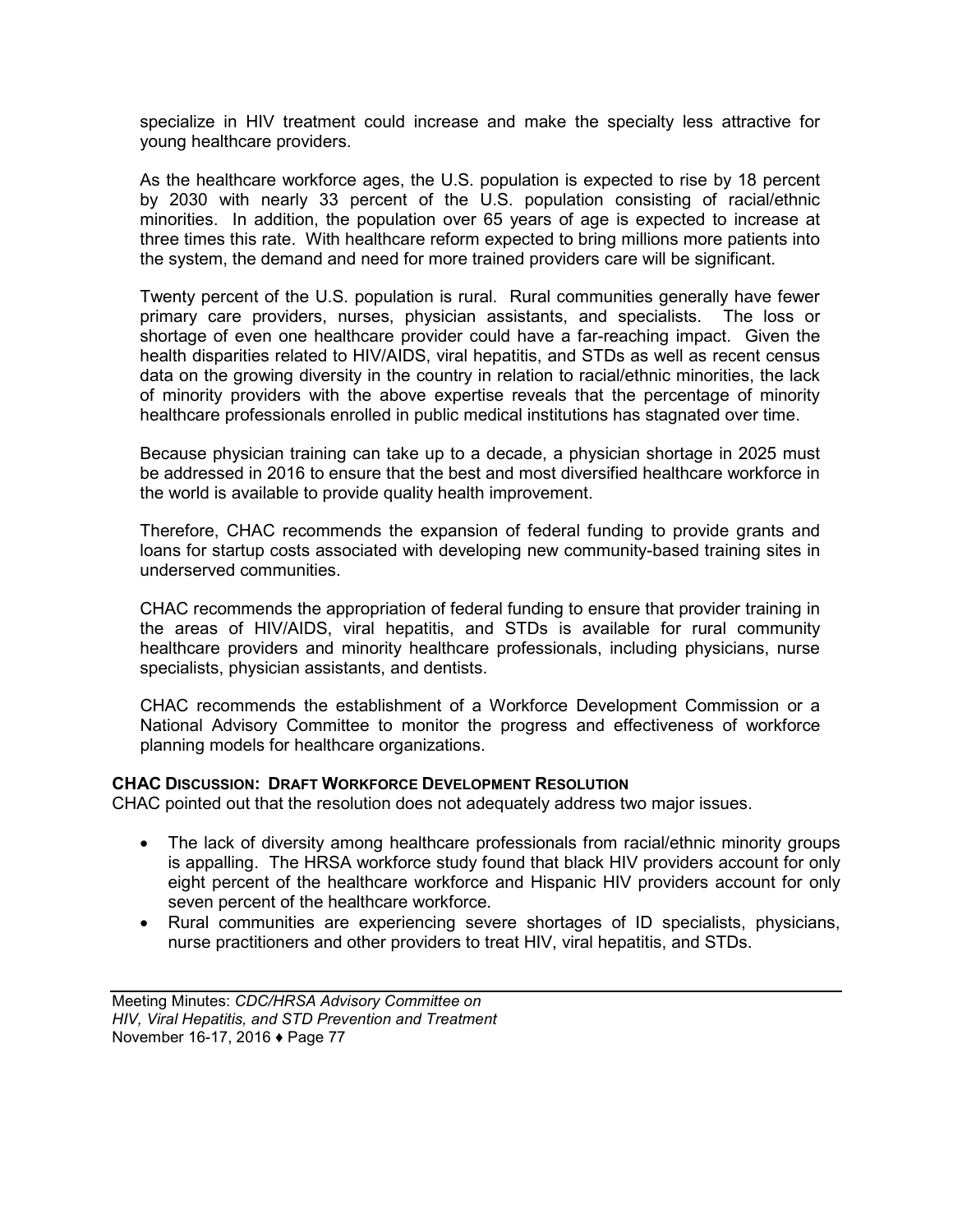| <b>Action</b>              | <b>Description</b>                                                                                                                                                                                                                                                                                                                                                                                                                                                                                                                                                                                                                                                                                                                                                                                              |
|----------------------------|-----------------------------------------------------------------------------------------------------------------------------------------------------------------------------------------------------------------------------------------------------------------------------------------------------------------------------------------------------------------------------------------------------------------------------------------------------------------------------------------------------------------------------------------------------------------------------------------------------------------------------------------------------------------------------------------------------------------------------------------------------------------------------------------------------------------|
| Co-Chair's call for a vote | Dr. Carlos del Rio properly placed a motion on the floor for<br>CHAC to formally approve the draft workforce development<br>resolution.<br>Dr. Peter Havens seconded the motion.                                                                                                                                                                                                                                                                                                                                                                                                                                                                                                                                                                                                                                |
| Outcome of vote            | The "spirit and intent" of the draft resolution was<br>approved.                                                                                                                                                                                                                                                                                                                                                                                                                                                                                                                                                                                                                                                                                                                                                |
| Next steps                 | Drs. Agins, Caine and del Rio will form a small writing group<br>$\bullet$<br>to revise the draft resolution based on the two major<br>concerns expressed by CHAC. Mr. Byrd will serve as an<br>additional member to provide input on workforce diversity<br>issues and to retain the institutional memory of the writing<br>group in 2017. The six-month extended terms of Drs.<br>Agins, Caine, and del Rio will expire on December 30,<br>2016.<br>CDC and HRSA committee management staff will schedule a<br>teleconference prior to the May 2017 meeting for the CHAC<br>members to take a formal vote on the revised draft workforce<br>development resolution. The revised draft will be circulated to<br>the CHAC members well in advance of the teleconference in<br>preparation of their formal vote. |

## **TOPIC 6: FUTURE AGENDA ITEMS**

Ms. Fukuda led CHAC in a review of the future agenda items that were proposed over the course of the meeting.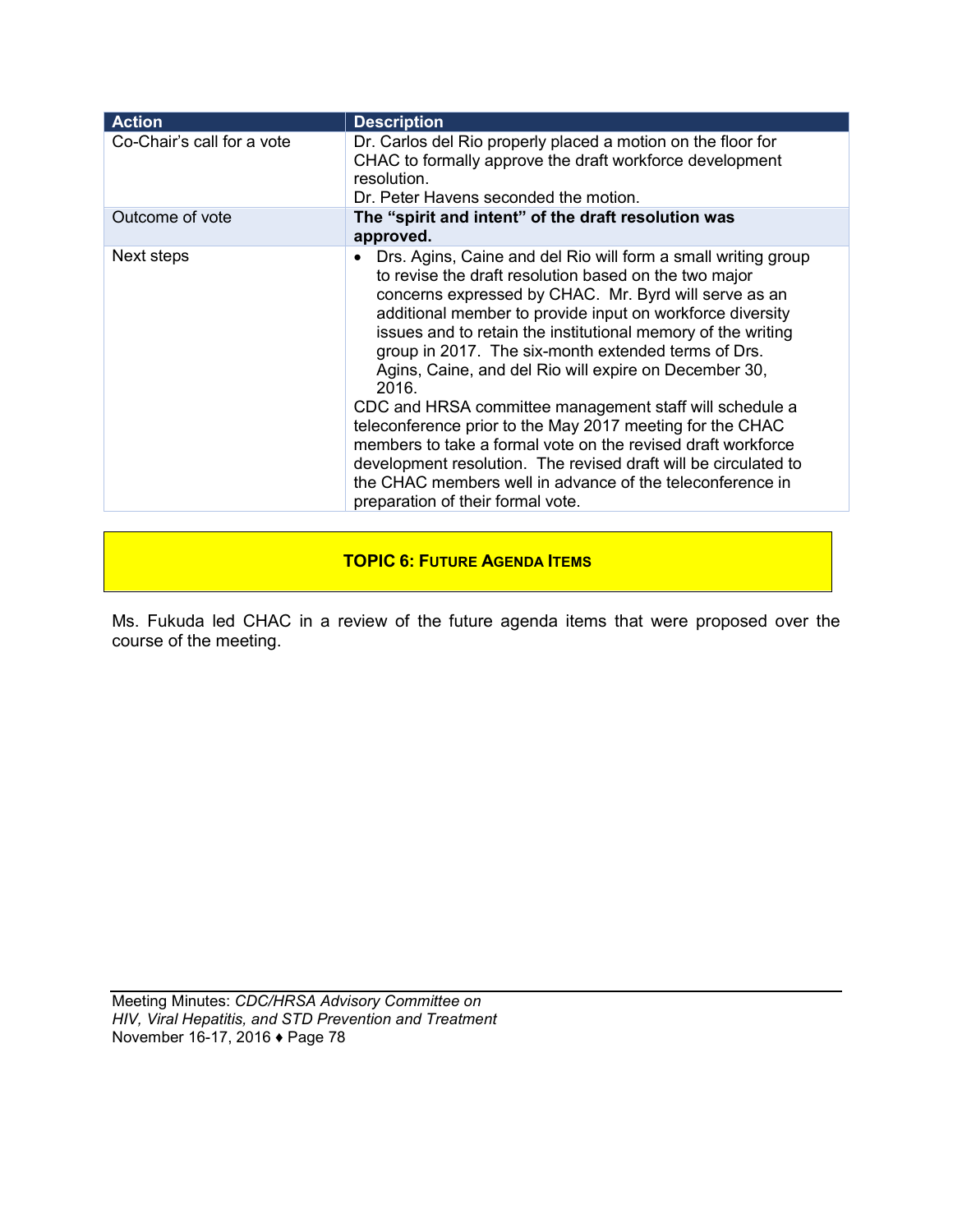| <b>PRESENTER</b>                                                                       | <b>AGENDA ITEM</b>                                                                                                                                                                                                                                                                                                                                                                                                                                                                                                                                                                                                                                                                                                                                                                                                                                                               |
|----------------------------------------------------------------------------------------|----------------------------------------------------------------------------------------------------------------------------------------------------------------------------------------------------------------------------------------------------------------------------------------------------------------------------------------------------------------------------------------------------------------------------------------------------------------------------------------------------------------------------------------------------------------------------------------------------------------------------------------------------------------------------------------------------------------------------------------------------------------------------------------------------------------------------------------------------------------------------------|
| Guest Speakers from the<br>PEPFAR Stigma Consultation &<br>PACHA Stigma Summit         | Presentation on HIV stigma and discrimination: state-of-the-<br>art stigma research, metrics, interventions and tools; the<br>impact of stigma on HIV prevention and care; and studies on<br>internalized, social and clinical stigma<br>Potential guest speakers: University of Alabama at<br>Birmingham, San Francisco Transgender Law Center, and<br><b>PACHA</b>                                                                                                                                                                                                                                                                                                                                                                                                                                                                                                             |
| <b>CDC/DHAP &amp; Guest Speakers</b>                                                   | Update on PrEP:<br>Overviews by CDC communications and scientific staff on<br>$\bullet$<br>messaging on condom-less sex in the context of PrEP<br>Key findings from ongoing PrEP research, particularly the<br>limited reach of PrEP in only 10 percent of the target<br>population and the low rates of PrEP uptake among<br><b>YBMSM</b><br>Overviews by PrEP programs in the field:<br>$\bullet$<br>> The New York State Department of Health (NYSDOH)<br>has administered PrEP to over 10,000 individuals to<br>date. NYSDOH is compiling its experiences and best<br>practices related to PrEP delivery and plans to publish<br>these data in the future. Dr. Agins will serve as CHAC's<br>point of contact to invite Ms. Lyn Stevens at NYSDOH<br>as a guest speaker.<br>$\triangleright$ The District of Columbia has served as a leader on the<br>use of PrEP in women. |
| Peter Byrd, HIV and Aging<br>Workgroup chair<br>Debra Hauser, Youth Workgroup<br>chair | First update by the HIV and Aging Workgroup<br>First update by the Youth Workgroup                                                                                                                                                                                                                                                                                                                                                                                                                                                                                                                                                                                                                                                                                                                                                                                               |
| <b>CDC/DASH</b><br><b>CDC/DSTDP &amp; CHAC</b>                                         | Update on adolescent and school health programming,<br>particularly since the new Administration might revert back to<br>an abstinence-only curriculum:<br>Prevention efforts targeted to youth<br>$\bullet$<br>Important components of a youth-based sex education<br>$\bullet$<br>program (interpersonal violence, school-based bullying,<br>ability to obtain PrEP, access to care, and frequency of<br>testing)<br>Panel presentation, CHAC's extensive discussion, and formal                                                                                                                                                                                                                                                                                                                                                                                               |
|                                                                                        | resolution to the HHS Secretary on the record high STD rates<br>in the United States                                                                                                                                                                                                                                                                                                                                                                                                                                                                                                                                                                                                                                                                                                                                                                                             |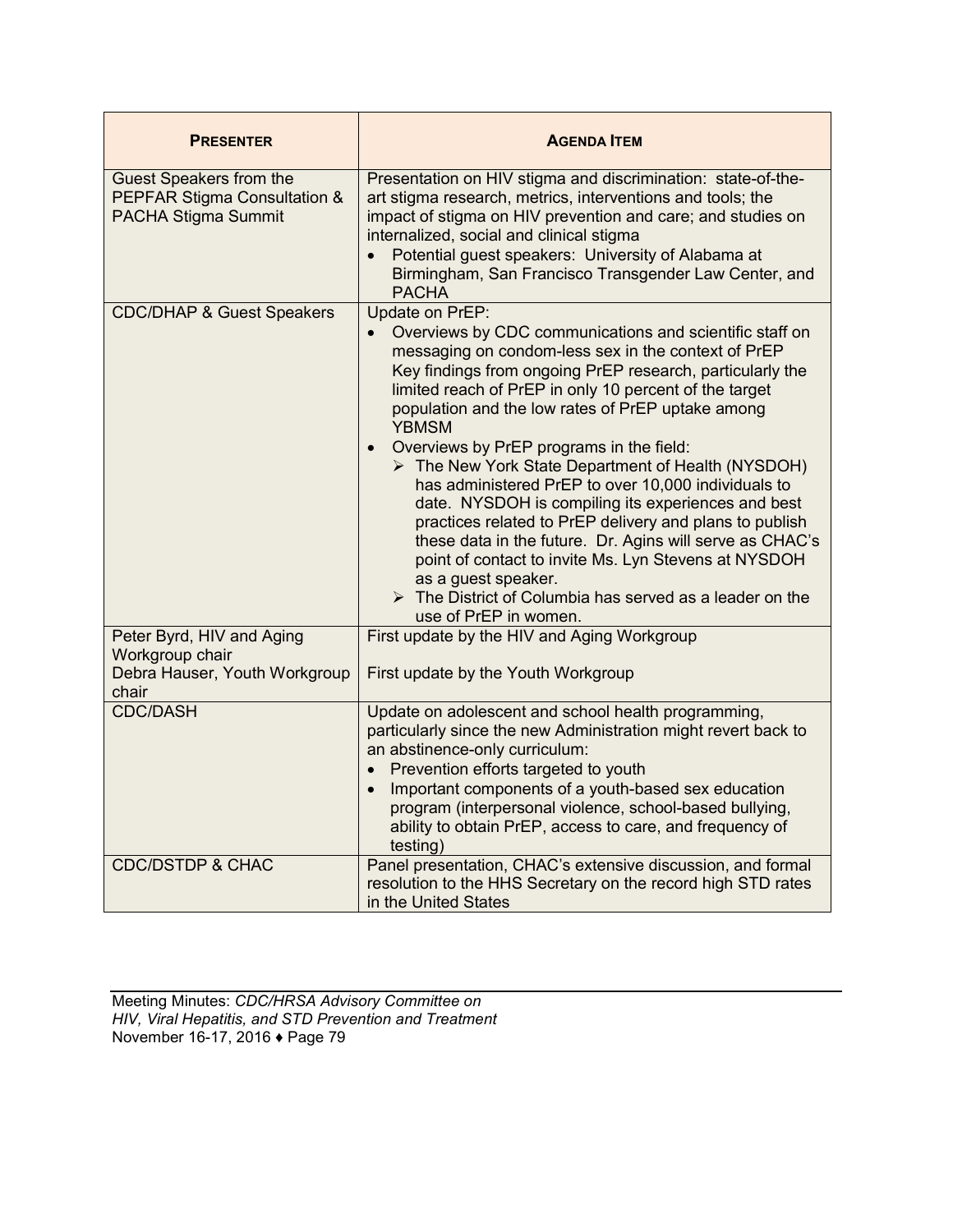| <b>PRESENTER</b> | <b>AGENDA ITEM</b>                                                                                                                                          |
|------------------|-------------------------------------------------------------------------------------------------------------------------------------------------------------|
| <b>TBD</b>       | Overview of the intersection with interpersonal violence<br>(Editor's note: Dr. Anderson needs to provide additional<br>clarification on this agenda item.) |
| <b>TBD</b>       | Overview of preconception care issues among women living<br>with HIV                                                                                        |
| <b>TBD</b>       | Overview of the return on investment, cost-effectiveness, and<br>econometric analyses of HIV, HCV, and STD interventions and<br>innovations                 |

# **Closing Session**

Dr. Cheever thanked the CHAC members for their productive and robust discussions over the course of the meeting. She particularly commended CHAC on its thoughtful resolutions and excellent guidance to HRSA on increasing housing and employment opportunities for PLWH and developing an initiative to address the aging PLWH population. The participants joined Dr. Cheever in applauding Ms. Gordon and LCDR Holly Berilla for their outstanding leadership in planning and organizing the in-person CHAC meeting in Rockville.

Dr. Agins, Dr. Caine, and Mr. Chacon informed the participants of their honor and privilege in serving as CHAC members. The three outgoing members thanked the CDC/HRSA leadership and staff, CHAC co-chairs, and colleagues for their camaraderie and generosity in sharing their expertise.

The next CHAC meeting will be an in-person, CDC-focused meeting in Atlanta. CDC committee management staff will poll the CHAC members to confirm the meeting date of May 9-10, 2017, or May 31-June 1, 2017.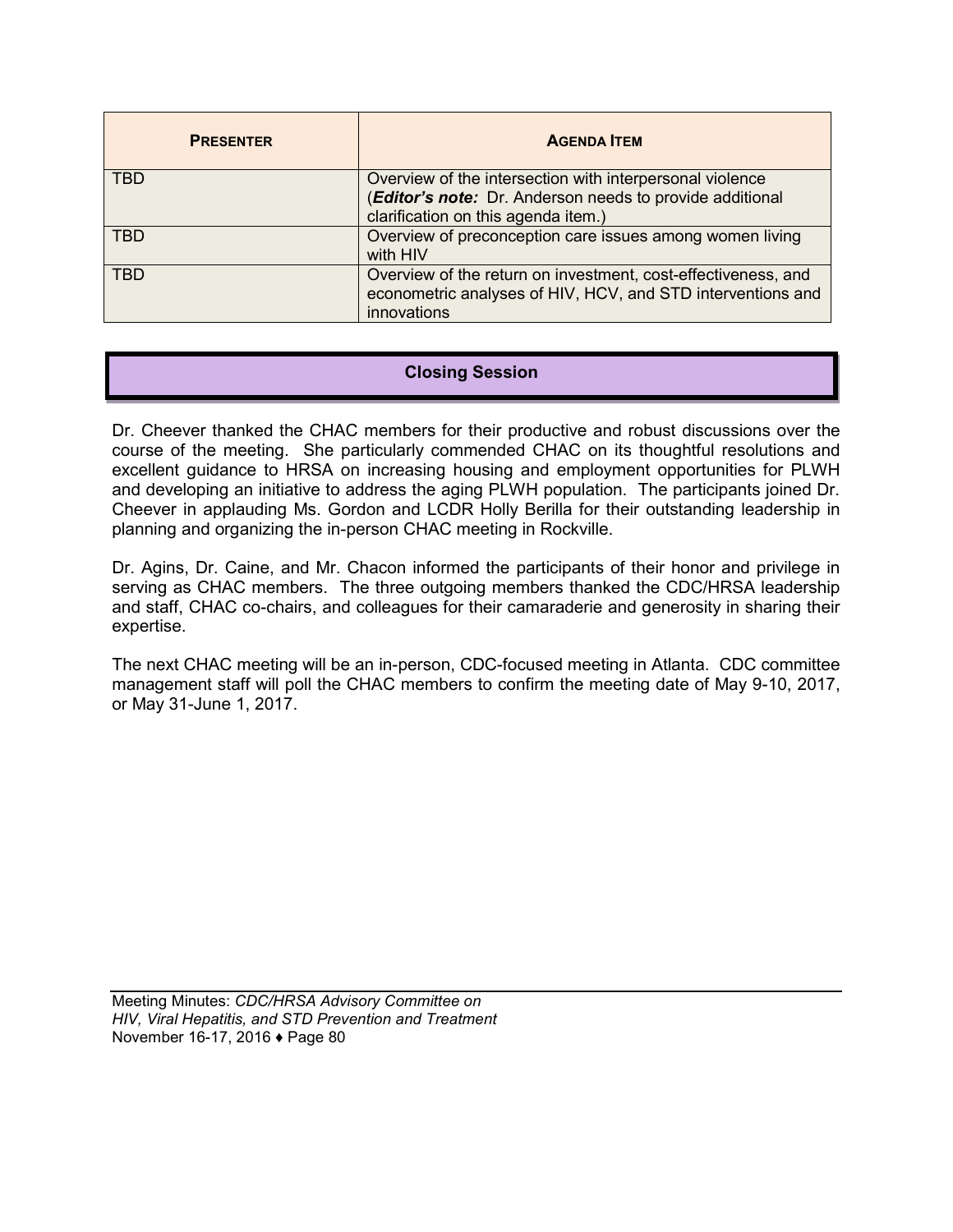With no further discussion or business brought before CHAC, Dr. Cheever adjourned the meeting at 2:18 p.m. on November 17, 2016.

> I hereby certify that to the best of my knowledge, the foregoing Minutes of the proceedings are accurate and complete.

 $\overline{\phantom{a}}$  , and the contract of the contract of the contract of the contract of the contract of the contract of the contract of the contract of the contract of the contract of the contract of the contract of the contrac Date **Date** Peter Byrd, Co-Chair CDC/HRSA Advisory Committee on HIV, Viral Hepatitis and STD Prevention and **Treatment** 

 $\overline{\phantom{a}}$  , and the contract of the contract of the contract of the contract of the contract of the contract of the contract of the contract of the contract of the contract of the contract of the contract of the contrac Date Date Dawn Fukuda, ScM, Co-Chair CDC/HRSA Advisory Committee on HIV, Viral Hepatitis and STD Prevention and **Treatment**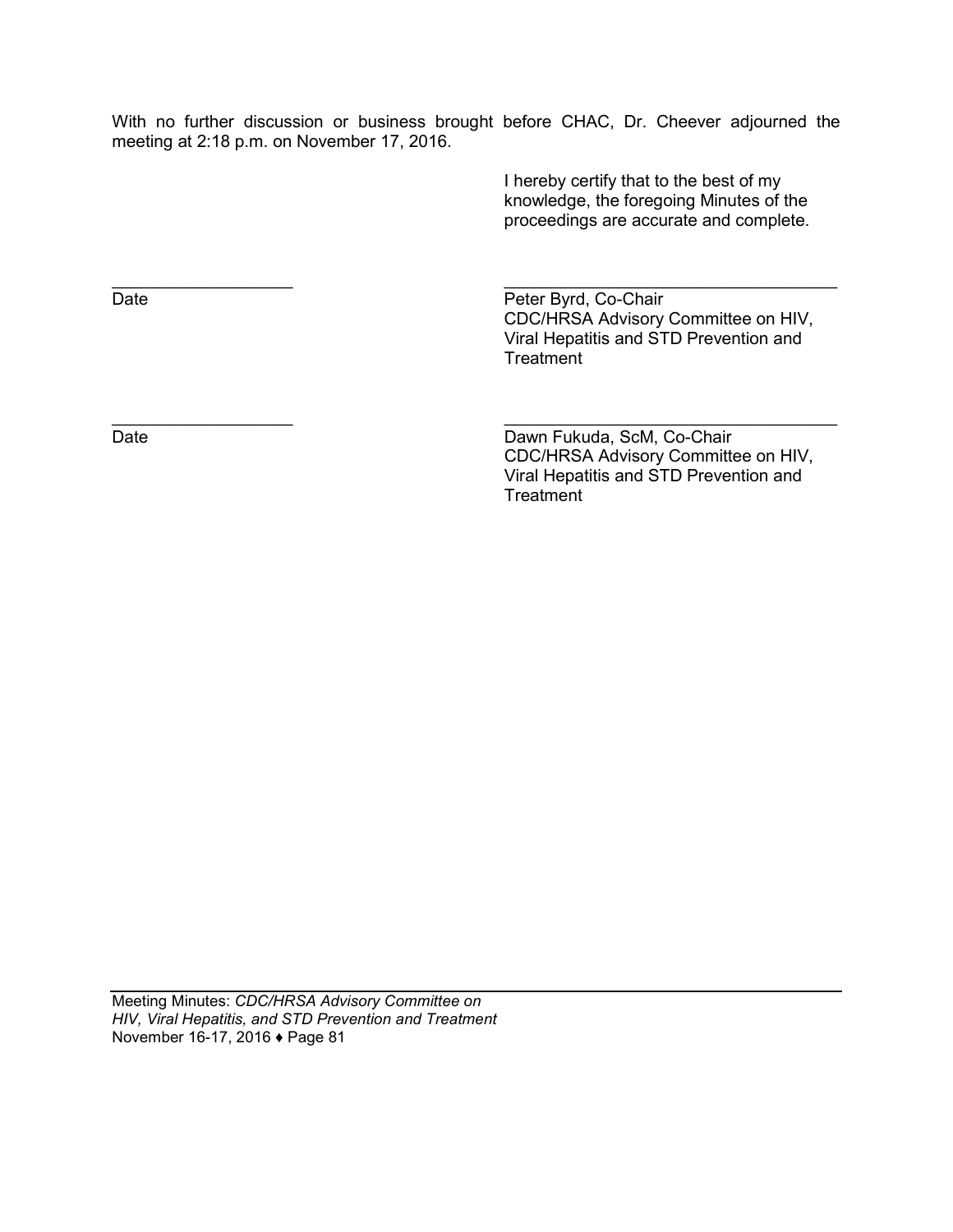



# **Attachment 1: Participants' Directory**

## **CHAC Members Present**

Mr. Peter Byrd, Co-Chair Ms. Dawn Fukuda, Co-Chair Dr. Bruce Agins Mr. Richard Aleshire Dr. Jean Anderson Dr. Virginia Caine Mr. Guillermo Chacon Ms. Angelique Croasdale Dr. Carlos del Rio Ms. Debra Hauser Dr. Peter Havens Ms. Amy Leonard Dr. Jorge Mera Dr. Susan Philip Ms. Linda Scruggs

## **CHAC Members Absent**

Dr. Sanjeev Arora Dr. Jennifer Kates

## **CHAC** *Ex-Officio* **Members Present**

Dr. Pradip Akolkar U.S. Food and Drug Administration

Dr. Paul Gaist National Institutes of Health Office of AIDS Research

Mr. Richard Haverkate Indian Health Service

Ms. Kaye Hayes U.S. Department of Health and Human Services, Office of HIV/AIDS and Infectious Disease Policy

Dr. Lisa Kaplowitz (Alternate for Dr. Melinda Campopiano) Substance Abuse and Mental Health Services Administration

Dr. Iris Mabry-Hernandez Agency for Healthcare Research and **Quality** 

Dr. Andrey Ostrovsky Centers for Medicare & Medicaid Services

# **CHAC** *Ex-Officio* **Member Absent**

Dr. Melinda Campopiano Substance Abuse and Mental Health Services Administration

## **CHAC Liaison Representative Absent**

Dr. Mildred Williamson Presidential Advisory Council on HIV/AIDS

## **CHAC Designated Federal Officers**

Dr. Laura Cheever Associate Administrator, HRSA/HAB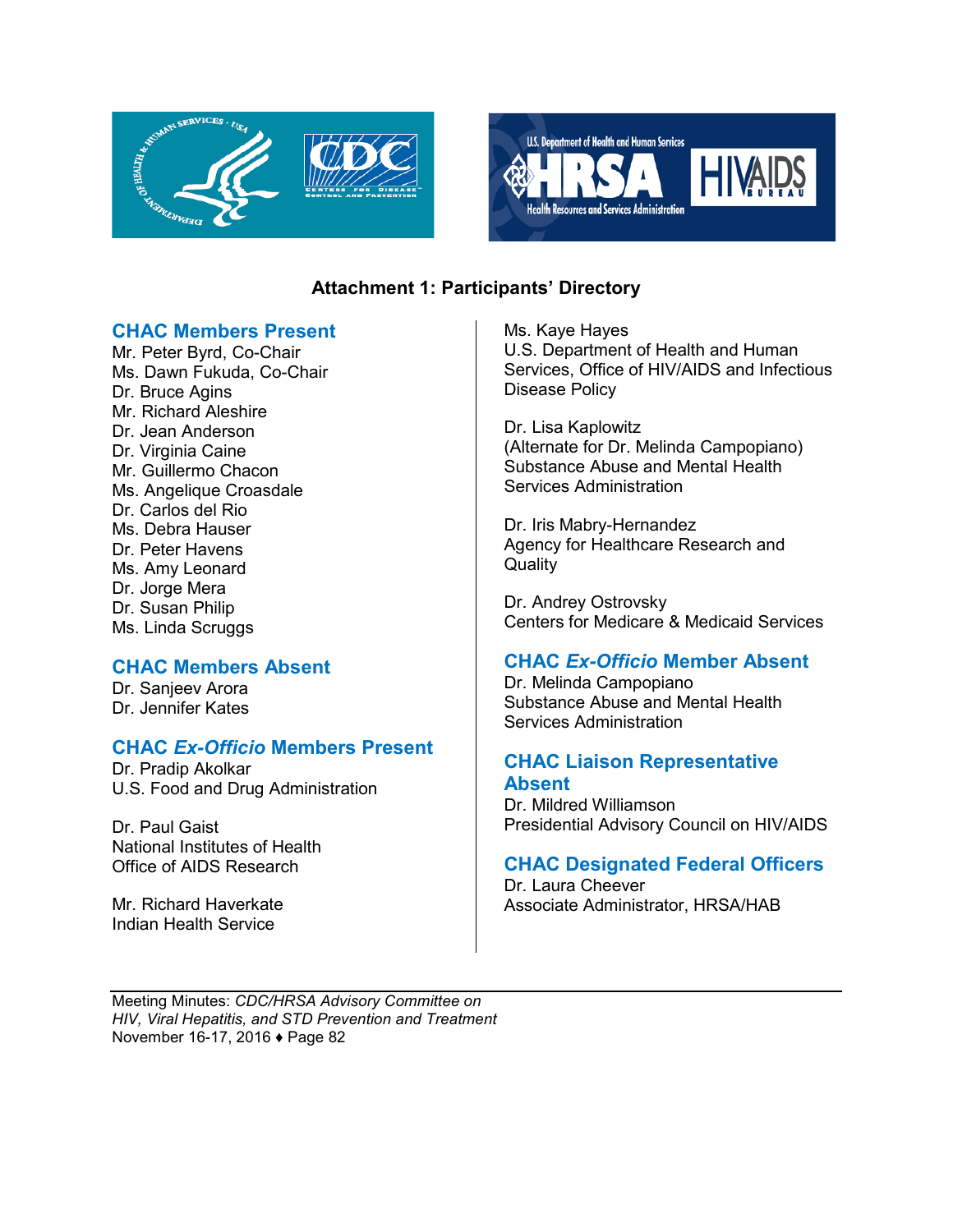Dr. Jonathan Mermin Director, CDC/NCHHSTP

#### **Federal Agency Attendees**

Dr. Andria Apostolou LCDR Holly Berilla Dr. Gail Bolan CDR Tarsha Cavanaugh Ms. Stephanie Chan Ms. Iris Chen Ms. Stacy Cohen Ms. Corinna Dan LCDR Cathleen Davies Ms. Antigone Dempsey Mr. Julian Diaz Dr. Emeka Egwim Mr. Steven Fry Ms. Shelley Gordon Ms. Amy Griffin Dr. Irene Hall Ms. Anne Hanessian Ms. Heather Hauck Ms. Connie Jorstad Ms. Theresa Jumento Ms. Amelia Khalil Ms. Niki Keiser Ms. Amelia Khalil Dr. Pamela Klein Dr. Amy Lansky Dr. Rebecca Levin Mr. James Macrae CAPT Tracy Matthews Dr. Eugene McCray Dr. John Moore Ms. Morgan Moore Ms. Pamela Nicholson Ms. Dora Ober Dr. Deborah Parham Hopson Mr. Mark Peppler LCDR Alyson Rose-Wood Ms. Helen Rovito Ms. Amy Schachner

Ms. Margie Scott-Cseh Dr. Judith Steinberg Dr. Deirdra Stockmann Ms. April Stubbs-Smith Ms. Abigail Viall Dr. John Ward Mr. Michael Williams Ms. Sharon Wong Ms. Rachel Yalowich Mr. Steven Young

#### **Guest Presenters/ Members of the Public**

Mr. Tez Anderson Let's Kick ASS-AIDS Survivor Syndrome

Ms. Katie Burk San Francisco Department of Public Health

Dr. Robert Carroll IQ Solutions

Mr. David Harvey Director, National Coalition of STD Directors

Dr. Richard Havlik AIDS Community Research Initiative of America

Mr. Frank Hood The AIDS Institute

Dr. Annie Luetkemeyer University of California, San Francisco

Ms. Carolyn Massey Older Women Embracing Life, Inc.

Jesse Milan, Jr., Esq. AIDS United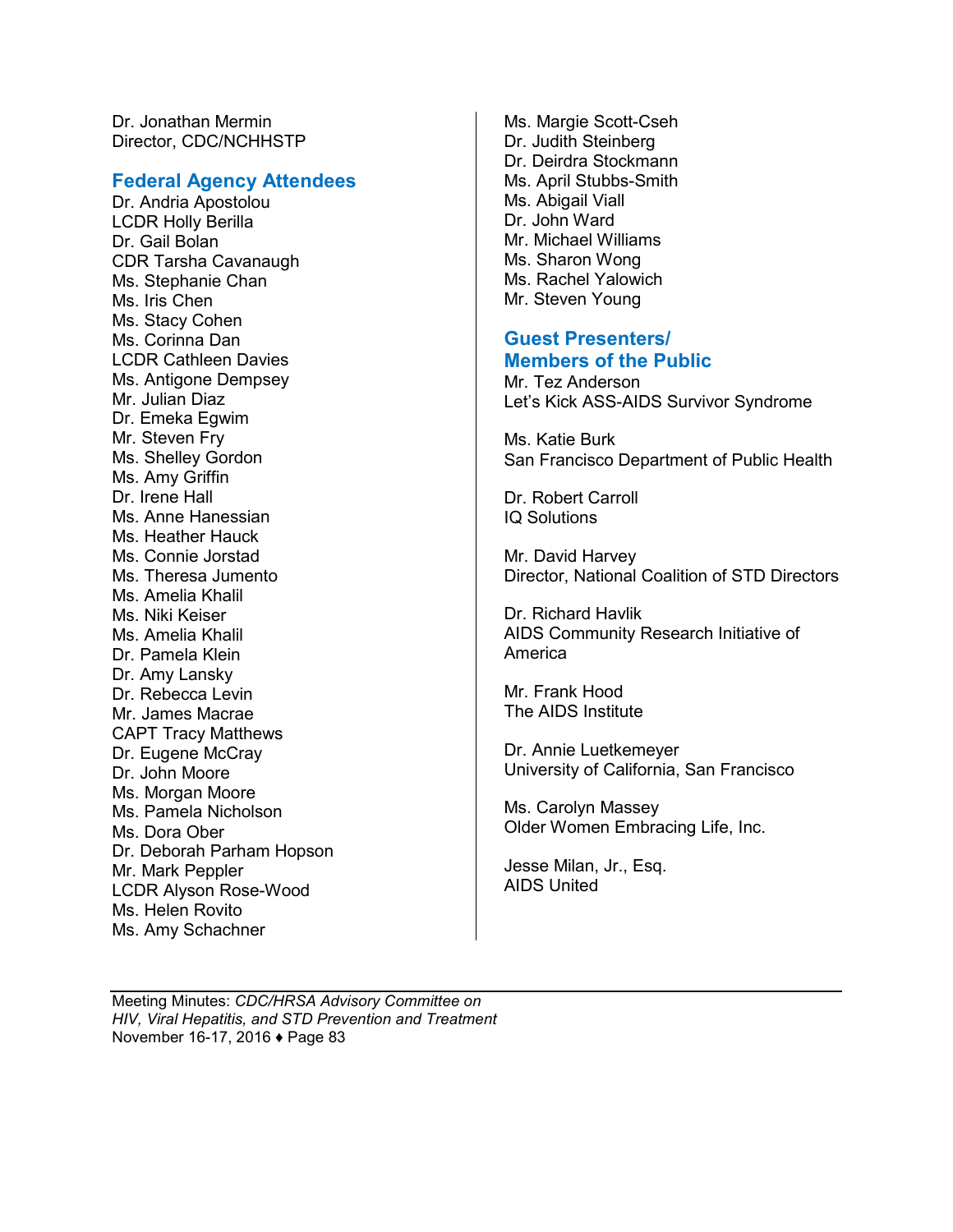Dr. Kimberly Page University of New Mexico Health Sciences **Center** 

Ms. Britten Pund NASTAD

Mr. Carl Schmid The AIDS Institute

Mr. Jeff Taylor The Reunion Project-Palm Springs Mr. Nicholas Taylor The AIDS Institute

Ms. Hanna Tessema AIDS Community Research Initiative of America

Ms. Gretchen Weiss NACCHO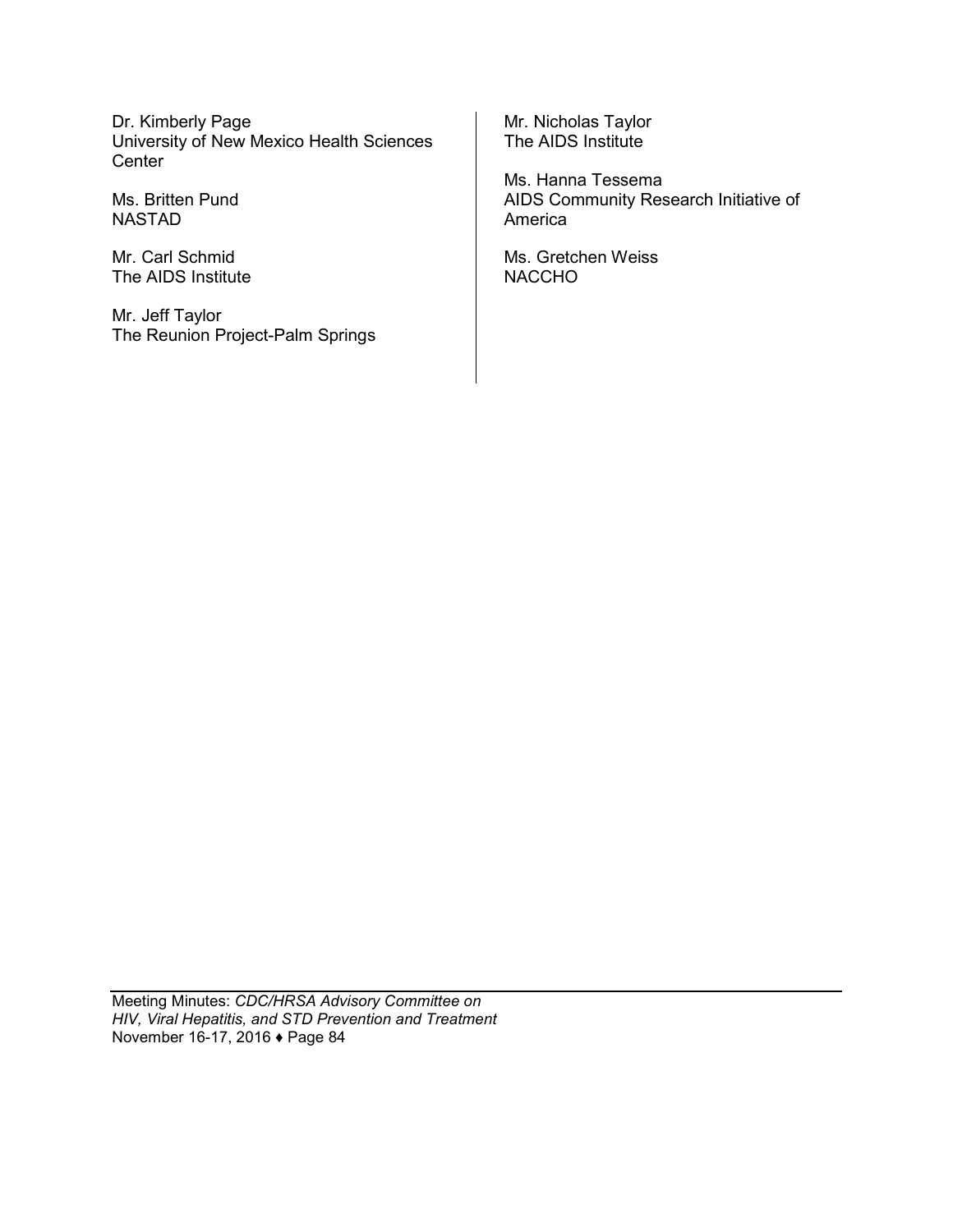



# **Attachment 2: Glossary of Acronyms**

| <b>Acronym</b> | <b>Full Name</b>                                                                               |
|----------------|------------------------------------------------------------------------------------------------|
| <b>ADAP</b>    | AIDS Drug Assistance Program                                                                   |
| <b>AETC</b>    | AIDS Education and Training Center                                                             |
| <b>ART</b>     | <b>Antiretroviral Therapy</b>                                                                  |
| <b>ASO</b>     | <b>AIDS Service Organization</b>                                                               |
| <b>BPHC</b>    | <b>Bureau of Primary Health Care</b>                                                           |
| <b>CARS</b>    | <b>Community Approaches to Reducing STDs</b>                                                   |
| <b>CBO</b>     | Community-Based Organization                                                                   |
| <b>CDC</b>     | <b>Centers for Disease Control and Prevention</b>                                              |
| <b>CEBACC</b>  | Center for Engaging Black Men Who Have Sex With Men<br><b>Across the Care Continuum</b>        |
| <b>CHAC</b>    | CDC/HRSA Advisory Committee on HIV, Viral Hepatitis and<br><b>STD Prevention and Treatment</b> |
| <b>CHC</b>     | <b>Community Health Center</b>                                                                 |
| <b>CHIP</b>    | Children's Health Insurance Program                                                            |
| <b>CHW</b>     | <b>Community Health Worker</b>                                                                 |
| <b>CMS</b>     | <b>Centers for Medicare &amp; Medicaid Services</b>                                            |
| CoAg           | <b>Cooperative Agreement</b>                                                                   |
| <b>DASH</b>    | Division of Adolescent and School Health                                                       |
| <b>DFO</b>     | <b>Designated Federal Officer</b>                                                              |
| <b>DHAP</b>    | Division of HIV/AIDS Prevention                                                                |
| <b>DOL</b>     | U.S. Department of Labor                                                                       |
| <b>DOT</b>     | <b>Directly Observed Therapy</b>                                                               |
| <b>DSTDP</b>   | Division of STD Prevention                                                                     |
| <b>DVH</b>     | Division of Viral Hepatitis                                                                    |
| <b>ED</b>      | <b>Emergency Department</b>                                                                    |
| <b>ELR</b>     | <b>Electronic Laboratory Reporting</b>                                                         |
| End Hep C SF   | San Francisco HIV Elimination Initiative                                                       |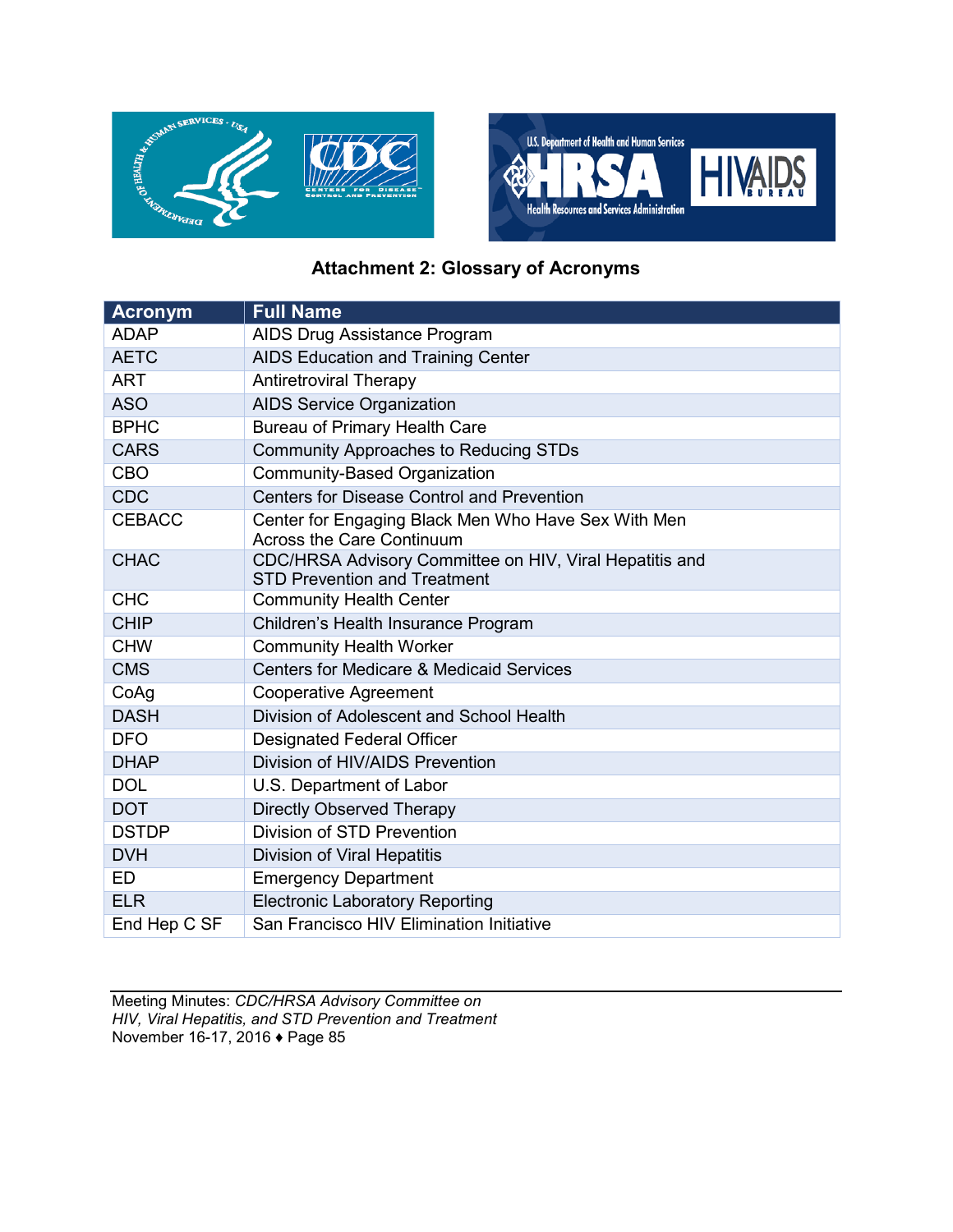| <b>Acronym</b> | <b>Full Name</b>                                                     |
|----------------|----------------------------------------------------------------------|
| <b>FACA</b>    | <b>Federal Advisory Committee Act</b>                                |
| <b>FBO</b>     | Faith-Based Organization                                             |
| <b>FDA</b>     | U.S. Food and Drug Administration                                    |
| <b>FOA</b>     | <b>Funding Opportunity Announcement</b>                              |
| <b>FPL</b>     | <b>Federal Poverty Level</b>                                         |
| <b>FQHC</b>    | <b>Federally Qualified Health Center</b>                             |
| <b>HAB</b>     | <b>HIV/AIDS Bureau</b>                                               |
| <b>HBV</b>     | <b>Hepatitis B Virus</b>                                             |
| <b>HCA</b>     | <b>Health Care Authority</b>                                         |
| <b>HCV</b>     | <b>Hepatitis C Virus</b>                                             |
| <b>HHIAG</b>   | HIV Health Improvement Affinity Group                                |
| <b>HHS</b>     | U.S. Department of Health and Human Services                         |
| <b>HIVRN</b>   | <b>HIV Research Network</b>                                          |
| <b>HRSA</b>    | <b>Health Resources and Services Administration</b>                  |
| <b>HUD</b>     | U.S. Department of Housing and Urban Development                     |
| ID             | <b>Infectious Disease</b>                                            |
| <b>IDSA</b>    | Infectious Diseases Society of America                               |
| IDU            | <b>Injection Drug User</b>                                           |
| <b>IHS</b>     | <b>Indian Health Service</b>                                         |
| <b>LGBTQ</b>   | Lesbian/Gay/Bisexual Transgender/Questioning                         |
| <b>LKA</b>     | Let's Kick ASS-AIDS Survivor Syndrome                                |
| <b>MAT</b>     | <b>Medication-Assisted Treatment</b>                                 |
| <b>MCO</b>     | Managed Care Organization                                            |
| <b>MDRP</b>    | Medicaid Drug Rebate Program                                         |
| <b>MMP</b>     | <b>Medical Monitoring Project</b>                                    |
| <b>MMWR</b>    | Morbidity and Mortality Weekly Report                                |
| <b>MSM</b>     | Men Who Have Sex With Men                                            |
| <b>NASHP</b>   | National Academy for State Health Policy                             |
| <b>NASTAD</b>  | National Alliance of State and Territorial AIDS Directors            |
| <b>NCHHSTP</b> | National Center for HIV/AIDS, Viral Hepatitis, STD and TB Prevention |
| <b>NCSD</b>    | <b>National Coalition of STD Directors</b>                           |
| <b>NHAS</b>    | National HIV/AIDS Strategy                                           |
| <b>NMCD</b>    | <b>New Mexico Corrections Department</b>                             |
| <b>NMDOH</b>   | New Mexico Department of Health                                      |
| <b>NQC</b>     | <b>National Quality Center</b>                                       |